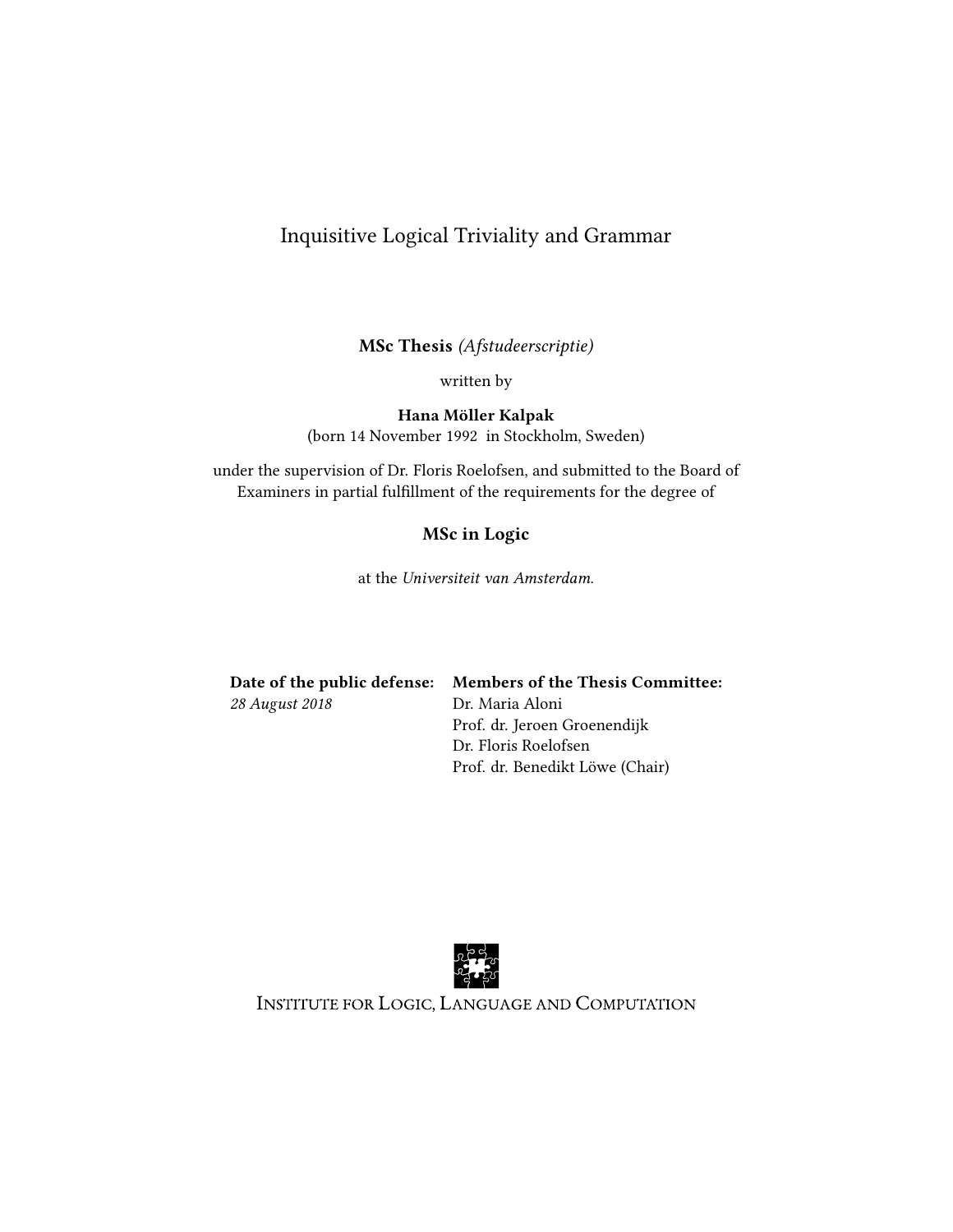## Abstract

In this thesis, I define the notion of *inquisitive logical triviality*, and investigate its connection to grammaticality in natural language. Inquisitive logical triviality is a property characterizing sentences which are either contradictory, or tautologous and non-inquisitive, purely in virtue of their logical vocabulary, and the presuppositions that this vocabulary triggers. I propose that inquisitive logical triviality is a source of systematic unacceptability of sentences, to the effect that sentences exhibiting this form of triviality are ungrammatical. I argue that this assumption allows us to explain various empirical puzzles involving indenite and interrogative pronouns. First, it is shown to allow an account of previously unnoticed patterns of (un)grammaticality of constructions in which the exclusive particle *only* or an *it*-cleft associates with an indefinite pronoun or determiner phrase. Second, it is shown to allow a semantic account of the system of question formation in Yucatec Maya, a language with little-tono interrogative-specific morphosyntax. Third, it is shown to allow an account for the cross-linguistic ability of focus to disambiguate quexistentials; words that can function both as indefinite and as interrogative pronouns.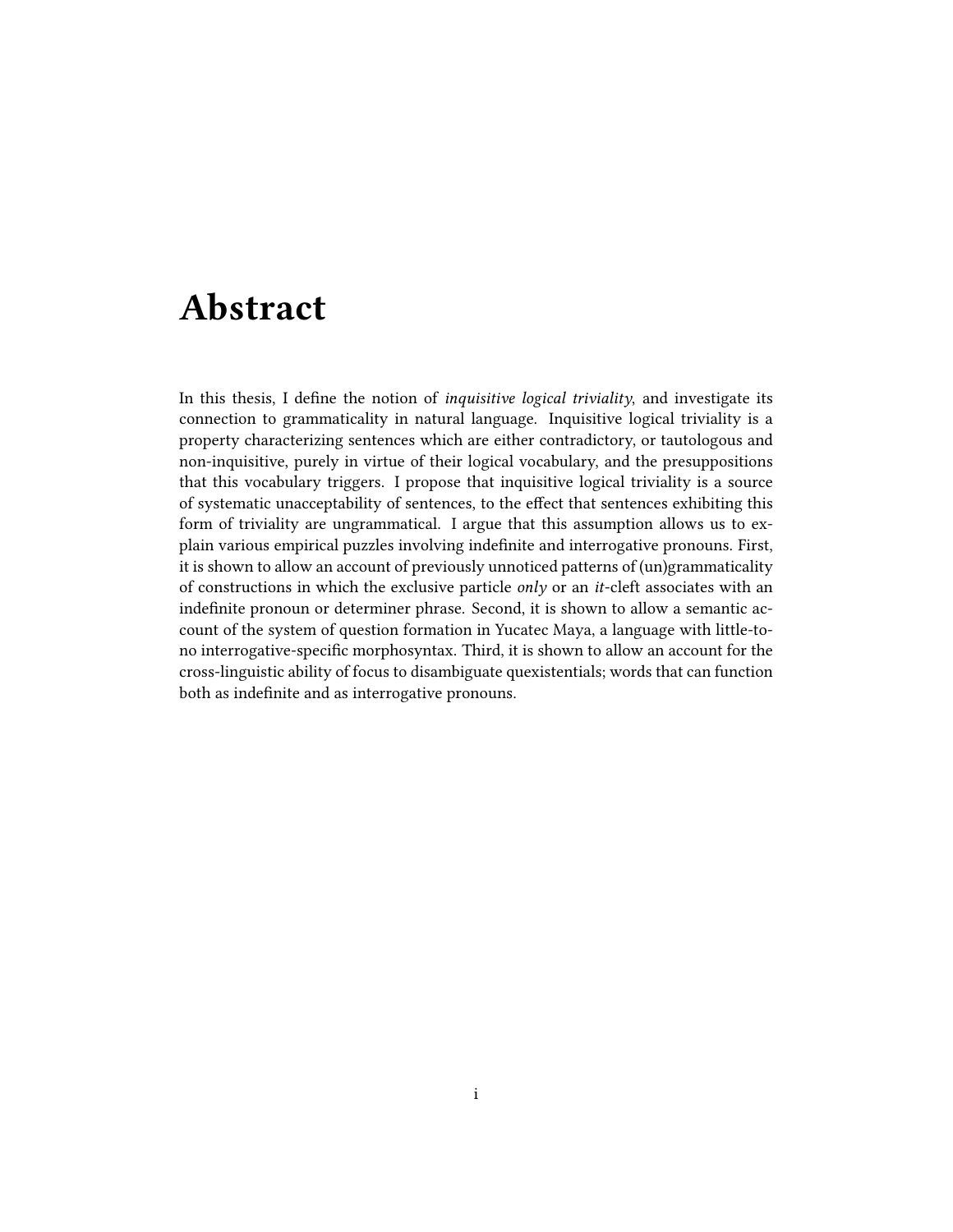# **Contents**

| $\mathbf{1}$ |     | Introduction<br>$\mathbf{1}$                                                                   |  |
|--------------|-----|------------------------------------------------------------------------------------------------|--|
|              | 1.1 | 5                                                                                              |  |
| $\mathbf{2}$ |     | Inquisitive logical triviality<br>6                                                            |  |
|              | 2.1 | 8                                                                                              |  |
|              |     | 10<br>2.1.1                                                                                    |  |
|              |     | L-triviality and interrogative sentences<br>12<br>2.1.2                                        |  |
|              | 2.2 | 14                                                                                             |  |
|              |     | 15<br>2.2.1                                                                                    |  |
|              |     | 2.2.2.<br>From form to meaning $\ldots \ldots \ldots \ldots \ldots \ldots \ldots \ldots$<br>20 |  |
|              |     | Illustration<br>2.2.3<br>24                                                                    |  |
|              |     | 2.2.4<br>26                                                                                    |  |
| 3            |     | A semantics for only and clefts<br>28                                                          |  |
|              | 3.1 | 31                                                                                             |  |
|              | 3.2 | Only<br>34                                                                                     |  |
|              |     | Coppock and Beaver (2014) on only<br>3.2.1<br>34                                               |  |
|              |     | Only in Presuppositional Inquisitive Semantics<br>38<br>3.2.2                                  |  |
|              |     | 45<br>3.2.3                                                                                    |  |
|              | 3.3 | 48                                                                                             |  |
|              |     | 3.3.1<br>48                                                                                    |  |
|              |     | Clefts in Presuppositional Inquisitive Semantics<br>51<br>3.3.2                                |  |
|              |     | 54<br>3.3.3                                                                                    |  |
|              | 3.4 | Conclusion<br>57                                                                               |  |
| 4            |     | 59<br>Questions in Yucatec Maya                                                                |  |
|              | 4.1 | AnderBois on questions in Yucatec Maya<br>61                                                   |  |
|              |     | 62<br>4.1.1                                                                                    |  |
|              |     | 63<br>4.1.2                                                                                    |  |
|              |     | 64<br>4.1.3                                                                                    |  |
|              |     | Limitations of AnderBois (2012)'s account<br>66<br>4.1.4                                       |  |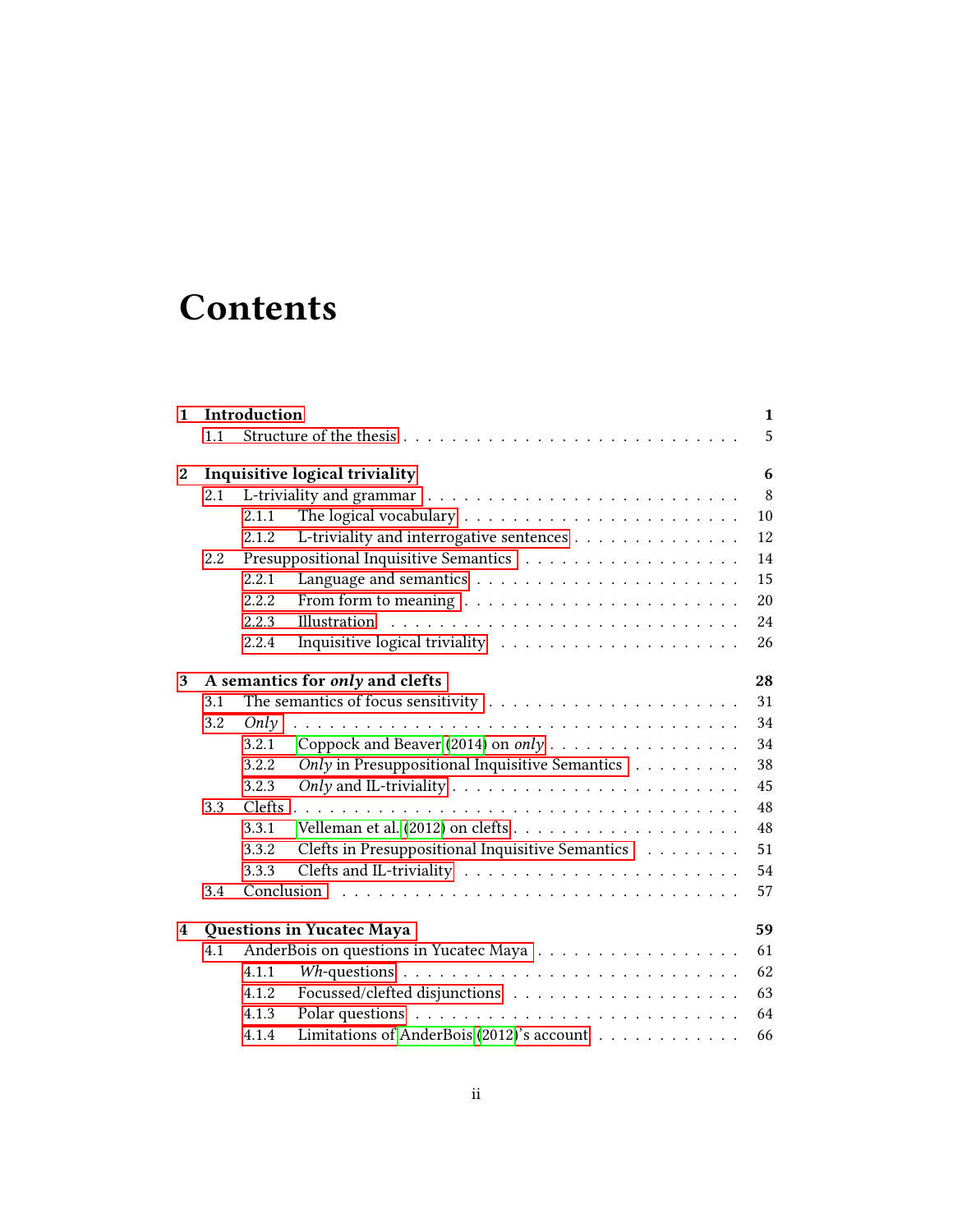|     | 4.2 |            | A new account of questions in Yucatec Maya                                | 68 |
|-----|-----|------------|---------------------------------------------------------------------------|----|
|     |     | 4.2.1      | Clefted wh-questions and biclausal disjunctions                           | 70 |
|     |     | 4.2.2      |                                                                           | 74 |
|     |     | 4.2.3      |                                                                           | 76 |
|     |     | 4.2.4      |                                                                           | 78 |
|     | 4.3 | Conclusion |                                                                           | 80 |
| 5   |     |            | Focus and quexistentials                                                  | 82 |
|     | 5.1 |            |                                                                           | 85 |
|     |     | 5.1.1      | The syntax and semantics of free narrow focus                             | 86 |
|     |     | 5.1.2      | The syntax and semantics of quexistentials $\ldots \ldots \ldots$         | 88 |
| 5.2 |     |            | 89                                                                        |    |
|     |     | 5.2.1      | Declaratives versus wh-interrogatives                                     | 90 |
|     |     | 5.2.2      |                                                                           | 94 |
|     |     | 5.2.3      | Single versus multiple $wh$ -interrogatives $\ldots \ldots \ldots \ldots$ | 95 |
|     | 5.3 | Conclusion |                                                                           | 96 |
| 6   |     | Conclusion |                                                                           | 98 |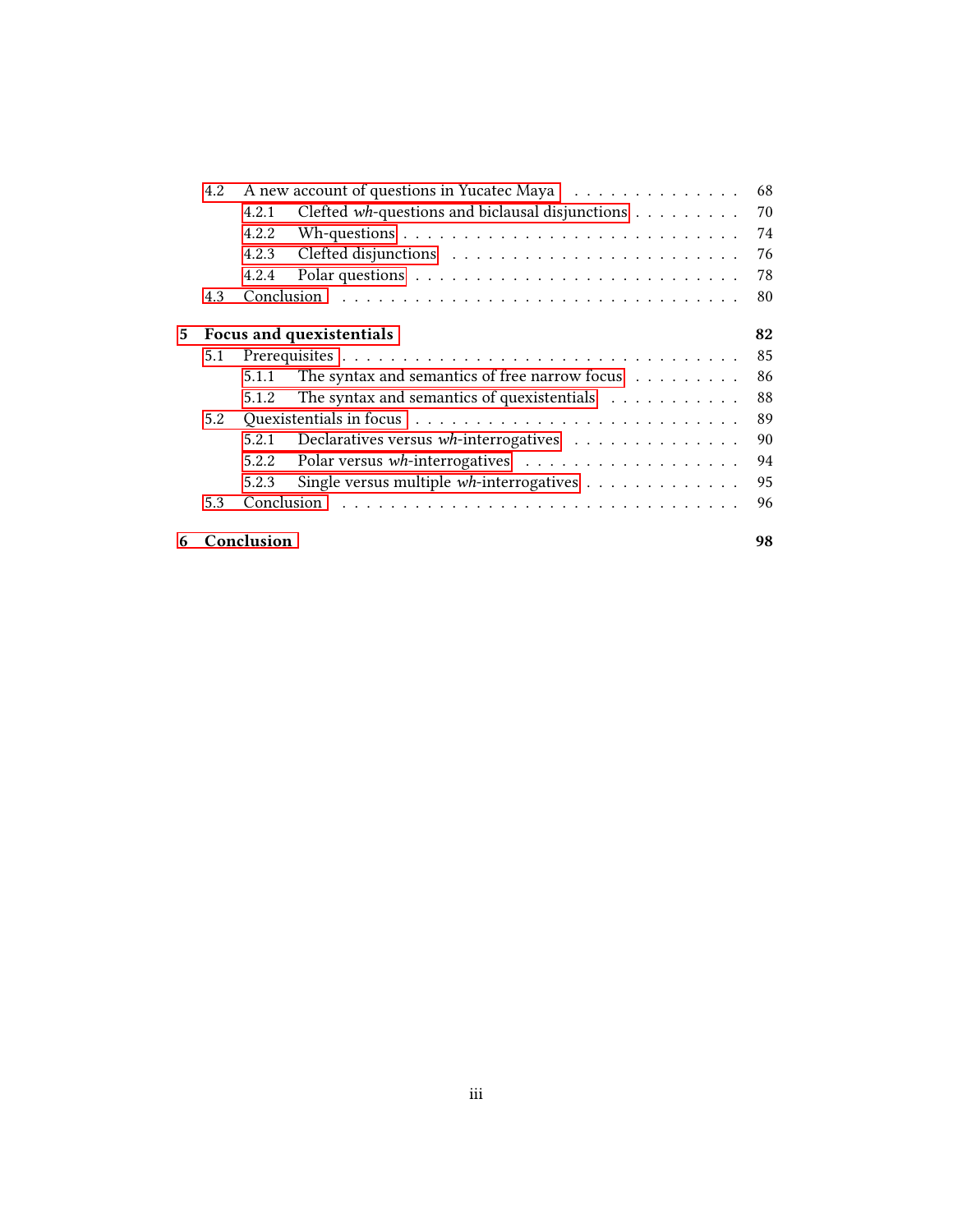## <span id="page-4-0"></span>Chapter 1

# Introduction

This thesis is concerned with the connection between logical triviality and grammaticality. In particular, it investigates the connection between a particular type of logical triviality—inquisitive logical triviality—and the perceived ungrammaticality of certain types of constructions featuring indefinite pronouns, like someone, interrogative pronouns, like who, and words that are ambiguous between the two.

Inquisitive logical triviality (or IL-triviality, for short) is a property characterizing sentences which are either contradictory, or tautologous and non-inquisitive, purely in virtue of their logical vocabulary, and the presuppositions that this vocabulary triggers. Inquisitiveness is a property attributed to certain sentences in the formal semantic framework Inquisitive Semantics [\(Ciardelli et al., 2017\)](#page-104-1). In this framework, the meaning of a sentence comprises not only informative content—the information state expressed by the sentence—but also inquisitive content, understood as the issue expressed by the sentence. Intuitively, a sentence like

(1) Alice laughed.

conveys the non-trivial piece of information that the actual world is such that Alice laughed. In contrast, a sentence like

<span id="page-4-1"></span>(2) Did Alice laugh?

conveys the trivial piece of information that the world is either such that Alice laughed, or such that she did not. The communicative utility of [\(2\)](#page-4-1) derives instead from the particular way in which it disjoins a trivial piece of information into two distinct possibilities for the actual world; one corresponding to a positive answer to the sentence, and the other to a negative one. We can think of this as the sentence expressing the issue of whether the world is such that Alice laughed, or such that she did not. Sentences which in this way distinguish between multiple possibilities are called inquisitive. Sentences which do not are called non-inquisitive.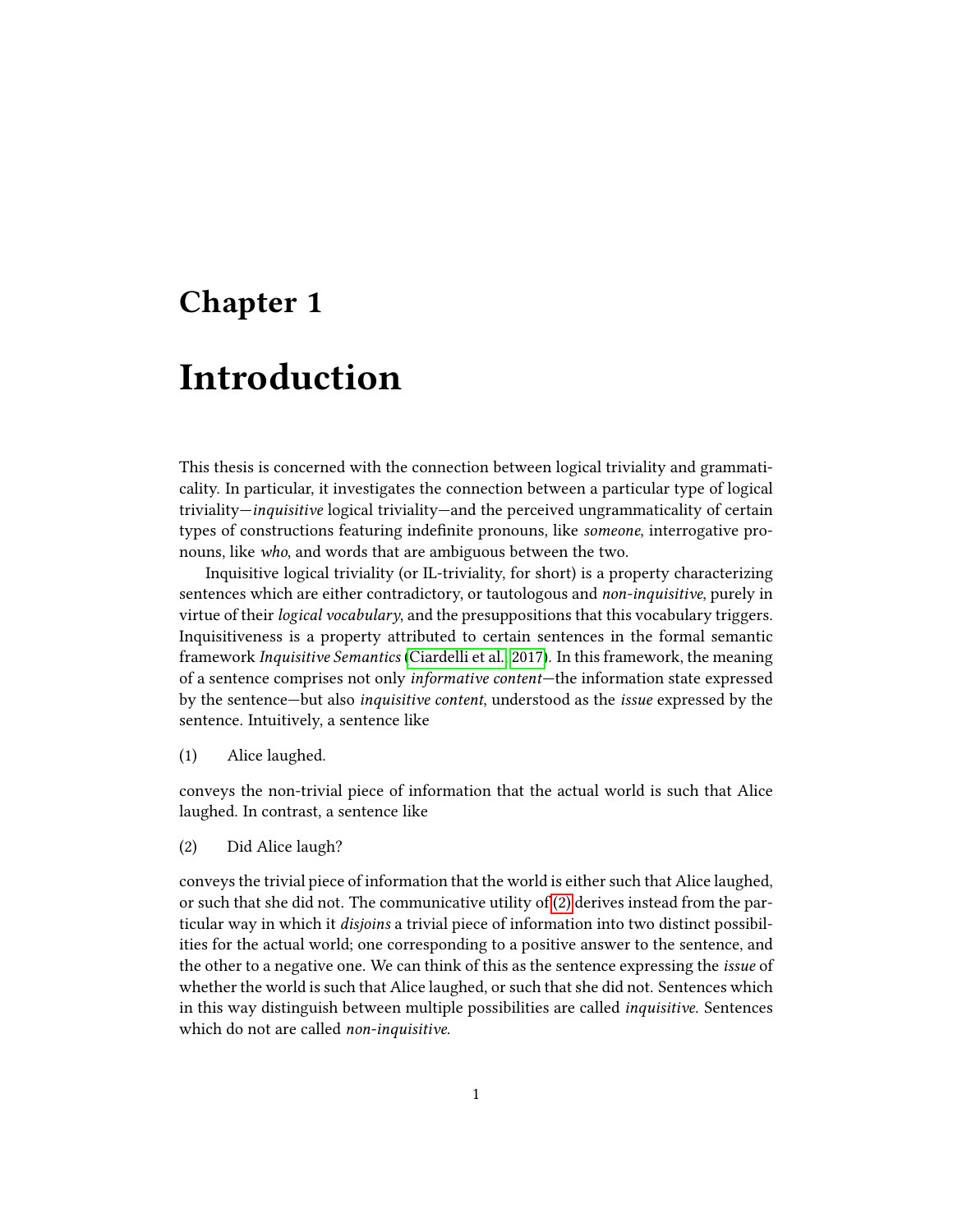If a sentence is tautologous and non-inquisitive, it neither serves to convey information, nor to direct attention to distinct possible states of affairs. It is natural to think that the communicative utility of such a sentence is therefore degraded. The same holds for contradictory sentences, conveying only the empty information state, and distinguishing no possibilities within it. The set of inquisitively logically trivial sentences comprises those sentences whose communicative utility is thusly degraded in virtue of the context- and interpretation invariant semantic properties associated with words expressing *logical constants*. Building on an influential idea by [Gajewski](#page-104-2) [\(2009\)](#page-104-2), I propose that inquisitive logical triviality is a source of systematic unacceptability of a sentence, to the effect that a sentence with this property is perceived as *ungrammatical*. The main aim of the thesis is to show that this assumption allows us to explain a number of empirical puzzles concerning indenite and interrogative pronouns, outlined below.

- <span id="page-5-0"></span>1. Selection properties of only and *it*-clefts. Contemporary semantics for exclusive particles like  $\omega n/v$ , such as the influential [Coppock and Beaver](#page-104-0) [\(2014\)](#page-104-0), correctly predict the felicity of examples like [\(3-a\),](#page-5-0) but make incorrect or inconclusive predictions for examples like [\(3-b\)-](#page-5-1)[\(3-e\).](#page-5-2)
	- (3) a. Only  $[\text{Alice}]_F$  laughed.<br>b. Only  $[\text{Alice-or-Bob}]_F$  la
		- Only [Alice-or-Bob] $_F$  laughed.
		- c. \*Only  $[everyone]_F$  laughed.
		- d. ?Only [someone] $_F$  laughed.
		- e. \*Only [no one] $_F$  laughed.

<span id="page-5-2"></span><span id="page-5-1"></span>Likewise, contemporary accounts of the semantics of it-clefts, such as [Velleman](#page-107-0) [et al.](#page-107-0) [\(2012\)](#page-107-0), correctly predict the felicity of [\(4-a\),](#page-5-3) but make incorrect or inconclusive predictions for examples like [\(4-b\)-](#page-5-4)[\(4-e\).](#page-5-5)

- <span id="page-5-4"></span><span id="page-5-3"></span>(4) a. It was  $[\text{Alice}]_F$  who laughed.<br>b. It was  $[\text{Alice-or-Bob}]_F$  who la
	- It was [Alice-or-Bob]<sub>F</sub> who laughed.
	- c. ?It was  $[everyone]_F$  who laughed.
	- d. \*It was [someone] $_F$  who laughed.
	- e. \*It was [no one]<sub>F</sub> who laughed.

<span id="page-5-5"></span>In general, both *only* and *it*-clefts reject many indefinite determiner phrases, such as those built from indefinite pronouns. To account for this observation, I will model the semantics of *only* and clefts within an extension of Inquisitive Semantics called Presuppositional Inquisitive Semantics [\(Roelofsen, 2015\)](#page-106-0). This choice of framework allows us both to capture the presuppositions associated with  $only$ and it-clefts, and to model interrogatives featuring these elements more generally. On the proposed semantics, the starred examples come out as IL-trivial,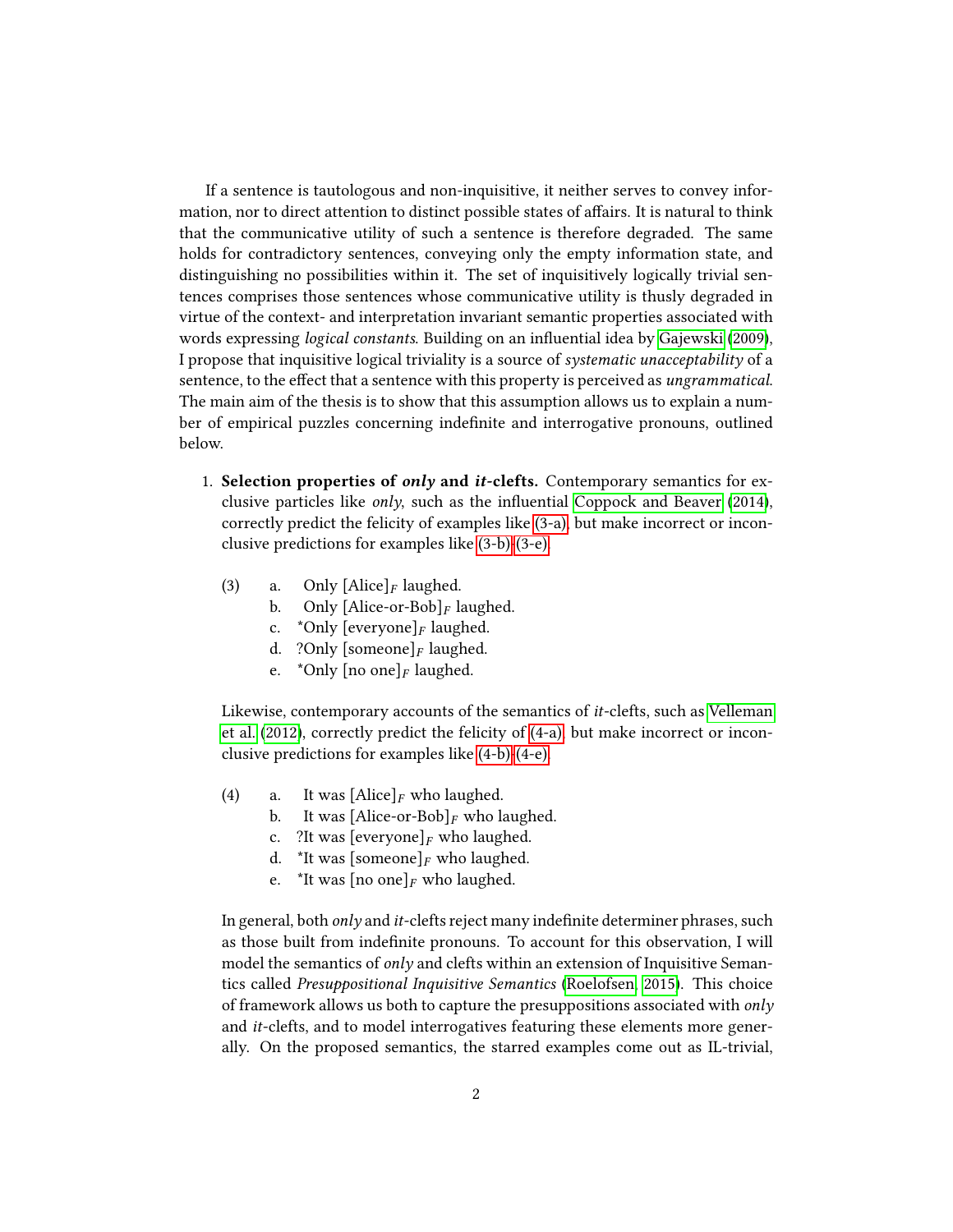which offers an explanation of their unacceptability.

- 2. Questions in Yucatec Maya. The Mayan language Yucatec features little to no interrogative-specific morphosyntax. Instead, it crucially makes use of indefinites, disjunctions, and clefts in the formation of questions [\(Tonhauser, 2003a;](#page-107-1) [AnderBois, 2014\)](#page-103-1). Wh-questions are formed through placing a word otherwise functioning as an indefinite pronoun in a focus/cleft construction:
	- (5)  $[\text{m\'aax}]_F$ someone/who drink.AgF the atole-Distal uk' le sa'-o' Who drank the atole? [AnderBois](#page-103-0) [\(2012\)](#page-103-0)

Alternative questions are formed through clefting a disjunction.

(6) [Juan wáa Daniel] $_F$  uk' Juan or Daniel drink.AgF D $_{\rm EF}$  atole-Distal le sa'-o' Was it/It was Juan or Daniel who drank the atole [AnderBois](#page-103-0) [\(2012\)](#page-103-0)

The interpretation of the resulting construction as an alternative question is context-dependent: in Context 1, it reads as a question, but in Context 2, it reads as a clefted disjunctive declarative.

- Context 1: Addressee and speaker both agree that one of the speaker's two brothers (Juan and Daniel) drank the atole that had been on the table.  $(5)$  = Was it Juan or Daniel who drank the atole?
- Context 2: Addressee and speaker both agree that one of the speaker's siblings (Juan, Daniel and Maribel) drank the atole that had been on the table.
	- $(5)$  = It was Juan or Daniel who drank the atole.

I will show that together with an independently motivated treatment of indefinites in Yucatec Maya, our proposed semantics for clefts predicts these patterns. In particular, we will see that the interrogative readings of sentences in the language are forced precisely in the contexts where the declarative readings are tautologous and non-inquisitive, typically in virtue of being IL-trivial.

3. The focus generalization for quexistentials. Words that do double duty as indefinite pronouns and interrogative pronouns are attested in a wide range of languages beyond Yucatec Maya. For instance, in Dutch and German, we have the words wat and was, respectively, functioning as existential indefinites in certain environments, and as question words in others: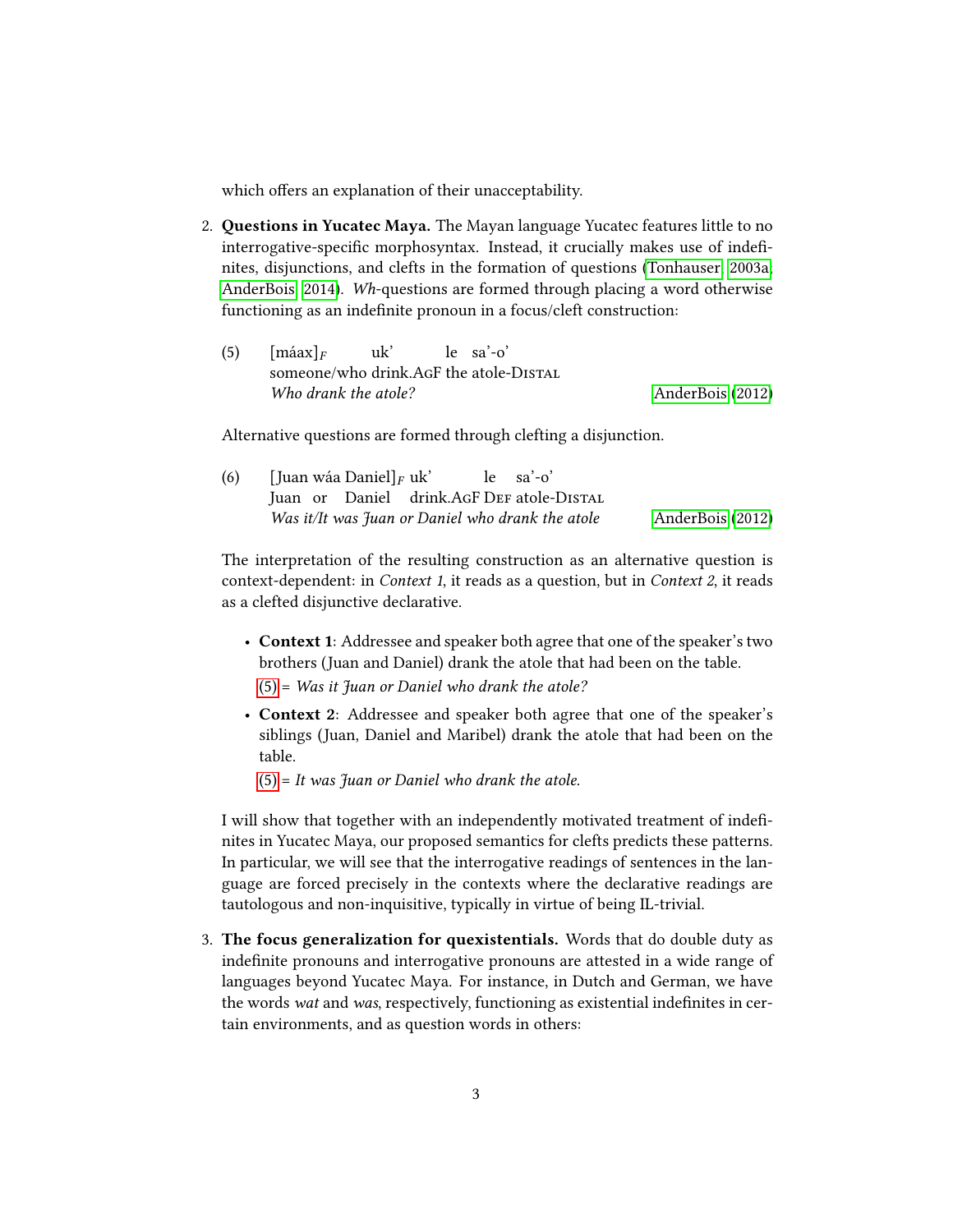| (7)  | Wat<br>heb je gegeten?<br>what/something have you eaten<br>What did you eat?             | (Iatridou et al., 2018) |
|------|------------------------------------------------------------------------------------------|-------------------------|
| (8)  | heb wat<br>-le<br>gegeten.<br>you have what/something eaten<br>You have eaten something. | (Iatridou et al., 2018) |
| (9)  | Wer $[\text{mag}]_F$ was?<br>who likes what/something<br>Who likes something?            | (Haida, 2007)           |
| (10) | Wer mag [was] <sub>F</sub> ?<br>who likes what/something<br>Who likes what?              | (Haida, 2007)           |

Following the ongoing work presented in [Iatridou et al.](#page-105-0) [\(2018\)](#page-105-0), I will refer to words with this multifunctional role as quexistentials.

In general, there is substantial cross-linguistic variation of the linguistic environments that serve to license the distinct readings of quexistentials. Nevertheless, there is a strong universal correlation between focus marking and the absence of the indefinite reading, captured by [Iatridou et al.](#page-105-0) [\(2018\)](#page-105-0) as the following focus generalization:

Focus Generalization. A focussed quexistential cannot be interpreted as an indefinite pronoun.

The only known exceptions to this generalization are environments in which the quexistential explicitly contrasts with a scalar alternative to the indefinite pronoun:

(11) Peter heeft wel  $[\text{wat}]_F$ <br>Peter has Foo what Peter has Foc what/something eaten gegeten, maar niet [veel] $_F$ /[alles] $_F$ . but not much/everything Peter has eaten something, but not much/everything.

I will show that the Focus Generalization, as well as the noted exceptions, can be taken to result from the existential reading of a focussed quexistential yielding an IL-trivial sentence, unless the quexistential is saliently contrasted with stronger scalar alternatives. When focus marked, the reading of the quexistential as an interrogative pronoun is forced as a means to avoid IL-triviality by contributing inquisitiveness.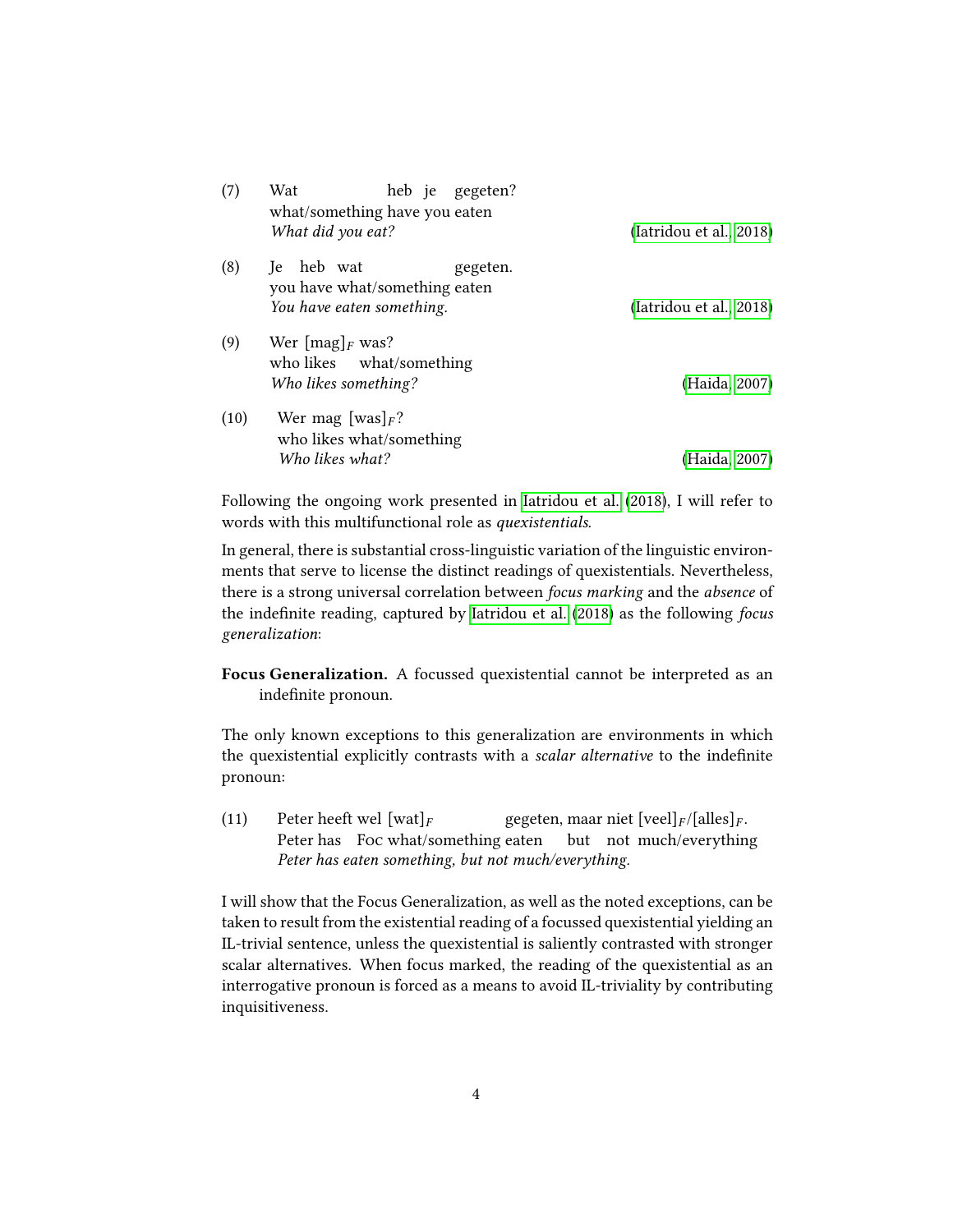### <span id="page-8-0"></span>1.1 Structure of the thesis

The thesis is structured as follows. Chapter [2](#page-9-0) provides background material relevant for the forthcoming chapters. In particular, it discusses the connection between logical triviality and (un)grammaticality as envisaged by [Gajewski](#page-104-2) [\(2009\)](#page-104-2), and motivates a conception of grammatically relevant logical triviality as incorporating both informative and inquisitive triviality. The framework of Presuppositional Inquisitive Semantics is introduced in detail, and used to formally define the suggested concept of grammatically relevant logical triviality as  $IL$ -triviality. Chapter [3](#page-31-0) proposes a semantics for only and for it-clefts couched within Presuppositional Inquisitive Semantics, and shows that the selection properties of these elements with respect to indenite determiner phrases and pronouns follow from the proposed semantics, given the suggested role of IL-triviality in determining ungrammaticality. Chapter [4](#page-62-0) introduces the patterns of question formation in Yucatec Maya, discusses the explanation of these patterns suggested by [AnderBois](#page-103-0) [\(2012\)](#page-103-0), and argues against this explanation. A new analysis is proposed using the semantics for clefts given in the previous chapter, which is shown to allow an explanation of the relevant patterns in terms of IL-triviality. Chapter [5](#page-85-0) proposes a semantics for quexistentials, and shows that together with an independently motivated semantics for free focus, the proposed semantics for quexistentials lets us derive the Focus Generalization (and its exceptions) from the assumed connection between IL-triviality and ungrammaticality. Chapter [6](#page-101-0) concludes.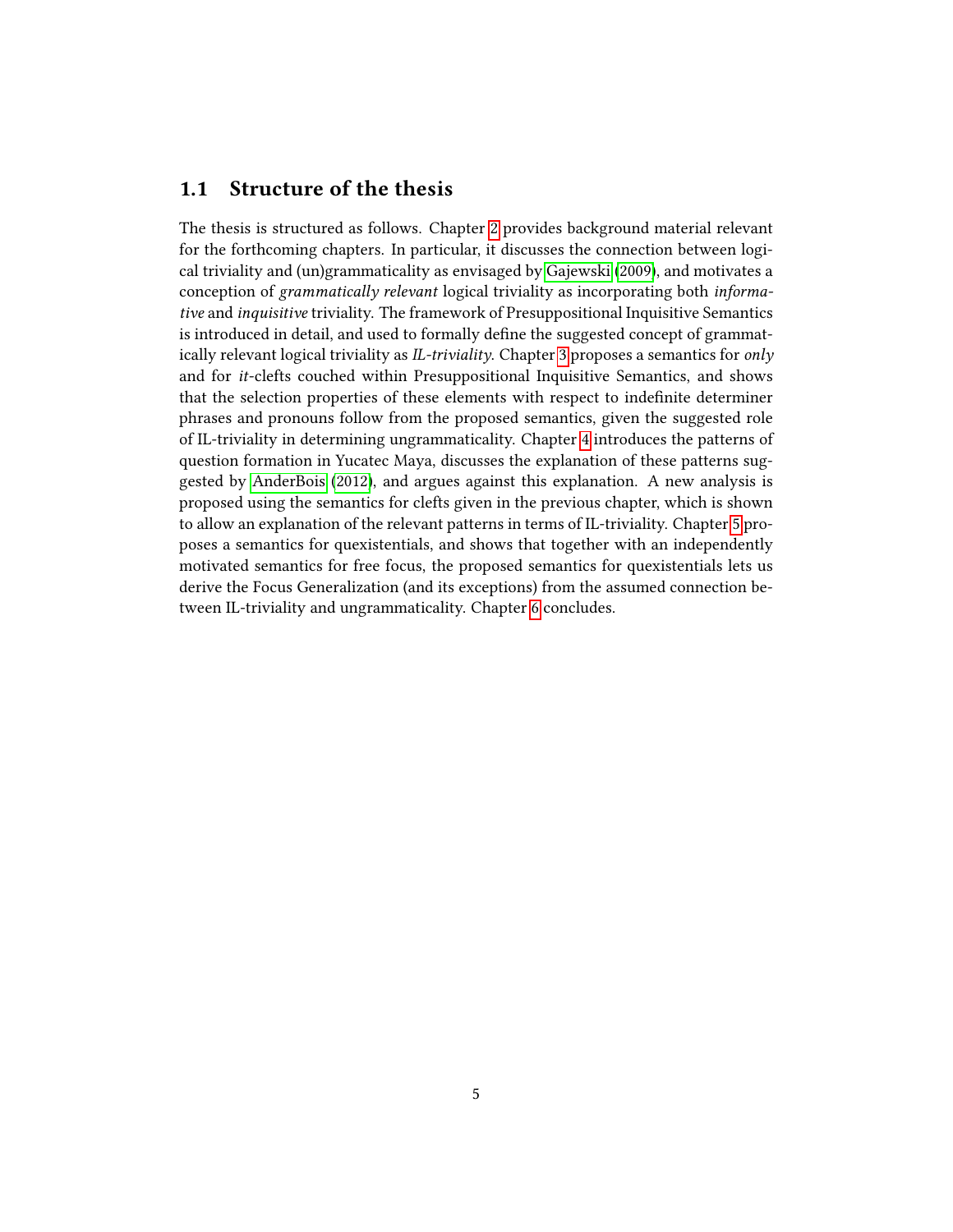## <span id="page-9-0"></span>Chapter 2

# Inquisitive logical triviality

Since [Stalnaker](#page-107-2) [\(1978\)](#page-107-2), contradictions and tautologies are widely agreed to be unassertable. Of course, they are not therefore ungrammatical. For instance, the below constructions are semantically useless, but intuitively form part of the English language.

- <span id="page-9-2"></span><span id="page-9-1"></span>(1) It is raining and it is not raining.
- (2) It is raining or it is not raining.

Under the common conception of grammaticality as morphosyntactic well-formedness, the grammaticality of [\(1\)](#page-9-1) and [\(2\)](#page-9-2) follows from the fact that the forms of these sentences adhere to the syntactic rules of English. Yet in the context of formal semantics, it is common to employ a more narrow conception of grammaticality, encompassing not only morposyntactic well-formedness, but also a kind of semantic well-formedness. The underlying intuition is that sentences may be systematically unacceptable on purely semantic grounds, to the effect that such sentences are, for all practical intents and purposes, not part of the language. Indeed, there are many examples of syntactically well-formed sentences which nevertheless elicit robust ungrammaticality judgments from native speakers (to an extent that, we should note, sentences like [\(1\)](#page-9-1) and [\(2\)](#page-9-2) do not). For instance, there is no established syntactic constraint predicting [\(3-c\)](#page-9-3) and [\(3-d\)](#page-9-4) to be ill-formed; yet, these sentences contrast starkly to both [\(3-a\)](#page-9-5) and [\(3-b\)](#page-9-6) in terms of acceptability [\(Barwise and Cooper, 1981\)](#page-103-2).

- <span id="page-9-6"></span><span id="page-9-5"></span><span id="page-9-3"></span>(3) a. There is some happy cat.
	- b. There is no happy cat.
	- c. \*There is every happy cat.
	- d. \*There is neither happy cat.

<span id="page-9-4"></span>How should the property of semantic well-formedness be characterized, so as to conform to our intuitions about the demarcation of grammatical and ungrammatical sentences?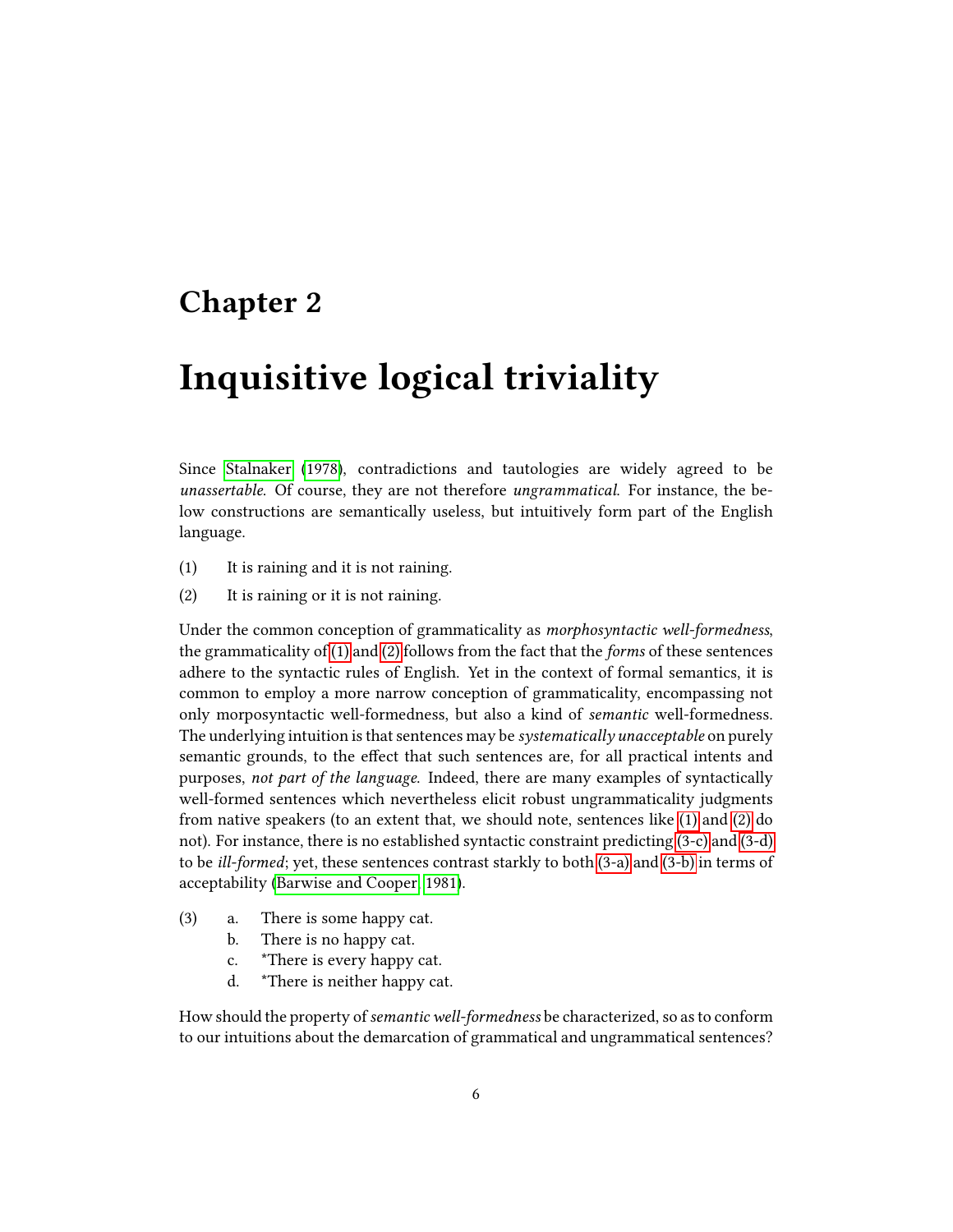Clearly, it is not as simple as equating semantic well-formedness with (logical) nontriviality: as noted, sentences like [\(1\)](#page-9-1) and [\(2\)](#page-9-2) are intelligible, and frequently used for pragmatic purposes [\(Snider, 2015\)](#page-107-3).

Despite widespread agreement on this point, formal semantic explanations of the perceived ungrammaticality of syntactically well-formed constructions typically take the form of showing that the given constructions come out as contradictory or tautologous under a proposed semantic treatment. For instance, on [Barwise and Cooper](#page-103-2) [\(1981\)](#page-103-2)'s classical analysis of there-existential sentences, the deviance of [\(3-c\)](#page-9-3) and [\(3-d\)](#page-9-4) is explained as a result of [\(3-c\)](#page-9-3) expressing a tautology, and [\(3-d\)](#page-9-4) expressing a contradiction.

Similarly, [Dowty](#page-104-3) [\(1979\)](#page-104-3) famously explained the contrasts outlined in [\(4\)](#page-10-0) in terms of semantic triviality.

- <span id="page-10-2"></span><span id="page-10-1"></span><span id="page-10-0"></span> $(4)$  a. Neko broke the toy in five minutes.
	- b. \*Neko played with the toy in five minutes.
	- c. \*Neko broke the toy for five minutes.
	- d. Neko played with the toy for five minutes.

On Dowty's analysis, the ungrammaticality of [\(4-b\)](#page-10-1) follows from semantic assumptions under which in  $x$  time adverbials cannot modify atelic eventualities, such as the ones expressed by the verb play, without yielding a contradiction. Analogously, the ungrammaticality of  $(4-c)$  is derived from a semantics for *for x time* adverbials under which they cannot modify telic eventualities, such as the ones expressed by the verb broke, without yielding a contradiction.

[Von Fintel](#page-107-4) [\(1993\)](#page-107-4) influentially attributed the inability of non-universal quantifiers, like those in [\(5-b\),](#page-10-3) to host connected exceptive phrases to the fact that such constructions express contradictions, under his proposed semantics.

- <span id="page-10-3"></span>(5) a. Every/no cat but Neko was happy.
	- b. \*Some/\*three/\*many cats but Neko were happy.

In the same vein, [Chierchia](#page-103-3) [\(2004\)](#page-103-3) and [Chierchia](#page-104-4) [\(2013\)](#page-104-4) argued that the unacceptability of negative polarity items like any in upward entailing environments follows from constructions like [\(6-b\)](#page-10-4) expressing contradictions.

- <span id="page-10-5"></span><span id="page-10-4"></span>(6) a. There aren't any cats here.
	- b. \*There are any cats here.

Do all explanations of the perceived ungrammaticality of syntactically well-formed sentences in terms of logical triviality fail, given the perceived grammaticality of [\(1\)](#page-9-1) and [\(2\)?](#page-9-2) Not necessarily. [Gajewski](#page-104-2) [\(2009\)](#page-104-2) argues that there is a principled way of sifting out *grammatically relevant* logical triviality from its grammatically irrelevant counterpart. The given starred examples exhibit the former type of triviality, while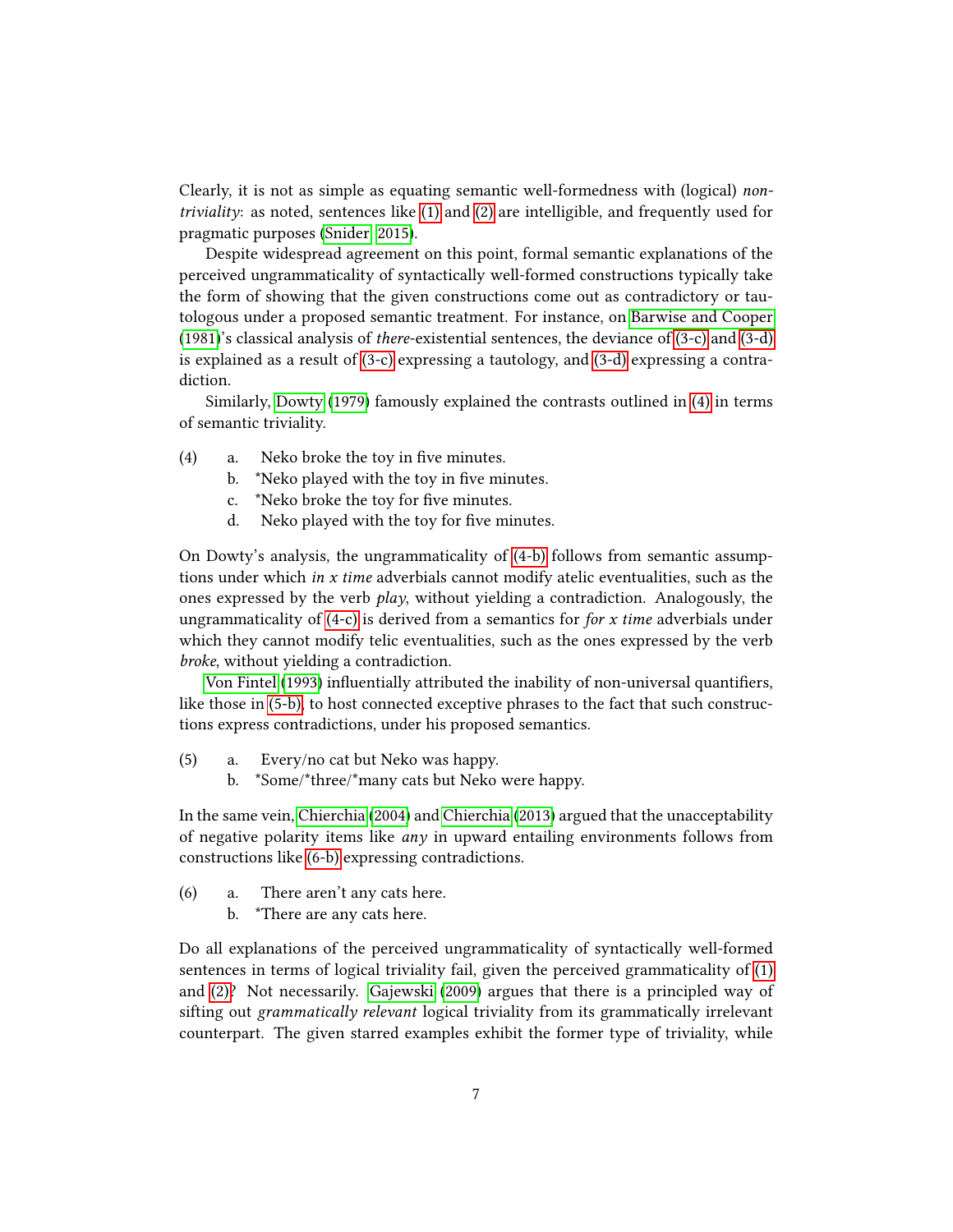

<span id="page-11-1"></span>Figure 2.1: Logical form (left) and skeleton (right) of Every cat is a cat.

sentences like [\(1\)](#page-9-1) and [\(2\)](#page-9-2) exhibit only the former.

In this chapter, we will outline and expand upon this idea. Section [2.1](#page-11-0) introduces Gajewski's notion of *L*-triviality, and motivates a strengthened version of this notion, incorporating not only informative, but also inquisitive content. Section [2.2](#page-17-0) introduces the framework of Presuppositional Inquisitive Semantics, within which the proposed strengthened notion of L-triviality is formulated.

## <span id="page-11-0"></span>2.1 L-triviality and grammar

The key idea of [Gajewski](#page-104-2) [\(2009\)](#page-104-2) is that, while tautologies and contradictions are not generally ungrammatical, there is a formally definable subset of such sentences whose members are ungrammatical. Gajewski calls such sentences logically trivial, or Ltrivial, for short. A sentence is L-trivial just in case it is tautologous (contradictory) in every model in which it is defined, for every *arbitrary* substitution of its *non-logical* terminal nodes. We can define the set of L-trivial sentences more formally using the concept of a logical skeleton.

Definition 2.1.1 (Logical skeleton). To obtain the logical skeleton of a logical form  $\alpha$ ,

- Identify the maximal constituents of  $\alpha$  containing no logical elements;
- Replace each such constituent with a variable of the same type.

Two example logical forms and their logical skeletons (in informal tree-form) are shown in Figure [2.1](#page-11-1) and Figure [2.2,](#page-12-0) respectively, with non-logical vocabulary marked in boldface.

- <span id="page-11-3"></span><span id="page-11-2"></span>(7) Every cat is a cat.
- (8) \*There is every happy cat.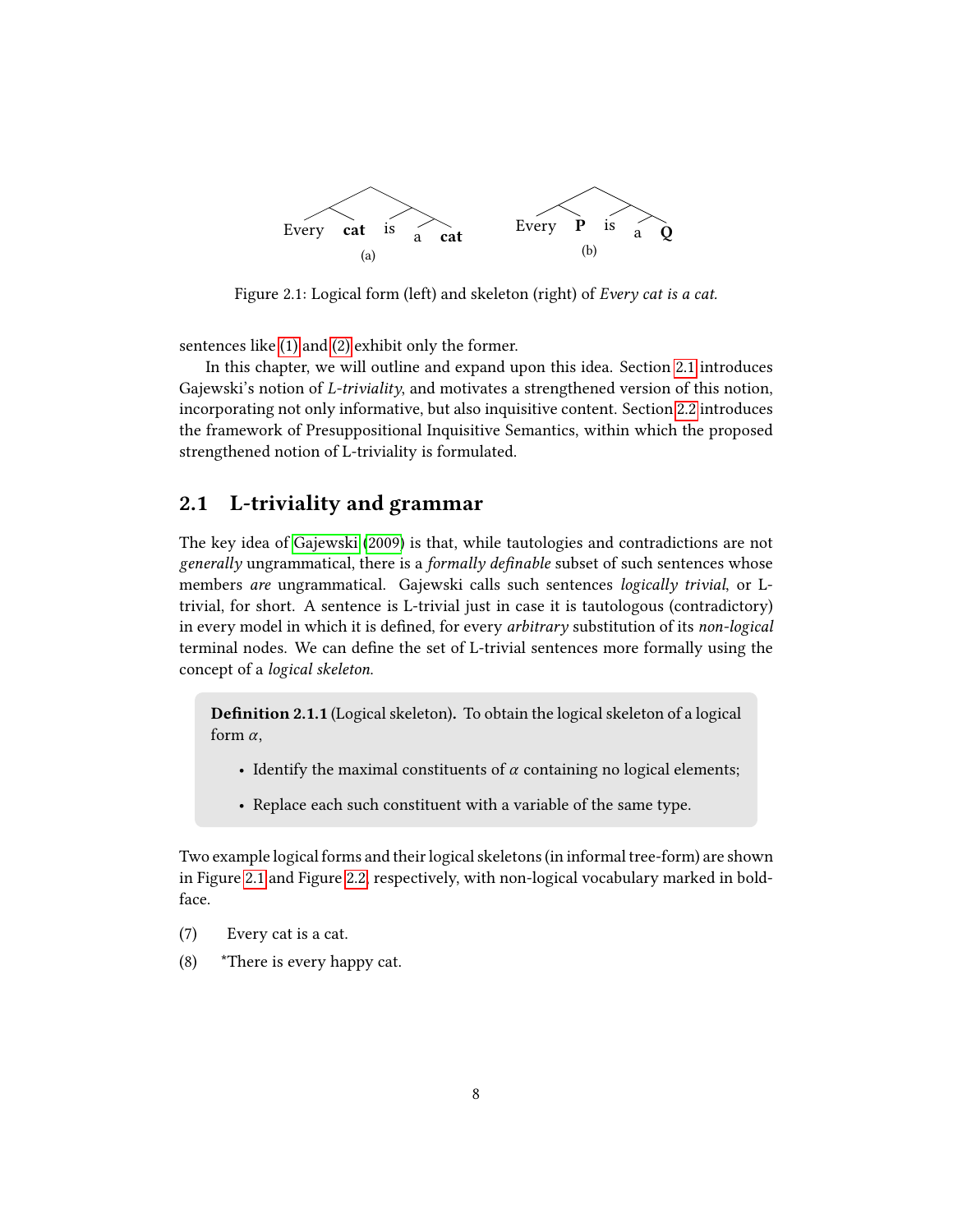

<span id="page-12-0"></span>Figure 2.2: Logical form (left) and skeleton (right) of \*There is every happy cat.

Given this, L-triviality receives the below definition.

**Definition 2.1.2** (L-triviality). A sentence  $\varphi$  is *L-trivial* if and only the *logical* skeleton of  $\varphi$  receives the denotation 1 (0) in all interpretations in which it is defined.

Gajewski proposes that L-triviality is a sufficient condition for ungrammaticality:

(L-triviality and grammaticality). A sentence is ungrammatical if it contains an Ltrivial constituent sentence.

Connecting to the previous discussion, we can assume that L-triviality provides a suf ficient condition for semantic ill-formedness, which in turn is a sufficient condition for ungrammaticality in the generalized sense. To illustrate how this assumed connection between L-triviality and ungrammaticality can play an explanatory role, we consider again the contrast between the tautologous [\(7\)](#page-11-2) and the unacceptable [\(8\).](#page-11-3) First, note that [\(7\)](#page-11-2) is not L-trivial: we can easily find two interpretations  $I, I'$  such that  $\mathbb{E}_{\text{current}}(D,I)/(I(\mathbf{O})) \neq \mathbb{E}_{\text{current}}(D,I')/(I'(\mathbf{O}))/I'(\mathbf{O}))$ . Take for instance any L such  $\llbracket \text{every} \rrbracket^{(D,I)}(I(\mathbf{P}))(I(\mathbf{Q})) \neq \llbracket \text{every} \rrbracket^{(D,I')}(I'(\mathbf{P}))(I'(\mathbf{Q}))$ . Take, for instance, any I such that  $I(\mathbf{P}) \subseteq I(\mathbf{Q})$  and I' such that  $I'(\mathbf{P}) \supset I'(\mathbf{Q})$ .

We cannot do the same with [\(8\).](#page-11-3) Following [Barwise and Cooper](#page-103-2) [\(1981\)](#page-103-2)'s classical analysis of there-existential sentences, we assume that there denotes the domain of individuals D. The denotation of the logical skeleton of [\(8\)](#page-11-3) can then be spelled out as follows:

[there is every 
$$
P
$$
] <sup>$\langle D,I \rangle$</sup>  = [every] <sup>$\langle D,I \rangle$</sup> ( $I(P)$ )( $I(D)$ )

It is easy to see that the truth-value of this logical skeleton is invariant. For any  $\langle D, I \rangle$ , we have that  $I(\mathbf{P}) \subseteq D$ , so that  $\llbracket$  there is every  $\mathbf{P} \rrbracket^{\langle D,I \rangle} = 1$ . Hence, the logical skeleton of [\(8\)](#page-11-3) is true in every interpretation I, meaning that the sentence is L-trivial.

Gajewski shows that the assumed connection between L-triviality and ungrammaticality further captures the general restriction on quantifiers in existential theresentences under the analysis of [Barwise and Cooper](#page-103-2) [\(1981\)](#page-103-2)), as well as the selection restriction of connected exceptives to universal quantifiers under [Von Fintel](#page-107-4) [\(1993\)](#page-107-4)'s analysis. [Chierchia](#page-104-4) [\(2013\)](#page-104-4) uses the same notion of L-triviality to capture the pattern of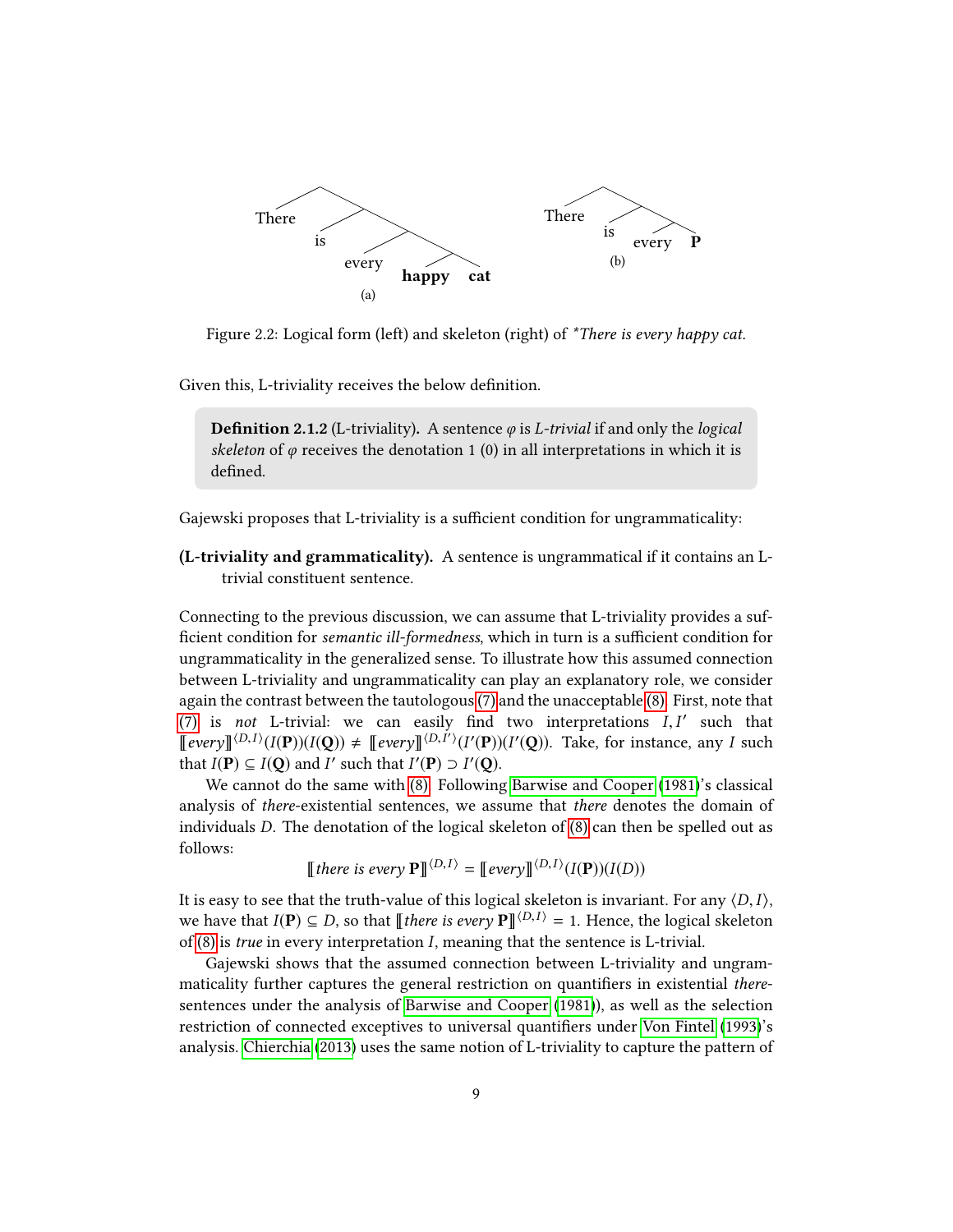NPI licensing exemplied in [\(6\),](#page-10-5) and [\(Abrusán, 2014\)](#page-103-4) uses a slightly modied version to capture weak island violations, as well as the restriction on time adverbials illustrated in [\(4\)](#page-10-0) under a [Dowty](#page-104-3) [\(1979\)](#page-104-3)-style analysis. L-triviality has further been used to capture the unacceptability of downward entailing quantifiers in comparative clauses [\(Gajewski, 2008\)](#page-104-5), negative degree islands [\(Fox and Hackl, 2006\)](#page-104-6), and the complement restrictions of anti-rogative verbs [\(Theiler et al., 2017\)](#page-107-5).

While the assumed connection between L-triviality and ungrammaticality has evidently proven empirically successful, it has certain limitations. First, it hinges on an imprecise distinction between logical and non-logical vocabulary. Second, it does not immediately extend to cover patterns of ungrammaticality in the realm of non-declarative sentences, in particular interrogative sentences. We will address both of these issues below.

#### <span id="page-13-0"></span>2.1.1 The logical vocabulary

How should the distinction between logical and non-logical vocabulary be drawn? This question is notoriously difficult to answer (see e.g., [MacFarlane](#page-106-1)  $(2017)$  for an overview of the issues), and Gajewski offers no complete response. The perhaps most well-known definition of logical vocabulary, standardly attributed to [Tarski](#page-107-6) [\(1986\)](#page-107-6), consists in defining logical constants in terms of *permutation invariance*. The intuition behind this is compelling: a purely logical element should be topic neutral, and not depend on the identity of particular individuals in the domain. Such an element must be insensitive to certain types of changes made to the domain(s), such as permutations.

[Gajewski](#page-104-2) [\(2009\)](#page-104-2) proposes a provisory distinction along these lines, using [Van Ben](#page-107-7)[them](#page-107-7) [\(1989\)](#page-107-7)'s generalized permutation invariance for expressions of types in the domains

- $D_e$ : the set of individuals,
- $D_t$ : the set of truth values  $\{0, 1\}$ ,
- $D_{\langle a,b \rangle}$ : the set of functions with domain  $D_a$  and range  $D_b$ , for some types  $a,b$ .

As usual, a permutation  $\pi_e$  of  $D_e$  is a one-to-one mapping from  $D_e$  to  $D_e$ . Given this, we define permutations of arbitrary domains in the hierarchy as in Definition [2.1.3.](#page-13-1)

<span id="page-13-1"></span>Definition 2.1.3 (Permutations of arbitrary type domains [\(Van Benthem, 1989\)](#page-107-7)). Given a permutation  $\pi$  of  $D_e$ , define

- $\pi_e = \pi$
- $\pi_t(x) = x$  for all  $x \in D_t$ ,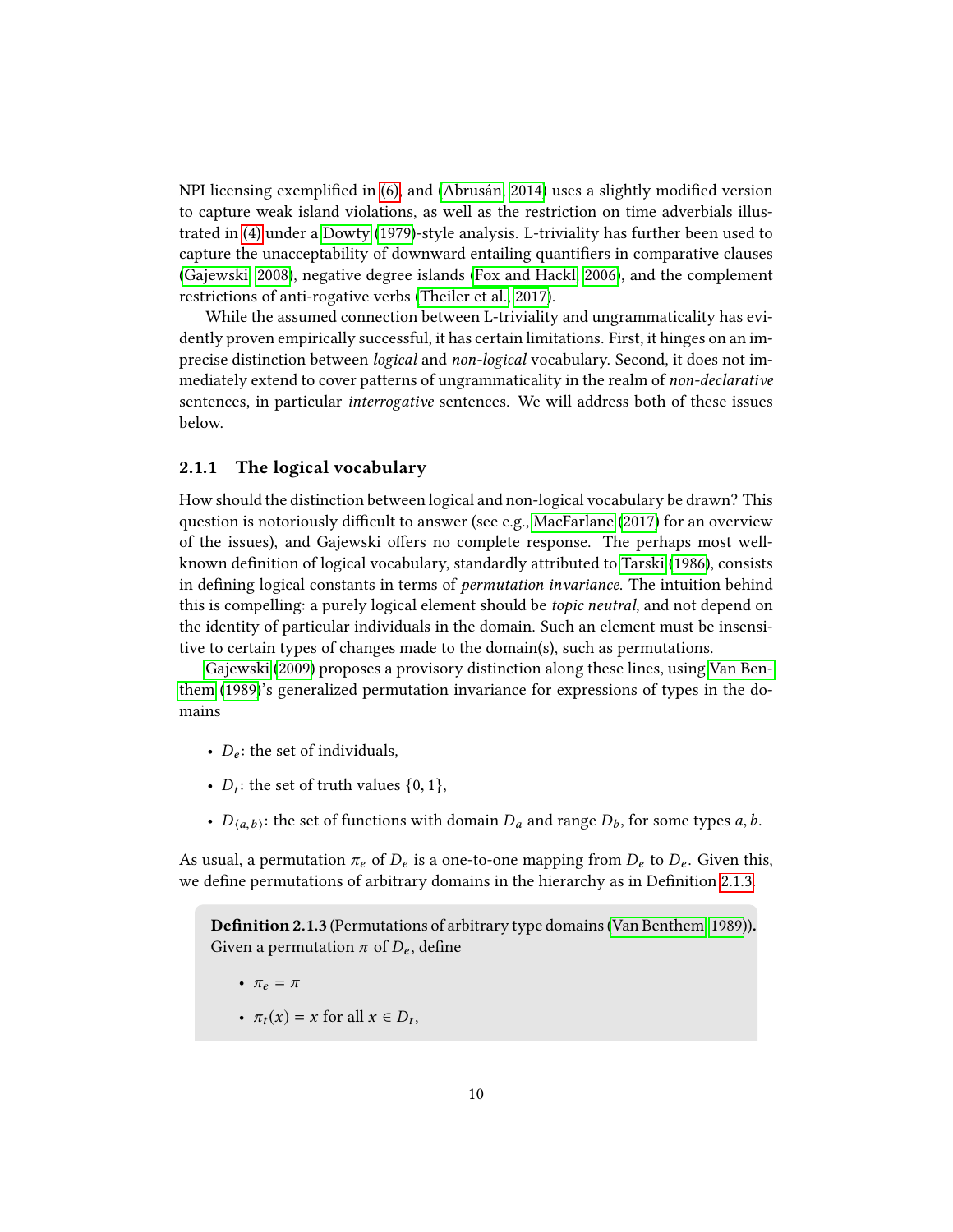•  $\pi_{\langle a,b\rangle}$  is the function such that for all  $f \in D_{\langle a,b\rangle}$ :

$$
\pi_{\langle a,b\rangle}(f) = \{\langle \pi_a(x), \pi_b(y) \rangle \mid \langle x, y \rangle \in f\}
$$

This allows for a generalized definition of permutation invariance:

**Definition 2.1.4** (Permutation invariance). An item  $\alpha \in D_a$  is permutation *invariant* if for any permutation  $\pi_a$  of  $D_a$ ,  $\pi_a(\alpha) = \alpha$ .

Given the definition of permutations of  $D_t$  as identity maps, all expressions of types constructed from t only, such as the Boolean connectives, are trivially permutation invariant. Likewise, the determiners some, all, and no, as well as pronouns formed from these, such as someone or something, are all easily shown to be permutation invariant, on their standard treatment as (generalized) quantifiers. By defining logical constants through permutation invariance, these expressions can further be classified as  $logical:$ 

<span id="page-14-1"></span>**Definition 2.1.5** (Logical constants [\(Gajewski, 2009\)](#page-104-2)). A lexical item  $\alpha$  of type τ is logical if and only if α denotes a permutation invariant element of  $D_τ$  in all interpretations.

Thus, Definition [2.1.5](#page-14-1) classifies the Boolean connectives and the mentioned determiners and pronouns as logical, in accordance with intuition. Yet, the definition is flawed. First, it classifies too many expressions as logical. For instance, [Gajewski](#page-104-2) [\(2009\)](#page-104-2) notes that it classifies a domain-denoting predicate like *exists* as logical, contrary to the intuition that it is not. Indeed, we do not want to predict that a sentence like Someone exists is L-trivial. Gajewski proposes to avoid this by imposing the further restriction that the logical constants preserved in a logical skeleton must be functional (or closed-class), rather than lexical (or open-class). The latter category encompasses both connectives, determiners, and the relevant pronouns, but excludes verbs, like exists.

Independently of this addition, however, Definition [2.1.5](#page-14-1) will classify too few natural language expressions as logical. The determiner every can only take countable nouns as its first argument: constructions like \*Every salt is on the table are out, due to salt being a mass-noun. As noted by [van Benthem](#page-107-8) [\(2002\)](#page-107-8), this makes every nonpermutation invariant, thus part of the non-logical vocabulary according to Definition [2.1.5.](#page-14-1)

I agree with van Benthem that this is undesirable, and will treat this as evidence not that every is non-logical, but that Definition [2.1.5](#page-14-1) is severely incomplete, even if paired with the further condition that logical constants be functional. We will thus

<span id="page-14-0"></span> $1$ This definition is highly simplistic—see [Gajewski](#page-104-2) [\(2009\)](#page-104-2), footnote 8 and references therein for discussion and more sophisticated definitions—but suffices for our present purposes.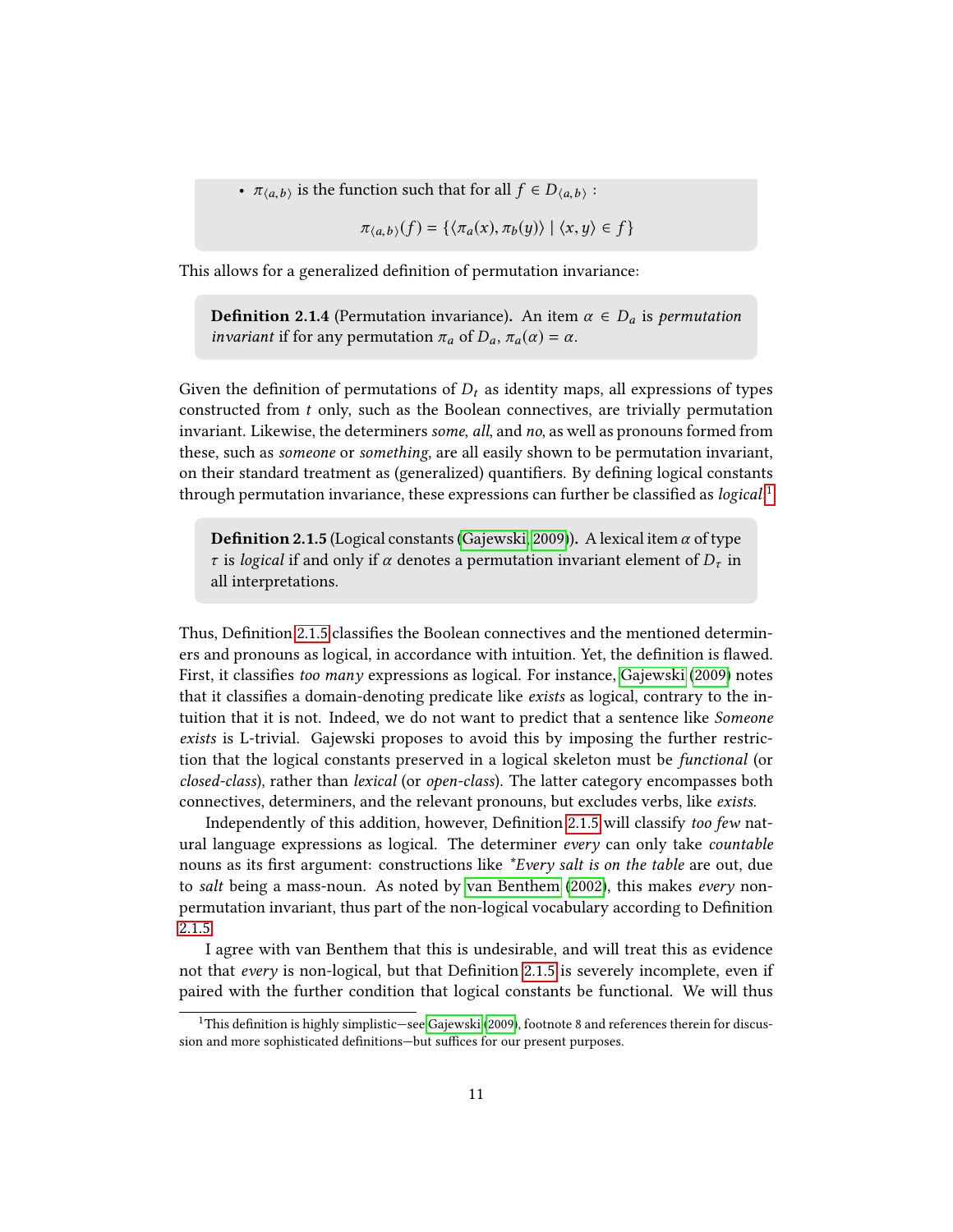follow authors like [Chierchia](#page-104-4)  $(2013)$  and [Abrusán](#page-103-4)  $(2014)$  and treat Definition [2.1.5,](#page-14-1) plus functionality, as an *approximate* definition of logical constancy. In the absence of better alternatives, we stipulate that certain uncontroversially logical expressions, like every, are still part of the logical vocabulary, yet only defined as such by a presently unknown, but in principle possible, definition of logical vocabulary.

#### <span id="page-15-0"></span>2.1.2 L-triviality and interrogative sentences

The extant applications of L-triviality are primarily aimed at explaining patterns of ungrammaticality in declarative sentences.[2](#page-15-1) Declarative sentences are classically taken to express propositions, modeled as sets of possible worlds. At a given world w, a declarative sentence denotes a *truth value*; the value 1 (true) if w is contained in the proposition expressed by the sentence, and the value 0 (false) otherwise. Gajewski's L-triviality is defined for sentences denoting truth values, and therefore applies straightforwardly to declarative sentences.

As foreshadowed in the introduction, we will largely be concerned with interrogative sentences; that is, sentences expressing questions. Unlike declarative sentences, interrogative sentences are not standardly taken to denote truth values. For instance, on the classical alternative semantics account of questions, rooted in [Hamblin](#page-105-2) [\(1973\)](#page-105-2) and [Karttunen](#page-105-3) [\(1977\)](#page-105-3), an interrogative sentence denotes a set of propositions, each member corresponding to a possible answer to the interrogative at the world of evaluation. On the equally canonical partition semantics of [Groenendijk and Stokhof](#page-105-4) [\(1984\)](#page-105-4), an interrogative sentence instead denotes a proposition: the proposition corresponding to the true, exhaustive answer to the interrogative at the world of evaluation.

The assumption that interrogatives denote something different than truth values be it propositions, sets of propositions, or something else entirely—is grounded in the insight that the *communicative purpose* of interrogative sentences differs fundamentally from that of declarative sentences. Declarative sentences are primarily used to assert, and one asserts in order to convey information (cf. [Stalnaker, 1978\)](#page-107-2). Interrogative sentences are primarily used to ask, and one asks in order to request information. The former type of act is often thought to be directly associated with truth values, for instance through a characterization of assertion as the act of presenting a proposition as true (see e.g., [Pagin, 2016,](#page-106-2) Section 5.1 for discussion). In contrast, the latter type of act seems only indirectly associated with truth values: a corresponding characterization of asking would be as the act of presenting one or more propositions as something that the speaker would like to know the truth value of.

<span id="page-15-1"></span>L-triviality can be seen as a property characterizing sentences that are, in virtue of

 $2$ The exception is [Abrusán](#page-103-4) [\(2014\)](#page-103-4), who derives contradictory meanings for interrogatives with weak island violations. However, the contradictions always derive from a contradictory presupposition, not directly from the at-issue content of the interrogative. Additionally, [Theiler et al.](#page-107-5) [\(2017\)](#page-107-5) are concerned with the semantics of interrogative sentences, but only use L-triviality to assess grammaticality for declarative sentences (although these contain embedded interrogative sentences).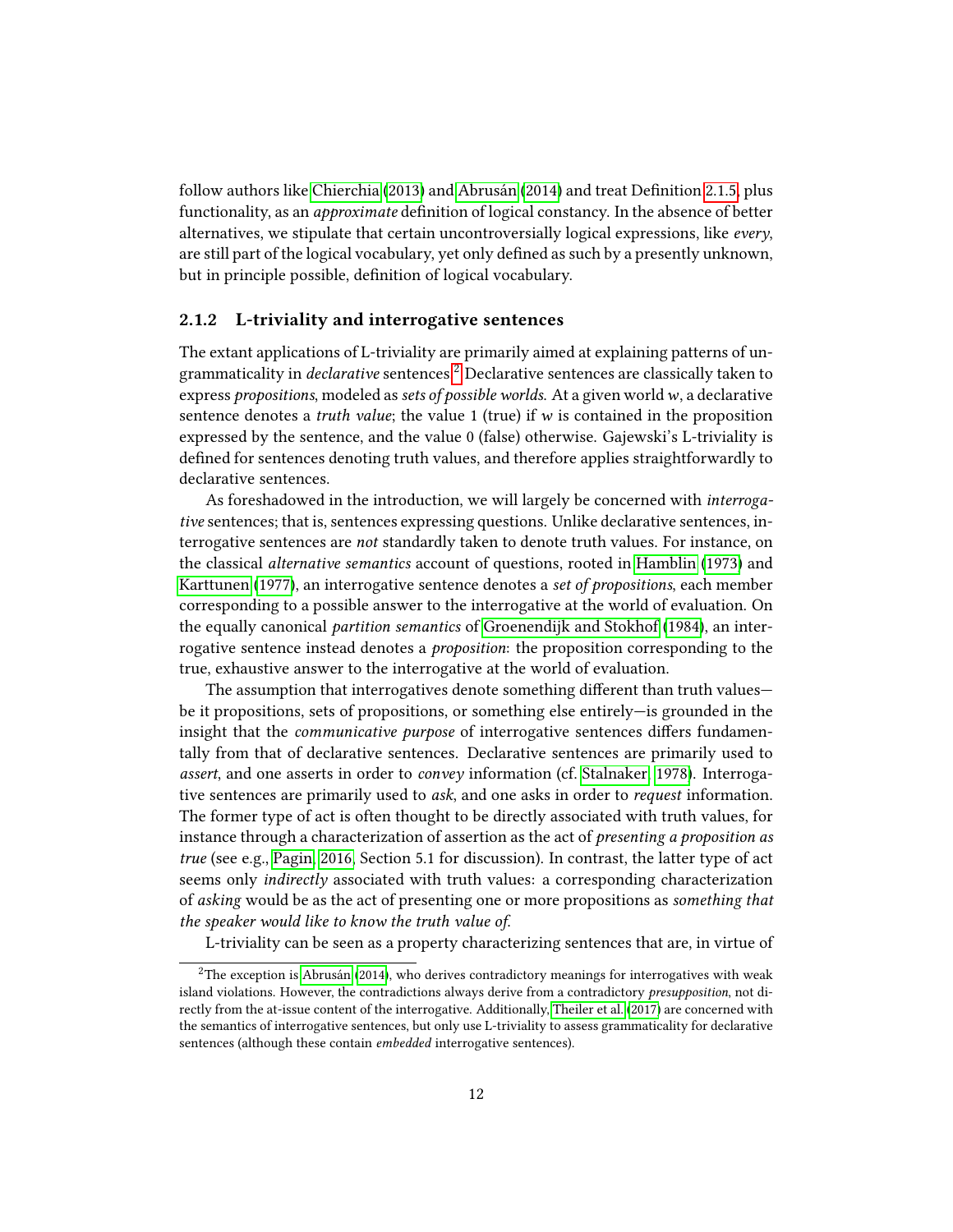their logical constants, useless for the purpose of asserting or conveying information. Its connection to grammaticality can then be seen as the result of a natural selection process, whereby languages reject forms with an invariantly degraded communicative utility. It is not a far step from this to assume that sentences that are, in virtue of its logical constants, also useless for the purpose of asking or requesting information, should be perceived as ungrammatical. Gajewski's L-triviality is only sensitive to truth values, and truth values seem separate from whatever property makes a sentence semantically suited for the use of requesting information. I will therefore propose an enriched version of L-triviality, aimed to be sensitive also to the formal determinants of this property. The proposal will be given within the formal framework for question semantics known as Inquisitive Semantics [\(Ciardelli et al., 2017\)](#page-104-1). In this framework, the meaning of a sentence, whether declarative or interrogative, comprises not only informative content, but also inquisitive content. The former meaning component determines the ability of a sentence to be (semantically) used to convey information, and the latter component the ability of a sentence to be (semantically) used to request information. By taking into account both informational and inquisitive triviality, we will be able to assess the grammaticality of both declarative and interrogative sentences.

Our framework of choice will be an extension of Inquisitive Semantics aimed to capture also presuppositional content, Presuppositional Inquisitive Semantics [\(Roelof](#page-106-0)[sen, 2015\)](#page-106-0). It is widely acknowledged that certain lexical elements and constructions trigger presuppositions (e.g., [Beaver and Geurts, 2014\)](#page-103-5). A subset of such presuppositions are triggered by elements intuitively belonging to the logical vocabulary. For instance, under a Frege-Strawson analysis of the definite article, the triggers presuppositions of existence and uniqueness:

$$
the \rightsquigarrow \lambda P: \exists x \forall y (P(y) \leftrightarrow x = y). \lambda Q. \exists x (P(x) \land Q(x))
$$

The notation follows [Heim and Kratzer](#page-105-5) [\(1998\)](#page-105-5), where  $\lambda \varphi : [... \varphi ...] \psi$  means that the content  $[... \varphi...]$  is presupposed. Assuming, as is standard, that the forms part of the logical vocabulary, these presuppositions are carried by any logical skeleton containing the in a suitable position (crucially, not within the scope of an element blocking presuppositional projection, viz. a *plug* in the sense of [Karttunen](#page-105-6) [\(1973\)](#page-105-6)). Presuppositions triggered by logical vocabulary have played a part in most of the previously mentioned applications of L-triviality, and the present proposal will be no exception. The explanations of the empirical puzzles listed in the introduction will all require consideration of the presuppositions carried by the logical skeletons of the relevant constructions. Presuppositional Inquisitive Semantics is designed to capture the presuppositional content of both declaratives and interrogatives, and thereby perfectly suits our purpose. The next section introduces this framework, and concludes by defining the suggested enriched version of L-triviality.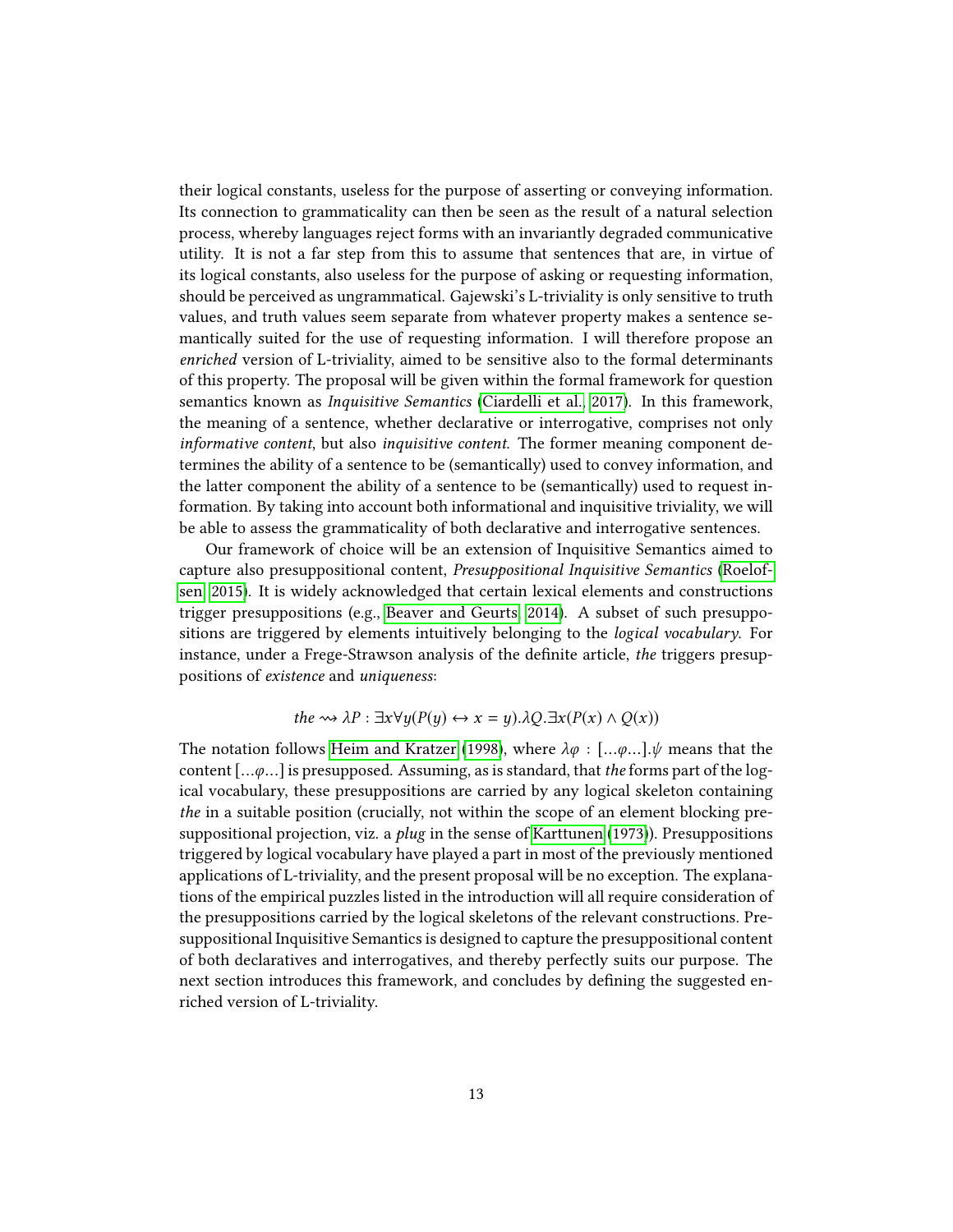### <span id="page-17-0"></span>2.2 Presuppositional Inquisitive Semantics

Traditionally, the meaning of a declarative sentence is identified with a proposition, in turn understood as an information state (e.g., [Hintikka, 1962\)](#page-105-7). An information state is a set of possible worlds, and a sentence expressing an information state s thereby conveys the information that the actual world is a member of s.

Inquisitive Semantics departs from this picture. In this framework, the meaning of a sentence, whether declarative or interrogative, is identified with a downward closed set of information states. The basic conceptual motivation for this is as follows. Sentences may not only convey that a specific information state contains the actual world, but may also distinguish between multiple information states, and thereby serve to raise the issue as to which of these information states contains the actual world. As a case in point, take the interrogative sentence in [\(9\):](#page-17-1)

<span id="page-17-1"></span>(9) Did Alice laugh?

Intuitively, this sentence does not convey any information: at most, it expresses the trivial piece of information that the world is either such that Alice laughed, or such that she did not. What it seems to do is rather to distinguish in this information state two distinct possibilities; one corresponding to the positive answer to the sentence (Alice laughed), and one corresponding to the negative answer (Alice did not laugh). Taking the meaning of the sentence to be a set of information states allows us to capture these two distinct possibilities for the actual world as the two maximal information states contained in the denotation of the sentence. Naturally, establishing that the world is contained in a subset of one of the maximal information states would serve to settle the issue of which of the two maximal states contains the actual world. We capture this by including in the sentence meaning also all substates of the maximal states, so that the meaning is downward closed.

This is not as far a departure from the traditional picture of the semantics of declaratives as it may seem. Consider a declarative sentence like [\(10\):](#page-17-2)

<span id="page-17-2"></span>(10) Alice laughed.

In contrast to the interrogative, this sentence is intuitively taken to convey the nontrivial piece of information that the actual world is such that Alice laughed. To capture this, we need not take the content of  $(10)$  to be the information state embodying this information. We might just as well say that the content of  $(10)$  contains this information state as its maximal element, and that it thereby conveys the information that the actual world is an element of this information state. This is precisely what is done in Inquisitive Semantics, guaranteeing that the traditional meaning of a sentence is always recoverable from its Inquisitive Semantics meaning. We say that the informative content of a sentence is the union of all information states in its meaning. We contrast this with the inquisitive content of a sentence, understood as the issue expressed by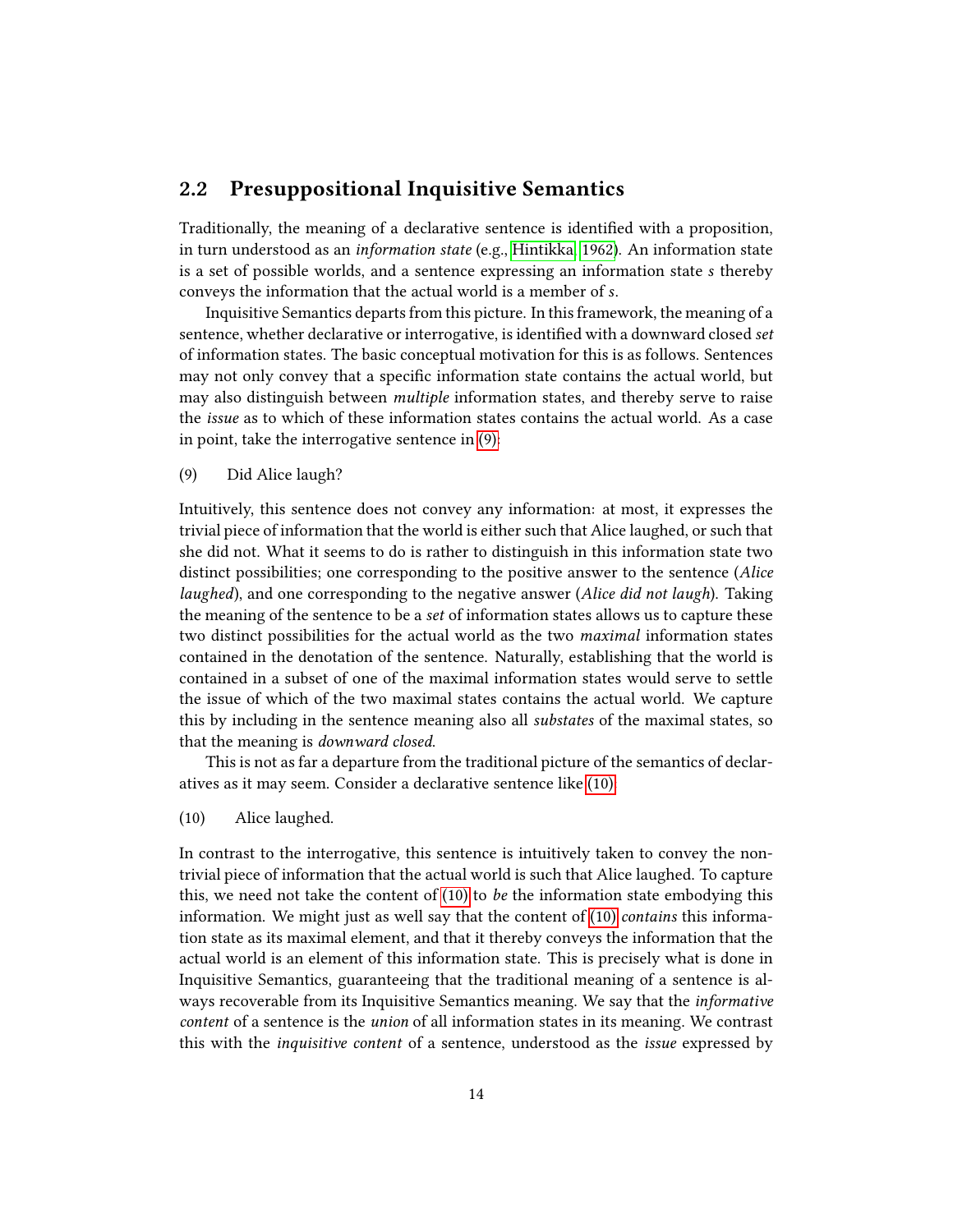the sentence: the particular way in which the sentence distinguishes between distinct possibilities for the actual world.

This is the basic idea behind the treatment of the semantic content of both declarative and interrogative sentences as downward closed sets of information states. The presuppositional extension of this framework, Presuppositional Inquisitive Semantics, provides a means of deriving the presuppositions of sentences, and thereby model how a sentence' presupposition affects its semantic content.

#### <span id="page-18-0"></span>2.2.1 Language and semantics

The system of Presuppositional Inquisitive Semantics, as presented in [Roelofsen](#page-106-0) [\(2015\)](#page-106-0), defines a semantics for a standard first-order language  $\mathcal{L}$ , extended with three *projec*tion operators '!', '?', and '†'. Apart from the latter,  $\mathcal L$  has the usual components: a set of n-ary predicate symbols  $(P, Q, R...)$ , a set of individual constants  $(a, b, c...)$ , a set of *variables*  $(x, y, z...)$ , the set  $\{\vee, \wedge, \neg, \rightarrow\}$  of *connectives*, and the *quantifiers*  $\exists$  and  $\forall$ . We will occasionally abbreviate an atomic sentence whose internal structure is irrelevant by a 0-place predicate symbol (e.g,  $p, q, r...$ ).

We evaluate formulae of  $\mathcal L$  in rigid first order information models [\(Ciardelli et al.,](#page-104-1) [2017,](#page-104-1) Chapter 4):

Definition 2.2.1 (Rigid first order information model). A rigid first order information model for  $\mathcal L$  is a triple  $\langle W, I, D \rangle$ , where:

- W is a set of possible worlds  $w$ ,
- $D$  is a domain of individuals  $d$ ,
- I is an interpretation function, mapping each  $w \in W$  to a first order model  $I_w$ , such that
	- the domain of  $I_w$  is D,
	- for every *n*-ary function symbol  $f$  in  $\mathcal{L}$ ,  $I_w(f) : D^n \to D$ , with the condition that for guarantee  $x \in W, I_n(f) = I_n(f)$ the condition that for every  $v, w \in W$ ,  $I_v(f) = I_w(f)$ ,
	- − for every *n*-ary relation symbol *R* in  $\mathcal{L}$ ,  $I_w(R) \subseteq D^n$ .

The assumption of rigidity amounts to the condition that the domain as well as the denotations of function symbols remain constant across worlds, and lets us avoid certain well-known issues associated with quantification across possible worlds. For additional simplicity, we will here only admit assignment functions  $q$  such that for every individual constant a,  $q(a)(w) = q(a)(v)$  for every  $v, w \in W$ . Unless specified otherwise, we assume a fixed model, and omit notational reference to it (as well as to the assignment, when not considering quantified formulae in particular).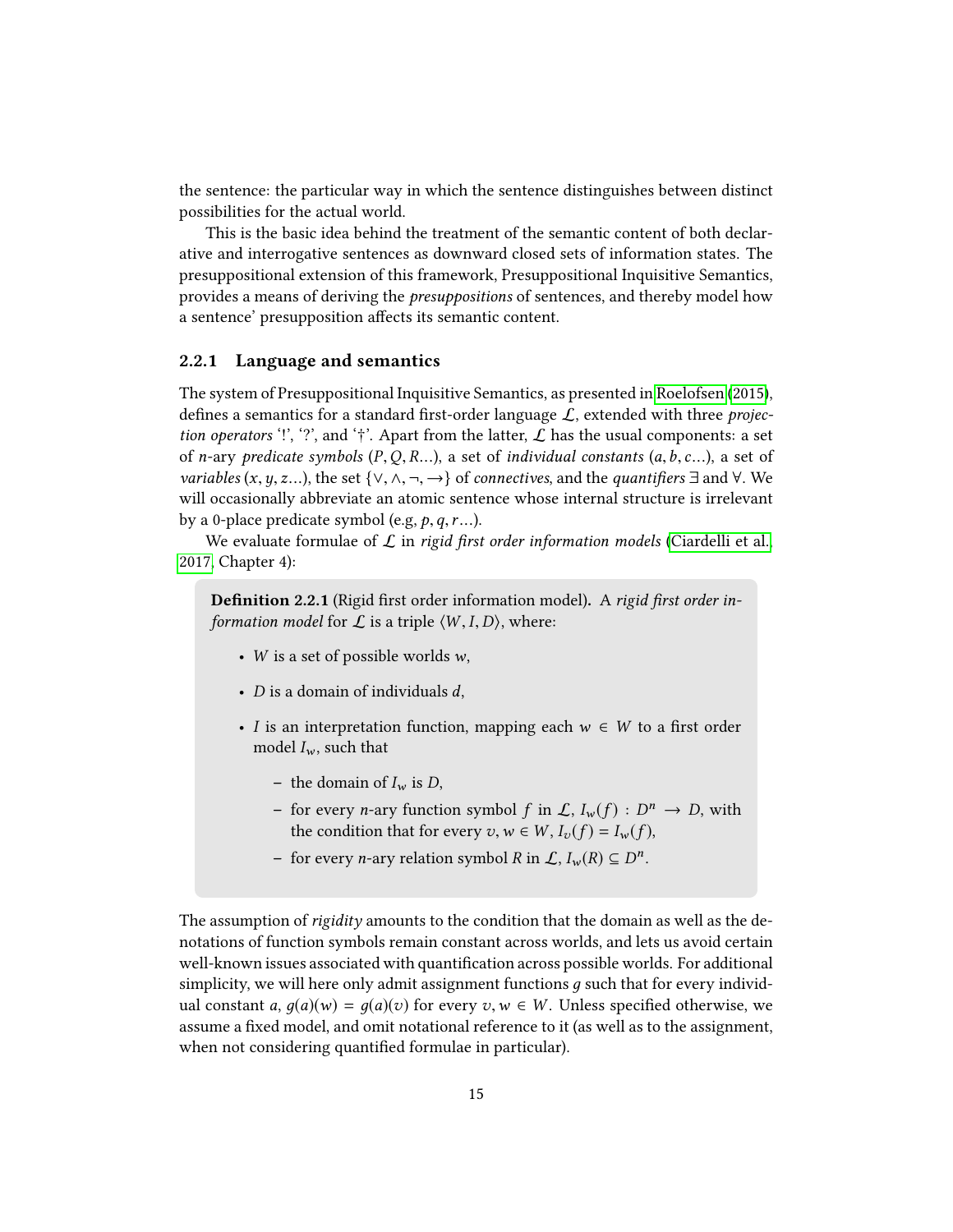Each sentence in  $\mathcal L$  is assigned a *presuppositional meaning*:

**Definition 2.2.2** (Presuppositional meaning). The *presuppositional meaning* of a sentence  $\varphi$ , denoted by  $\llbracket \varphi \rrbracket$ , is a pair  $\langle \pi, [\varphi] \rangle$ , where  $\pi$  is an information state, and  $\lceil \varphi \rceil$  is a proposition restricted to  $\pi$ .

**Definition 2.2.3** (Restricting a proposition to an information state). If  $A$  is a set of information states and s an information state, then the restriction of A to s, denoted  $A \restriction s$ , is the set  $\{t \in A \mid t \subseteq s\}.$ 

We refer to the first element of the presuppositional meaning of a sentence  $\varphi$  as the *presupposition of*  $\varphi$ , and to the second element as the *proposition expressed by*  $\varphi$ , with the following general definition.

**Definition 2.2.4** (Proposition). The *proposition* expressed by a sentence  $\varphi$ , denoted by  $[\varphi]$ , is a non-empty, downward closed set of information states restricted to the presupposition  $\varphi$ .

Entailment can then be defined as the correlate of set inclusion (implicitly, for all models and assignments):

**Definition 2.2.5** (Entailment).  $\varphi \models \psi$  if and only if  $[\varphi] \subseteq [\psi]$ .

Following [Ciardelli et al.](#page-104-1) [\(2017\)](#page-104-1) and [Roelofsen](#page-106-0) [\(2015\)](#page-106-0), we will occasionally say that a *proposition*  $[\varphi]$  entails another proposition  $[\psi]$  to mean that  $[\varphi] \subseteq [\psi]$ .

The proposition expressed by a sentence is also referred to as an issue, which we say is resolved by any of its elements. Given an issue, there will be certain information states which contain the minimal amount of information needed to resolve the issue. We call these the alternatives of the sentence.

**Definition 2.2.6** (Alternatives). The *alternatives* of a sentence  $\varphi$ , denoted by alt( $\varphi$ ), is the set of the maximal information states in [ $\varphi$ ].

Finally, we can capture the informative content of a sentence as the union of the proposition expressed by the sentence:

Definition 2.2.7 (Informative content). The informative content of a sentence  $\varphi$ , denoted by info( $\varphi$ ), is the information state  $\bigcup [\varphi]$ .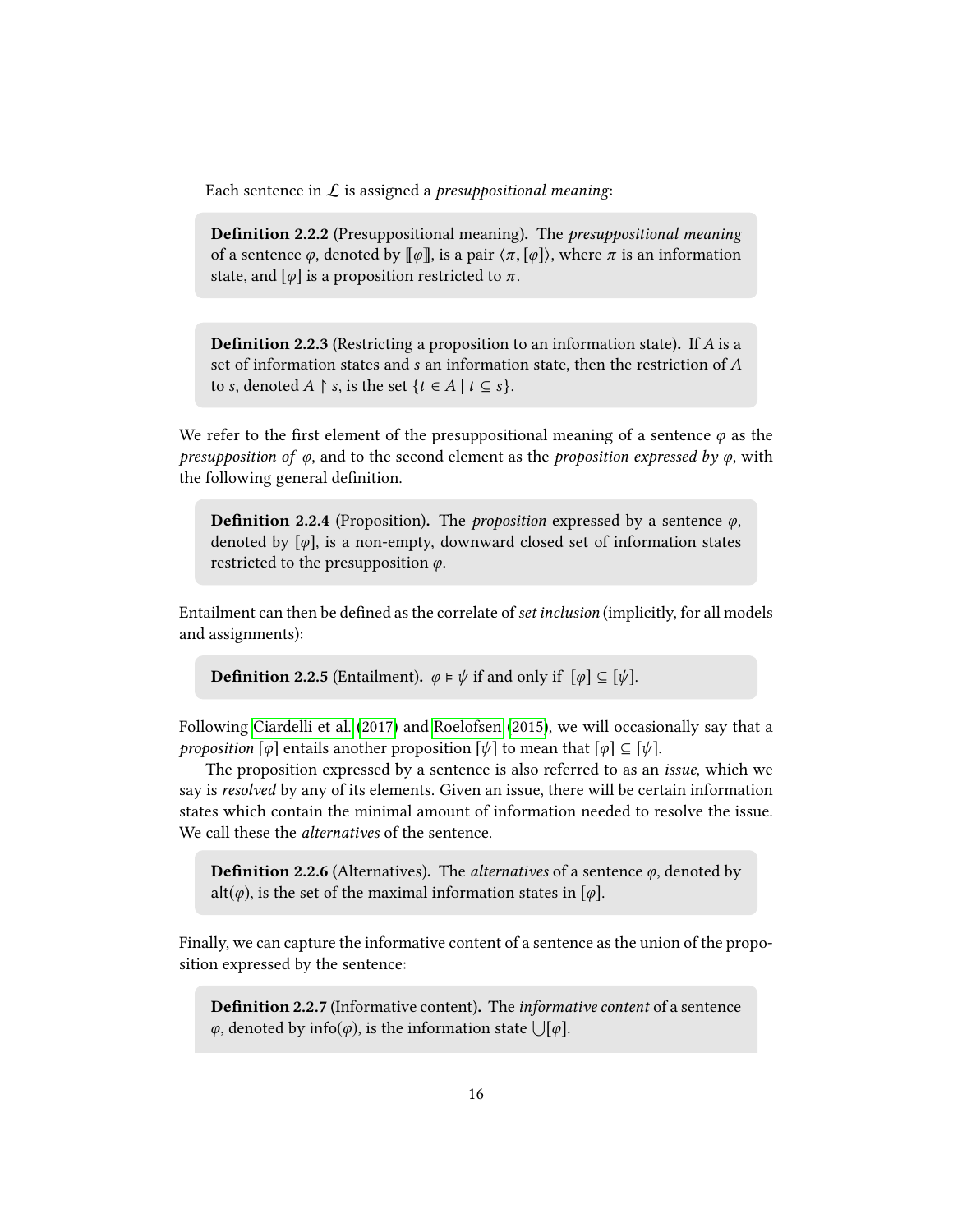This allows for a definition of *truth at a world* analogous to the classical case: we say that a sentence  $\varphi$  is true at a world w just in case w is included in info( $\varphi$ ).

**Definition 2.2.8** (Truth). A sentence  $\varphi$  is *true* at w if and only if  $w \in \text{info}(\varphi)$ .

The presupposition of a given sentence is defined through a relation of *presupposition*  $satisfactor  $\vDash$  between information states and sentences. We define this relation recur$ sively over the fragment of  $\mathcal L$  excluding the projection operators, and return later to define the presuppositions of sentences featuring the latter.

<span id="page-20-0"></span>Definition 2.2.9 (Presupposition satisfaction).

| $s \Vdash_q P(t_1, , t_n)$           | always |                                                                          |
|--------------------------------------|--------|--------------------------------------------------------------------------|
| $s \Vdash_q P(t_1, , t_n)_{\varphi}$ | iff    | $s \in [\varphi]_q$                                                      |
| $s \Vdash_q \neg \varphi$            | iff    | $s \Vdash_q \varphi$                                                     |
| $s \Vdash_q \varphi \wedge \psi$     | iff    | $s \Vdash_q \varphi$ and $s \cap \mathsf{info}_q(\varphi) \Vdash_q \psi$ |
| $s \Vdash_q \varphi \vee \psi$       | iff    | $s \Vdash_q \varphi$ and $s - \text{info}_q(\varphi) \Vdash_q \psi$      |
| $s \Vdash_q \varphi \to \psi$        | iff    | $s \Vdash_q \varphi$ and $s \cap \text{info}_q(\varphi) \Vdash_q \psi$   |
| $s \Vdash_q \forall x.\varphi$       | iff    | s $\Vdash_{q[x/d]} \varphi$ for all $d \in D$                            |
| $s \Vdash_q \exists x.\varphi$       | iff    | s $\Vdash_{q[x/d]} \varphi$ for some $d \in D$                           |
|                                      |        |                                                                          |

We exemplify briefly how these clauses are to be read. The first clause expresses that a non-presuppositional atomic sentence  $P(t_1, ..., t_n)$  is satisfied by every information state s. The second clause expresses that an atomic sentence presupposing  $\varphi$ , denoted by  $P(t_1, ..., t_n)_{\varphi}$ , is satisfied by every information state contained in the proposition expressed by  $\varphi$ . The third clause expresses that a negated sentence  $\neg \varphi$  is satisfied by every information state satisfying  $\varphi$ . Thus, this satisfaction relation will allow us to capture the fact that negation allows presuppositions to project from its prejacent [\(Karttunen, 1974\)](#page-105-8). The presupposition of a given sentence is simply the union of all information states that satisfy it:

<span id="page-20-1"></span>**Definition 2.2.10** (Presuppositions). The *presupposition* of a sentence  $\varphi$ , denoted by presup $(\varphi)$ , is the information state  $\bigcup \{ s \mid s \Vdash \varphi \}.$ 

Given our definition of  $\mathbb{F}$ , the presupposition of  $\neg \varphi$  is always the presupposition of  $\varphi$ .

In (Presuppositional) Inquisitive Semantics, connectives are taken to express basic set-theoretic operations: conjunction corresponds to ∪, disjunction to ∩, and implication and negation to  $\Rightarrow$  and  $*$ , where:

•  $A \Rightarrow B = \{s \mid \forall s' \subseteq s : \text{ if } s' \in A \text{ then } s' \in B\}$ , and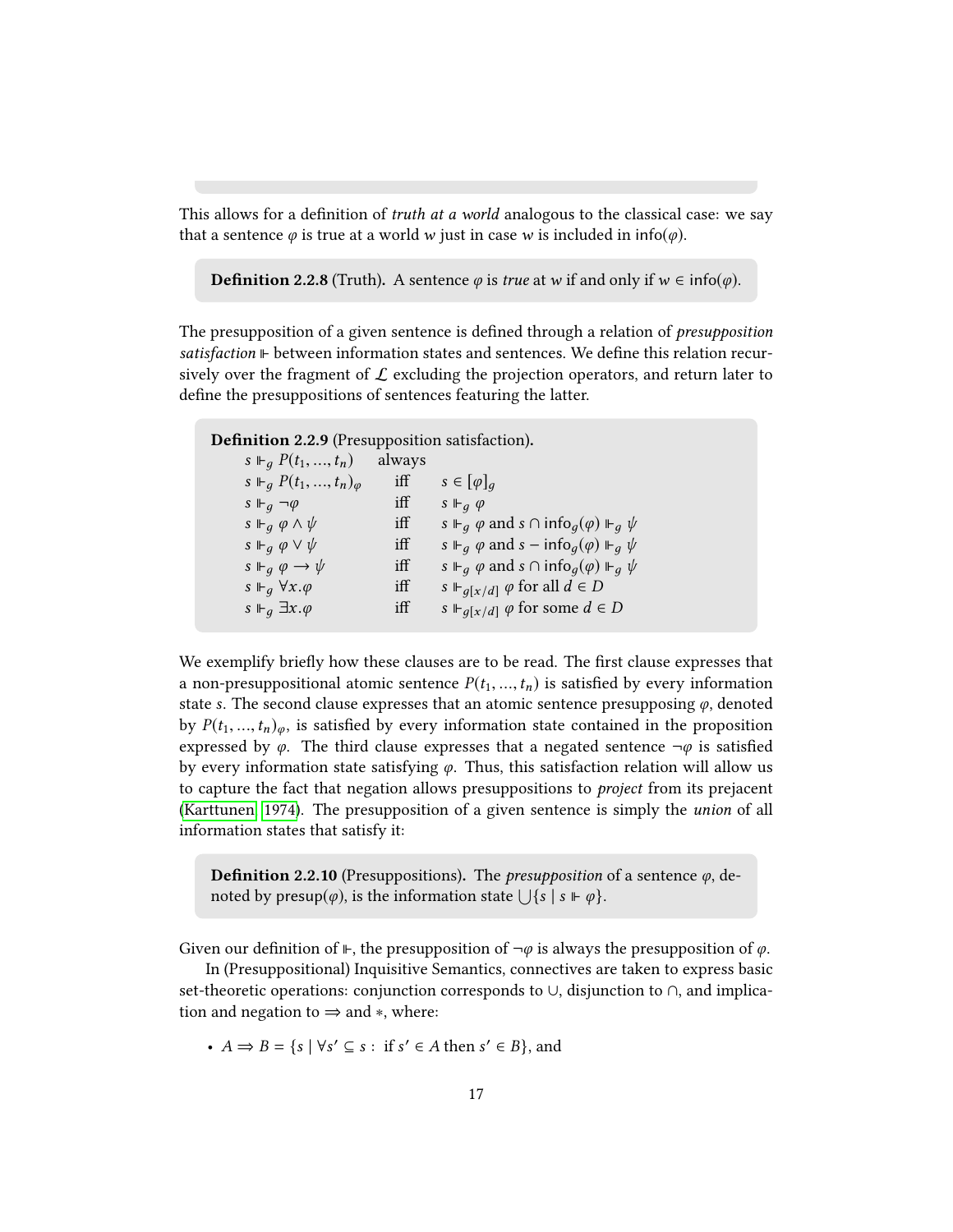•  $A^* = \{s \mid \forall s' \subseteq s : \text{ if } s' \neq \emptyset \text{ then } s' \notin A\}.$ 

Together with the definition of presupposition satisfaction, these assumptions allow us to define the propositions expressed by any sentence of  $\mathcal L$  (excluding projection operators).

<span id="page-21-0"></span>

| <b>Definition 2.2.11</b> (The proposition expressed by a sentence). |  |                                                                                                                                                  |
|---------------------------------------------------------------------|--|--------------------------------------------------------------------------------------------------------------------------------------------------|
| $[P(t_1, , t_n)]_q$                                                 |  | $\mathcal{L} = \wp(\{ w \mid \langle I_w(t_1), , I_w(t_n) \rangle \in I_w(P) \})$                                                                |
|                                                                     |  | $[P(t_1, , t_n)_{\varphi}]_q := \varphi(\{ w \mid \langle I_w(t_1), , I_w(t_n) \rangle \in I_w(P) \text{ and } w \in \text{info}(\varphi)_q \})$ |
| $[\neg \varphi]_q$                                                  |  | $\mathsf{p} := [\varphi]_q^* \restriction \mathsf{presup}_q(\neg \varphi)$                                                                       |
| $[\varphi \wedge \psi]_q$                                           |  | $\mathcal{L} = \left( [\varphi]_q \cap [\psi]_q \right) \upharpoonright \text{presup}_q(\varphi \wedge \psi)$                                    |
| $[\varphi \vee \psi]_q$                                             |  | $\mathcal{L} = (\llbracket \varphi \rrbracket_g \cup \llbracket \psi \rrbracket_g) \upharpoonright \text{presup}_q(\varphi \vee \psi)$           |
| $[\varphi \rightarrow \psi]_q$                                      |  | $\phi := (\phi]_q \Rightarrow [\psi]_q) \upharpoonright \text{presup}_q(\varphi \rightarrow \psi)$                                               |
| $[\forall x.\varphi]_q$                                             |  | $\mathcal{L} = \bigcap_{d \in D} [\varphi]_{g[x/d]}$ $\upharpoonright$ presup <sub>a</sub> ( $\forall x . \varphi$ )                             |
| $[\exists x.\varphi]_q$                                             |  | $\mathcal{L} = \bigcup_{d \in D} [\varphi]_{g[x/d]} \restriction \text{presup}_q(\exists x. \varphi)$                                            |
|                                                                     |  |                                                                                                                                                  |

Together, Definitions [2.2.9,](#page-20-0) [2.2.10](#page-20-1) and [2.2.11](#page-21-0) provide a recursive characterization of the presuppositional meaning of any  $\varphi$  in  $\mathcal L$  excluding the projection operators. Before turning to sentences featuring the latter, we illustrate the above definitions with examples.

#### Illustration

The diagrams in figure [2.3](#page-22-0) illustrate the presuppositional meanings assigned to some sentences of  $\mathcal L$  in a toy rigid first-order information model, with  $W = \{w_{ab}, w_a, w_b, w_{\emptyset}\},$  $D = \{a, b\}$ , and I such that  $I_{w_{ab}}(P) = \{a, b\}$ ,  $I_{w_a}(P) = \{a\}$ ,  $I_{w_b}(P) = \{b\}$  and  $I_{w_b}(P) = \emptyset$ . The individuals in D are picked out by the obvious constants. For each  $I_{w_0}(P) = \emptyset$ . The individuals in D are picked out by the obvious constants. For each expression  $P$  are property of the surface of the surface of  $P$ sentence  $\varphi$ , presup $(\varphi)$  is depicted as the areas with dashed borders, and alt $(\varphi)$  as the shaded areas with solid borders. (Note that a set of alternatives suffice to uniquely determine a proposition.)

- Figure [2.3\(a\)](#page-22-1) depicts the meaning of a *non-presuppositional* atomic sentence  $P(a)$ . Thus, the presupposition of this sentence is the whole logical space, and the proposition it expresses has as its only alternative the set of worlds in which  $P(a)$  holds.
- Figure [2.3\(b\)](#page-22-2) depicts the meaning of a *presuppositional* atomic sentence  $P(a)p_{(b)}$ .<br>The presupposition of this sentence is the set of worlds in which  $P(b)$  holds, and The presupposition of this sentence is the set of worlds in which  $P(b)$  holds, and has as its only alternative the set of all and only worlds in which  $P(a)$  holds, restricted to the presupposition.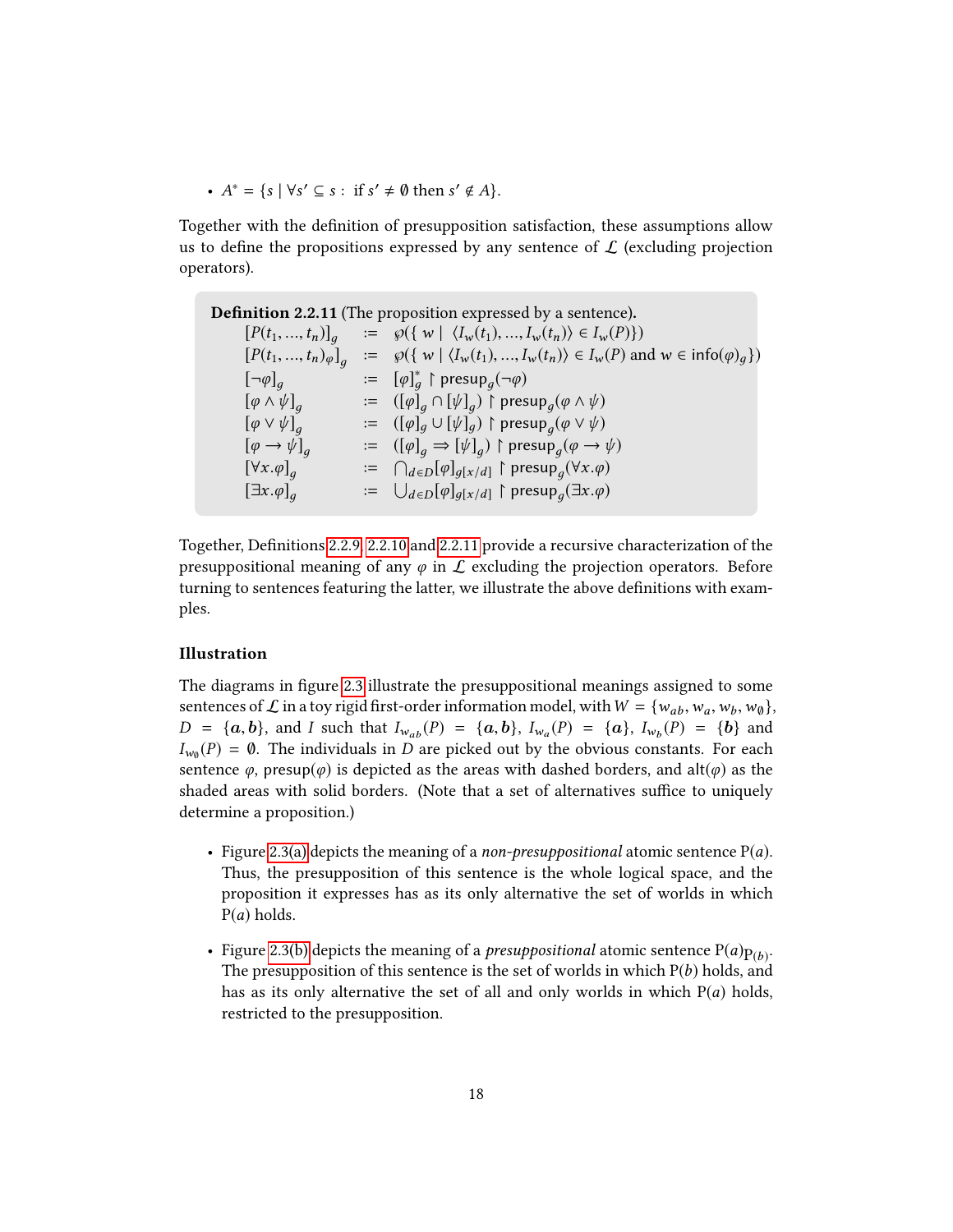<span id="page-22-1"></span>

<span id="page-22-5"></span><span id="page-22-4"></span><span id="page-22-3"></span><span id="page-22-2"></span><span id="page-22-0"></span>Figure 2.3: Presuppositional meanings of some simple sentences of  $\mathcal{L}$ .

- Figure [2.3\(c\)](#page-22-3) depicts the negation of the previous sentence,  $\neg P(a)p_{(b)}$ . The pre-<br>supposition of this sentence is the same as that of its non-negated counterpart supposition of this sentence is the same as that of its non-negated counterpart, namely the set of worlds in which  $P(b)$  holds. Its only alternative is the set of worlds in which  $P(a)$  is false, restricted to the presupposition.
- Figure [2.3\(d\)](#page-22-4) depicts the meaning of  $\neg P(b) \vee P(a)p_{(b)}$ . The presupposition of this sentence is the union of all states s such that (i) s satisfies  $\neg P(b)$  which this sentence is the union of all states s such that (i) s satisfies  $\neg P(b)$ , which holds trivially for any state, and (ii)  $s - \inf(\neg P(b))$  satisfies  $P(a)p_{(b)}$ . Since  $W - \inf(\neg P(b)) - \max(P(a)p_{(b)}) - \lim_{s \to b} \lim_{s \to b} \lim_{s \to b} \lim_{s \to b} \inf(\neg P(b))$  $W - info(\neg P(b)) = presup(P(a)p(b)) = \{w_{ab}, w_b\}$ , the presupposition of  $\neg P(b) \vee$ <br> $P(a)$  is the whole of W. The proposition expressed by this septence is ob- $P(a)P(b)$  is the whole of W. The proposition expressed by this sentence is obtained by taking the union of  $[-P(b)] - [P(a) \&$  and  $[P(a) \& ] - [w]$ . I result tained by taking the union of  $[\neg P(b)] = \{P(a), \emptyset\}$  and  $[P(a)p_{(b)}] = \{w_{ab}\}$ , result-<br>ing in two alternatives: the set of worlds in which  $P(b)$  is false, and the set of ing in two alternatives: the set of worlds in which  $P(b)$  is false, and the set of worlds in which both  $P(a)$  and  $P(b)$  are true.
- Figure [2.3\(e\)](#page-22-5) depicts the meaning of  $\exists x P(x)$ . The presupposition of this sentence is the union of all states s satisfying  $L(a)$  or  $L(b)$ , which amounts to W. The proposition expressed by the sentence is obtained by taking the union of  $[L(a)] =$  $\{w_{ab}, w_a\}$  and  $[L(b)] = \{w_{ab}, w_b\}$ , resulting in two alternatives: the set of worlds in which  $P(a)$  is true, and the set of worlds in which  $P(b)$  is true.

Note that each of the example sentences are informative: their informative contents exclude some worlds from their presuppositions.

<span id="page-22-6"></span>**Definition 2.2.12** (Presupposition-relative informativity). A sentence  $\varphi$  is in*formative* just in case info( $\varphi$ )  $\neq$  presup( $\varphi$ ).

The example sentences depicted in [2.3\(d\)](#page-22-4) and [2.3\(e\)](#page-22-5) are also inquisitive: they have more than one alternative in the presupposition.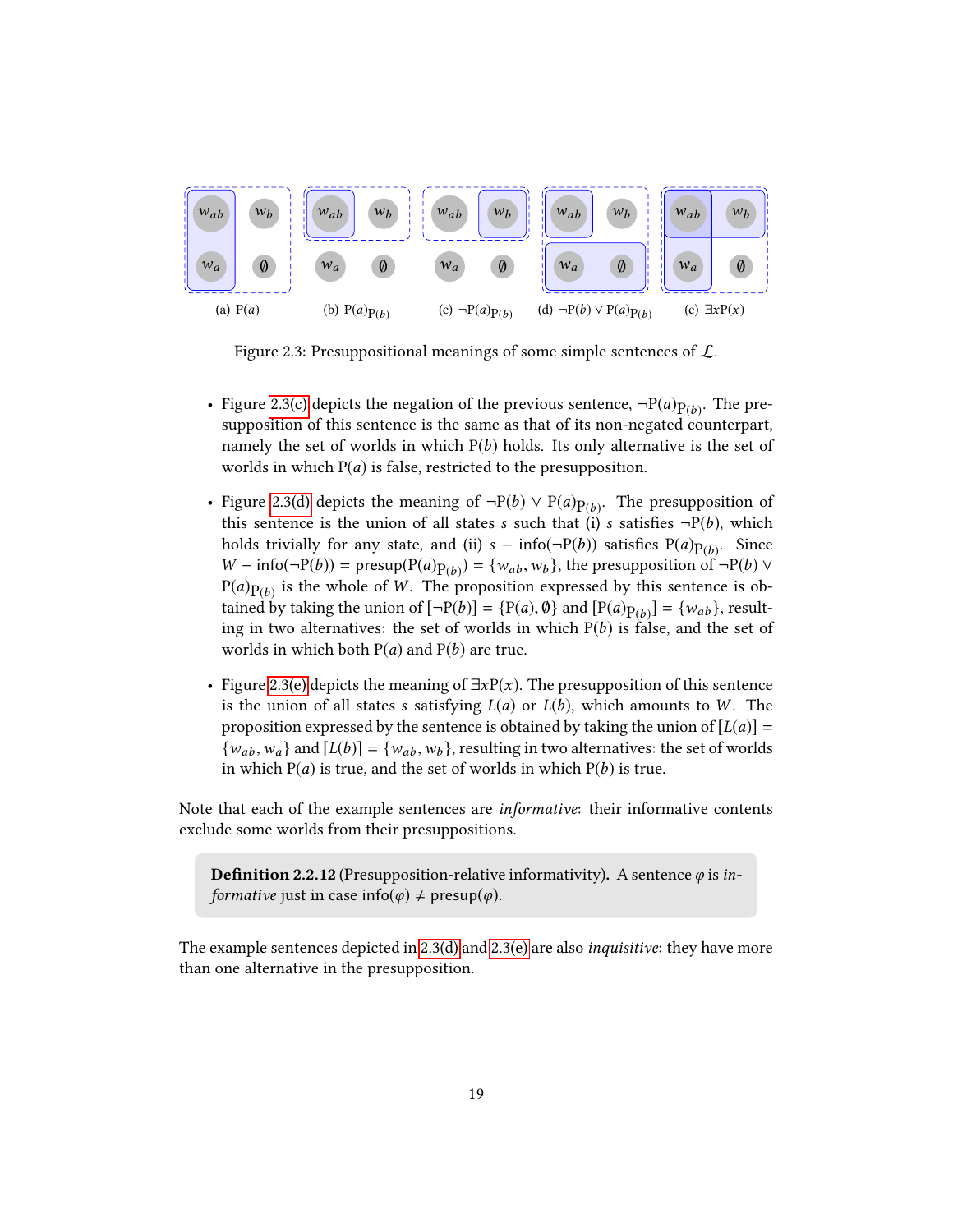<span id="page-23-2"></span>**Definition 2.2.13** (Presupposition-relative inquisitiveness). A sentence  $\varphi$  is *inquisitive* just in case info( $\varphi$ )  $\notin$  [ $\varphi$ ].

This is not coincidental: it is easy to see from the semantics of  $\vee$  and  $\exists$  that *any* sentence featuring one of these elements with widest scope is inquisitive, unless its presupposition is the inconsistent state. In contrast, atomic sentences and sentences featuring  $\neg$ with wide scope are always non-inquisitive.

The *projection operators* '!', '?' and ' $\dagger$ ' each affects the informativity or the inquisitiveness of a sentence. The semantics of these operators are given in [2.2.14.](#page-23-1)

<span id="page-23-1"></span>Definition 2.2.14 (Projection operators).

- $\llbracket |\varphi \| \coloneqq \langle \text{presup}(\varphi), \varphi(\text{info}(\varphi)) \rangle$
- $\lbrack \lbrack ?\varphi \rbrack \rbrack := \langle \text{presup}(\varphi), [\varphi] \cup \varphi(\text{presup}(\varphi) \text{info}(\varphi)) \rangle$
- $\[\,\dagger \varphi\] := \langle \text{info}(\varphi), [\varphi] \rangle\]$

Each projection operator is thus a function from presuppositional meanings to presuppositional meanings. The first, '!', takes a presuppositional meaning  $\langle \pi, A \rangle$  and yields the meaning  $\langle \pi, A' \rangle$ , where A' is just like A but *flattened* into the non-inquisitive propo-<br>sition with the same informative content as A. Thus, Louarantees non-inquisitiveness sition with the same informative content as A. Thus, ! guarantees non-inquisitiveness. Figure [2.4\(b\)](#page-24-0) illustrates this.

The second operator, '?', takes a presuppositional meaning  $\langle \pi, A \rangle$  and yields the meaning  $\langle \pi, A' \rangle$ , where A' is just like A, but with the alternative  $\pi - \bigcup A$  added (along<br>with its subsets). Thus '?' guarantees non-informativity and ensures inquisitiveness with its subsets). Thus, '?' guarantees non-informativity, and ensures inquisitiveness whenever  $\langle \pi, A \rangle$  is informative (or equivalently,  $\pi - \bigcup A$  is non-empty). Figures [2.4\(c\)](#page-24-1) and [2.4\(d\)](#page-24-2) illustrate this.

The third operator, '†', takes a presuppositional meaning  $\langle \pi, A \rangle$  and yields the meaning  $\langle \pi', A \rangle$ , where  $\pi'$  is just like  $\pi$ , but *reduced* to coincide with the informa-<br>tive content of  $\langle \pi', A \rangle$ . Thus  $f(x)$  guarantees non-informativity. Figure 2.4(a) illustrates tive content of  $\langle \pi', A \rangle$ . Thus, '†' guarantees *non-informativity*. Figure [2.4\(e\)](#page-24-3) illustrates this this.

#### <span id="page-23-0"></span>2.2.2 From form to meaning

With the semantics of the formal language in place, we will now outline how natural language sentences are translated into the formal language. The sentences which we will consider in the following chapters are all of the following types, where ↑ and ↓ signify pitch rise and pitch fall, respectively.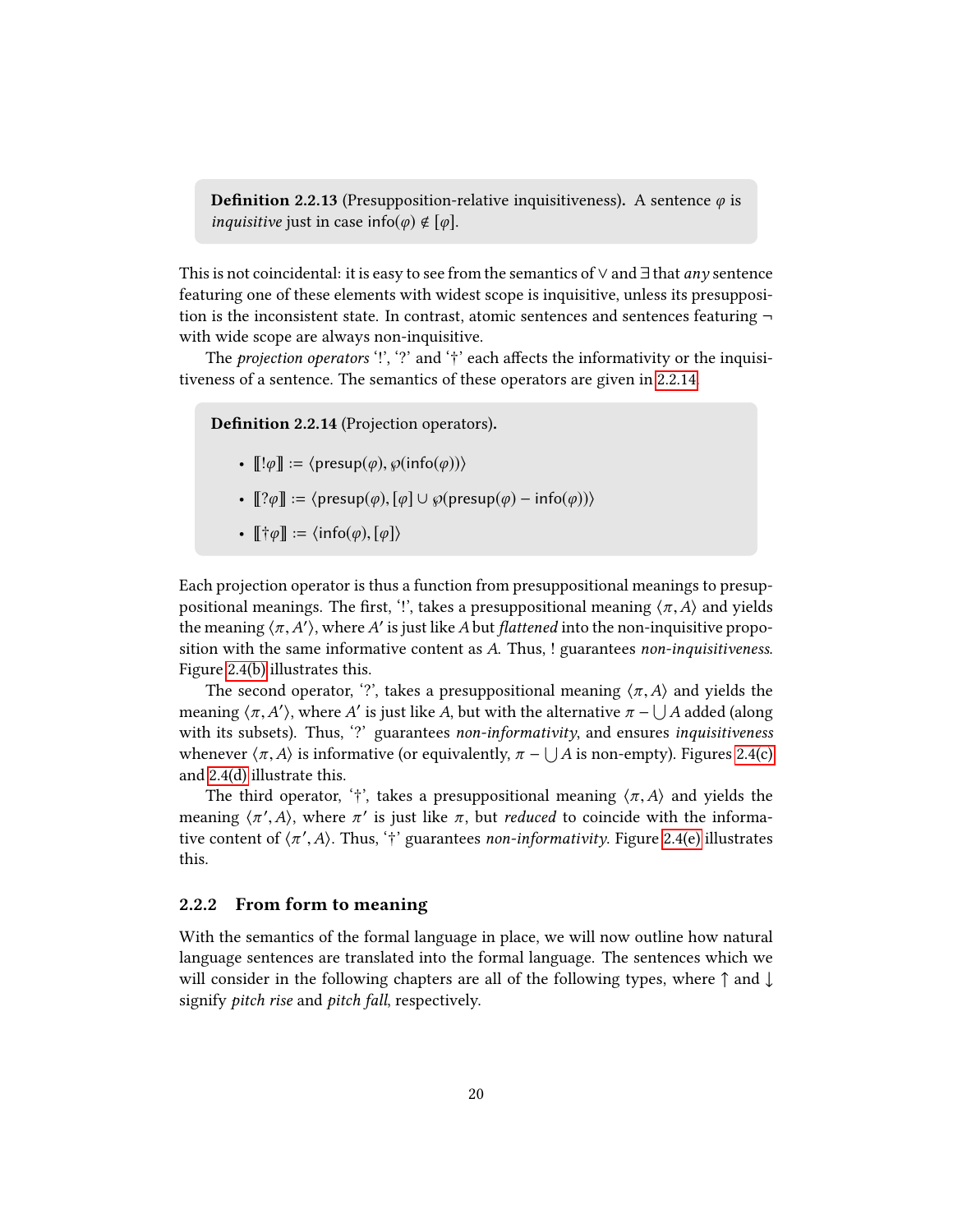

<span id="page-24-2"></span><span id="page-24-1"></span><span id="page-24-0"></span>Figure 2.4: Presuppositional meanings of some sentences of  $\mathcal L$  featuring projection operators.

#### <span id="page-24-4"></span>Closed declaratives.

- <span id="page-24-5"></span><span id="page-24-3"></span>(11) Alice laughed↓.
- <span id="page-24-6"></span>(12) Alice-or-Bob laughed↓.
- (13) [Alice]<sub>F</sub> laughed $\uparrow$  or [Bob]<sub>F</sub> laughed $\downarrow$ .

A closed declarative sentence is declarative sentence pronounced with a final pitch fall. Of this type, we will consider monoclausal declaratives, both nondisjunctive, like [\(11\),](#page-24-4) and disjunctive, like [\(12\),](#page-24-5) and biclausal disjunctive declaratives, like [\(13\).](#page-24-6)

#### <span id="page-24-7"></span>Open interrogatives.

- <span id="page-24-8"></span>(14) Did Alice laugh↑?
- <span id="page-24-9"></span>(15) Did Alice-or-Bob laugh↑?
- (16) Who laughed↑?

An open interrogative sentence is an interrogative sentence pronounced with a final pitch rise. Of this type, we will consider polar questions, both non-disjunctive, like [\(14\),](#page-24-7) and disjunctive, like [\(15\),](#page-24-8) and wh-questions, like [\(16\).](#page-24-9)

#### <span id="page-24-10"></span>Closed interrogatives.

(17) Did  $[\text{Alice}]_F$  laugh $\uparrow$  or (did)  $[\text{Bob}]_F$  laugh $\downarrow$ ?

A closed interrogative sentence is an interrogative sentence pronounced with a final pitch fall. Of this type, we will only consider *alternative questions*, like [\(17\).](#page-24-10)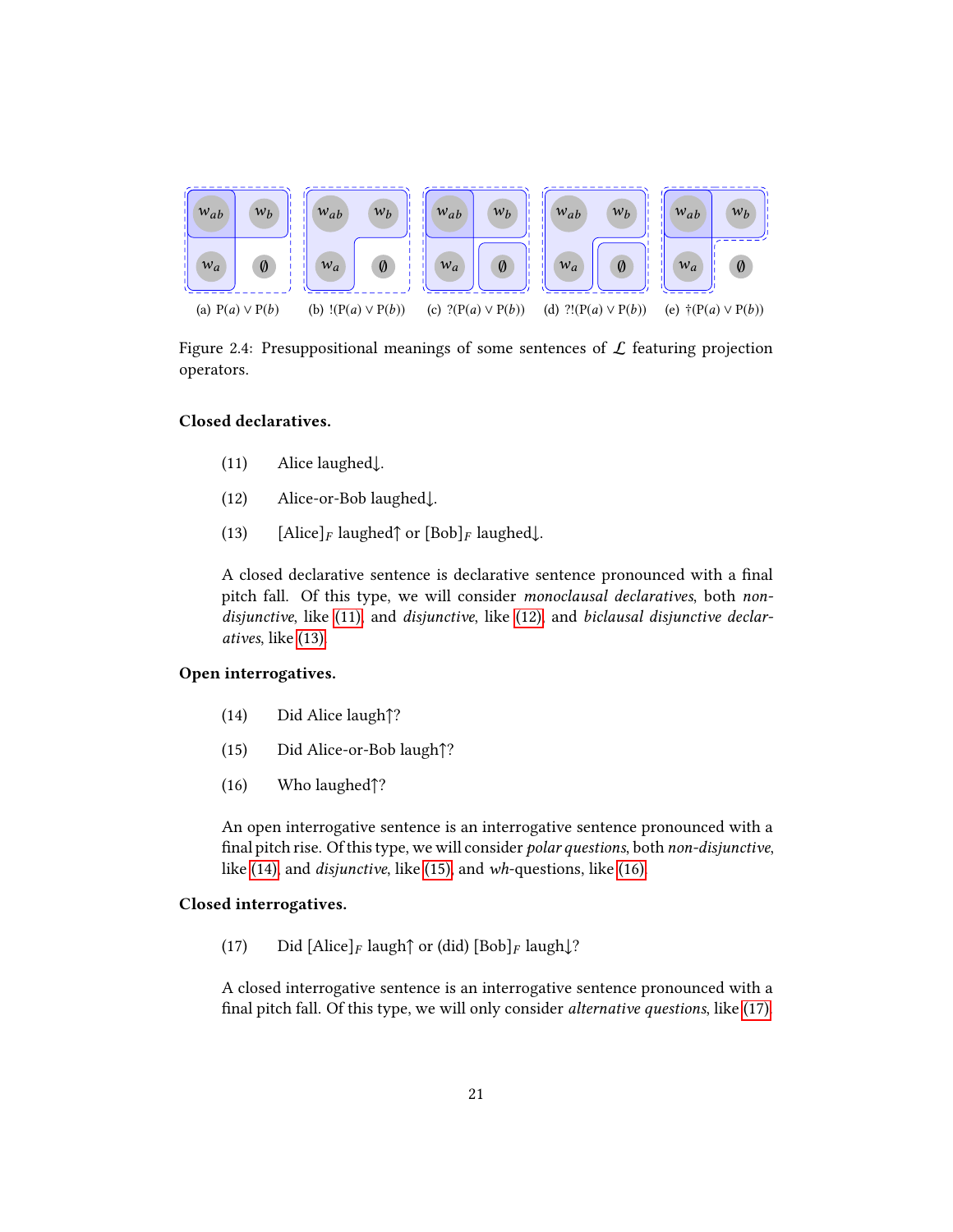Given our restricted attention to these sentence types, we can omit  $\uparrow$  and  $\downarrow$  without ambiguity, and will often do so. Here and elsewhere, the marking  $[\cdot]_F$  signifies that an element is focussed, which is conveyed in English by prosodic prominence (emphasis) (e.g., Jackendoff, 1972). Biclausal disjunctive sentences are most naturally produced with focus on the contrasting elements in the respective disjuncts, as indicated. The absence of elements marked by  $[\cdot]_F$  in the other examples does not mean that instances of these sentence types never feature focussing of certain elements, only that they need not. We postpone a discussion of the potential semantic effects of (free) focus until Chapter [5.](#page-85-0)

Drawing on [Zimmermann](#page-107-9) [\(2000\)](#page-107-9), (Presuppositional) Inquisitive Semantics treats sentences of the given types as lists [\(Ciardelli et al., 2017,](#page-104-1) Chapter 6). Lists consist of  $n > 0$  clauses (syntactic CP:s), separated by disjunction, as illustrated in Figure [2.5.](#page-25-0)



<span id="page-25-0"></span>Figure 2.5: The logical form of a list with  $n$  items.

The clauses are referred to as list items, and the sequence of list items separated by disjunction as the body of the list. The head of the list, scoping over its body, consist of a combination of a *completion marker*, open or closed, and a *list classifier*, decl or INT. open marks the list as open-ended, and is signaled by rising intonation on the final list item. closed marks the list as closed, and is signaled by falling intonation on the final list item. DECL classifies the list as a *declarative*, and INT classifies it as *interrogative*. Each list item is headed by a *clause type marker*  $C_{\rm DECL}$  or  $C^n_{\rm INT}$ , depending on whether the list classifier is DECL or INT, respectively. The remainder of an item is a tense phrase (TP).

The body of a list is translated as follows. Any disjunction, whether occurring in or between list items, is translated as ∨. The clause type markers  $C_{\rm DECL}$  and  $C^n_{\rm INT}$  are both translated as !. *n* is the number of *wh*-phrases in the c-command domain of  $C^n_{\text{INT}}$ , and we will return to outline the interaction between these elements when giving the translation of interrogative pronouns.

The content of the tense phrase is translated largely as is standard in first order formalizations of natural language, with the following cases deserving special attention. I will take the natural language quantifier some to correspond to ! $\exists$ , the quantifier every (and all) to  $\forall$ , and the quantifier no to  $\neg \exists$ . The translation of pronouns formed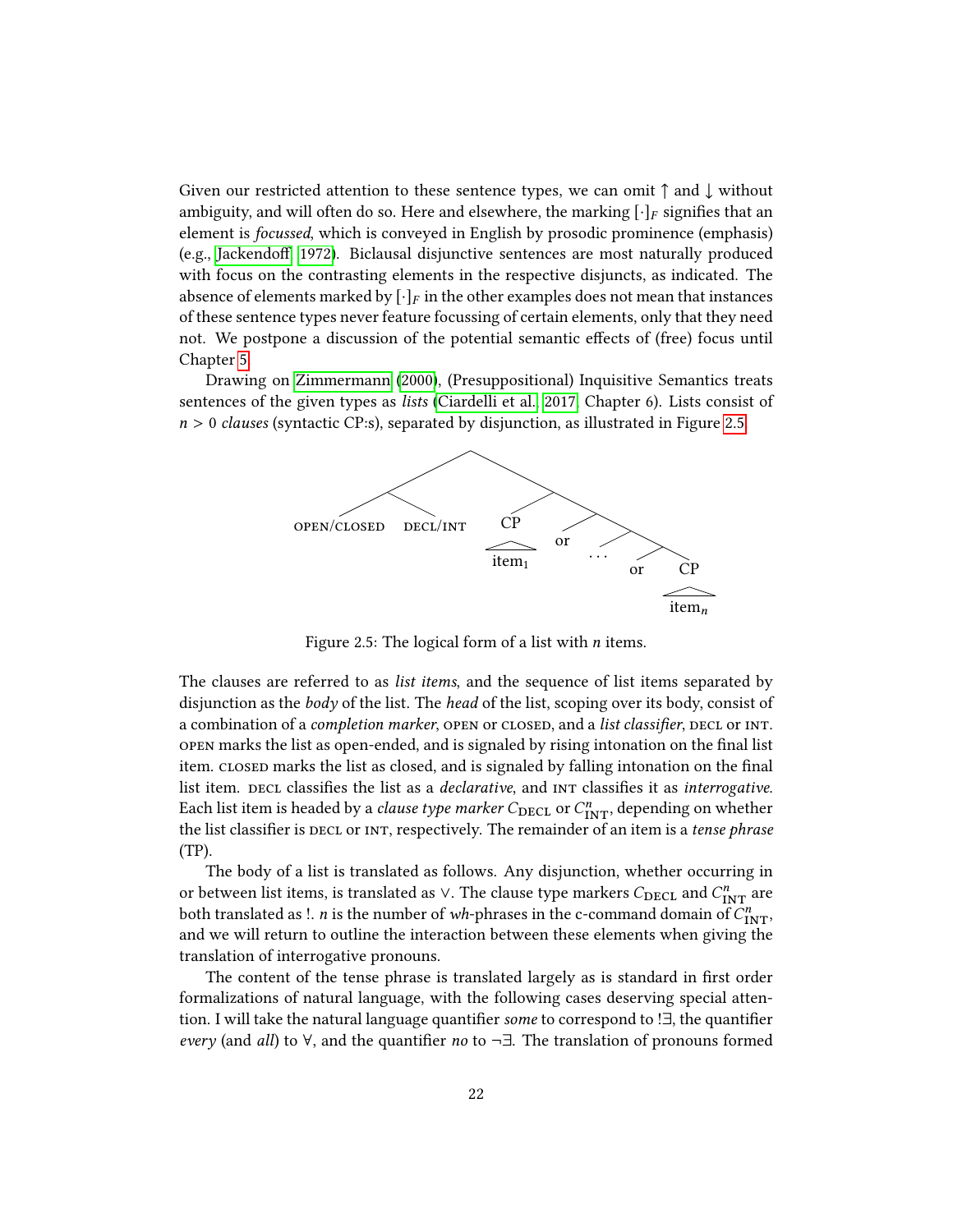from these elements will involve the corresponding formal quantifier, together with a restrictor capturing the animacy condition of the pronoun in question. For instance, the pronouns someone and something differ in animacy, and should therefore translate with different restrictors:

(18) a. someone  $\rightsquigarrow \lambda P$ .!∃x.HUMAN(x)  $\land P(x)$ <br>b. something  $\rightsquigarrow \lambda P$ .!∃x.NON-HUMAN(x) something  $\rightsquigarrow \lambda P$ .!∃x.non-human(x)  $\wedge P(x)$ 

To simplify, however, we will leave domain restrictions implicit, and evaluate sentences in toy models with domains consisting exclusively of human individuals.

We will take interrogative pronouns to be the *inquisitive* correlates of existential indefinite pronouns, so that for instance:

(19) 
$$
who \rightsquigarrow \lambda P. \exists x P(x)
$$

This conforms to the treatment of interrogative pronouns of [Theiler](#page-107-10) [\(2014\)](#page-107-10) and [Ander-](#page-103-0)[Bois](#page-103-0) [\(2012\)](#page-103-0), among others. For our case, this treatment needs to be paired with certain syntactic assumptions. As is standard, we assume that interrogative pronouns (or strictly speaking, the determiner phrases they head) have the syntactic feature [+Wh]. Following [Pesetsky](#page-106-3) [\(2000\)](#page-106-3), we assume that  $C_{\text{INT}}^{n}$  has n specifier positions, probes its c-command domain for n phrases with the [+Wh] feature, and attracts each of these to its *n* specifier positions, according to the principle Attract Closest (adapted from [Chomsky, 1995,](#page-104-7) p. 297).

Attract closest. A head which attracts a given kind of constituent attracts the closest constituent of the given kind.<sup>[3](#page-26-0)</sup>

The closest  $[+Wh]$ -item is attracted to the topmost specifier position; any additional  $[-Wh]$ -items are "tucked in" to the next highest specifier position, and so forth until each specifier position is occupied [\(Richards, 1997\)](#page-106-4). Each movement operation leaves behind a variable trace coindexed with the moved element. As for the semantic composition, we assume with [Kotek](#page-106-5) [\(2014\)](#page-106-5) that whenever an i-indexed [Wh]-element encounters a sentence with a free variable  $x_i$ , this triggers  $\lambda$ -abstraction over  $x_i$ , so that the function condition is more be realized by a variable hourd by the group such a varia by function application,  $x_i$  may be replaced by a variable bound by the pronoun's quantifier. To illustrate, the last steps in the compositional derivation of the CP who<sub>1</sub> loves *whom*<sub>2</sub> will look as in Figure [2.6.](#page-27-1)

The general rule for translation the body of a list is summarized in [\(20\),](#page-26-1) where  $\varphi_i$ the formalization of  $TP_i$ .

<span id="page-26-1"></span>(20) Rule for translating the body of a list:

a.  $[[C_{\text{DECL}/\text{INT}} TP_1]$  or ... or  $[C_{\text{DECL}/\text{INT}} TP_n]] \rightsquigarrow !\varphi_1 \vee ... \vee !\varphi_n$ 

<span id="page-26-0"></span><sup>&</sup>lt;sup>3</sup>α is closer to X than  $β$  if and only if  $α$  asymmetrically c-commands  $β$ .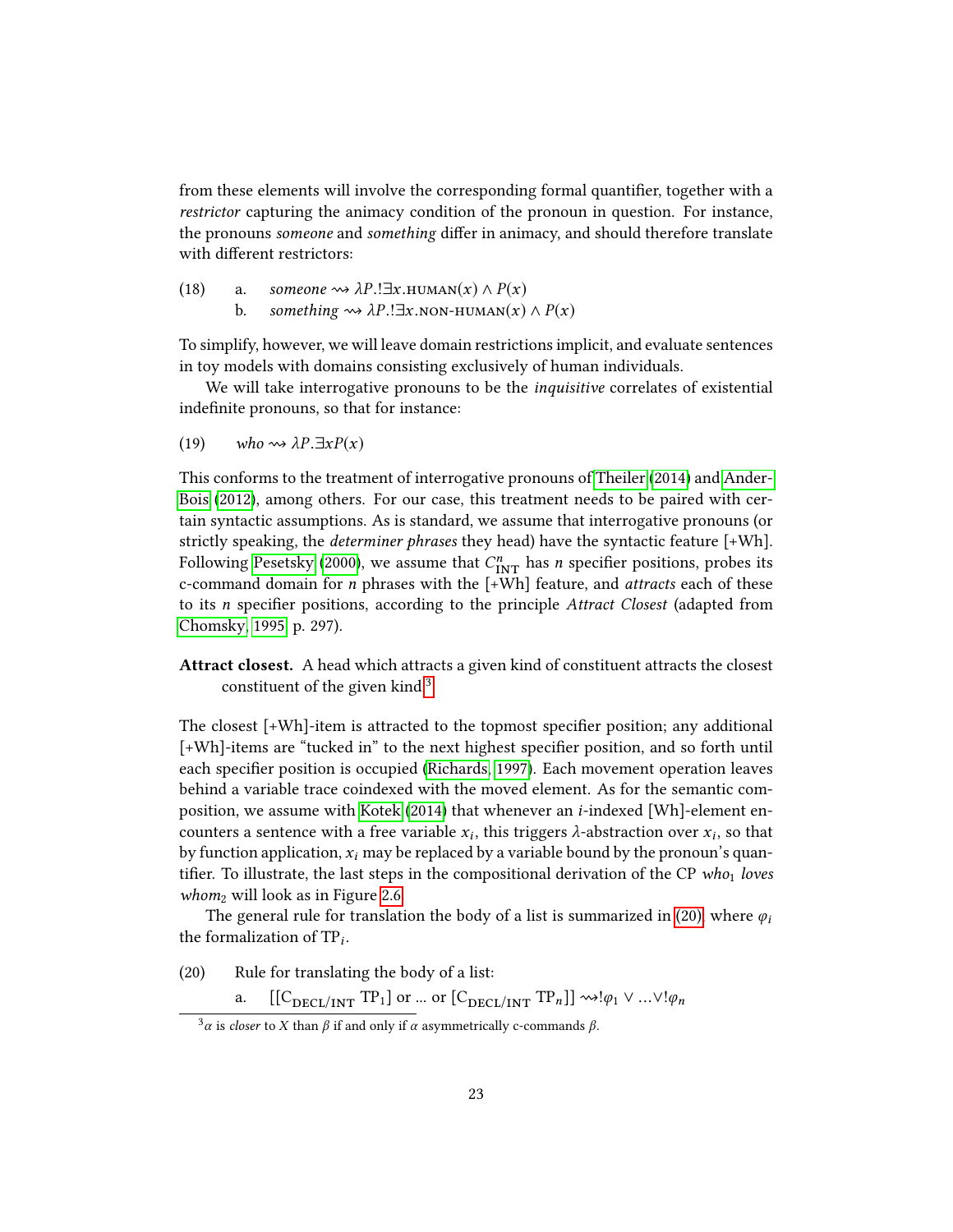

<span id="page-27-1"></span>Figure 2.6: Compositional derivation of the CP who<sub>1</sub> loves whom<sub>2</sub>

As in [Roelofsen](#page-106-0) [\(2015\)](#page-106-0), we define the translations of the relevant combinations of list classifiers and clause type markers in terms of the three projection operators, according to the rule given in [\(21\).](#page-27-2) B is again of type  $\langle \langle s,t \rangle, t \rangle$ , thus the type of the body of a list.

- <span id="page-27-2"></span>(21) Rules for translating the head of a list:
	- a. [CLOSED DECL]  $\rightsquigarrow \lambda B.B$ <br>b. [OPEN INT]  $\rightsquigarrow \lambda B.?B$
	- b. [OPEN INT]  $\rightsquigarrow \lambda B. ?B$ <br>c. [CLOSED INT]  $\rightsquigarrow \lambda B$ .
	- [CLOSED INT]  $\rightsquigarrow \lambda B. \dagger \langle ? \rangle B$

Here, ' $\langle ? \rangle$ ' is a conditional version of the '?' operator, such that  $\langle ? \rangle \varphi = ?\varphi$  if  $\varphi$  is noninquisitive, and  $\langle?\rangle \varphi = \varphi$  otherwise.

#### <span id="page-27-0"></span>2.2.3 Illustration

We are now fully equipped to go from natural language form to meaning for sentences of the relevant types, and will briefly illustrate the full process.

#### <span id="page-27-3"></span>Closed declaratives.

(22) Alice laughed $\downarrow$ .  $\rightsquigarrow$ ‼LAUGHED(a)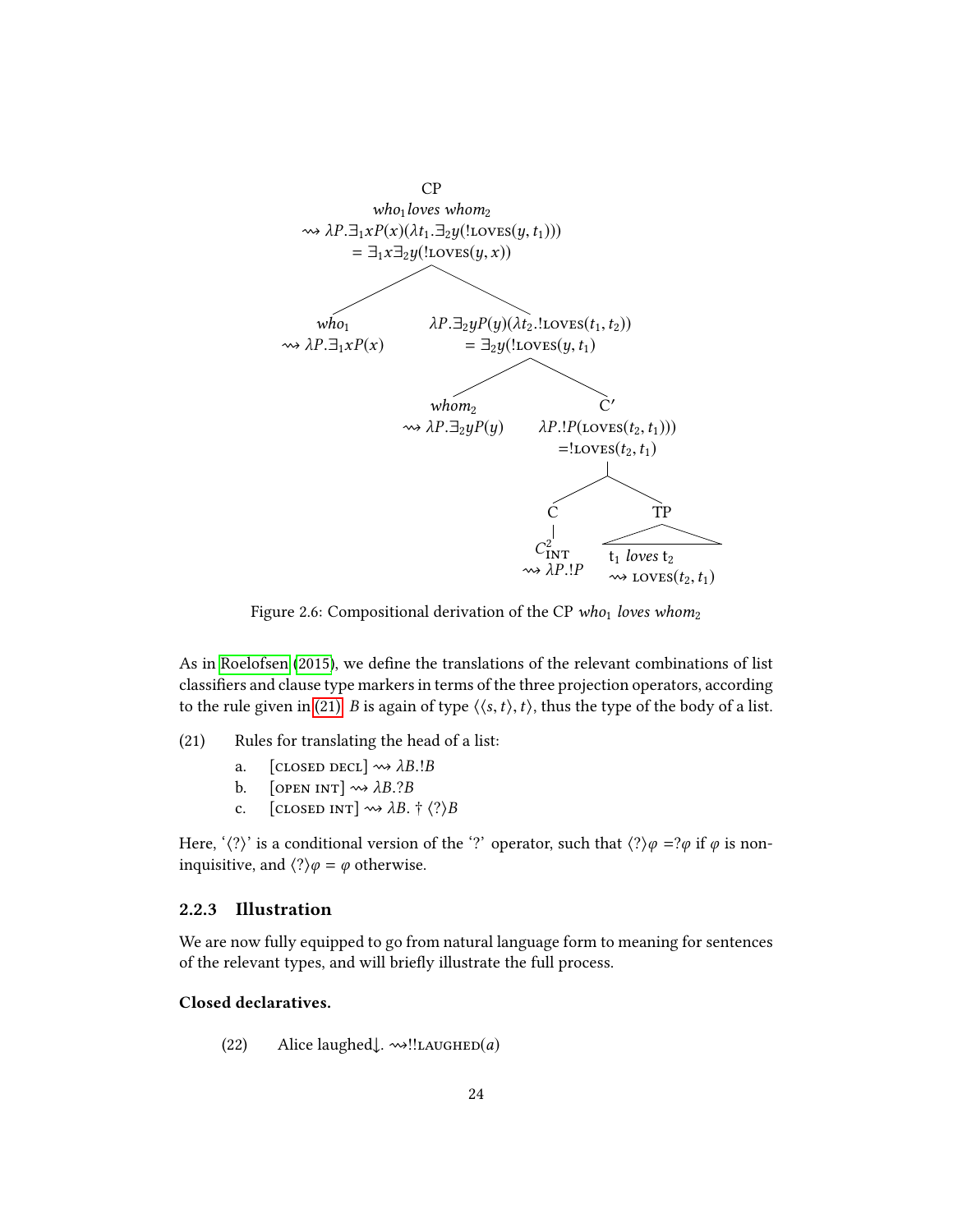

<span id="page-28-5"></span>Figure 2.7: The presuppositional meanings of some example natural language sentences.

- <span id="page-28-1"></span><span id="page-28-0"></span>(23) Alice-or-Bob laughed $\downarrow$ .  $\rightsquigarrow$ !!(LAUGHED(a)  $\vee$  LAUGHED(b))
- (24) [Alice]<sub>F</sub> laughed↑ or  $[Bob]_F$  laughed $\downarrow$ .  $\rightsquigarrow!(!LAUGHED(a) \vee !LAUGHED(b))$

The closed declaratives are translated as indicated by  $\rightsquigarrow$ . Figure [2.7](#page-28-5) illustrates the presuppositional meanings assigned to these sentences in a four-world, twoindividual model analogous to the previous ones. Note that the two disjunctive sentences have the same presuppositional meaning. This is not quite accurate. Biclausal disjunctive sentences are typically interpreted exhaustively; that is, [\(24\)](#page-28-1) is typically taken to convey that *one, and only one* of Alice and Bob laughed. This effect could be taken to result from the presence of a covert exhaustivity operator, as proposed by [Roelofsen](#page-106-0) [\(2015\)](#page-106-0), or perhaps from the semantics of focus, which will be discussed in Chapter [5.](#page-85-0) For the purposes of this thesis, it will be sufficient to show that exhaustivity is predicted when the two disjuncts are *clefted*, as in It was [Alice]<sub>F</sub> (who laughed)  $\uparrow$  or (it was) [Bob]<sub>F</sub> who laughed $\downarrow$ . This will be done in Chapter [4,](#page-62-0) and further discussion of biclausal disjunctives is postponed until then.

#### <span id="page-28-2"></span>Open interrogatives.

- <span id="page-28-3"></span>(25) Did Alice laugh $\uparrow$ ?  $\rightsquigarrow$ ?!LAUGHED(*a*)
- <span id="page-28-4"></span>(26) Did Alice-or-Bob laugh $\uparrow$ ?  $\rightsquigarrow$ ?!(LAUGHED(a)  $\vee$  LAUGHED(b))
- (27) Who laughed $\uparrow$ ?  $\rightsquigarrow$ ? $\exists x!$ LAUGHED $(x)$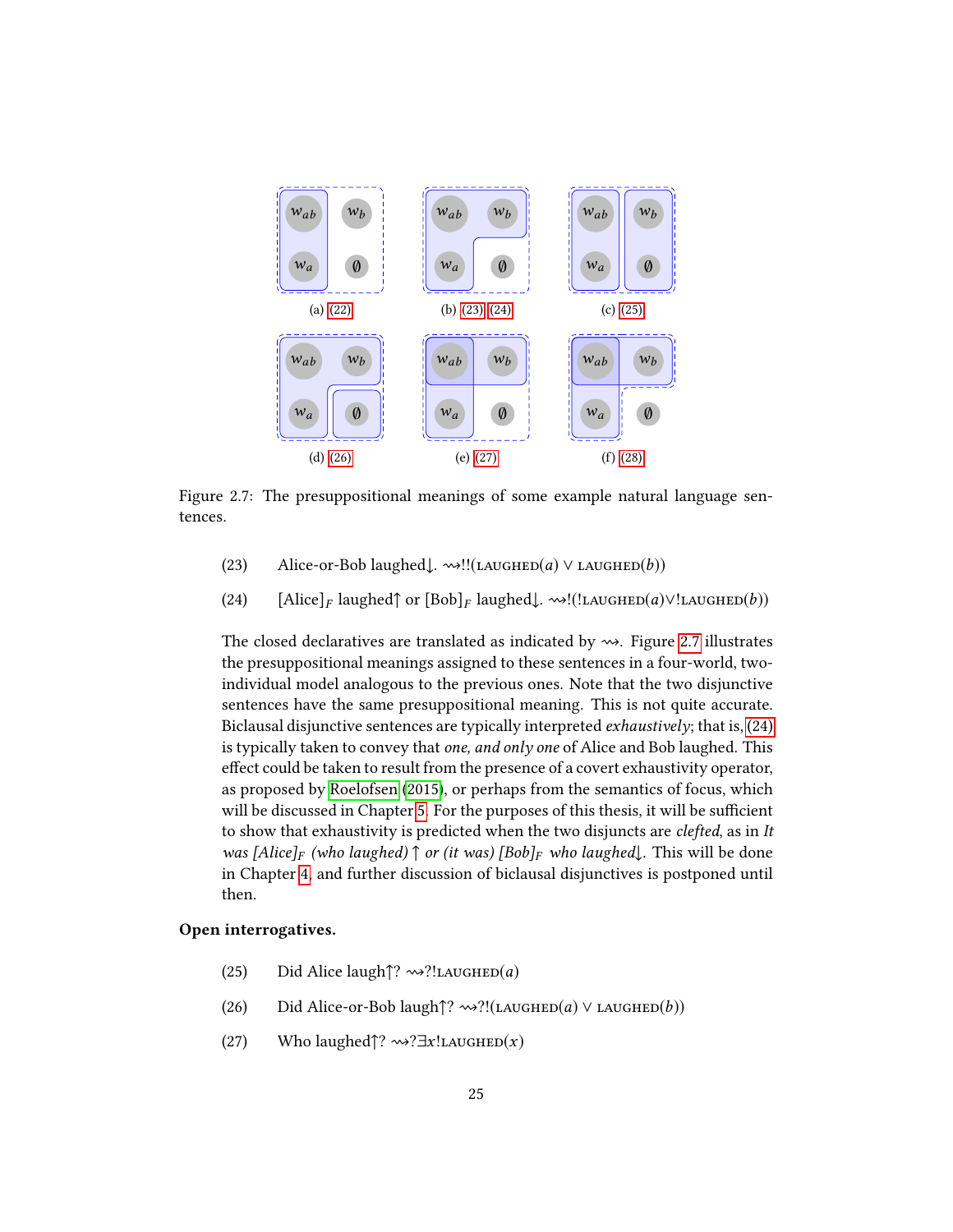The open interrogatives are translated as indicated, and Figure [2.7](#page-28-5) illustrates their presuppositional meanings.

#### <span id="page-29-1"></span>Closed interrogatives.

(28) Did  $[\text{Alice}]_F$  laugh $\uparrow$  or (did)  $[\text{Bob}]_F$  laugh $\downarrow$ ?  $\rightsquigarrow$  † $\langle ? \rangle$ (!LAUGHED $(a) \vee !$ LAUGHED $(b)$ )

The alternative question is translated as indicated, and Figure [2.7](#page-28-5) illustrates its presuppositional meaning. Like biclausal disjunctive declaratives, alternative questions are typically interpreted exhaustively. For the same reasons as given for the former type of sentence, we do not derive the exhaustive interpretation here.

Given that the operator '!' only affects the meaning of inquisitive sentences, we will often simplify translations by omitting '!' whenever its argument is non-inquisitive. Likewise, given that ' $\langle ? \rangle$ ' only affects the meaning of non-inquisitive sentences, we may simplify translations by omitting this operator whenever its argument is inquisitive. Both '!' and '?' are idemponent, so that we may further simplify by abbreviating any sequence !! or ?? as ! and ?, respectively.

This concludes our survey of the system of Presuppositional Inquisitive Semantics, and we can now turn to define the suggested enriched notion of L-triviality.

#### <span id="page-29-0"></span>2.2.4 Inquisitive logical triviality

As we have seen, Presuppositional Inquisitive Semantics distinguishes between the informative and the inquisitive contents of sentences. Both types of content can be trivial: if a sentence  $\varphi$  is not informative (by Definition [2.2.12\)](#page-22-6), or its informative content is the inconsistent state  $\varphi$ , we say that the informative content of  $\varphi$  is trivial. If a sentence  $\varphi$  is not inquisitive (by Definition [2.2.13\)](#page-23-2), we say that the inquisitive content of  $\varphi$  is trivial.

In addition, if both the informative and inquisitive content of a sentence  $\varphi$  is trivial, we say that  $\varphi$  is *trivial*, simpliciter. If the logical skeleton of  $\varphi$  is trivial in each interpretation, we say that  $\varphi$  is *inquisitively logically trivial* (or IL-trivial, for short):

**Definition 2.2.15** (Inquisitive logical triviality). A sentence  $\varphi$  is *IL-trivial* if and only if the logical skeleton of  $\varphi$  is trivial in all interpretations in which it is defined.

As before, the logical skeleton of a sentence keeps fixed the logical constants occurring in the sentence, and replaces any other constituent with a typed variable open for re-interpretation. In the chapters to come, we will assume that the logical skeleton of a sentence preserves clause type markers and classifiers, as well as a set of expressions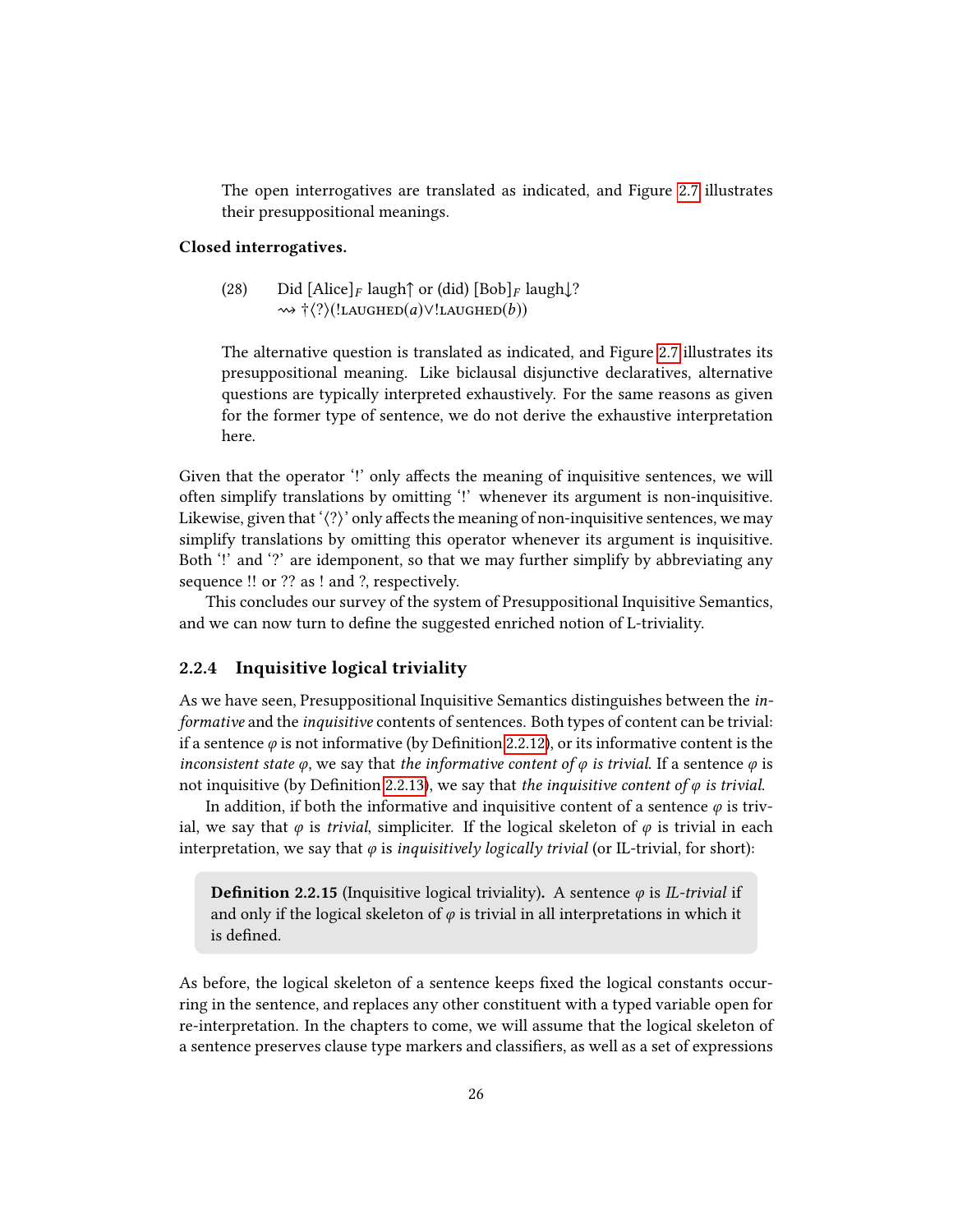stipulated to be logical, including in particular sentence connectives, the quanticational determiners every, all, some, no, the indefinite pronouns built from these, and interrogative pronouns. We will also come to treat the exclusive particle *only* and *it*clefts as expressing logical constants, in the form of type  $\langle T,T \rangle$  operators. Although most of these expressions can be classified as logical through an intensional version of the condition on permutation invariance (including invariance to permutations of the domain  $D_s$ ), not all can (recall the discussion of *every*), and this stipulative definition<br>is therefore to be unformed is therefore to be preferred.

In analogy to [Gajewski](#page-104-2) [\(2009\)](#page-104-2), we will assume that IL-triviality is a source of ungrammaticality of sentences, in accordance with the following principle:

### Principle of IL-triviality and grammaticality. A sentence is perceived as ungrammatical if it contains an IL-trivial constituent.

The assumption that this principle is sound is the core of this thesis. The upcoming chapters will show that this assumption allows us to explain various patterns of ungrammaticality involving indefinite and interrogative pronouns, thereby providing indirect support for the principle.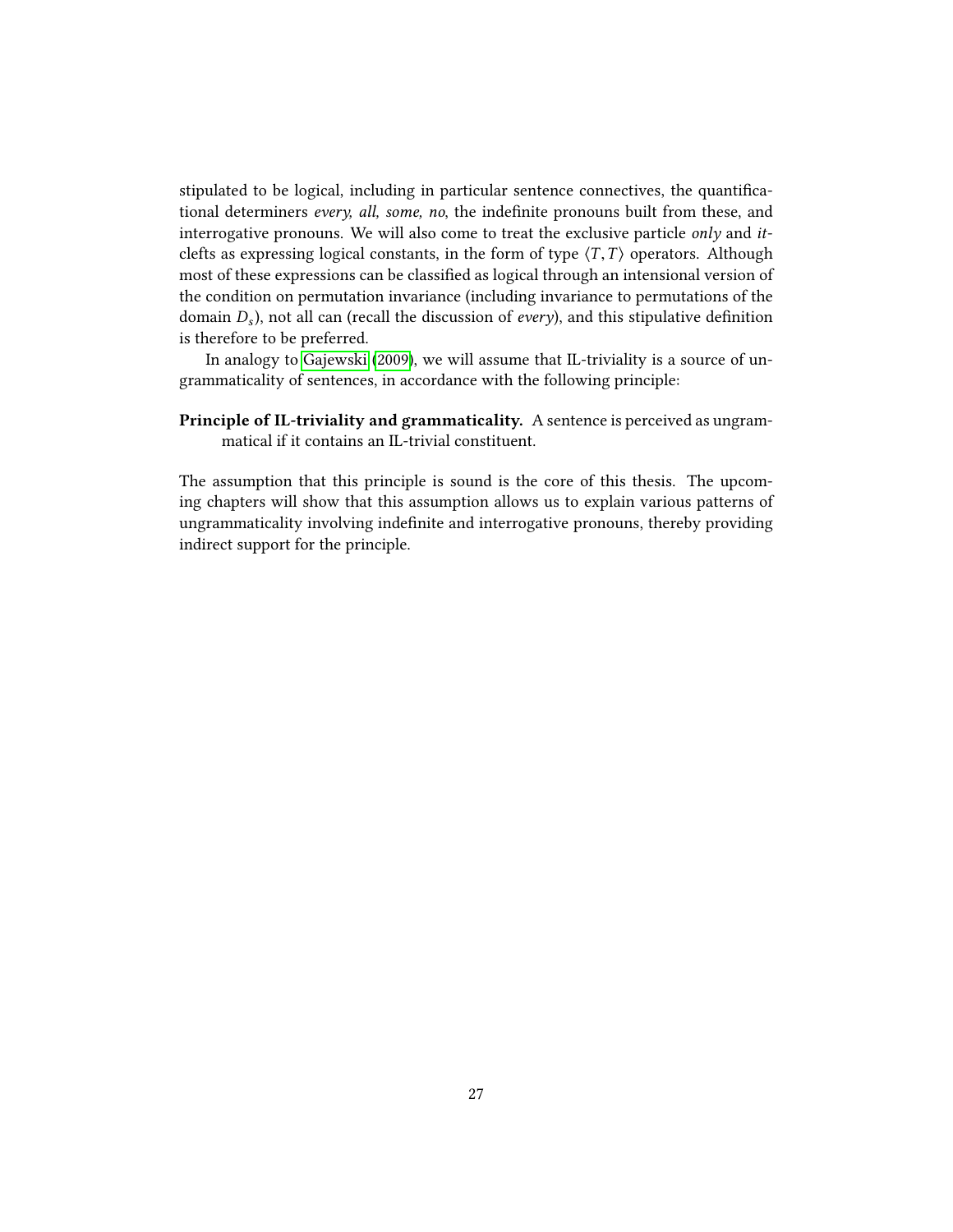## <span id="page-31-0"></span>Chapter 3

## A semantics for only and clefts

The exclusive particle *only* is known to be *focus sensitive*: its semantic contribution to the sentence in which it occurs depends on the placement of focus within its scope. (We say equivalently that  $only$  associates with focus, and that whatever focussed expression on which its semantic contribution currently depends is its associate.) For instance, the sentences below (from [Velleman et al.](#page-107-0) [\(2012\)](#page-107-0)) give rise to distinct exclusive inferences depending on which element in the complex determiner phrase John's eldest daughter receives focus marking.

- (1) a. Only [John's]<sub>F</sub> eldest daughter liked the movie.  $\rightarrow$  Nobody else's eldest daughter liked the movie.
	- b. Only John's  $\left[\text{eldest}\right]_F$  daughter liked the movie.  $\rightarrow$  None of John's other daughters liked the movie.

In this chapter, we will be concerned with constructions in which  $only$  associates with a focussed *quantified determiner phrase*, either in the form of a quantified pronoun, as in [\(2\),](#page-31-1) or a complex phrase, as in [\(3\).](#page-31-2)

- <span id="page-31-6"></span><span id="page-31-1"></span>(2) a. \*Only  $[everyone]_F$  liked the movie.<br>b. ?Only  $[someone]_F$  liked the movie.
	- b. ?Only  $[\text{some}]_F$  liked the movie.<br>c. \*Only  $[\text{no one}]_F$  liked the movie.
	- \*Only [no one]<sub>F</sub> liked the movie.
- <span id="page-31-4"></span><span id="page-31-3"></span><span id="page-31-2"></span>(3) a. Only  $[every\, girl]_F$  liked the movie.  $\rightarrow$  No boys liked the movie.<br>b. \*Only  $[every\, I]_F$  girl liked the movie.
	- b. \*Only  $[every]_F$  girl liked the movie.<br>c. Only every  $[gin]_F$  liked the movie.
	- Only every  $\left[\text{girl}\right]_F$  liked the movie.  $\rightarrow$  Not every boy liked the movie.

<span id="page-31-5"></span>As indicated, the acceptability of such constructions is remarkably restricted. Among quantified pronouns, only is marginally acceptable with someone, yielding the interpretation someone but not everyone, but unacceptable with the universal pronouns everyone and no one. Only is likewise unacceptable with a complex universally quantified determiner phrase in case focus falls on the quantifier, as illustrated in  $(3-b)$ , but acceptable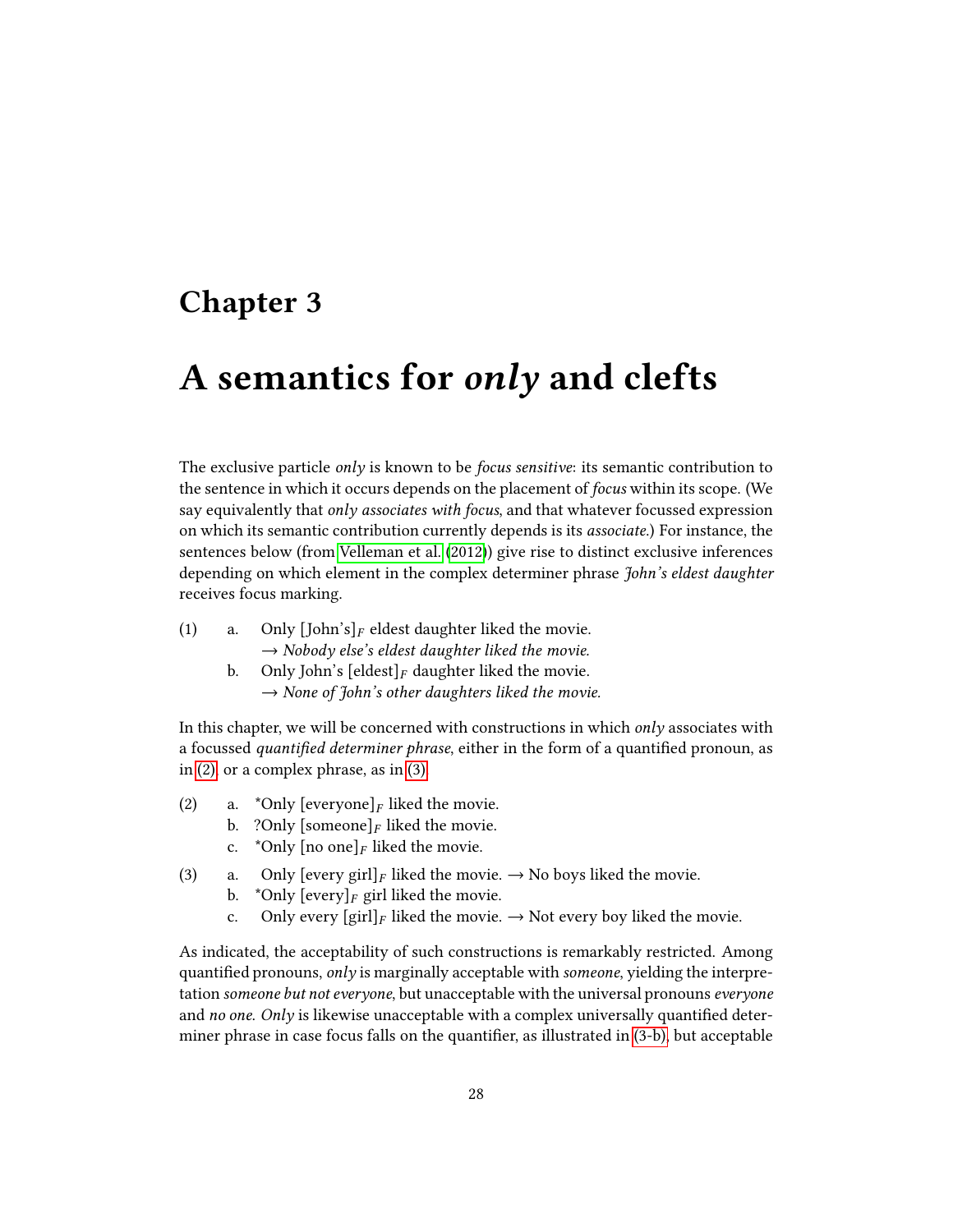if focus instead falls on the full DP, as in  $(3-a)$ , or on the quantifier restrictor, as in  $(3-c)$ . In a context where the property of being a girl contrasts with the property of being a boy, [\(3-a\)](#page-31-4) can be used to imply that no boys liked the movie, and [\(3-c\)](#page-31-5) to imply that not every boy liked the movie.

There is, to the best of my knowledge, no extant account of the semantics of only that addresses these facts.<sup>[1](#page-32-0)</sup> The literature on focus sensitivity tends to take variations on [\(4\),](#page-32-1) featuring a focussed proper name, as the base case (e.g., [Horn, 1969;](#page-105-10) [Rooth,](#page-106-6) [1985,](#page-106-6) [1992;](#page-106-7) [Krifka, 1992;](#page-106-8) [Beaver and Clark, 2009;](#page-103-6) [Coppock and Beaver, 2014,](#page-104-0) and many others):

<span id="page-32-1"></span>(4) Only  $[ \text{Alice} ]_F$  liked the movie.

We can paraphrase this sentence as Alice liked the movie, and no one other than Alice liked the movie. Since [Horn](#page-105-10)  $(1969)$ , a widely held view is that  $(3-a)$  presupposes the first of these conjuncts, and makes  $at$ -issue the second.<sup>[2](#page-32-2)</sup> This does not explain the pattern in [\(2\)](#page-31-1) and [\(3\):](#page-31-2) for instance, we predict that  $(2-a)$  conveys the same information as *Everyone* liked the movie, which is not by itself problematic.

In this chapter, I will formulate a version of the above semantics for  $only$  within Presuppositional Inquisitive Semantics, and show how this semantics allows us to derive the unacceptability of the starred examples as a consequence of these constructions being IL-trivial. Given that the patterns of interest appear already in declarative sentences, L-triviality could, strictly speaking, be sufficient to derive the outlined restrictions. The 'lift' to Inquisitive Semantics, which in turn requires the use of IL-triviality, is motivated by independent concerns: we want an account that is general enough to model occurrences of *only* with disjunctive associates, as in  $(5)$ , and in interrogatives, as in [\(6\).](#page-32-4)

- <span id="page-32-4"></span><span id="page-32-3"></span>(5) Only [Alice-or-Bob]<sub>F</sub> liked the movie.<br>(6) Did only [Alice]<sub>F</sub> like the movie?
- Did only  $[\text{Alice}]_F$  like the movie?

Our chief aim will still be to provide a semantics that captures the outlined restrictions on the associates of only. The discussion of examples like  $(5)$  and  $(6)$  will therefore be limited, but serve to illustrate how the proposed semantics for only extends to disjunctive and interrogative sentences.

In addition to the semantics of *only*, we will discuss the semantics of *it-clefts*, like that in [\(7\).](#page-32-5)

<span id="page-32-5"></span>(7) It was  $[Alice]_F$  who liked the movie.

<span id="page-32-0"></span><sup>&</sup>lt;sup>1</sup>The closest to an exception is [Erlewine](#page-104-8) [\(2014\)](#page-104-8), who notes the pattern in [\(2\),](#page-31-1) but is unable to explain it [\(Erlewine, 2014,](#page-104-8) footnote 114).

<span id="page-32-2"></span> ${}^{2}$ As per convention, I use "at-issue" to refer to the part of the content of a sentence that is *asserted* by asserting the sentence, asked by posing the sentence as a question, and so forth, corresponding to what is said in the Gricean sense [\(Grice, 1975\)](#page-105-11).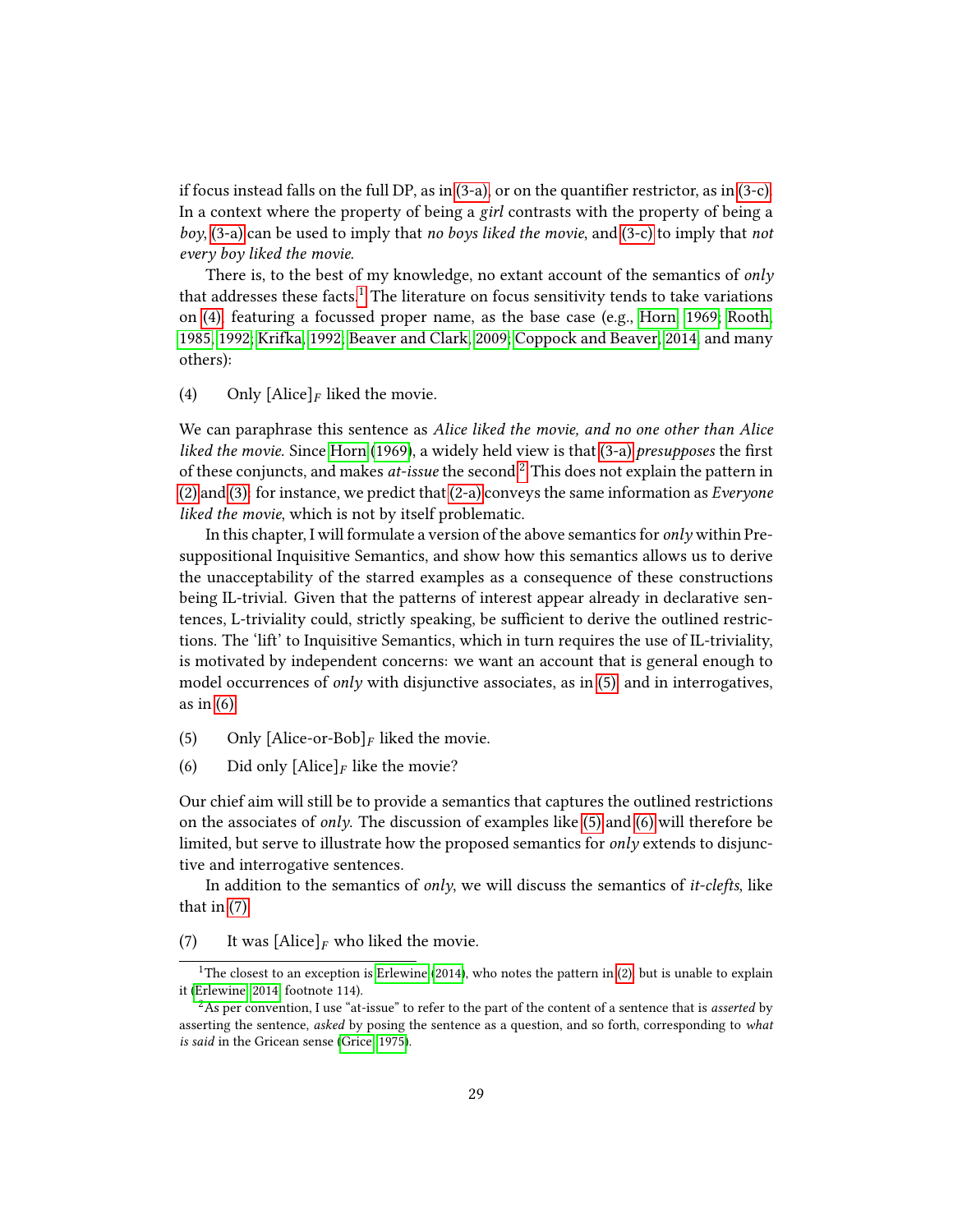Just like  $only, it-clefts are focus sensitive: their interpretation depends on the place$ ment of focus within their pivot (the constituent between *it was* and the subordinate clause):

- (8) a. It was [John's]<sub>F</sub> eldest daughter who liked the movie.  $\rightarrow$  Nobody else's eldest daughter liked the movie.
	- b. It was John's  $\lceil$ eldest $\rceil$ <sub>F</sub> daughter who liked the movie.  $\rightarrow$  None of John's other daughters liked the movie.

[Velleman et al.](#page-107-0) [\(2012\)](#page-107-0) argue that the semantics of it-clefts is essentially the reverse of that of only: a construction like  $(7)$  presupposes that no one other than Alice liked the movie, and makes at-issue that Alice liked the movie. Indeed, it is clear that clefts are similar to *only* in the sense that they, too, reject many quantified determiner phrases:

- <span id="page-33-5"></span><span id="page-33-0"></span>(9) a. ?It was  $[everyone]_F$  who liked the movie.<br>b. \*It was  $[someone]_F$  who liked the movie.
	- b. \*It was [someone]<sub>F</sub> who liked the movie.<br>c. \*It was [no one]<sub>F</sub> who liked the movie.
	- \*It was [no one]<sub>F</sub> who liked the movie.
- <span id="page-33-6"></span><span id="page-33-4"></span><span id="page-33-3"></span><span id="page-33-2"></span>(10) a. It was  $[\text{some girls}]_F$  who liked the movie.  $\rightarrow$  No boys liked the movie.<br>b. \*It was  $[\text{some}]_F$  girls who liked the movie.
	- b. \*It was  $[\text{some}]_F$  girls who liked the movie.<br>c. It was some  $[\text{girls}]_F$  who liked the movie.
		- It was some  $\lceil \text{girls} \rceil_F$  who liked the movie.  $\rightarrow$  No boys liked the movie.

An *it*-cleft is marginally acceptable with *everyone*, but unacceptable with *someone* and no one. Some speakers—including the author—dislike the particular example in [\(9-a\),](#page-33-0) but agree that others are much better, such as [\(11\)](#page-33-1) (from [Dufter, 2009\)](#page-104-9):

<span id="page-33-1"></span>(11) In this case, it is  $[everyone]_F$  who is being discriminated against.

Just as for only, the acceptability of  $it$ -clefts featuring complex quantified determiner phrases varies with the placement of focus within the DP. When the quantifier is some, the cleft is unacceptable with focus on the quantifier, as illustrated in  $(10-b)$ , but acceptable if focus instead includes the whole DP, as in  $(10-a)$ , or on the quantifier restrictor, as in [\(10-c\).](#page-33-4) In a context where the property of being a girl contrasts with the property of being a boy,  $(10-a)$  and  $(10-c)$  can both be used to imply that no boys liked the movie.

The pattern in [\(9\)](#page-33-5) has received somewhat more attention than the corresponding pattern for only. Especially, examples like [\(9-c\)](#page-33-6) have been used to argue for treating itclefts as presupposing existence of someone satisfying the cleft predicate (the predicate of the subordinate clause, here liked the movie), for instance in [Percus](#page-106-9) [\(1997\)](#page-106-9). This, however, does not explain why it-clefts also reject someone. To explain the full range of observations, I will define a semantics for *it*-clefts within Presuppositional Inquisitive Semantics, and show how this semantics allows us to derive the unacceptability of the starred examples as a consequence of these constructions being IL-trivial. Again, the choice of an inquisitive semantics is motivated by its increased generality: it allows us to model the semantics of interrogatives containing clefts, such as the polar question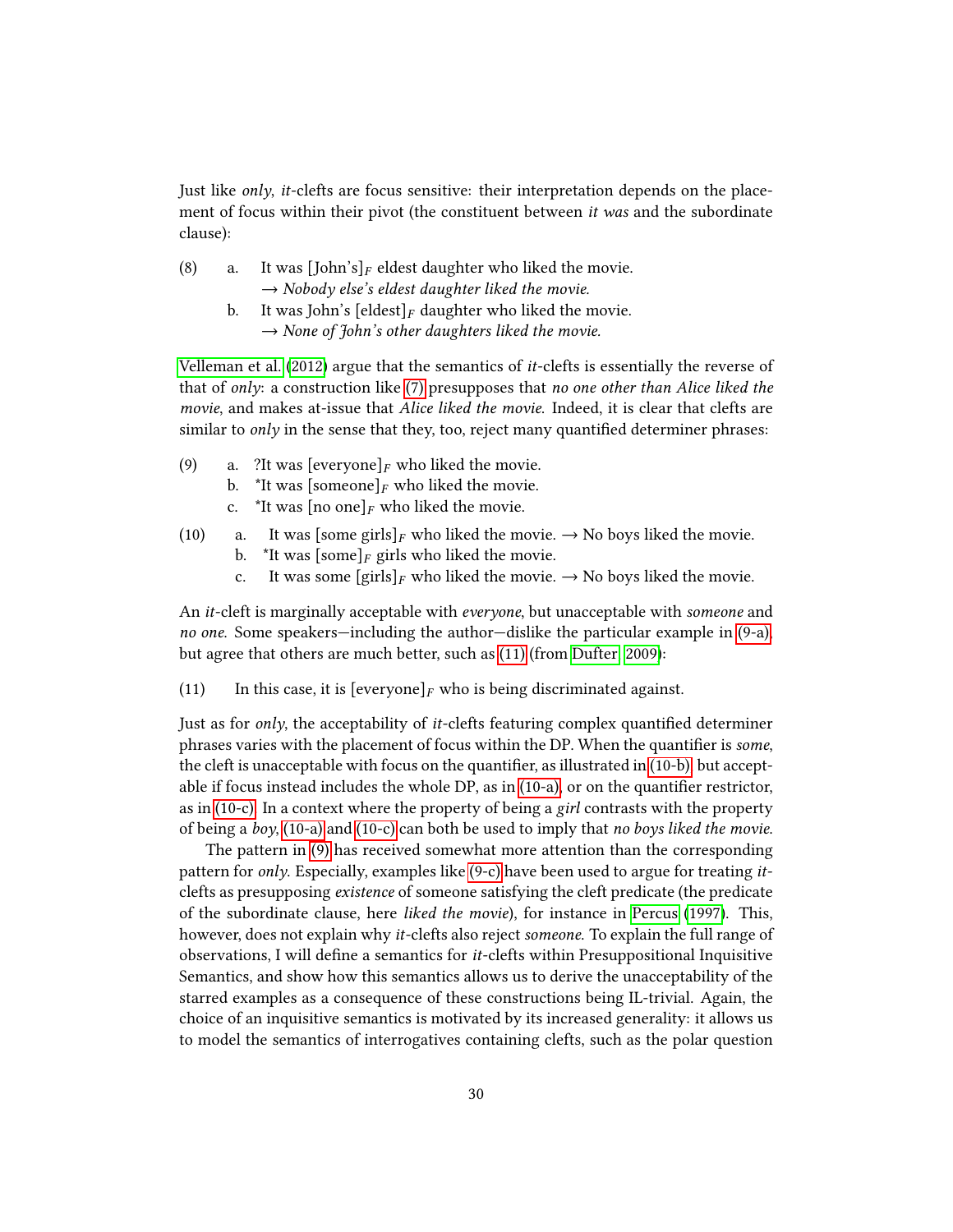<span id="page-34-1"></span>in [\(12\),](#page-34-1) and of clefts associating with disjunctions, as in [\(13\).](#page-34-2)

- <span id="page-34-2"></span>(12) Was it  $[\text{Alice}]_F$  who laughed?<br>(13) It was  $[\text{Alice-or-Bob}]_F$  who la
- It was [Alice-or-Bob] $_F$  who laughed.

Just as for only, the discussion of disjunctive and interrogative sentences with it-clefts will remain limited. The need for an inquisitive semantics for clefts will however become pressing in the upcoming chapter (Chapter [4\)](#page-62-0), and we will then see how our proposed semantics for it-clefts applies to a larger set of disjunctive and interrogative sentences involving clefting.

The chapter is structured as follows. Section [3.1](#page-34-0) introduces some basic assumptions about the semantics of focus relevant for the discussions both of *only* and of clefts. Sec-tion [3.2](#page-37-0) discusses one prominent contemporary account of the semantics of  $only$ —the scalar analysis of exclusive particles proposed by [Coppock and Beaver](#page-104-0) [\(2014\)](#page-104-0)—and outlines its limitations. A new semantics for the particle is defined within Presuppositional inquisitive semantics, and the key predictions of this semantics are spelled out, in particular for constructions in which *only* occurs with a focussed quantified DP. Section [3.3](#page-51-0) discusses one prominent previous account of the semantics of *it*-clefts—the *only*inspired analysis proposed by [Velleman et al.](#page-107-0) [\(2012\)](#page-107-0)—and outlines its limitations. A new semantics for it-clefts is given within Presuppositional inquisitive semantics, and the key predictions of this semantics are spelled out, in particular for constructions in which clefts occur with a focussed quantified DP. Section [3.4](#page-60-0) concludes.

### <span id="page-34-0"></span>3.1 The semantics of focus sensitivity

We have seen that both *only* and *it*-clefts are focus sensitive, as indicated by the observations that their semantic contribution to a sentence seems to vary with the placement of focus within their scope. As is commonplace, we will capture this fact by taking both *only* and clefts to operate on the set of *focus alternatives* of the sentence they modify. Following [Rooth](#page-106-6) [\(1985,](#page-106-6) [1992\)](#page-106-7)'s classical compositional treatment of focus and focus sensitivity, we associate expressions with both an ordinary semantic value here, a presuppositional inquisitive semantic value  $\lceil \cdot \rceil$ —and a *focus semantic* value,  $\llbracket \cdot \rrbracket^f$ . Rooth took the focus semantic value of a focus marked expression  $\alpha_t$  to be the set of semantic values of type  $\tau$ , possibly pragmatically restricted to a set of contextually relevant values, C. In the present setting, this allows for a recursive definition of the focus semantic value of any expression in the language as in Definition [3.1.1.](#page-34-3)

<span id="page-34-3"></span>**Definition 3.1.1** (Focus semantic values). The focus semantic value of a terminal node  $\alpha$  of type  $\tau$  is

•  $D_{\tau} \cap C$  if  $\alpha_{\tau}$  is focus marked,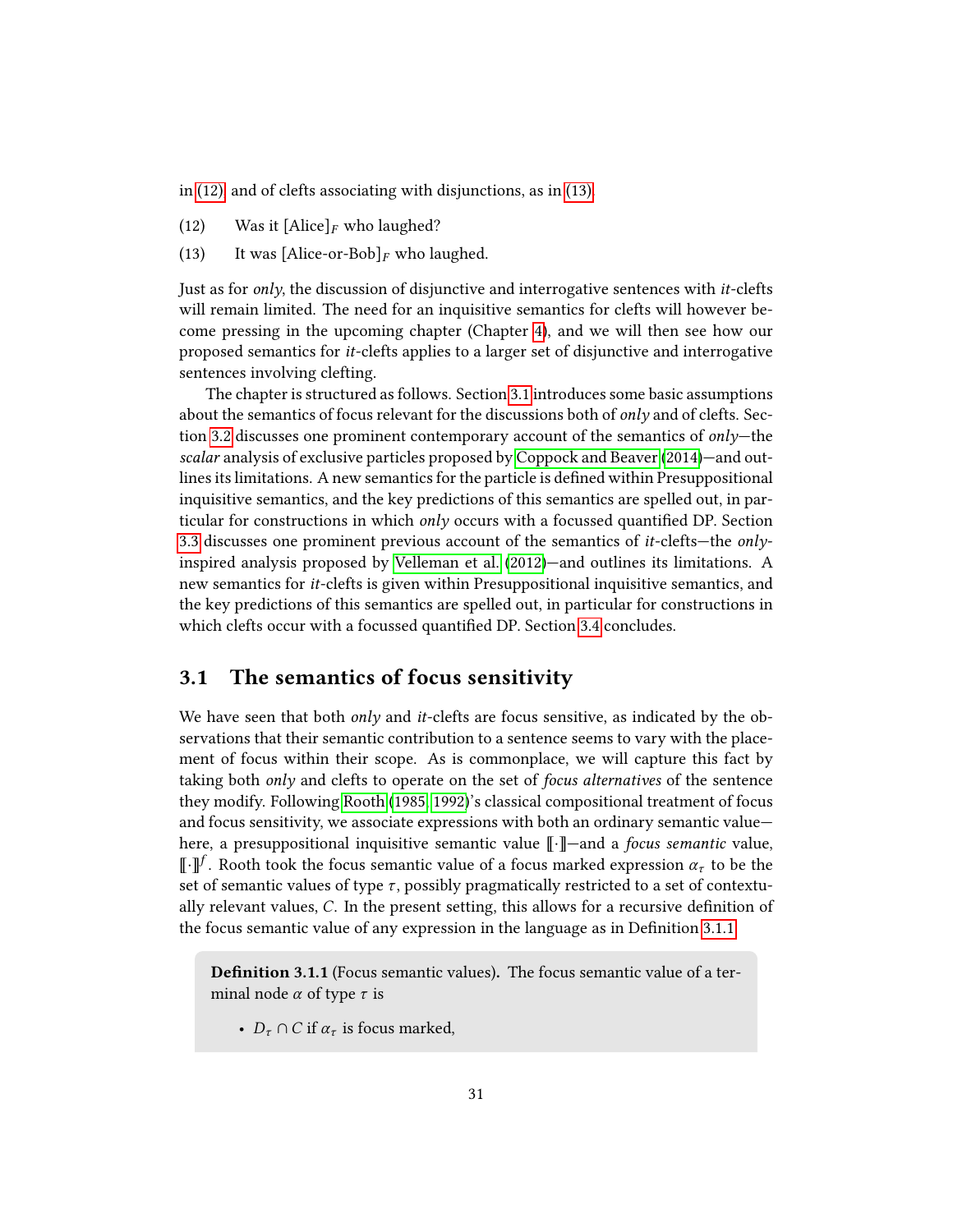•  $\{[\alpha_{\tau}]\}\$ otherwise.

The focus semantic value of a non-terminal node  $\alpha_{\tau} := \beta_{\langle \sigma, \tau \rangle}(y_{\sigma})$  is

- $D_{\tau} \cap C$  if  $\alpha_{\tau}$  is focus marked,
- $\{f(g) \mid f \in [\![\beta_{\langle \sigma, \tau \rangle}]\!]^f$  and  $g \in [\![\gamma_{\sigma}]\!]^f$  otherwise.

Note that  $[\alpha]\in [\![\alpha]\!]^f$  always holds (unless  $C$  is such that  $[\alpha]$  itself is deemed irrelevant).

Hence, while the ordinary, presuppositional meaning of a sentence  $\varphi$  will be a pair of a presupposition and a proposition, its focus semantic value will be a set of propositions. The underlying intuition is that the elements of the focus semantic value constitutes alternatives to the ordinary semantic value of an expression, and that these alternatives may serve as input to a focus sensitive operator. The input of the focus semantic operator in turn determines its contribution to the ordinary semantic value of the expression in which it occurs. In this way, focus sensitive operators link focus semantic values to ordinary semantic values. Since different placements of focus within a complex expression  $\alpha$  may yield different focus semantic values for  $\alpha$ , these differences may end up affecting the ordinary semantic value of a construction in which  $\alpha$  occurs as the argument of a focus sensitive operator.

As indicated in the chapter introduction, we will primarily consider examples featuring focussed instances of two-place quantifiers, like some (of semantic type  $\langle\langle e,T\rangle,\langle\langle e,T\rangle,T\rangle\rangle$ , one place (generalized) quantifiers, like someone or some girls (of type  $\langle \langle e,T \rangle,T \rangle$ , and (conjunctions and disjunctions of) proper names (of type e). To exemplify, then, we will have that the focus semantic value of  $[Alice]_F$  laughed is the set

$$
\left[ [\text{Alice}]_F \text{laughed} \right]_g^f = \{ [\text{LAUGHED}(x)]_{g[x/d]} \mid d \in D_e \cap C \}
$$

where C is for instance a restriction to the subset of human individuals in  $D_e$ , according to the model at hand.

#### Focus semantic values of scalar items

We will be interested especially in the focus semantic values that are relevant for assessing the IL-triviality of a given construction. As IL-triviality is a semantic notion, pragmatic restrictions of focus semantic values resulting from C will be ignored. Does this mean that we need to always treat the focus semantic value of a focussed expression as its full type domain, when assessing whether a given construction is IL-trivial? Not necessarily. As already indicated, the semantics of  $only$  and clefts involve exclusion of alternatives to their argument. In particular, they involve exclusion of alternatives that entail the argument. Since [Horn](#page-105-12) [\(1972\)](#page-105-12), it is common to assume that certain expressions are lexically associated with an entailment scale, often called a Horn scale. The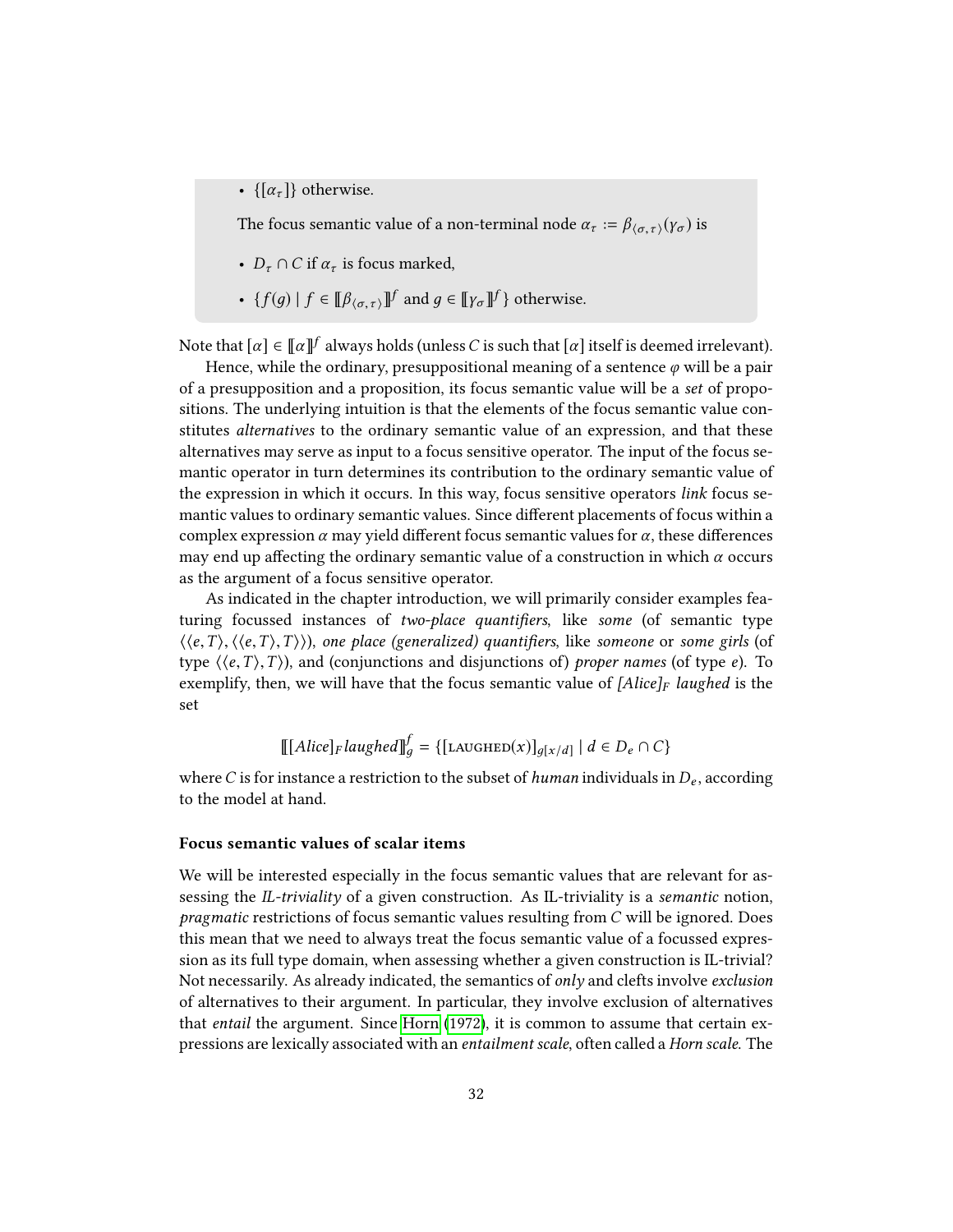Horn scale of an expression  $\varphi$  is a tuple of expressions of the same type and complexity as φ, ordered by entailment into a scale of increasing informational strength.

- (14) Some examples of Horn scales.
	- a.  $\langle$  some, many, most, all $\rangle$
	- b.  $\langle$  not all, few, no(ne))
	- c.  $\langle$  one, two, three, four... $\rangle$
	- d.  $\langle or, and \rangle$

The expressions in these examples are known as *scalar terms*, and are assumed to have a particularly strong conventionalized association with their Horn scales (see e.g., [Chier](#page-103-0)[chia, 2004\)](#page-103-0). As stated, we will assume that both  $only$  and *it*-clefts operate on the alternatives to a focussed expression which are related to the expression by entailment. In the context of these operators, then, we will only need to look at a subset of the focus semantic value of a focussed scalar term  $\alpha$  to determine whether the construction  $\alpha$ occurs in is trivial or not: the subset containing the semantic values of the expressions on α's Horn scale. In fact, we can simplify even further, and look only at the set of the semantic values of the extreme expressions on the term's scale, given that the scalar terms that we will be concerned with are all extremes (every/all, some, and no). Either the exclusion operation removes the other extreme, or it does not. If it does, it follows that it would also have excluded any values in between the extremes, if they had been present. If it does not, it follows that it would have preserved all of these values, if present.

Without loss of generality, then, we can restrict attention to models including only the semantic values of the scalar extremes in the focus semantic value of a focussed scalar term. Thus, we will always have that the focus semantic value of focussed some is the set

$$
[[some]_F]^{f} = \{[some], [every]\}.
$$

Indefinite pronouns built from scalar quantifiers will be treated similarly, assuming, for instance, that the focus semantic value of focussed someone is always the set of ordinary semantic values of someone and everyone. Note that the assumption is not that the focus semantic value of a focussed (extreme) scalar term  $\alpha$  is restricted to these semantic values in general. Rather, the assumption is that if  $\alpha$  in this construction systematically cannot be made sense of with respect to the restricted focus semantic value, then  $\alpha$  cannot be made sense of with respect to a broader focus semantic value, either. We will see that this assumption is, if nothing else, explanatory with respect to the observed patterns of (un)grammaticality.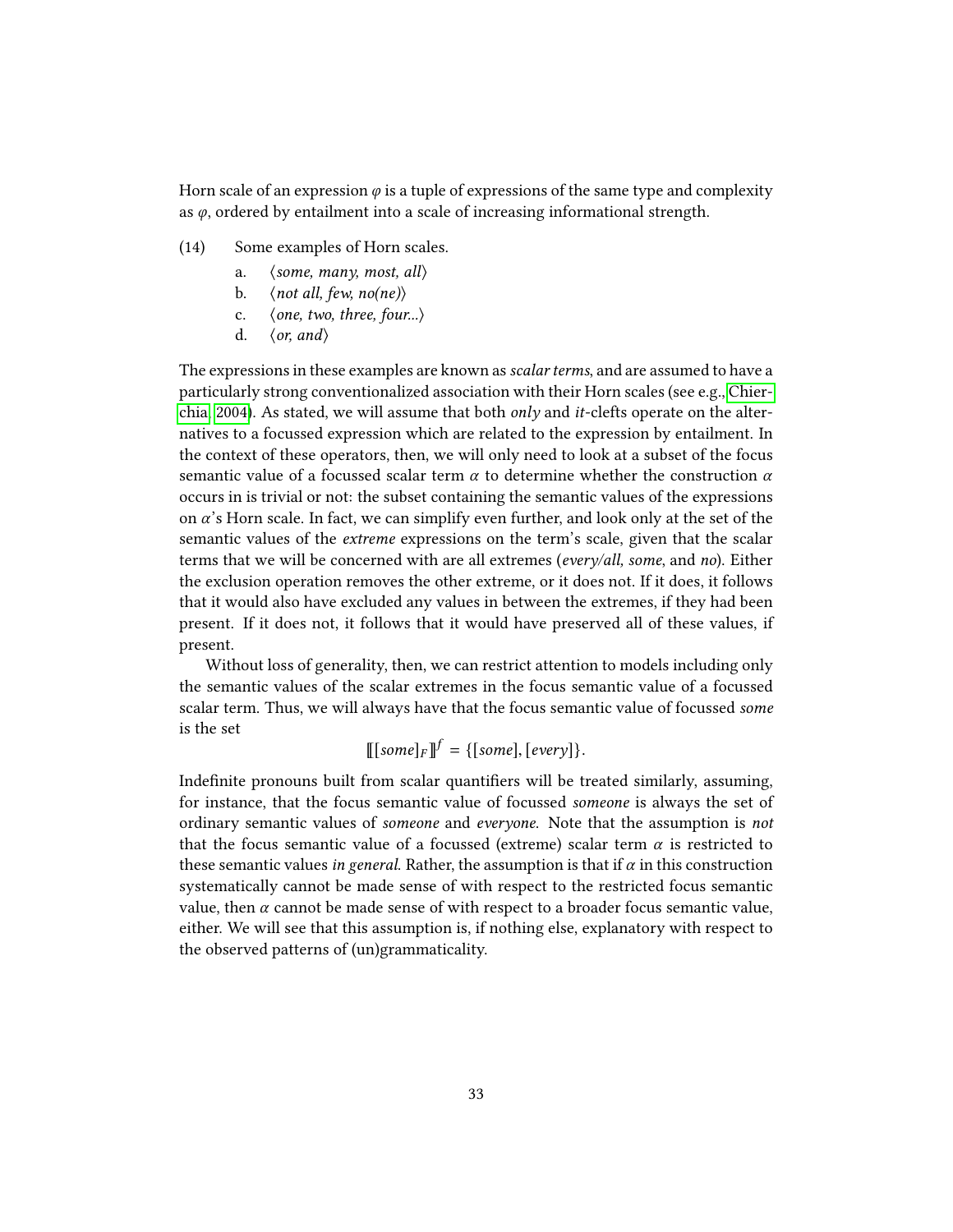# 3.2 Only

The exclusive particle  $\omega n/v$ —and its cross-linguistic counterparts—give rise to exhaustivity inferences, as illustrated by the contrast between [\(15\)](#page-37-0) and [\(16\).](#page-37-1)

- <span id="page-37-1"></span><span id="page-37-0"></span>(15) [Alice]<sub>F</sub> laughed, and  $[Bob]_F$  did, too.
- (16) #Only  $[\text{Alice}]_F$  laughed, and  $[\text{Bob}]_F$  did, too.

The exhaustive component of *only* is standardly taken to be the at-issue contribution of the particle [\(Horn, 1969;](#page-105-0) [Rooth, 1985;](#page-106-0) [Krifka, 1992;](#page-106-1) [Beaver and Clark, 2009;](#page-103-1) [Coppock](#page-104-0) [and Beaver, 2014\)](#page-104-0). The proposition expressed by the prejacent of  $only$ —here, Alice laughed—is instead taken to be presupposed. The latter assumption is motivated by the observation that this component may not be felicitoulsy targeted by answer particles like no, as illustrated by [\(17\),](#page-37-2) nor by yeah, as illustrated by [\(18\).](#page-37-3)

- <span id="page-37-4"></span><span id="page-37-2"></span>(17) a. A: Only  $[\text{Alice}]_F$  laughed.<br>b. B: No. {Bob laughed. too. b. B: No, {Bob laughed, too. / #Alice didn't laugh}.
- <span id="page-37-5"></span><span id="page-37-3"></span>(18) a. A: Not only  $[\text{Alice}]_F$  laughed.<br>b. B: Yeah. {Bob laughed. too. / # b. B: Yeah, {Bob laughed, too. / #Alice didn't laugh}.

The pattern in [\(18\)](#page-37-3) indicates that the prejacent projects from under negation, the hallmark of a presupposition.

These examples also illustrate that  $only$  makes exhausitivity (relative to the presupposition) at-issue. This content is felicitously targeted by no, as illustrated by [\(17-b\),](#page-37-4) and by yeah, as illustrated by [\(18-b\).](#page-37-5)

In this section, we define a semantics for *only* in Presuppositional inquisitive semantics that captures these patterns. This semantics will draw on the treatment of only proposed by [Coppock and Beaver](#page-104-0) [\(2014\)](#page-104-0), and we therefore begin by stating their proposal, and discuss its limitations.

# 3.2.1 [Coppock and Beaver](#page-104-0) [\(2014\)](#page-104-0) on only

[Coppock and Beaver](#page-104-0) [\(2014\)](#page-104-0) define the two-fold contribution of only via two focussensitive operators,  $MIN_S$  and  $MAX_S$ , operating on a set of alternatives to a sentence with a focussed constituent. While Coppock and Beaver define the alternatives to such a sentence through a question under discussion, we will here define them as classical Roothian focus semantic values, potentially restricted by contextual relevance. The difference is superficial given the present purposes.

**Definition 3.2.1** ( $MIN_S$  and  $MAX_S$  (adapted from [Coppock and Beaver](#page-104-0) [\(2014\)](#page-104-0))). Let  $\llbracket \varphi \rrbracket_c^f$  be the classical focus semantic value of  $\varphi$ , and  $\geq$ ,  $>$  an ordering over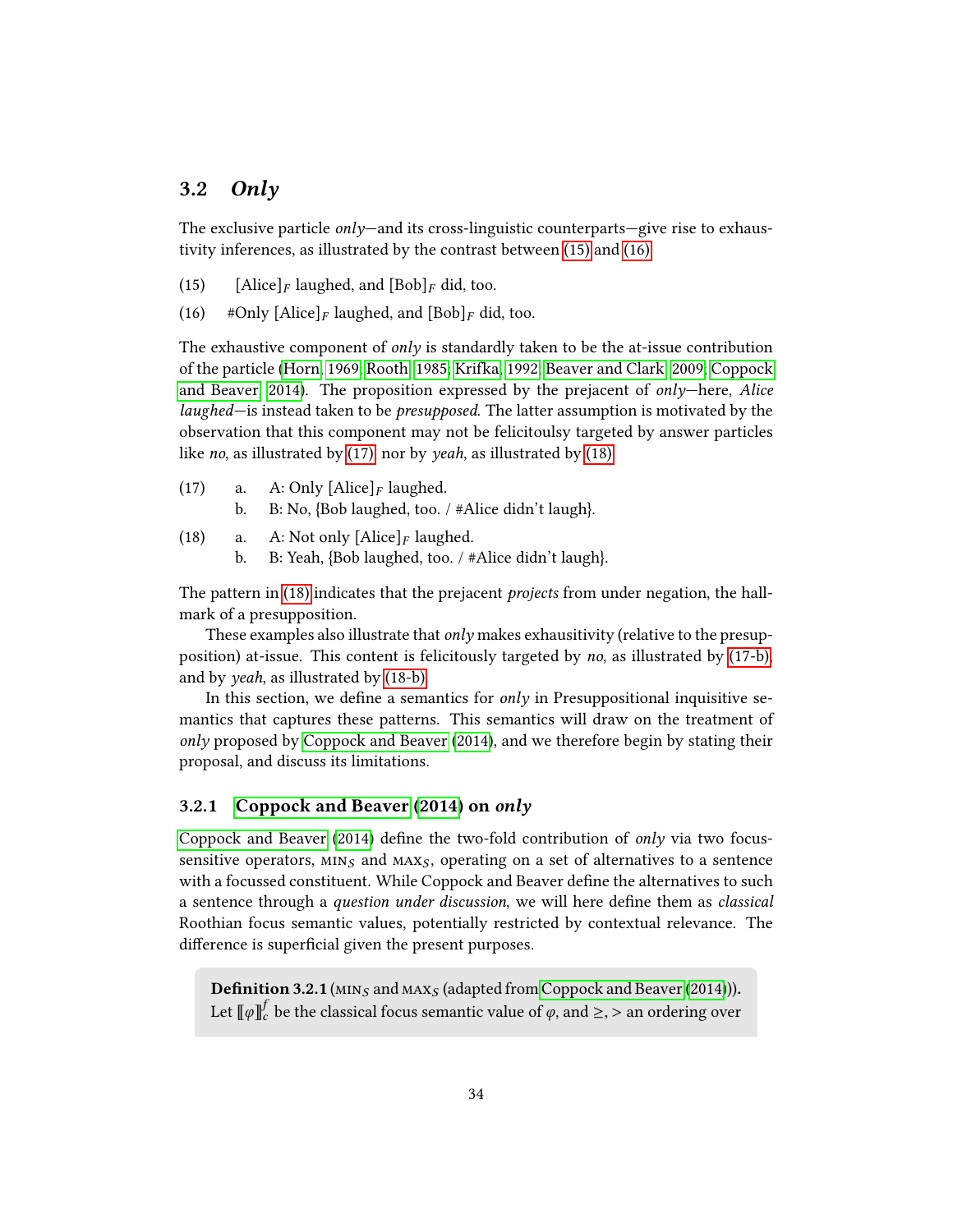

<span id="page-38-2"></span>Figure 3.1: Entailment of answers to Who laughed?

the alternatives in  $\llbracket \varphi \rrbracket_{c}^{f}$  according to strength.

(19) a. 
$$
\text{MIN}_S(\varphi) = \lambda w. \exists \psi \in [\![\varphi]\!]_c^f [\psi(w) \land (\psi \ge \varphi)]
$$
  
\n"There is a true alternative in  $[\![\varphi]\!]_c^f$  at least as strong as  $\varphi$ ." b. 
$$
\text{MAX}_S(\varphi) = \lambda w. \forall \psi \in [\![\varphi]\!]_c^f [(\psi > \varphi) \rightarrow \neg \psi]
$$
  
\n"No true alternative in  $[\![\varphi]\!]_c^f$  is strictly stronger than  $\varphi$ ."

The strength ranking between propositions is per default based on classical logical entailment, but pragmatics may license other rankings.[3](#page-38-0) Here, we will only consider the semantic ranking given by entailment.

According to Coppock and Beaver, a declarative sentence  $\text{only}(\varphi)$  presupposes  $\text{MIN}_S(\varphi)$ , and makes  $\text{MAX}_{S}(\varphi)$  at-issue:

(20) 
$$
[\![\text{only}]\!]_c = \lambda p \cdot \lambda w : \min_S(p)(w) . \max_S(p)(w)
$$

<span id="page-38-1"></span>We illustrate this by outlining the meaning assigned to the sentence [\(21\).](#page-38-1)

(21) Only  $[\text{Alice}]_F$  laughed.

Coppock and Beaver assume that the placement of focus in this construction restricts the set of relevant focus semantic values to those corresponding to answers to the question Who laughed?. For a domain of individuals {Alice, Bob, Carol}, the answers to this question are taken to be those indicated in [3.1,](#page-38-2) with the entailment relation represented by arrows:

Given this set of answers, related by entailment as indicated in Figure [3.1,](#page-38-2) [\(21\)](#page-38-1) comes with the presupposition in [\(22-b\),](#page-39-0) and makes at-issue [\(22-c\):](#page-39-1)

<span id="page-38-0"></span> $3$ For instance, the ranking according to Alice being a *post-doc* outranks her being a graduate student, licensing the inference in [\(i\):](#page-38-3)

<span id="page-38-3"></span><sup>(</sup>i) Alice is only a [graduate student] $_F$ .  $\rightarrow$  Alice is not a post-doc.

Of course, someone's being a post-doc does not entail one's being a graduate student, yet there is a common-knowledge hierarchical ranking between these properties.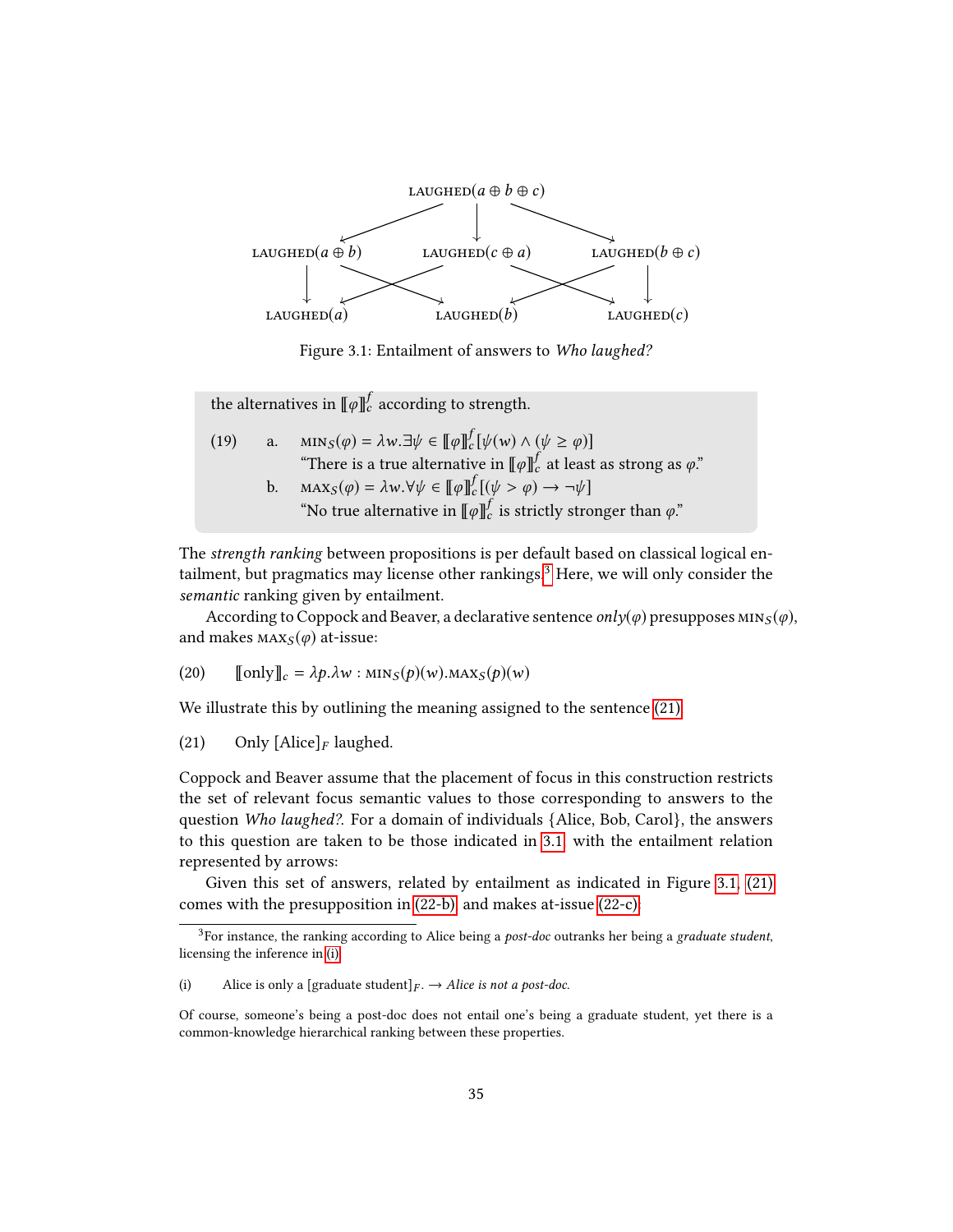<span id="page-39-0"></span>(22) a. Only  $[\text{Alice}]_F$  laughed.

- b. Presupposition:  $MIN_S (LAUGHED(a))$ = LAUGHED(a) ∨ LAUGHED(ab) ∨ LAUGHED(ac) ∨ LAUGHED(abc)
- <span id="page-39-1"></span>c. At-issue:  $\text{MAX}_{S}(\text{LAUGHED}(a))$  $= \neg$ LAUGHED(ab) ∧  $\neg$ LAUGHED(ac) ∧  $\neg$ LAUGHED(abc)

Together, these contributions entail  $Lauchen(a)$ , and the negation of all other alter-natives in Figure [3.1,](#page-38-2) yielding the intuitive reading of Only [Alice]<sub>F</sub> laughed as Alice laughed, and nobody other than Alice laughed. Thus, this semantics for only correctly predicts the pattern in [\(23\).](#page-39-2)

<span id="page-39-2"></span>(23) #Only  $[\text{Alice}]_F$  laughed, and  $[\text{Bob}]_F$  did, too.

<span id="page-39-3"></span>It likewise explains the patterns in [\(24\)](#page-39-3) and [\(25\).](#page-39-4)

- (24) a. A: Only  $[\text{Alice}]_F$  laughed.<br>b. B: No,  $[\text{Bob}$  laughed too.
	- b. B: No, {Bob laughed too. / #Alice didn't laugh}.
- <span id="page-39-4"></span>(25) a. A: Not only  $[\text{Alice}]_F$  laughed.<br>b. B: Yeah,  $[\text{Bob}$  laughed too. / #
	- b. B: Yeah, {Bob laughed too. / #Alice didn't laugh}.

In [\(24\),](#page-39-3) Speaker A's utterance presupposes that Alice laughed, and makes at-issue the proposition that nobody in addition to Alice, such as Bob, laughed. It therefore only the latter that can be felicitously targeted by no. In [\(25\),](#page-39-4) Speaker A's utterance presupposes that Alice laughed, and makes at-issue the proposition that somebody in addition to Alice, such as Bob, laughed. It is therefore only the latter that can be felicitously targeted by yeah.

#### Limitations of [Coppock and Beaver](#page-104-0) [\(2014\)](#page-104-0)'s treatment of only

Coppock and Beaver's account makes certain promising predictions for declaratives featuring quantified determiner phrases with every. For instance, if we assume that  $[[[everyone]_F]^f_c = \{[[everyone]_c, [[some]_c],$  their account allows us to derive that a sentence like (26) presupposes that Everyone layshed and redundantly makes at issue sentence like [\(26\)](#page-39-5) presupposes that Everyone laughed, and redundantly makes at-issue the same proposition.

<span id="page-39-5"></span>(26)  $\text{For example } |F|$  aughed.

If we can show that this redundancy derives from the logical components of the sentence, we may account for its systematic unacceptability.

Still, Coppock and Beaver's treatment of *only* makes other, less welcome, predictions. First, their account struggles with constructions in which only associates with a focussed disjunction, as in [\(27\):](#page-39-6)

<span id="page-39-6"></span>(27) Only [Alice-or-Bob]<sub>F</sub> laughed.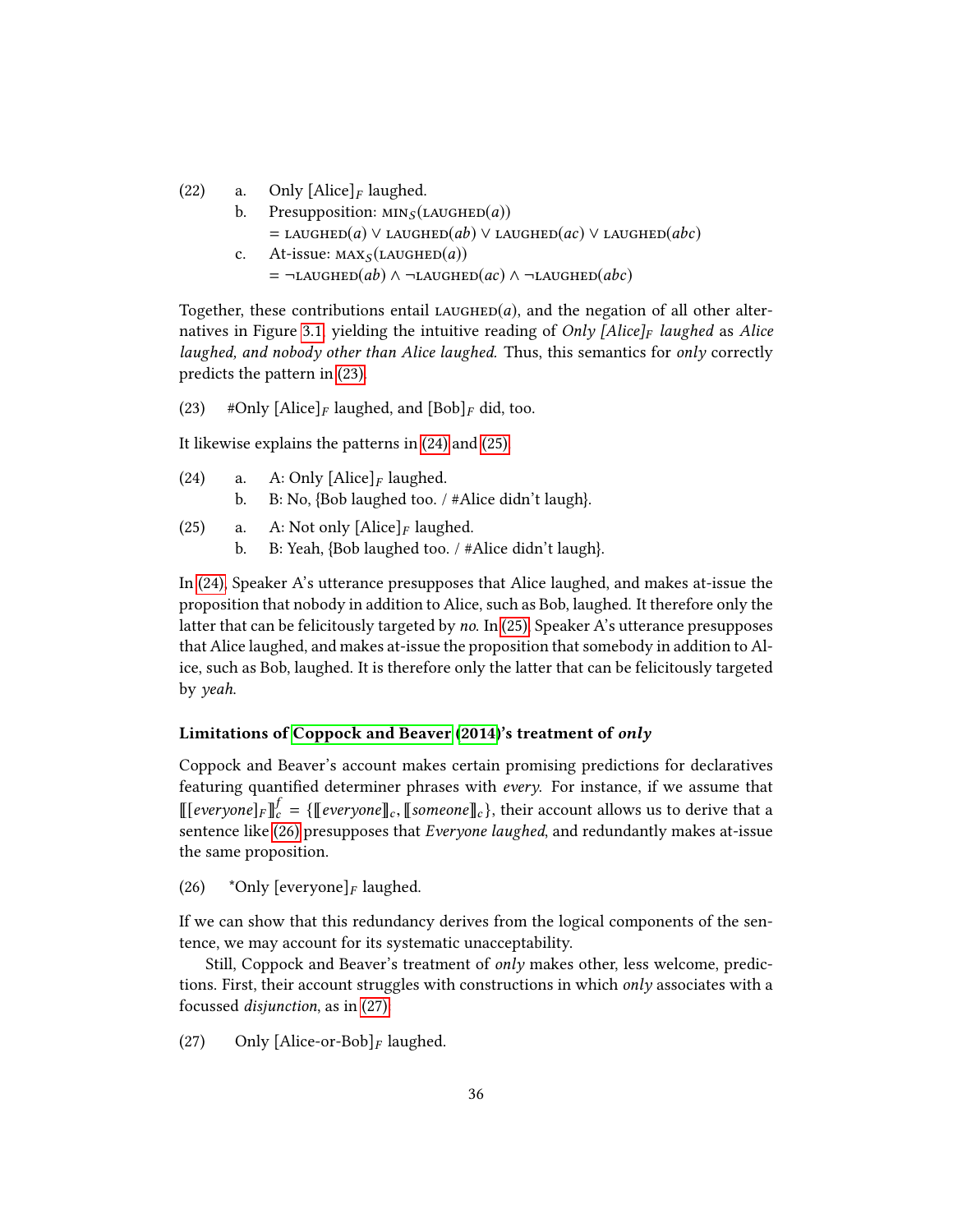On Coppock and Beaver's account, this sentence is contradictory. To see this, assume intuitively—that the focus semantic value of a focussed disjunction includes the ordinary semantic values of its disjuncts. That is, the focus semantic value of [Alice-or- $Bob\vert_F$  laughed includes the ordinary semantic values of Alice laughed and Bob laughed. Of course, both of these disjuncts entail their disjunction, so that  $\text{MAX}_S$  contributes the information that both of these disjuncts are false. But then the disjunction must be false as well, contradicting the presupposition that the disjunction holds.

Second, Coppock and Beaver's account does not handle the full range of data on only associating with focussed determiner phrases featuring the quantifier no. They take the focus structure of a sentence like [\(28\)](#page-40-0) to indicate that the sentence' intended context of evaluation is one in which the question Who laughed? is under discussion.

<span id="page-40-0"></span>(28) \*Only  $[no one]_F$  laughed.

As discussed further in [Velleman et al.](#page-107-0) [\(2012\)](#page-107-0)'s exposition of Coppock and Beaver's account, the question Who laughed? may be taken to presuppose that Someone laughed, so that the intended context of evaluation of [\(28\)](#page-40-0) is restricted to accommodate this information. Naturally, such a context is incompatible with the information conveyed by the prejacent of [\(28\),](#page-40-0) resulting in inconsistency.

We may tentatively grant the assumption that  $wh$ -questions come with the relevant existential presupposition. We may also grant that this "indirect" association between an utterance of  $(28)$  and an existential presupposition suffices to explain the perception of the sentence as systematically unacceptable. Still, such an explanation of the unacceptability of [\(28\)](#page-40-0) does not extend to account for the unacceptability of constructions like [\(29\):](#page-40-1)

<span id="page-40-1"></span>(29) \*Only  $\lceil \text{no girls} \rceil_F$  laughed.

The proposition expressed by *No girls laughed* is fully compatible with the presupposition that Someone laughed. In the context with Alice, Bob, and Carol, this proposition equals the proposition expressed by Bob laughed. But clearly, Only [Bob] $_F$  laughed is fine, while  $(29)$  is not.

Finally, Coppock and Beaver's semantics for only is designed to account for the contribution of *only* in declarative sentences. Thus, without pairing the proposal with a semantics for interrogative sentences, we cannot assign meanings to questions featuring *only*, like the polar question in  $(30)$ :

<span id="page-40-2"></span>(30) Did only  $[\text{Alice}]_F$  laugh?

Intuitively, [\(64\)](#page-53-0) raises the issue as to whether only Alice laughed, or someone in addition to Alice laughed. This is indicated by the pattern in  $(31)^4$  $(31)^4$ 

<span id="page-40-4"></span><span id="page-40-3"></span><sup>4</sup>Some informants disagree with this judgement when the dialogue is presented in isolation, judging that Speaker A need not presuppose that Alice laughed. I think this is due to two factors. First, the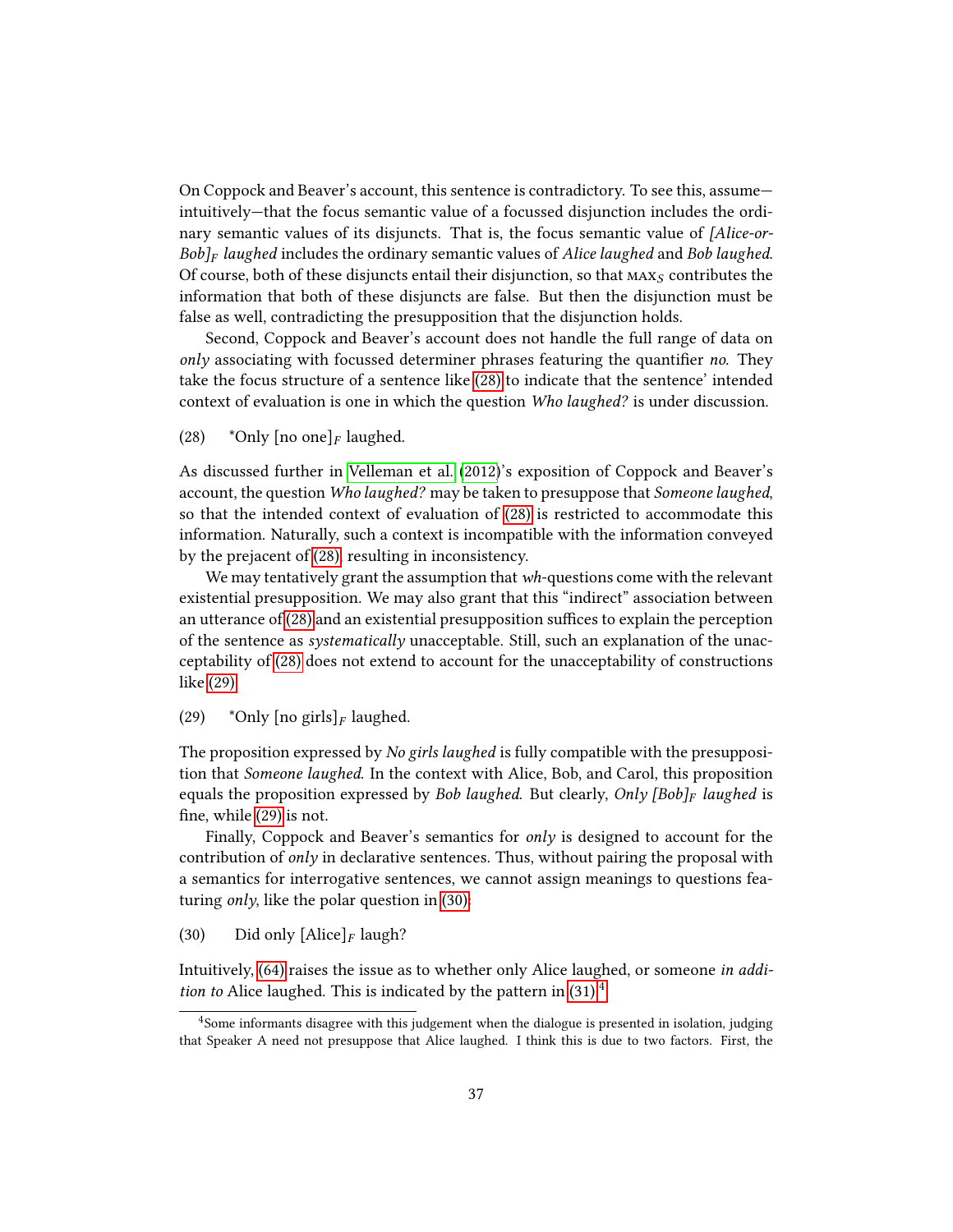- (31) a. A: Did only  $[\text{Alice}]_F$  laugh?<br>b. B: No. {Bob laughed too / #/
	- b. B: No, {Bob laughed too / #Alice didn't laugh}.
	- c. B': Yes, nobody else laughed.

These observations indicate that the explanation of the unacceptability of [\(26\)](#page-39-5) and sentences like it ultimately needs to take another semantics for the exclusive particle as its starting point. The upcoming section will propose such a semantics, and show that it avoids the problematic predictions. The issue regarding disjunctive associates is an instance of the well-known exclusion problem for disjunctions. This has comparably well-known solutions, for instance in the form of [Fox](#page-104-1) [\(2007\)](#page-104-1)'s *innocent exclusion*. In brief, Fox defines an exclusion operation that takes care to exclude only those alternatives to an expression  $\varphi$  that can be jointly negated without contradicting  $\varphi$ . We will implement a version of this in our semantics for  $\frac{only}{,}$  and see that this allows a more intuitive treatment of these examples.

The unacceptability of [\(29\)](#page-40-1) suggests that the existential presupposition associated with  $\partial_l v$  is stronger than what was assumed by Coppock and Beaver. In this sentence, the presuppositional requirement seems to be not that the prejacent of *only* is *compat*ible with Someone laughed, but rather that the prejacent entails Someone laughed. We will see that there is a way of implementing this idea in the semantics for *only* that allows us to capture the systematic unacceptability of sentences like [\(29\),](#page-40-1) without predicting that only is bad with all no-DP:s: examples like  $(32)$  are fine.

<span id="page-41-0"></span>(32) Only no  $\left[\text{girls}\right]_F$  laughed.

As the resulting semantics for only will assume the framework of Presuppositional Inquisitive Semantics, it will straightforwardly extend to cover both declarative and interrogative sentences featuring the particle.

## <span id="page-41-1"></span>3.2.2 Only in Presuppositional Inquisitive Semantics

Similarly to [Coppock and Beaver](#page-104-0)  $(2014)$ , we define the semantics of *only* via two operators min and max. Each operator takes a sentence as input—intuitively, the prejacent of only—and returns an information state.  $MIN(\varphi)$  simply returns the informative content of  $\varphi$ , capturing that *at least*  $\varphi$  holds. Conversely, we want  $\text{MAX}(\varphi)$  to capture that, out of the propositions in  $\llbracket \varphi \rrbracket^f$  , *at most*  $\llbracket \varphi \rrbracket$  holds at the actual world. Given the discussion of disjunctive associates in the previous section, we want to avoid that  $\text{max}(\varphi)$  thereby

preferred way of posing a question of the given form and same intended meaning is with focus on only: it then contrasts with the alternative not only Alice. Second, the intended reading is enforced if the dialogue is contrasted with one in which Speaker A utters a sentence broad focus on the constituent only Alice:

<sup>(</sup>i) A: Did [only Alice]  $\llbracket F \rceil$  laugh?

This is robustly judged as not presupposing that Alice laughed, and when presented in parallel to Speaker A's utterance in [\(31\),](#page-40-3) the latter is judged as presupposing that Alice laughed.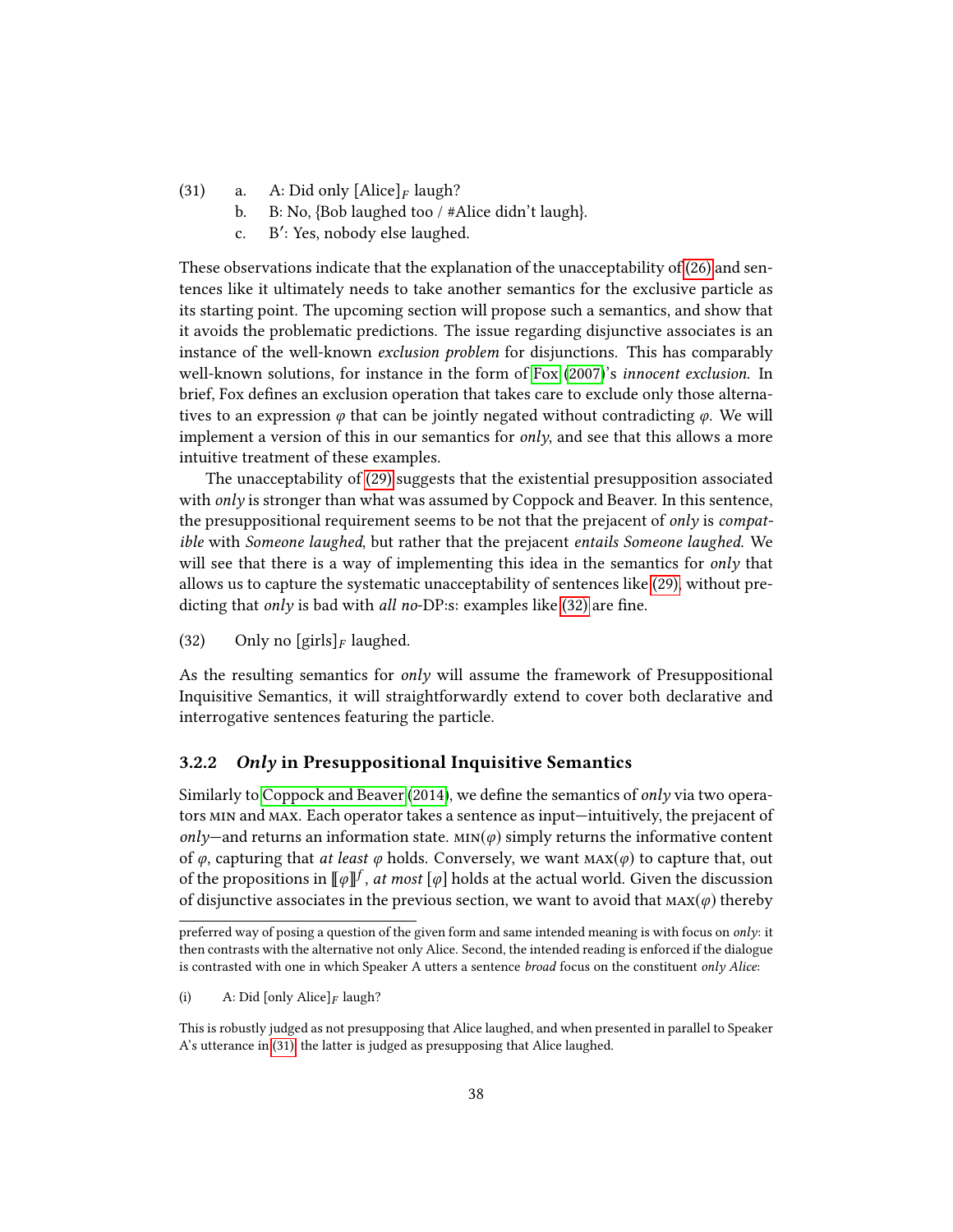excludes the possibility that  $\varphi$  itself holds. For instance, if  $\varphi$  is of the form  $\psi \lor \chi$ , so that  $[\psi], [\chi] \in [\![\varphi]\!]^f$ , we do not want  $\max(\varphi)$  to exclude the possibility that  $\psi$  holds at the actual world. We arrive at the actual world as well as the possibility that  $\gamma$  holds at the actual world. We arrive at a suitable definition for  $\text{max}(\varphi)$  that avoids this through the following steps.

First, we collect the set of *overlaps* between the informative content of  $\varphi$  and the information conveyed by the propositions in  $\llbracket \varphi \rrbracket^{f}$  that  $[\varphi]$  is not included in:

(33) overlap(
$$
\varphi
$$
) = {s | s = info( $\varphi$ )  $\cap \bigcup p$  for some  $p \in [\![\varphi]\!]^f$  such that [ $\varphi$ ]  $\nsubseteq p$ }

Recall that inclusion corresponds to *entailment*, so that overlap $(\varphi)$  collects the information states that support both  $\lbrack \varphi \rbrack$  and some proposition not entailed by  $\lbrack \varphi \rbrack$ . We want the information state  $\text{MAX}(\varphi)$  to exclude as many of these overlaps as possible, without excluding the whole of info( $\varphi$ ). Drawing on [Fox](#page-104-1) [\(2007\)](#page-104-1), we define an operation iex that extracts from overlap( $\varphi$ ) all information states that are *innocently excludable* from info( $\varphi$ ): all information states that are contained in *every* maximal subset A of overlap( $\varphi$ ) such that  $\bigcup A$  can be removed from any alternative in [ $\varphi$ ] without fully eliminating it. $5$ 

(34)  $\qquad \text{LEX}(\varphi) = \bigcap \{A \mid A \text{ is a maximal subset of overlap}(\varphi) \text{ such that:}$  $\forall \alpha \in \text{alt}(\varphi) : \alpha - \bigcup A \neq \emptyset$ 

Thus, the members of  $\text{lex}(\varphi)$  are those states that can *always* be removed when removing as many overlaps as possible from the alternatives in  $[\varphi]$  without eliminating any of them. Given our definition of overlap, this means that the set  $W - \bigcup \text{rex}(\varphi)$  is the information state that is consistent with as few propositions in  $\llbracket \varphi \rrbracket^{f}$  as possible, while still being consistent with every alternative in [ $\varphi$ ]. For the case where  $\varphi$  has a single alternative, this amounts to  $W - ∪$  ι $\text{EX}(\varphi)$  being "classically" consistent with  $\varphi$ , in the sense of being consistent with info( $\varphi$ ). This is indeed what we want  $\text{MAX}(\varphi)$  to yield, and we therefore define this, together with  $MIN(\varphi)$ , as in Definition [3.2.2.](#page-42-1)

<span id="page-42-1"></span>Definition 3.2.2 ( $MIN$  and  $MAX$ ).

- $MIN(\varphi) := \text{info}(\varphi)$
- MAX $(\varphi) := W \bigcup \text{LEX}(\varphi)$

To capture the strong existential presupposition associated with *only*, we will assume that the presuppositional component of the particle amounts to the inconsistent state, unless its prejacent entails its own *existential focus closure.*  $^6$  $^6$ 

<span id="page-42-0"></span><sup>&</sup>lt;sup>5</sup>Obviously, both IEX and overlap can be given more general definitions, taking an additional set as input, rather than being hard-coded to operate on the sets  $\llbracket \varphi \rrbracket^f$  and overlap( $\varphi$ ), respectively, for an input  $\varphi$ . For our very dedicated purposes, however, the stated definitions are more convenient.

<span id="page-42-2"></span><sup>&</sup>lt;sup>6</sup>Existential focus closure draws inspiration from [Schwarzschild](#page-106-2) [\(1999\)](#page-106-2), who defines a namesake oper-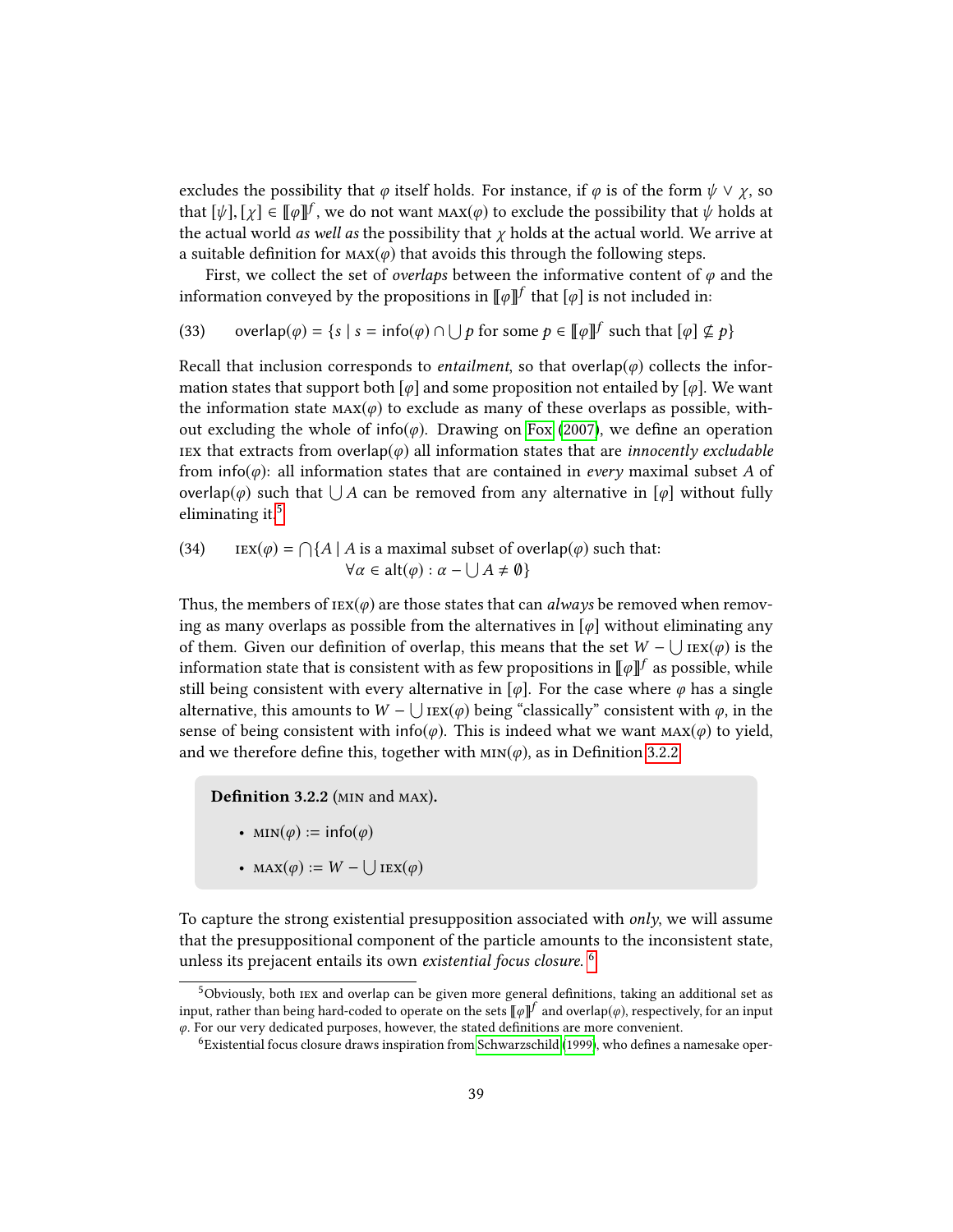<span id="page-43-2"></span>**Definition 3.2.3** (Existential focus closure). The existential focus closure of an expression  $\varphi$ , denoted by  $\text{EFC}(\varphi)$ , is the result of substituting any focus marked constituents  $\alpha_1, ..., \alpha_n : \alpha_1, ..., \alpha_n \in D_e \cup D_{\langle e, T \rangle, T}$  in  $\varphi$  for  $\alpha'_1, ..., \alpha'_n$ ,<br>and applying  $\Box u$ ,  $\Box u$  to the result where  $u$ ,  $\vdots$   $\vdots$   $\Box$  and do not occur and applying ! $\exists u_1...!\exists u_n$  to the result, where  $u_1,...,u_n \in D_e$  and do not occur<br>free in  $\emptyset$ . We define  $\alpha'$  as free in  $\varphi$ . We define  $\alpha'_i$  as

- $u_i$  if  $\alpha_i \in D_e$
- $\lambda P.P(u_i)$  if  $\alpha_i \in D_{\langle \langle e, T \rangle, T \rangle}$ .

The existential focus closure of a sentence  $\varphi$  containing a focussed expression of type  $e$ or  $\langle\langle e,T\rangle,T\rangle$ —that is, a focussed individual denoting expression or one-place quantifier amounts to the proposition that some individual satisfies the property denoted by the non-focussed part of the prejacent. For sentences without focussed subconstituents of the relevant types, the existential focus closure is vacuous.

Our definition of only, incorporating the above components, can now be given as in Definition [3.2.4.](#page-43-0)

<span id="page-43-0"></span>**Definition 3.2.4** (The semantics of *only*).  $\llbracket \text{only}(\varphi) \rrbracket = \langle \pi, A \rangle$ , where

• 
$$
\pi = \min(\varphi)
$$
 if  $\varphi \models \text{EFC}(\varphi)$ ,

∅ otherwise

• 
$$
A = \wp(\max(\varphi)) \upharpoonright \pi
$$

Thus, a construction  $\text{only}(\varphi)$  presupposes that  $\varphi$  is true, if  $\varphi$  entails its existential focus closure, and presupposes the inconsistent state otherwise.<sup>[7](#page-43-1)</sup> Since info( $\varphi$ ) never includes

<span id="page-43-1"></span> $7$ There are cases which at first glance seem to contradict this assumption. For instance, the sentence less than two people laughed does not seem to entail that some people laughed, as evidenced by the acceptability of sentences like [\(i\).](#page-43-3)

<span id="page-43-3"></span>

| (i) | Jack read fewer than three books. In fact, he read none. | (Mayr. 2013) |
|-----|----------------------------------------------------------|--------------|
|-----|----------------------------------------------------------|--------------|

<span id="page-43-4"></span>Yet, constructions like [\(ii\)](#page-43-4) seem at least marginally acceptable:

(ii) ? Only [fewer than two people] $_F$  laughed.

We can hypothesize that this is due to *fewer than x A* triggering a conventionalized scalar implicature to some A, which no A, for obvious reasons, does not license. Potentially, then, the requirement that the prejacent entails its existential focus closure should be loosened to be satisfied also when certain *pragmatic* enrichments of the prejacent entail the existential focus closure.

ation where the focussed element is simply removed, rather than replaced with a type-identical variable. As far as I can see, Schwarzchild's operation only works as intended for the simple case when the focussed constituent is an individual denoting expression in subject position, and the operation in [3.2.3](#page-43-2) is therefore to prefer.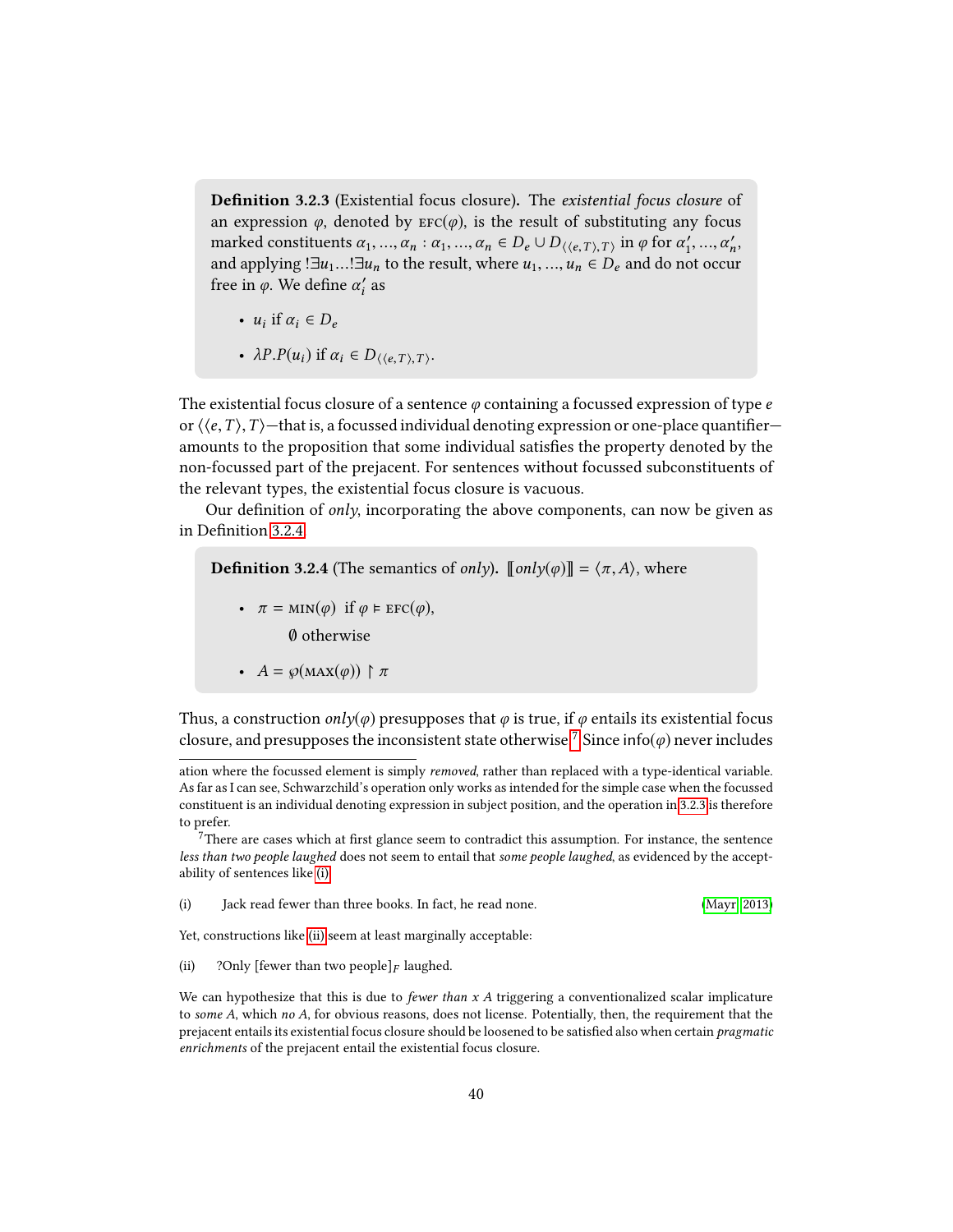

<span id="page-44-1"></span>Figure 3.2: Presuppositional meaning of [\(35\):](#page-44-0) Only [Alice]<sub>F</sub> laughed.

worlds not in presup $(\varphi)$ , only $(\varphi)$  will automatically presuppose what  $\varphi$  presupposes. This captures that presuppositions *project* out of *only*. Finally, *only(* $\varphi$ *)* makes at-issue the proposition that is consistent with as few propositions in  $\llbracket \varphi \rrbracket^{f}$  as possible, while being consistent with every alternative in  $[\varphi]$ . Note that this proposition is always non-inquisitive, since it is always a power set of an information state.

## Illustration

To illustrate the workings of this semantics, we consider the predicted contribution of  $only$  to some simple sentences. Consider first the declarative in [\(35\),](#page-44-0) with the (simplified) formal translation indicated by  $\rightsquigarrow$ . Focus marking is indicated by underlining.

<span id="page-44-0"></span>(35) Only  $[\text{Alice}]_F$  laughed.  $\rightsquigarrow only(\text{LAUCHED}(a))$ 

In a context with a domain consisting of Alice  $(a)$ , Bob  $(b)$ , Carol  $(c)$ , picked out by the obvious constants, we have that  $\llbracket a \rrbracket^f = \llbracket b \rrbracket^f = \llbracket c \rrbracket^f = \{a, b, c\}$ , and can then rep-<br>recent the presuppositional meaning of (35) as in Figure 3.2 (only alternatives shown). resent the presuppositional meaning of [\(35\)](#page-44-0) as in Figure [3.2](#page-44-1) (only alternatives shown). To improve readability of the diagram, we abbreviate any world  $w_i$  as i.

Before discussing it further, we describe how this meaning is derived. Since  $\text{EFC}(\text{LAUCHED}(a)) = \exists u \text{LAUCHED}(a)$ , we have that LAUGHED(a)  $\models \text{EFC}(\text{LAUCHED}(a))$ , and therefore the *presupposition* of [\(35\)](#page-44-0) is the set  $MIN(LAUGHED(a)) = info(LAUGHED(a)) =$  $\{w_a, w_{ab}, w_{ac}, w_{abc}\}.$ 

The proposition expressed by the sentence is the set of states  $[only(LAUGHED(a)))]$ , defined as  $\wp(\text{MAX}(\text{LAUCHED}(a))) \upharpoonright \{w_a, w_{ab}, w_{ac}, w_{abc}\}.$  We spell this out as follows. overlap(LAUGHED $(a)$ ) gives us a set of two states:

- the state  $\{w_{ab}, w_{abc}\}$ , which is the overlap info(LAUGHED(a))∩info(LAUGHED(b)), and
- the state  $\{w_{ac}, w_{abc}\}$ , which is the overlap info(LAUGHED(a))∩info(LAUGHED(c)).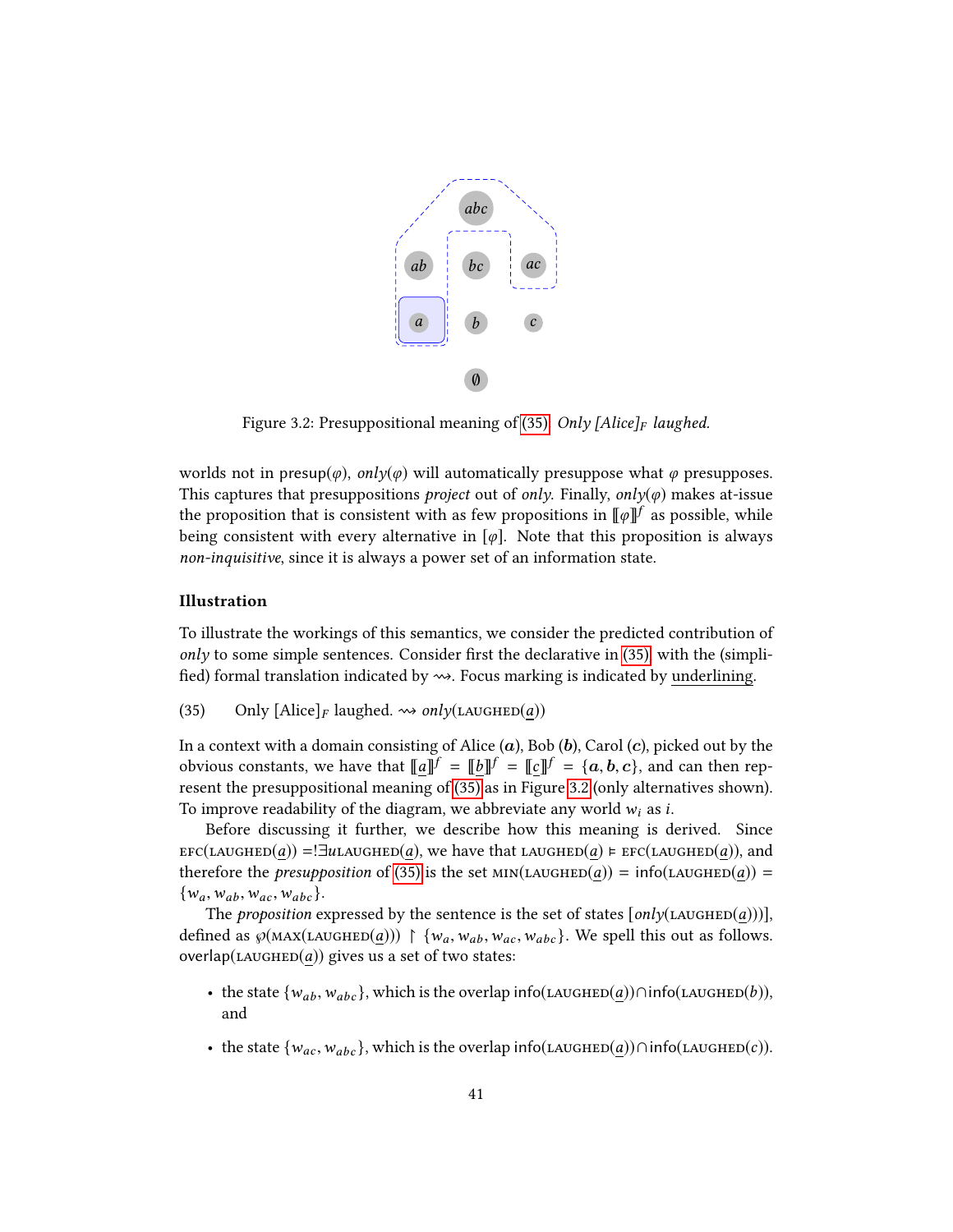

<span id="page-45-2"></span>Figure 3.3: Presuppositional meaning of [\(37\):](#page-45-0) Not only [Alice]<sub>F</sub> laughed.

The union of these states,  $\{w_{ab}, w_{ac}, w_{abc}\}$ , can be removed from info(LAUGHED(*a*)) =  $\{w_a, w_{ab}, w_{ac}, w_{abc}\}$  without yielding the empty set. Therefore,  $\text{MAX}(\text{LAUCHED}(a))$  is the set  $W - \text{LEX}(\text{LAUGHED}(a)) = W - \{w_{ab}, w_{ac}, w_{abc}\} = \{w_a, w_b, w_c, w_{bc}, w_{\emptyset}\}.$  Thus, the proposition reduces to the set  $\wp({w_a, w_b, w_c, w_{bc}, w_{\emptyset}}) \upharpoonright {w_a, w_{ab}, w_{ac}, w_{abc}}$  $\{\{w_a\}, \emptyset\}.$ 

As Figure [3.2](#page-44-1) illustrates, the sentence *Only [Alice]<sub>F</sub>* laughed presupposes that the actual world is such that Alice laughed is true, and with respect to this expresses the proposition whose only alternative embodies the information that Alice, and no one else, laughed. The proposed semantics thereby accounts for the pattern in [\(36\).](#page-45-1)

- <span id="page-45-1"></span>(36) a. A: Only  $[\text{Alice}]_F$  laughed.<br>b. B: No,  $[\text{Bob}$  laughed, too.
	- b. B: No, {Bob laughed, too. / #Alice didn't laugh}.

Consider now the negated declarative in [\(37\),](#page-45-0) with the indicated (simplied) formal translation.

<span id="page-45-0"></span>(37) Not only  $[\text{Alice}]_F$  laughed.  $\leadsto \neg \text{only}(\text{LAUGHED}(a))$ 

Figure [3.3](#page-45-2) depicts the presuppositional meaning of this sentence, which is derived as follows. Since negation adds noting to the presuppositions of its prejacent, the presupposition of the sentence is again the set  $\{w_a, w_{ab}, w_{ac}, w_{abc}\}$ . The proposition expressed by the sentence is the set  $[\neg only(\text{LAUGHED}(a))]$ , defined as  $[only(\text{LAUGHED}(a))]^*$  $\upharpoonright \{w_a, w_{ab}, w_{ac}, w_{abc}\}.$  Since we already know that  $[only(\text{LAUGHED}(a))] = \{\{w_a\}, w_{\emptyset}\},\$ we derive that  $[only(LAUGHED(a))]^*$  is the set  $\{(w_a)\}^* = \{s \mid \forall s' \subseteq s : \text{if } s' \neq 0\}$  $\emptyset$  then s'  $\notin$  {{w<sub>a</sub>}}} =  $\emptyset$ (W) – {{w<sub>a</sub>}}. The proposition then reduces to the set  $\wp(W) - \{\{w_a\}\}\upharpoonright \{w_a, w_{ab}, w_{ac}, w_{abc}\} = \wp\{w_{ab}, w_{ac}, w_{abc}\}.$ 

Like its non-negated counterpart, the sentence Not only  $[Alice]_F$  laughed presupposes that Alice laughed, but instead expresses the proposition whose only alternative is the state embodying the information that Alice, and someone else, laughed. The pro-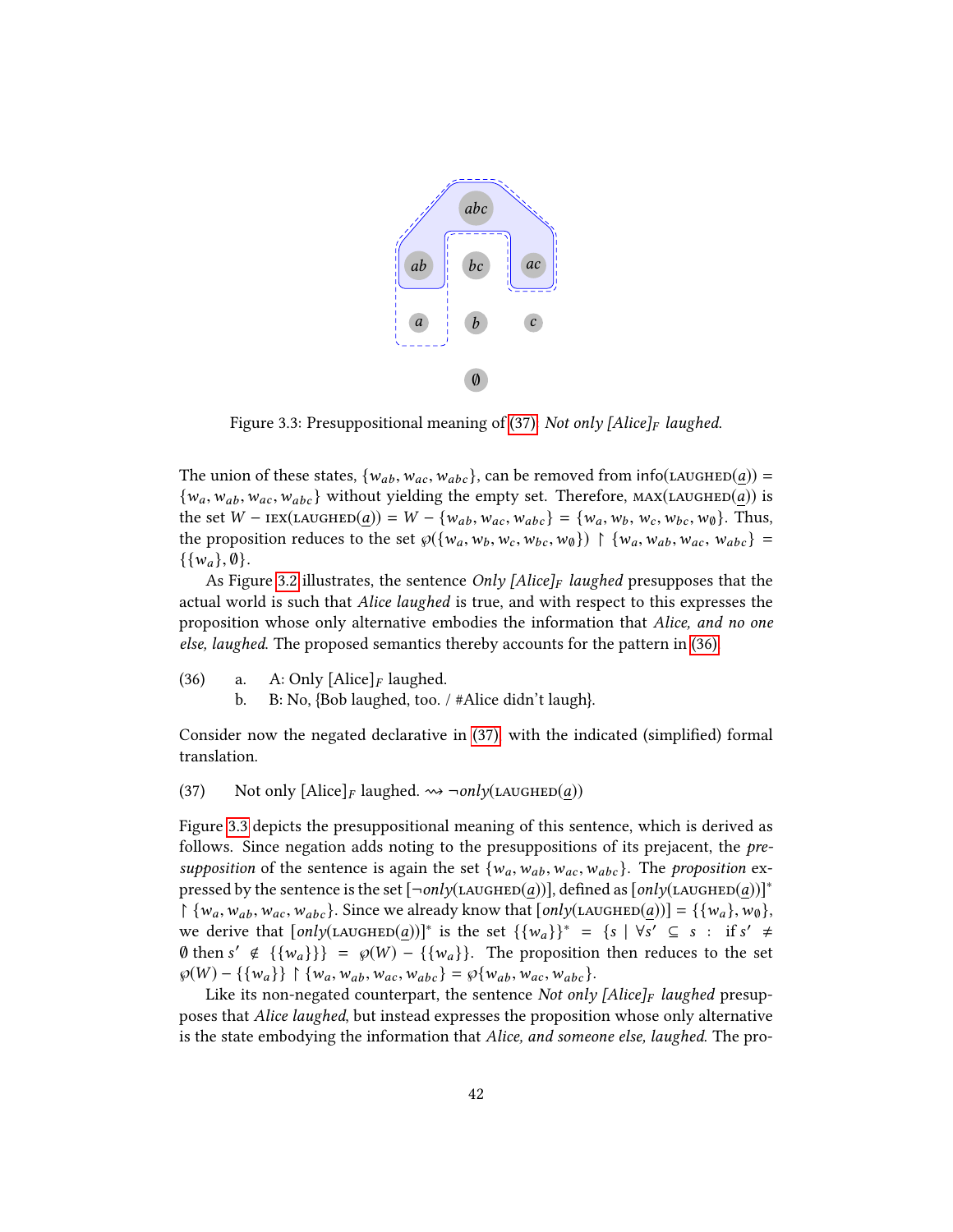

<span id="page-46-2"></span>Figure 3.4: Presuppositional meaning of [\(39\):](#page-46-0) Did only  $[Alice]_F$  laugh?

<span id="page-46-1"></span>posed semantics thereby accounts for the pattern in [\(38\).](#page-46-1)

(38) a. A: Not only  $[\text{Alice}]_F$  laughed.<br>b. B: Yeah,  $[\text{Bob} \text{ language}]$ , too. / # b. B: Yeah, {Bob laughed, too. / #Alice didn't laugh}.

Consider now the polar question in [\(39\),](#page-46-0) with the indicated (simplified) formal translation.

<span id="page-46-0"></span>(39) Did only  $[\text{Alice}]_F$  laugh?  $\rightsquigarrow ?only(\text{LAUGHED}(a))$ 

Figure [3.4](#page-46-2) depicts the presuppositional meaning of this sentence. This is derived as follows. Since '?' adds nothing to the presupposition of its prejacent, the presupposition of this sentence is again the state  $\{w_a, w_{ab}, w_{ac}, w_{abc}\}$ . The proposition expressed by the sentence is the set  $[?only(LAUGHED(a))]$ , defined as  $[only(LAUGHED(a))]$  $∪$   $\varphi$ (presup(only(LAUGHED(a))) – info(only(LAUGHED(a)))). We know from earlier that  $[only(LAUGHED(a))] = {\{w_a\}, \emptyset}$ , so that we get info(only(LAUGHED(a))) =  $\{w_a\}$ , and presup(only(LAUGHED(a))) = { $w_a, w_{ab}, w_{ac}, w_{abc}$ }. Thus, the proposition reduces to the union of  $\{\{w_a\}, \emptyset\}$  and  $\wp(\{w_a, w_{ab}, w_{ac}, w_{abc}\} - \{w_a\}) = \wp(\{w_{ab}, w_{ac}, w_{abc}\}).$ 

Like its declarative counterpart, the sentence Did only [Alice] $_F$  laugh? presupposes that Alice laughed, but makes at issue the proposition with the two alternatives corresponding to the information that Alice, and noone else, laughed, and that Alice, and someone else, laughed, respectively. The proposed semantics thereby accounts for the pattern in [\(40\).](#page-46-3)

- <span id="page-46-3"></span>(40) a. A: Did only  $[\text{Alice}]_F$  laugh?<br>b. B: No. {Bob laughed too / #/
	- b. B: No, {Bob laughed too / #Alice didn't laugh}.
	- c. B': Yes, nobody else laughed.

<span id="page-46-4"></span>Finally, consider the disjunctive declarative sentence in [\(41\),](#page-46-4) with the indicated (simplified) formal translation.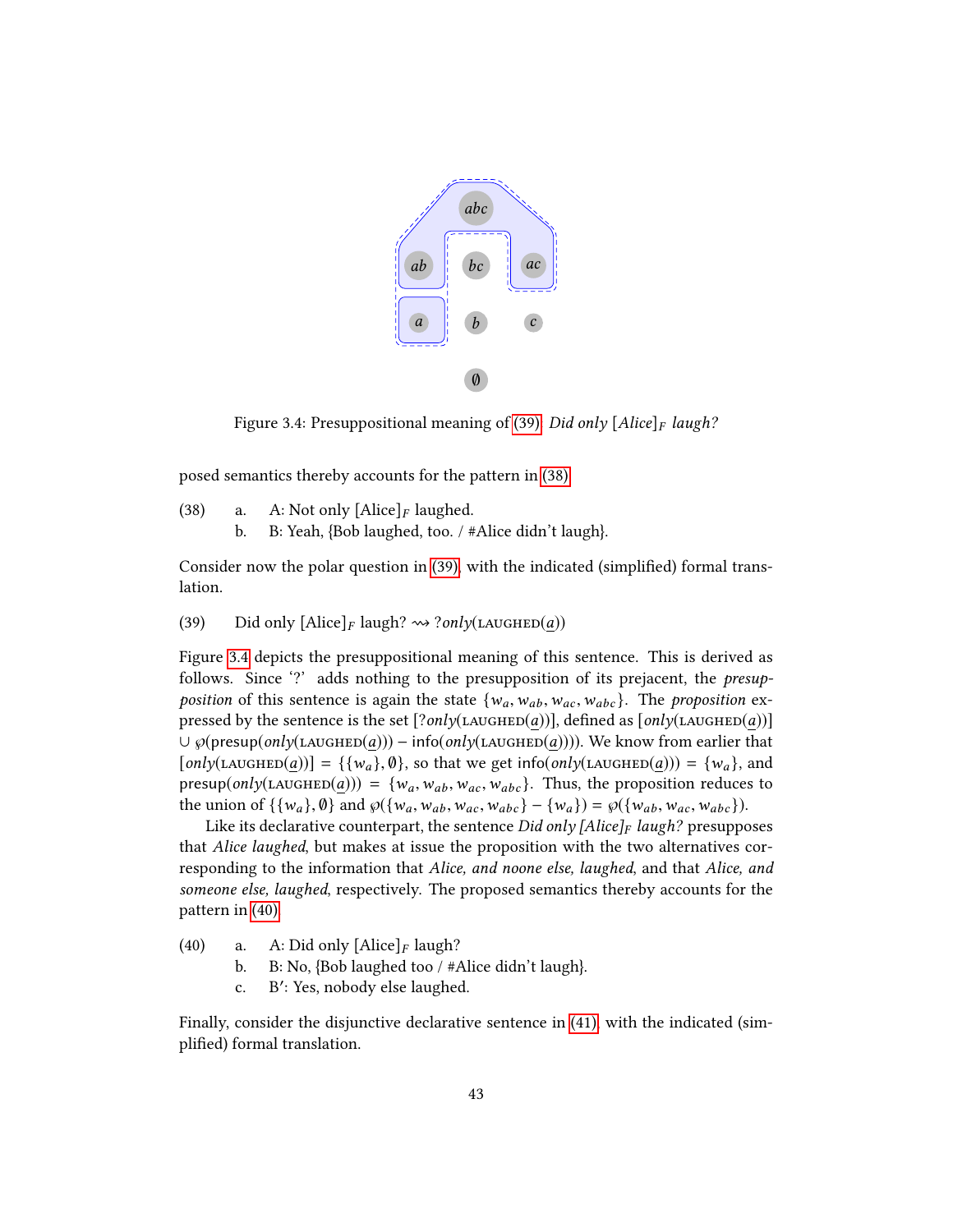

<span id="page-47-0"></span>Figure 3.5: Presuppositional meaning of [\(41\):](#page-46-4) Only [Alice-or-Bob] $_F$  laughed.

#### (41) Only  $[\text{Alice-or-Bob}]_F$  laughed.  $\rightsquigarrow only(\text{LAUGHED}(a) \vee \text{LAUGHED}(b))$

Figure [3.5](#page-47-0) depicts the presuppositional meaning of this sentence, which is derived as follows. Since LAUGHED(a)∨LAUGHED(b) = !∃v!∃u(LAUGHED(u)∨LAUGHED(v)), we have that LAUGHED(a) ∨ LAUGHED(b)  $\models$  EFC(LAUGHED(a) ∨ LAUGHED(b)). Thus, the presupposition of the sentence is the state  $MIN(LAUGHED(a) \vee LAUGHED(b)) = info(LAUGHED(a) \vee$ LAUGHED $(\underline{b})$ ) = { $w_a, w_b, w_{ab}, w_{ac}, w_{bc}, w_{abc}$  }.

The proposition expressed by the sentence,  $[only(LAUGHED(a) \vee LAUGHED(b))]$ , is defined as  $\wp(\text{MAX}(\text{LAUGHED}(\underline{a}) \vee \text{LAUGHED}(\underline{b}))) \upharpoonright {\{w_a, w_b, w_{ab}, w_{ac}, w_{bc}, w_{abc}\}}$ . Now, overlap(LAUGHED(a) ∨ LAUGHED(b)) gives us a set of five states: the set  $A = \{w_a, w_{ab},\}$  $w_{ac}$ ,  $w_{abc}$ , which is the overlap with info(LAUGHED(*a*)), the state  $B = \{w_b, w_{ab}, w_{bc},$  $w_{abc}$ , which is the overlap with info(LAUGHED(b)), the state  $C = \{w_{ac}, w_{bc}, w_{abc}\},$ which is the overlap with info(LAUGHED(c)), the state  $A \cup C$ , which is the overlap with info(LAUGHED(a) ∨ LAUGHED(c)), and the state  $B \cup C$ , which is the overlap with info(LAUGHED(b) ∨LAUGHED(c)). Out of these, only C is innocently excludable; thus, we have that  $\text{MAX}(\text{LAUGHED}(a) \vee \text{LAUGHED}(b)) = W - \{w_{ac}, w_{bc}, w_{abc}\} = \{w_a, w_b, w_c, w_{ab},$  $w_{\emptyset}$ . This means that the proposition reduces to the set  $\wp({w_a, w_b, w_c, w_{ab}, w_{\emptyset}})$  $\{w_a, w_b, w_{ab}, w_{ac}, w_{bc}, w_{abc}\} = \wp(\{w_a, w_b, w_{ab}\}).$ 

This sentence presupposes that the actual world is such that at least one of Alice and Bob laughed, and makes at-issue the proposition whose only alternative is the state embodying the information that at least one of Alice and Bob laughed, and no one else laughed. This reading accords with intuition, and moreover shows that the proposed semantics avoids [Coppock and Beaver](#page-104-0) [\(2014\)](#page-104-0)'s problematic prediction that only cannot associate with disjunctions without yielding a contradiction.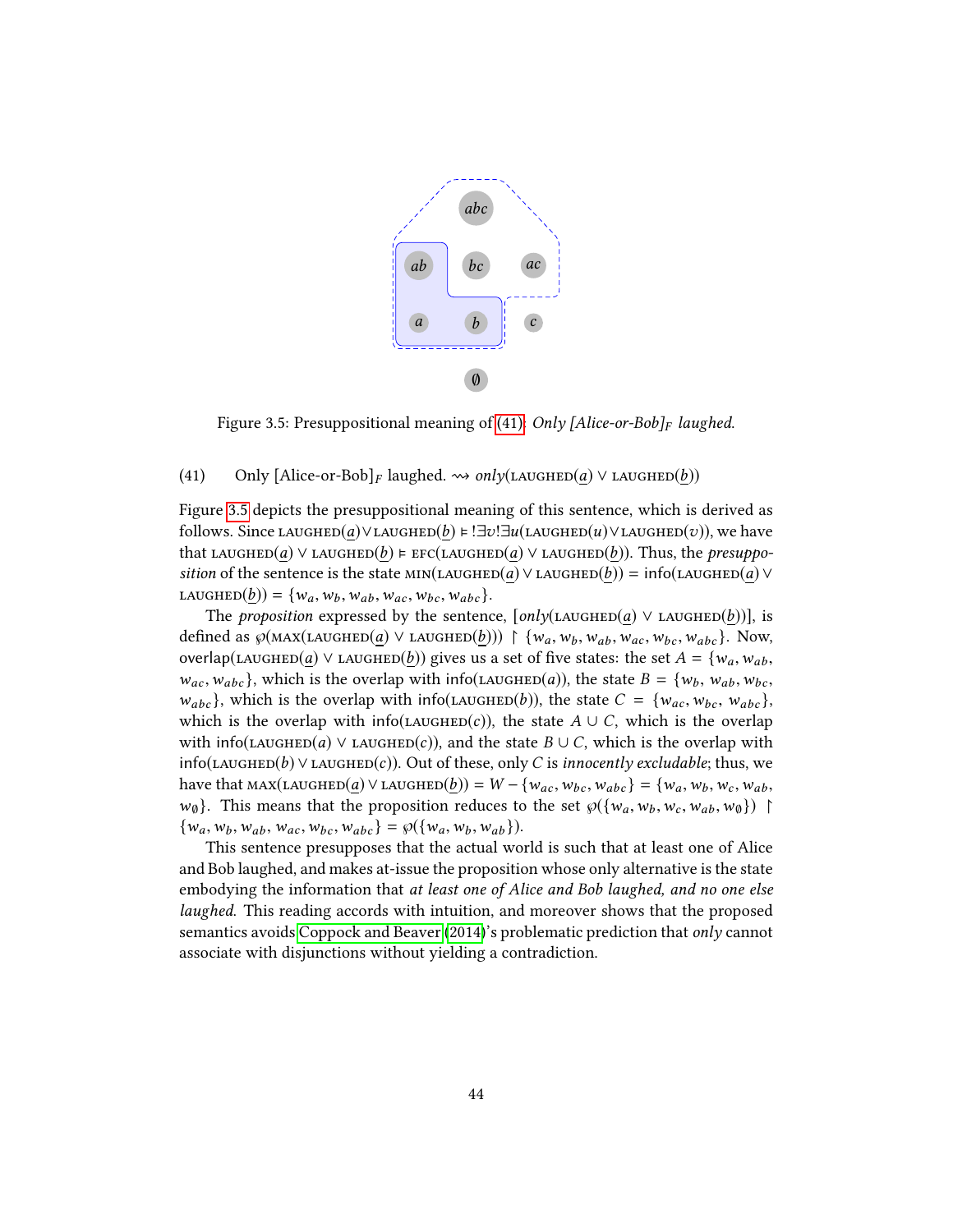## 3.2.3 Only and IL-triviality

We now turn to outline the predictions made by the proposed semantics for constructions in which *only* associates with a determiner phrase featuring one of the quantifiers every, some, and no.

#### Only every-

We first consider sentences where the focussed expression is an *every*- pronoun, like [\(42\).](#page-48-0)

<span id="page-48-0"></span>(42) \*Only  $[everyone]_F$  laughed.  $\rightsquigarrow$  only( $\forall$ xLAUGHED(x))

To increase readability, we indicate focus marking on a full one-place quantifier in the formal language through underlining of the quantifier symbol.

On our semantics, this sentence is IL-trivial: its logical skeleton always expresses a tautologous, non-inquisitive proposition. Recall that non-inquisitiveness holds for all sentences with wide-scope *only*. To show that  $(42)$  is IL-trivial, then, we only need to show that the informative content of its logical skeleton is always trivial. The proof is simple and given below. As motivated, we restrict attention to the class of interpretations such that the focus semantic value of focussed everyone includes at most the ordinary semantic value of everyone and someone.

*Proof.* Let *M*, *g* be an arbitrary model and assignment such that  $\left[\frac{\forall x P(x)}{n}\right]$ <br>=  $\left[\frac{1}{2}R P(x)\right]$ ,  $\left[\frac{1}{2}R P(x)\right]$ ,  $\left[\frac{1}{2}R P(x)\right]$ , The interpretation of the logical skeleton of (42) =  $\{[\exists x P(x)]_{M,g}, [\forall x P(x)]_{M,g}\}$ . The interpretation of the logical skeleton of [\(42\)](#page-48-0) in *M* with respect to a is given in (43) M with respect to  $q$  is given in [\(43\).](#page-48-1)

<span id="page-48-1"></span>(43) 
$$
[\![only(\underline{\forall}xP(x))]]\!]_{M,g} = \langle \pi, A \rangle, \text{ where}
$$

$$
\cdot \pi = \min_{M,g} (\underline{\forall}xP(x)) \text{ if } \underline{\forall}xP(x) \models \text{EFC}(\underline{\forall}xP(x)),
$$

$$
\emptyset \text{ otherwise}
$$

$$
\cdot A = \wp(\text{MAX}_{M,g}(\underline{\forall}xP(x)) \upharpoonright \pi
$$

We show that info $_{M,q}(A) = \pi$ . First, note that  $\text{EFC}(\forall x P(x)) = \exists u P(u)$ , and that  $\forall x P(x) \models \text{EFC}(\forall x P(x))$  thereby holds. Thus,  $\pi = \min_{M,q}(\forall x P(x)) = \text{info}_{M,q}(\forall x P(x)).$ We further have that overlap  $M, g(\forall x P(x)) = {\text{info}}_{M,g}(\forall x P(x))$ . Since  $\text{info}}_{M,g}(\forall x P(x))$ is the maximal element of  $[\forall x P(x)]_{M,g}$ , the unique overlap is not innocently exclud-<br>able Thus we get that  $\mathcal{U}(x, P(x)) = W$  as that  $A = \mathcal{Q}(W)$ , birsts  $(\forall x P(x)) =$ able. Thus, we get that  $\max_{M,g}(\forall x P(x)) = W$ , so that  $A = \wp(W) \upharpoonright \inf_{M,g}(\forall x P(x)) = \inf_{M,g}(\forall x P(x))$ , which is what we wanted to show. info<sub>M,  $q(\forall x P(x))$ </sub>, which is what we wanted to show.

This indicates a general pattern. [\(42\)](#page-48-0) is IL-trivial as a consequence of the focussed quantifier being the *strongest* on its scale, for this means that all of the focus alternatives of the (smallest) sentence  $\varphi$  in which the quantifier occurs are entailed by  $\varphi$ . Since entailment corresponds to inclusion, the unique overlap between the informative contents of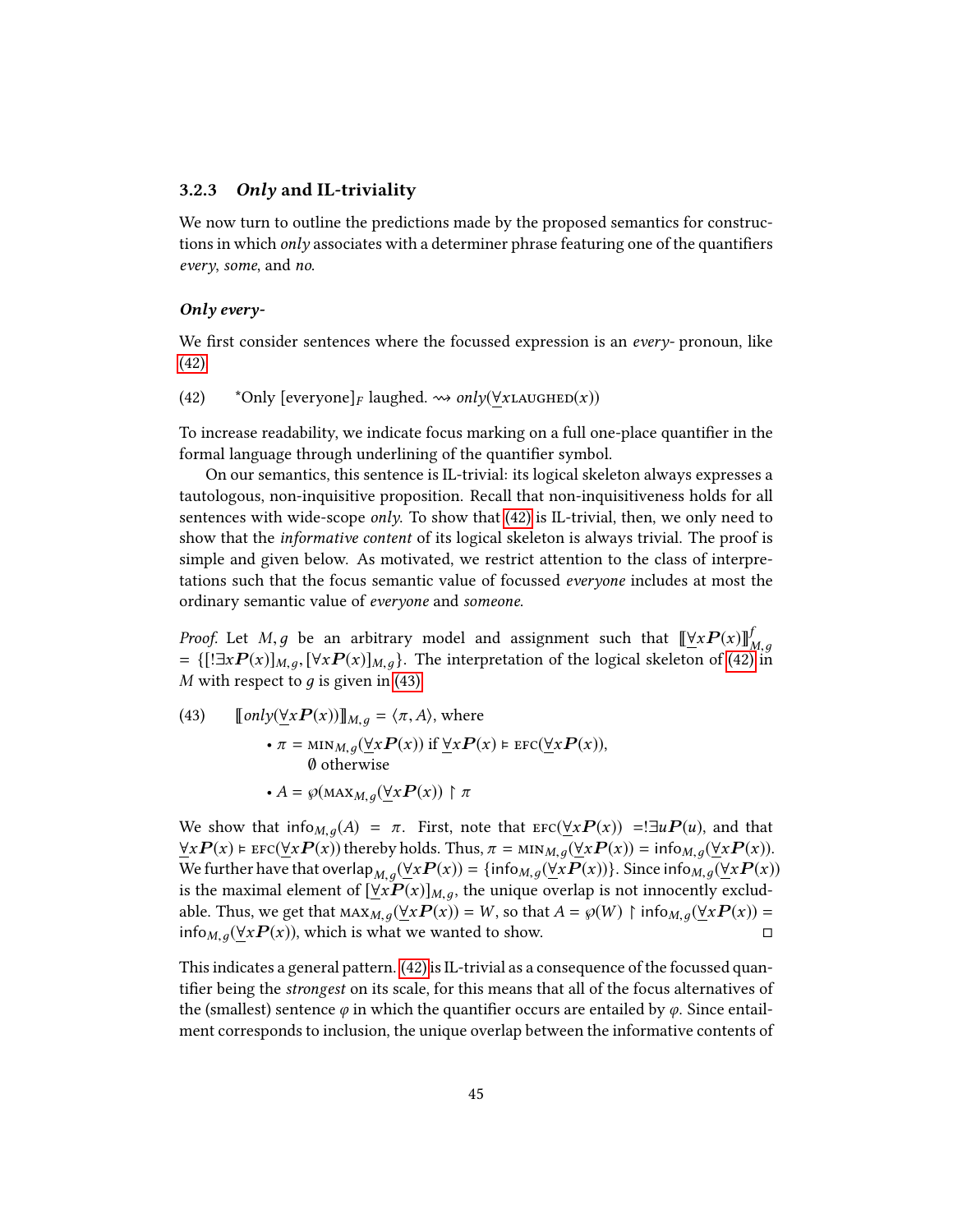<span id="page-49-5"></span><span id="page-49-4"></span>

Figure 3.6: Focus semantic value and presuppositional meaning of [\(45\).](#page-49-0)

 $\varphi$  and its focus alternatives is info( $\varphi$ ) itself. This is never innocently excludable; hence, the proposition expressed will have a trivial informative content.

By this reasoning, we also get that [\(44-b\)](#page-49-1) is IL-trivial:

- <span id="page-49-3"></span><span id="page-49-2"></span><span id="page-49-1"></span>(44) a. Only  $[every\, girl]_F$  laughed.  $\rightarrow$  No boys laughed.<br>b. \*Only  $[every]_F$  girl laughed.
	- b. \*Only  $[every]_F$  girl laughed.<br>c. Only every  $[girl]_F$  laughed.
	- Only every  $\left[\text{girl}\right]_F$  laughed.  $\rightarrow$  Not every boy laughed.

In contrast, [\(44-a\)](#page-49-2) and [\(44-c\)](#page-49-3) are predicted to be meaningful. The former can, for instance, be used to exclude the focus alternative expressed by Some boys laughed, which neither entails nor is entailed by Every girl laughed. The latter can, for instance, be used to exclude the focus alternative expressed by Every boy laughed, which again neither entails nor is entailed by Every girl laughed.

# Only some-

<span id="page-49-0"></span>We first consider the case where the focussed expression is a *some*-pronoun, as in  $(45)$ .

(45) ? Only [someone]<sub>F</sub> laughed. (Simplified) translation:  $\text{only}(\exists x \text{LA} \cup \text{GHED}(x))$ 

This is not IL-trivial: it has a felicitous reading as, for instance, Someone, but not everyone, laughed. To see this, consider the case where  $\llbracket$ [someone] $_F$ ] $\rrbracket_g^f = \{\llbracket$ someone] $g$ ,  $\llbracket g$  and we have our usual two-person toy model. The focus semantic value [everyone]<sub>a</sub>}, and we have our usual two-person toy model. The focus semantic value of  $[Someone]_F$  laughed is depicted in [3.6\(a\),](#page-49-4) with the alternative of Everyone laughed in red, and the alternative of Someone laughed in blue.

The presuppositional meaning of the sentence is depicted in [3.6\(b\).](#page-49-5) The presupposition corresponds to the information conveyed by Someone laughed, and the proposition expressed innocently excludes the state corresponding to the information conveyed by Everyone laughed. (We do not attempt at an explanation of the '?'-judgement here.)

We do not predict that any of the sentences in [\(46\)](#page-50-0) are ungrammatical. In the right model, [\(46-a\)](#page-50-1) and [\(49-c\)](#page-50-2) may both be used to exclude the focus alternative expressed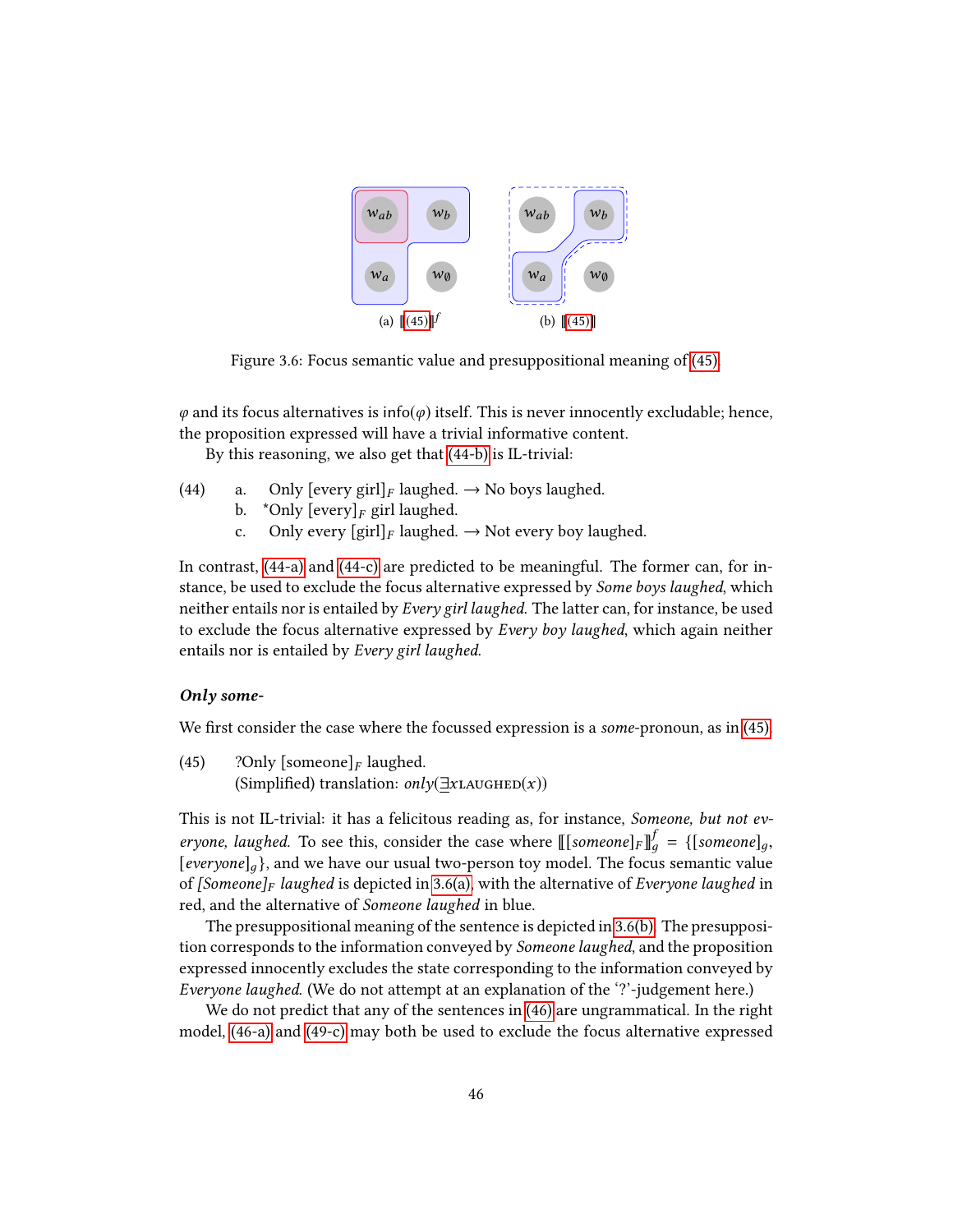by Some boys laughed. Similarly, [\(46-b\)](#page-50-3) may be used to exclude the focus alternative expressed by Every girl laughed.

- <span id="page-50-3"></span><span id="page-50-1"></span><span id="page-50-0"></span>(46) a. Only  $[\text{some girls}]_F$  laughed.  $\rightarrow$  No boys laughed.<br>b. Only  $[\text{some}]_F$  girls laughed.  $\rightarrow$  Not all girls laugh
	- b. Only  $[\text{some}]_F$  girls laughed.  $\rightarrow$  Not all girls laughed.<br>c. Only some  $[\text{girls}]_F$  laughed.  $\rightarrow$  No boys laughed.
	- Only some  $[girls]_F$  laughed.  $\rightarrow$  No boys laughed.

## Only no-

<span id="page-50-4"></span>We first consider sentences where the focussed expression is a no-pronoun, like  $(47)$ .

(47) \*Only [no one]<sub>F</sub> laughed. (Simplified) translation:  $\text{only}(\neg \exists x \text{LAUGHED}(x))$ 

This is IL-trivial: its logical skeleton always expresses the set of the inconsistent state.<sup>[8](#page-50-5)</sup>

*Proof.* Let *M*, *g* be an arbitrary model and assignment.

(48) 
$$
[\![only(\underline{\neg \exists x} P(x))] \!]_{M,g} = \langle \pi, A \rangle, \text{ where}
$$

$$
\cdot \pi = \min(\underline{\neg \exists x} P(x)) \text{ if } \underline{\neg \exists x} P(x) \models \text{EFC}(\underline{\neg \exists x} P(x))),
$$

$$
\emptyset \text{ otherwise}
$$

$$
\cdot A = \wp(\text{max}(\underline{\neg \exists x} P(x)) \upharpoonright \pi
$$

Since  $\text{EFC}(\neg \exists x P(x)) = \exists u P(u) = \neg \exists u P(u)$ , it is immediately clear that  $\neg \exists x P(x) \neq \exists x P(x)$  $\text{EFC}(\neg \exists x \mathbf{P}(x))$ . Thus,  $\pi = \emptyset$ , so that  $A = \{\emptyset\}$  follows.

We can additionally show that [\(49-a\)](#page-50-6) and [\(49-b\)](#page-50-7) are IL-trivial, and that [\(49-c\)](#page-50-2) is not.

- <span id="page-50-7"></span><span id="page-50-6"></span><span id="page-50-2"></span>(49) a. \*Only  $\lceil n \cdot \text{or} \cdot \text{or} \cdot \text{or} \cdot \text{or} \cdot \text{or} \cdot \text{or} \cdot \text{or} \cdot \text{or} \cdot \text{or} \cdot \text{or} \cdot \text{or} \cdot \text{or} \cdot \text{or} \cdot \text{or} \cdot \text{or} \cdot \text{or} \cdot \text{or} \cdot \text{or} \cdot \text{or} \cdot \text{or} \cdot \text{or} \cdot \text{or} \cdot \text{or} \cdot \text{or} \cdot \text{or} \cdot \text{or} \cdot \text{or} \cdot \text{or} \cdot \text{or$ 
	- b. \*Only  $[no]_F$  girls laughed.<br>c. Only no  $[girls]_F$  laughed.
	- Only no  $\lceil \text{girls} \rceil_F$  laughed.  $\rightarrow$  Some boys laughed.

The IL-triviality of [\(49-a\)](#page-50-6) follows from the condition that the prejacent of *only* entails its own existential focus closure, just like the IL-triviality of [\(47\)](#page-50-4) did. The IL-triviality of [\(49-b\)](#page-50-7) follows analogously to the IL-triviality of [\(42\)](#page-48-0) and [\(44-b\),](#page-49-1) since no is the strongest quantifier on its scale. In contrast,  $(49-c)$  is meaningful: it may for instance be used to exclude the logically independent focus alternative No boys laughed.

This concludes the discussion of our proposed semantics for *only*, and our predictions regarding the (un)grammaticality of sentences featuring focussed quantified determiner phrases.

<span id="page-50-5"></span> ${}^{8}$ It should be noted that the IL-triviality of [\(47\)](#page-50-4) is not crucially dependent on the assumption that only requires its prejacent to entail its existential focus closure (although the proof outlined here makes use of this assumption). Were we to discard this assumption, IL-triviality can instead be derived in analogy to the IL-triviality of Only [everyone] $_F$  laughed: like every, no is the strongest quantifier on its Horn scale.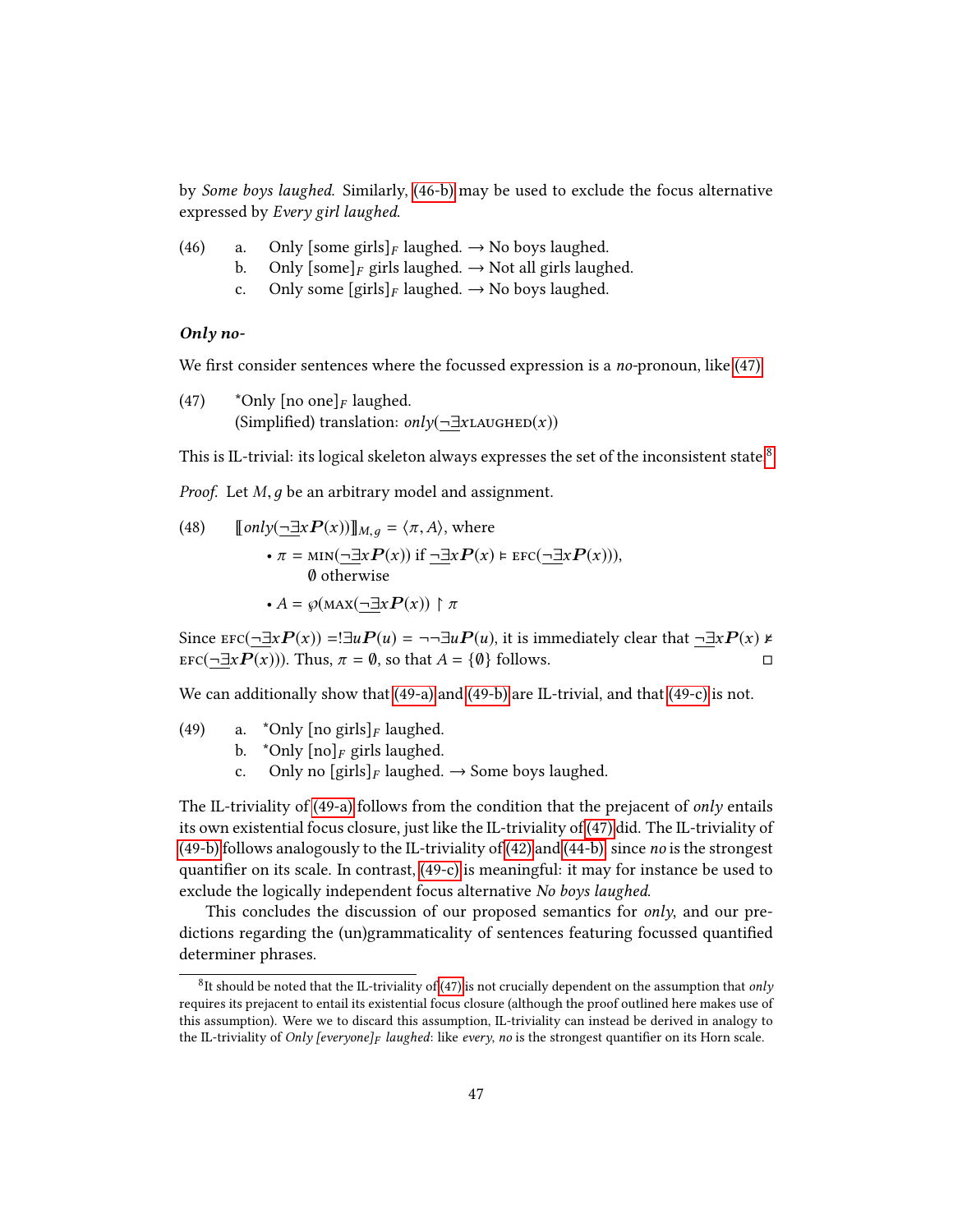# 3.3 Clefts

Like only, it-clefts give rise to exhaustivity inferences, as illustrated by the contrast between [\(50\)](#page-51-0) and [\(51\).](#page-51-1)

- <span id="page-51-1"></span><span id="page-51-0"></span>(50) [Alice]<sub>F</sub> laughed, and  $[Bob]_F$  did, too.
- (51) #It was  $[\text{Alice}]_F$  who laughed, and  $[\text{Bob}]_F$  did, too.

Unlike *only*, the exhaustive component of an *it*-cleft seems presupposed, rather than made at-issue. It is not felicitously targeted by no, as illustrated by  $(52)$ , nor by *yeah*, as illustrated by [\(53\).](#page-51-3)

- <span id="page-51-4"></span><span id="page-51-2"></span>(52) a. A: It was  $[\text{Alice}]_F$  who laughed.<br>b. B: No,  $\{\text{\#Bob} \text{ laughed, too / Alice}\}$ b. B: No, {#Bob laughed, too / Alice didn't laugh}.
- <span id="page-51-5"></span><span id="page-51-3"></span>(53) a. A: It wasn't  $[\text{Alice}]_F$  who laughed.<br>b. B: Yeah,  $\{\text{\#Bob\ laughed, too / Alice}}$ 
	- b. B: Yeah, {#Bob laughed, too / Alice didn't laugh}.

These examples also illustrate that an it-cleft makes the proposition expressed by the prejacent (relative to the presupposition) at-issue. This proposition is felicitously targeted by no, as illustrated by [\(52-b\),](#page-51-4) and by yeah, as illustrated by [\(53-b\).](#page-51-5)

In this section, we define a semantics for  $it$ -clefts in Presuppositional Inquisitive Semantics that captures these patterns. This semantics will draw on the treatment of clefts proposed by [Velleman et al.](#page-107-0) [\(2012\)](#page-107-0), and we therefore begin by stating their proposal, and discuss its limitations.

# 3.3.1 [Velleman et al.](#page-107-0) [\(2012\)](#page-107-0) on clefts

[Velleman et al.](#page-107-0) [\(2012\)](#page-107-0) propose to capture the outlined patterns by treating clefts as making the reverse contribution from [Coppock and Beaver](#page-104-0) [\(2014\)](#page-104-0)'s only. An it-cleft, on their semantics, presupposes the (classical) proposition that its prejacent is the strongest among its focus alternatives, and makes at-issue the (classical) proposition that the prejacent is true.

- (54)  $\text{[only]}_c = \lambda p \cdot \lambda w : \text{MIN}_S(p)(w) \cdot \text{MAX}_S(p)(w)$ <br>(55)  $\text{[CLEFT]}_c = \lambda p \cdot \lambda w : \text{MAX}_S(p)(w) \cdot \text{MIN}_S(p)(w)$
- $\llbracket \text{CLEFT} \rrbracket_c = \lambda p \cdot \lambda w : \text{MAX}_S(p)(w) \cdot \text{MIN}_S(p)(w)$

We repeat Coppock and Beaver's definition of  $M N_S$  and  $M A X_S$ , used also by Velleman et al., for convenience.

**Definition 3.3.1** ( $MIN_S$  and  $MAX_S$  (adapted from [Coppock and Beaver](#page-104-0) [\(2014\)](#page-104-0))). Let  $[\![\varphi]\!]_c^f$  be the (contextually restricted) classical focus semantic value of  $\varphi$ , and  $\geq$ ,  $>$  an ordering over the alternatives in  $\llbracket \varphi \rrbracket_c^f$  according to strength.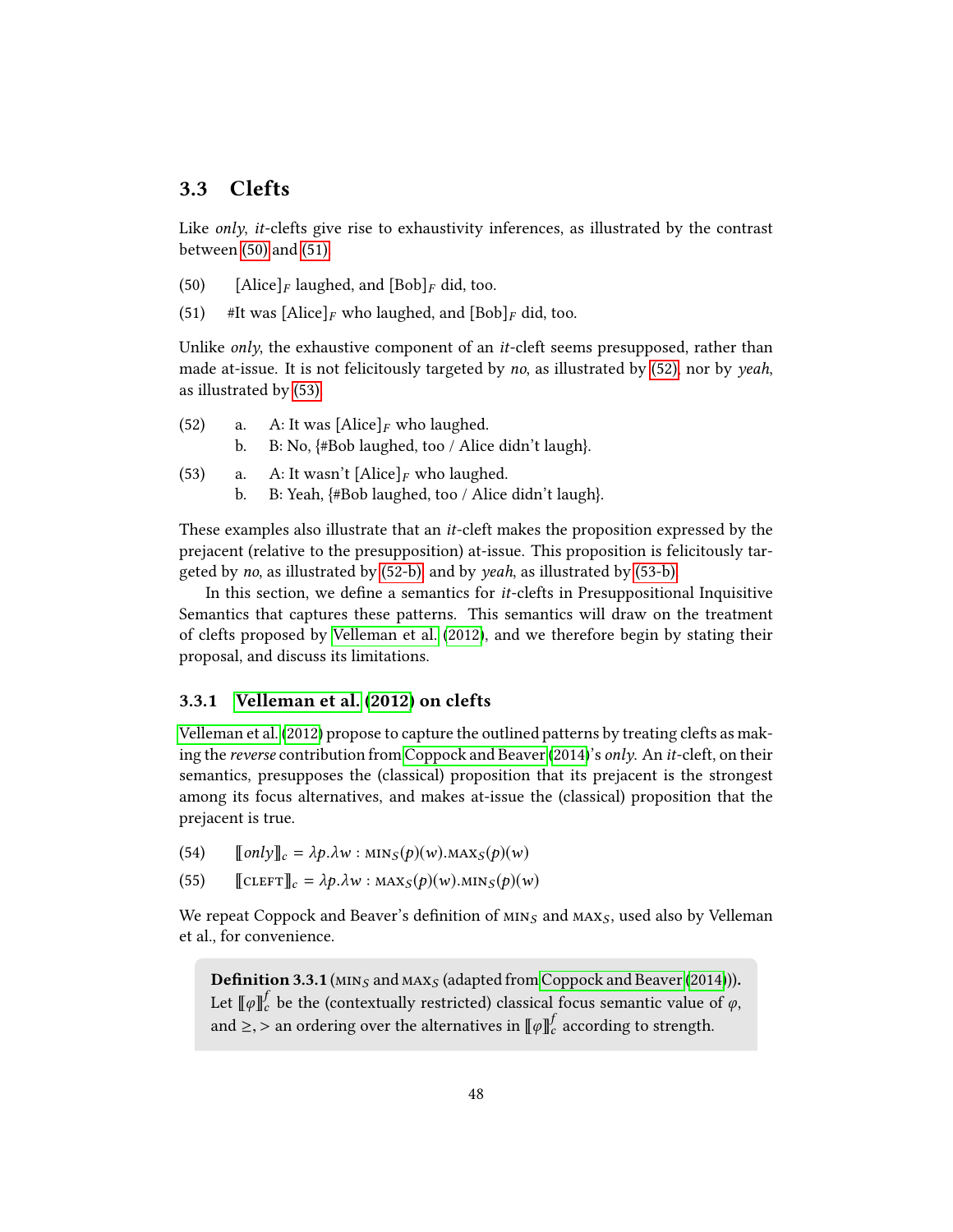(56) a.  $\text{MIN}_S(\varphi) = \lambda w \cdot \exists \psi \in [\![\varphi]\!]_c^f [\psi(w) \wedge (\psi \ge \varphi)]$ <br>"There is a two alternative in  $[\![x]\!]_c^f$  at least "There is a true alternative in  $[\![\varphi]\!]_c^f$  at least as strong as  $\varphi$ ." b.  $\max_S(\varphi) = \lambda w. \forall \psi \in [\![\varphi]\!]_c^f[(\psi > \varphi) \rightarrow \neg \psi]$ <br>"No ture alternative in  $[\![x]\!]^f$  is strictly stre "No true alternative in  $[\![\varphi]\!]_c^f$  is strictly stronger than  $\varphi$ ."

Assuming the same focus semantic value of  $[Alice]_F$  laughed as when discussing Coppock and Beaver's only, including the propositions expressed by the sentences Alice laughed, Bob laughed, Carol laughed, Alice and Bob laughed ... Alice and Bob and Carol laughed, the meaning assigned to [\(57-a\)](#page-52-0) can be spelled out as follows.

- <span id="page-52-0"></span>(57) a. It was  $[\text{Alice}]_F$  who laughed.<br>b. Presupposition:  $\text{MAX}_S(\text{LAUGH})$ Presupposition:  $\text{MAX}_S(\text{LAUGHED}(a))$  $= \neg$ LAUGHED(ab) ∧  $\neg$ LAUGHED(ac) ∧  $\neg$ LAUGHED(abc) c. at-issue:  $MIN_S(LAUGHED(a))$ 
	- = LAUGHED(a)  $\vee$  LAUGHED(ab)  $\vee$  LAUGHED(ac)  $\vee$  LAUGHED(abc)

Together, these contributions entail  $\text{LAUGHED}(a)$ , and the negation of all other alternatives. This yields the intuitive reading of It was [Alice]<sub>F</sub> who laughed as Alice laughed, and nobody other than Alice laughed. Thus, the semantics correctly predicts the pattern in [\(58\):](#page-52-1)

<span id="page-52-1"></span>(58) #It was  $[\text{Alice}]_F$  who laughed, and  $[\text{Bob}]_F$  did, too.

The assumed division of labour between presupposed and at-issue content additionally captures the patterns in [\(59\)](#page-52-2) and [\(60\).](#page-52-3)

- <span id="page-52-2"></span>(59) a. A: It was  $[\text{Alice}]_F$  who laughed.<br>b. B: No.  $\{\text{\#Bob} \text{ laughed, too. / Alice}\}$ 
	- b. B: No, {#Bob laughed, too. / Alice didn't laugh}.
- <span id="page-52-3"></span>(60) a. A: It wasn't  $[\text{Alice}]_F$  who laughed.<br>b. B: Yeah.  $\{\text{\#Bob\ lauehed. too. / Alice}\}$ 
	- b. B: Yeah, {#Bob laughed, too. / Alice didn't laugh}.

In [\(59\),](#page-52-2) Speaker A's utterance presupposes that Bob did not laugh and makes at-issue the proposition that Alice laughed, and it is therefore only the latter that can be felicitously targeted by no. In [\(60\),](#page-52-3) Speaker A's utterance presupposes that Bob did not laugh and makes at-issue the proposition that *Alice did not laugh*, and it is therefore only the latter that can be felicitously targeted by yeah.

#### Limitations of [Velleman et al.](#page-107-0) [\(2012\)](#page-107-0)'s account of clefts

<span id="page-52-4"></span>Not surprisingly, Velleman et al.'s semantics for it-clefts inherits certain problematic predictions from [Coppock and Beaver](#page-104-0) [\(2014\)](#page-104-0)'s semantics for only. Like Coppock and Beaver's only, Velleman et al.'s  $CLEFT_S$  runs into trouble when its argument features a focussed disjunction, as in [\(61\).](#page-52-4)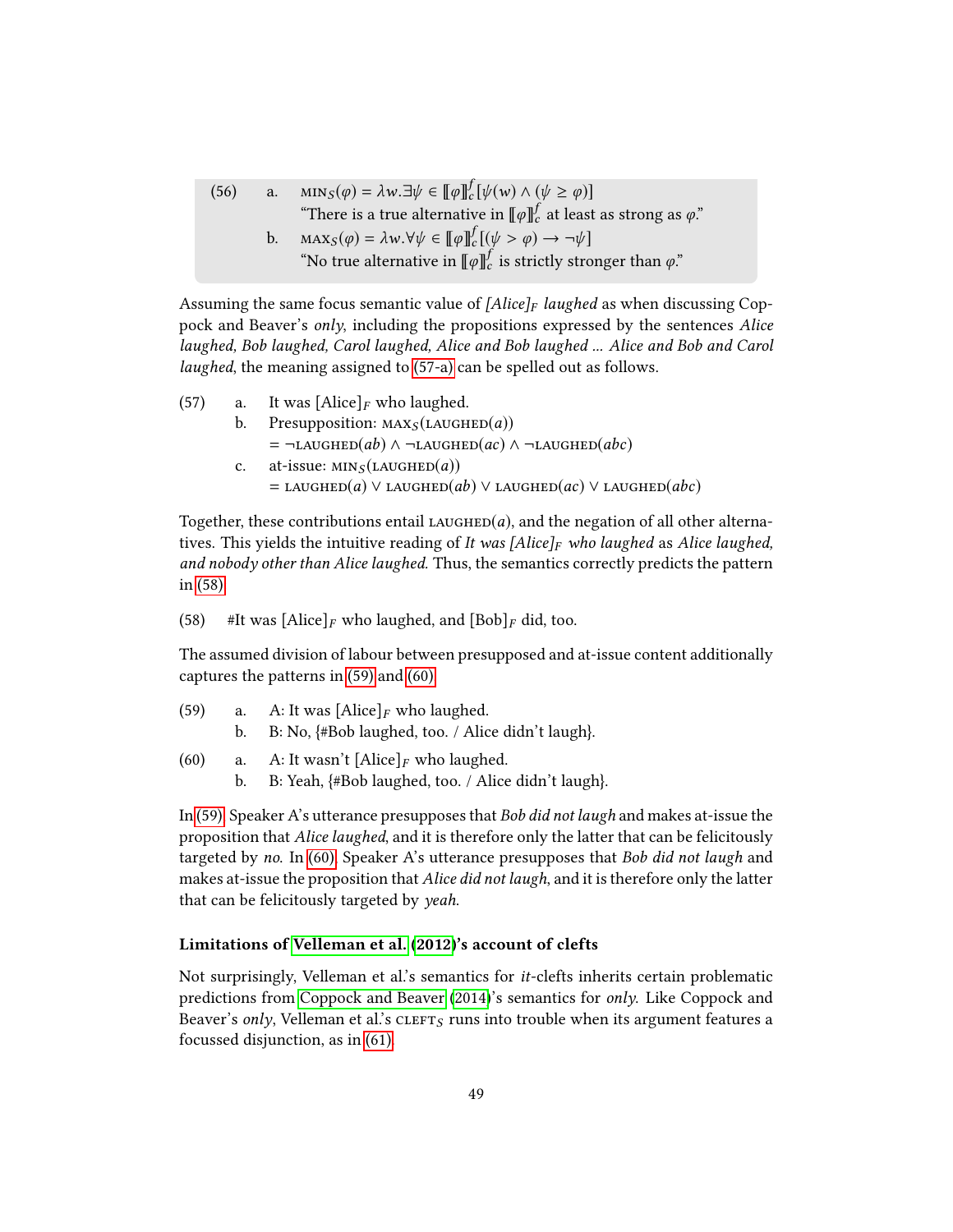(61) It was [Alice-or-Bob]<sub>F</sub> who laughed.

Recall that the operator  $\text{MAX}_S$  does not exclude *innocently*: when given a disjunctive argument, it negates both disjuncts. Thus, on Velleman et al.'s account, the cleft in [\(61\)](#page-52-4) presupposes that neither Alice nor Bob laughed, and makes at-issue the proposition that either Alice or Bob laughed. This makes for inconsistency.

Velleman et al. also follow Coppock and Beaver's recipe for only in attributing an *indirect* existential presupposition to  $CLETS$ : they assume that a sentence like [\(62\)](#page-53-1) is prototypically evaluated with respect to the question Who laughed?, which in turn presupposes that Someone laughed. This suffices to predict at least systematic infelicity of [\(62\):](#page-53-1)

<span id="page-53-1"></span>(62) \*It was  $\lceil \text{no one} \rceil_F$  who laughed.

However, the suggested treatment does not suffice to explain the observation that *it*clefts are unacceptable with the more general class of determiner phrases with the quantifier *no*, as outlined in  $(63)$ .

- <span id="page-53-5"></span><span id="page-53-4"></span><span id="page-53-3"></span><span id="page-53-2"></span>(63) a. \*It was  $[\text{no girls}]_F$  who laughed.
	- b. \*It was  $[no]_F$  girls who laughed.<br>c. \*It was no  $[girls]_F$  who laughed.
	- \*It was no  $\left[\text{girls}\right]_F$  who laughed.

The conditional existential presupposition that we suggested for *only* is too weak to capture this pattern. Recall that this presupposition amounted to the requirement that the prejacent entail its existential focus closure. Assuming that clefts too carry this presupposition suffices only to derive contradictions from  $(63-a)$  and  $(63-b)$ , not from [\(63-c\).](#page-53-5) The existential focus closure of No [girls]<sub>F</sub> laughed simply corresponds to the sentence No girls laughed, which is trivially entailed by itself.

What the above pattern suggests is that an *it*-cleft requires its prejacent to entail existence with respect to the *cleft predicate* (*laughed*, in the above examples), rather than to the—often more complex—property expressed by the prejacent without the focussed constituent. We will see that implementing this idea will let us explain the unacceptability of [\(63-c\)](#page-53-5) on the basis of the fact that No girls laughed fails to entail Someone laughed.

Finally, like Coppock and Beaver's semantics for only, Velleman et al.'s  $CLEFT_S$  is meant to account for clefted declaratives, and does not immediately apply to interrogatives featuring clefts, like [\(64\):](#page-53-0)

<span id="page-53-0"></span>(64) Was it  $[\text{Alice}]_F$  who laughed?

Intuitively, [\(64\)](#page-53-0) raises the issue as to whether Alice, and only Alice, laughed, or someone other than Alice laughed. This is indicated by the pattern in [\(71\).](#page-56-0)

(65) a. A: Was it  $[\text{Alice}]_F$  who laughed?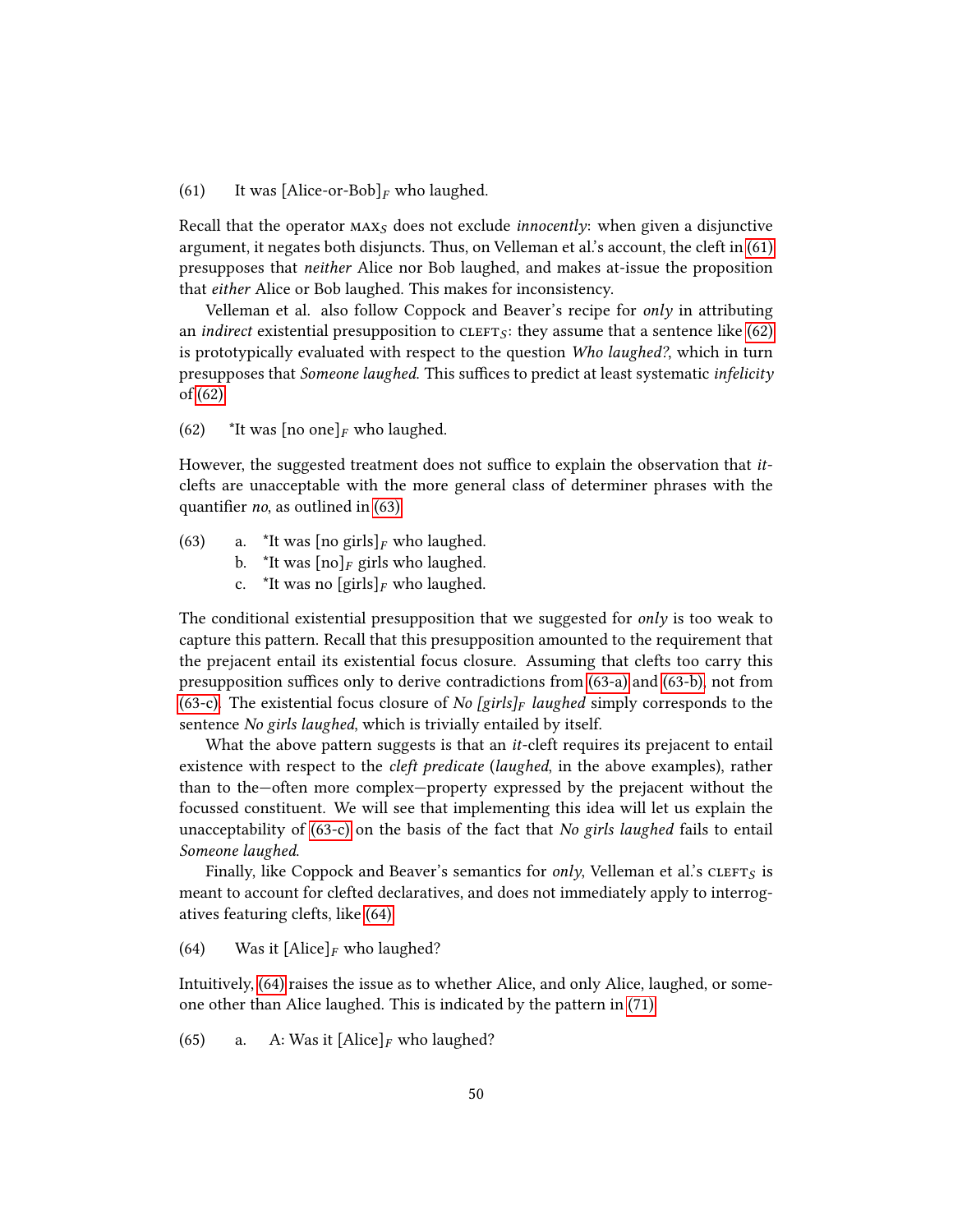- b. B: Yes, {#and Bob laughed too / no one else laughed}.
- c. B': No, someone else laughed.

# 3.3.2 Clefts in Presuppositional Inquisitive Semantics

We follow Velleman et al. and define the semantic contribution of *it*-clefts through an operator cleft. Definition [3.3.2](#page-54-0) gives our semantics for this operator, where  $\tt PRED^{\varphi}$  is the translation of the *cleft predicate* of  $CLEFT(\varphi)$ .

<span id="page-54-0"></span>**Definition 3.3.2** (The semantics of CLEFT).  $\Vert$ CLEFT $(\varphi) \Vert = \langle \pi, A \rangle$ , where

- $\pi = \max(\varphi) \cap \text{presup}(\varphi) \cap \text{info}(!\exists x \text{pRED}^{\varphi}(x)) \text{ if } \varphi \models !\exists x \text{pRED}^{\varphi}(x),$ ∅ otherwise
- $A = \wp(\min(\varphi)) \upharpoonright \pi$

This is spelled out as follows. If  $\varphi$  does not entail the existence of an individual satisfying the cleft predicate, the presupposition of  $CLEFT(\varphi)$  amounts to the inconsistent state. Otherwise, the presupposition is the intersection of (i)  $\text{MAX}(\varphi)$ , which is the information state that is consistent with as few propositions in  $\llbracket \varphi \rrbracket^f$  as possible, while being consistent with every alternative in  $[\varphi]$ , and (ii) the presupposition of  $\varphi$  itself, (iii) the state embodying the information that there exists some individual satisfying the cleft predicate. (ii) captures that presuppositions project out of clefts. (iii) makes direct the existential presupposition treated as indirect by [Velleman et al.](#page-107-0) [\(2012\)](#page-107-0). The propositional component equals the proposition expressed by  $\phi$ , restricted to the cleft presupposition. Note that this proposition is always non-inquisitive.

#### <span id="page-54-2"></span>Illustration

Just as for  $only$ , we illustrate the proposed semantics for CLEFT with four simple sentences. First, consider the clefted declarative in [\(66\).](#page-54-1)

<span id="page-54-1"></span>(66) It was  $[\text{Alice}]_F$  who laughed.  $\rightsquigarrow$  CLEFT(LAUGHED(*a*))

Like before, we assume a domain consisting of Alice  $(a)$ , Bob  $(b)$ , Carol  $(c)$ , so that  $\llbracket a \rrbracket^f = \llbracket b \rrbracket^f = \llbracket c \rrbracket^f = \{a, b, c\}.$  The presuppositional meaning of [\(66\)](#page-54-1) is then the meaning depicted in Figure 3.3.2 (only alternatives shown). This is derived as folmeaning depicted in Figure [3.3.2](#page-54-2) (only alternatives shown). This is derived as follows. Since LAUGHED(a)  $\models$  ! $\exists$ xLAUGHED(x), the *presupposition* of the sentence is the set  $\text{MAX}(\text{LAUCHED}(a)) \cap \text{presup}(\text{LAUCHED}(a)) \cap \text{info}(\exists \text{XLAUGHED}(x))$ . Since LAUGHED(a) is atomic, we have that  $presup(LAUGHED(a)) = W$ . info(! $\exists x$ LAUGHED(x)) is simply the set of worlds in which Someone laughed;  $W - \{w_0\}$ . Recall from Section [3.2.2](#page-41-1) and the illustrations of the semantics for only that  $\text{MAX}(\text{LAUGHED}(a)) = \{w_a, w_b, w_c, w_{bc}, w_{0}\}$  in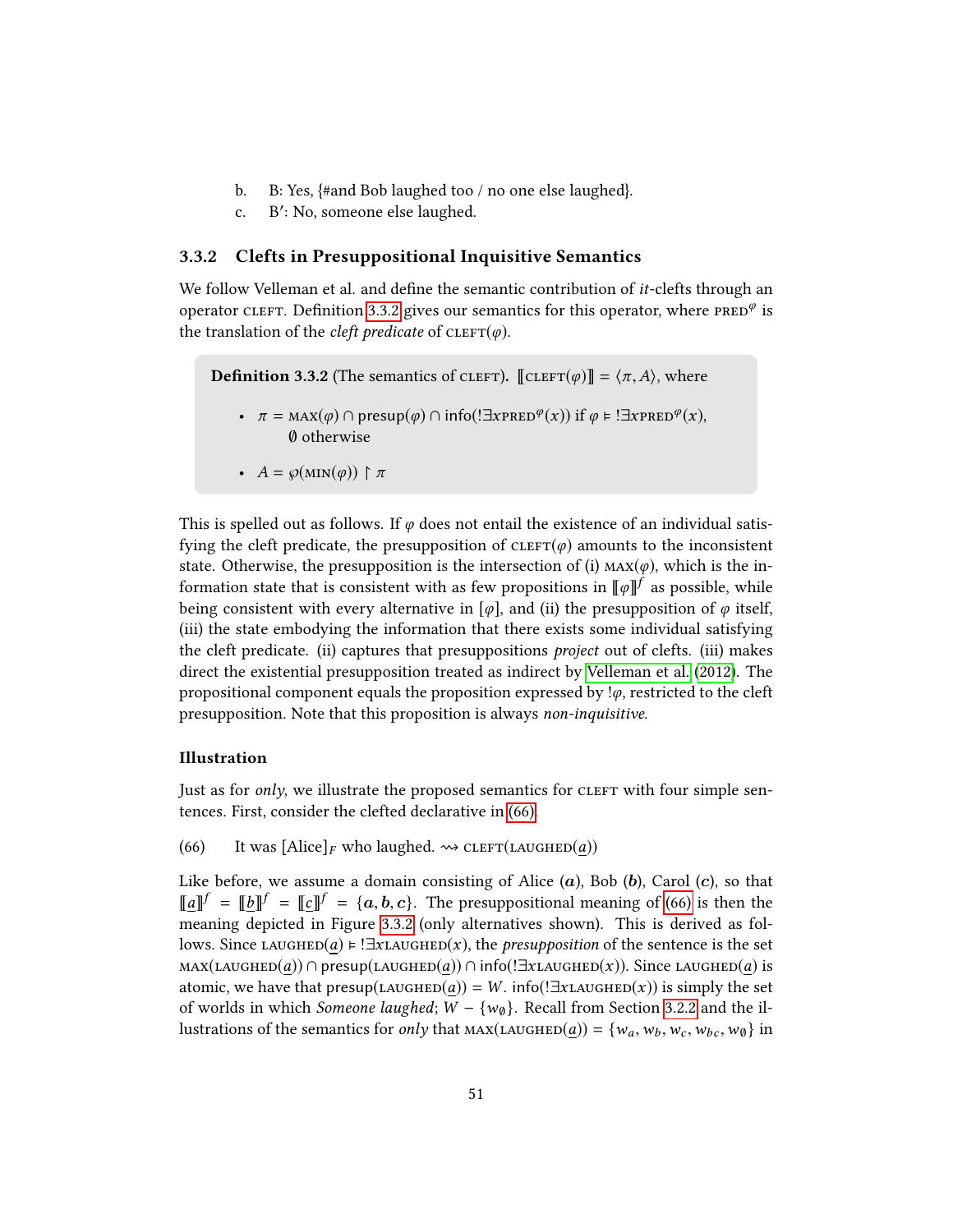

Figure 3.7: Presuppositional meaning of [\(66\):](#page-54-1) It was [Alice]<sub>F</sub> who laughed.

the given model. Thus, the presupposition as a whole reduces to the set  $(W - \{w_0\}) \cap$  $\{w_a, w_b, w_c, w_{bc}, w_{0}\} = \{w_a, w_b, w_c, w_{bc}\}.$ 

The proposition expressed by the sentence is the set  $[\text{cleft}(\text{Laugheo}(a))]$ , defined as  $\wp(\text{MIN}(\text{LAUGHED}(a))) \restriction \{w_a, w_b, w_c, w_{bc}\}.$  Since we have that  $\text{MIN}(\text{LAUGHED}(a)) =$ info(LAUGHED(a)) = { $w_a, w_{ab}, w_{ac}, w_{abc}$ }, the proposition reduces to the set  $\wp({w_a, w_{ab}, w_{ac}, w_{abc}})$  $w_{ab}, w_{ac}, w_{abc}$  }  $\upharpoonright$  { $w_a, w_b, w_c, w_{bc}$ } = {{ $w_a$ },  $\emptyset$  }.

As Figure [3.3.2](#page-54-2) illustrates, the sentence It was [Alice] $_F$  who laughed presupposes that the actual world is such that someone laughed, and if Alice laughed, then no one else did. With respect to this, it expresses the proposition whose only alternative embodies the information that Alice, and no one else, laughed. The proposed semantics thereby accounts for the pattern in [\(67-b\).](#page-55-0)

- <span id="page-55-0"></span>(67) a. A: It was  $[\text{Alice}]_F$  who laughed.<br>b. B: No.  $\{\text{\#Bob} \text{ laughed. too. / Alice}\}$ 
	- b. B: No, {#Bob laughed, too. / Alice didn't laugh}.

<span id="page-55-1"></span>Next, consider the negated clefted declarative in [\(68\).](#page-55-1)

(68) It wasn't  $[\text{Alice}]_F$  who laughed.  $\rightsquigarrow \neg \text{CLEFT}(\text{LAUGHED}(a))$ 

Figure [3.8](#page-56-1) depicts the presuppositional meaning of this sentence, which is derived as follows. Since negation adds noting to the presuppositions of its prejacent, the presupposition of the sentence is again the set  $\{w_a, w_b, w_c, w_{bc}\}$ . The proposition expressed by the sentence is the set  $[\neg {\texttt{CLEFT}}(\texttt{LAUGHED}(a))]$ , defined as  $[{\texttt{CLEFT}}(\texttt{LAUGHED}(a))]^*$  $\{w_a, w_b, w_c, w_{bc}\}.$  We already know that  $[c{\rm LEFT}(\text{LAUGHED}(a))] = \{\{w_a\}, \emptyset\}$ , and can thereby derive that  $[\text{CLEFT}(\text{LAUGHED}(a))]^* = {\{w_a\}, \emptyset\}^* = {s | \forall s' \subseteq s : \text{if } s' \neq \emptyset \text{ then } s' \notin \mathcal{L}\}_{\mathcal{W}} \cup \bigcup_{s \in \mathcal{S}} \mathcal{L}\left\{\mathcal{L}w \cup \bigcup_{s \in \mathcal{S}} \mathcal{L}w \cup \bigcup_{s \in \mathcal{S}} \mathcal{L}w \cup \bigcup_{s \in \mathcal{S}} \mathcal{L}w \cup \bigcup_{s \in \mathcal{S}} \mathcal{L}w \cup$  $\emptyset$  then  $s' \notin \{\{w_a\}\}\ = \emptyset(W) - \{\{w_a\}\}\$ . Thus, the proposition reduces to the set  $\emptyset(W) - \{f_{W} \}$  by  $W = W_1 + \{w_a\}$  by  $W_2 + \{w_a\}$  by  $W_3 + \{w_a\}$  $\wp(W) - \{\{w_a\}\}\upharpoonright \{w_a, w_b, w_c, w_{bc}\} = \wp(\{w_b, w_c, w_{bc}\}).$ 

Like its non-negated counterpart, the sentence It was not [Alice]<sub>F</sub> who laughed presupposes that Someone laughed, and if Alice laughed, then no one else did. It expresses the proposition whose only alternative is the state embodying the information that Al-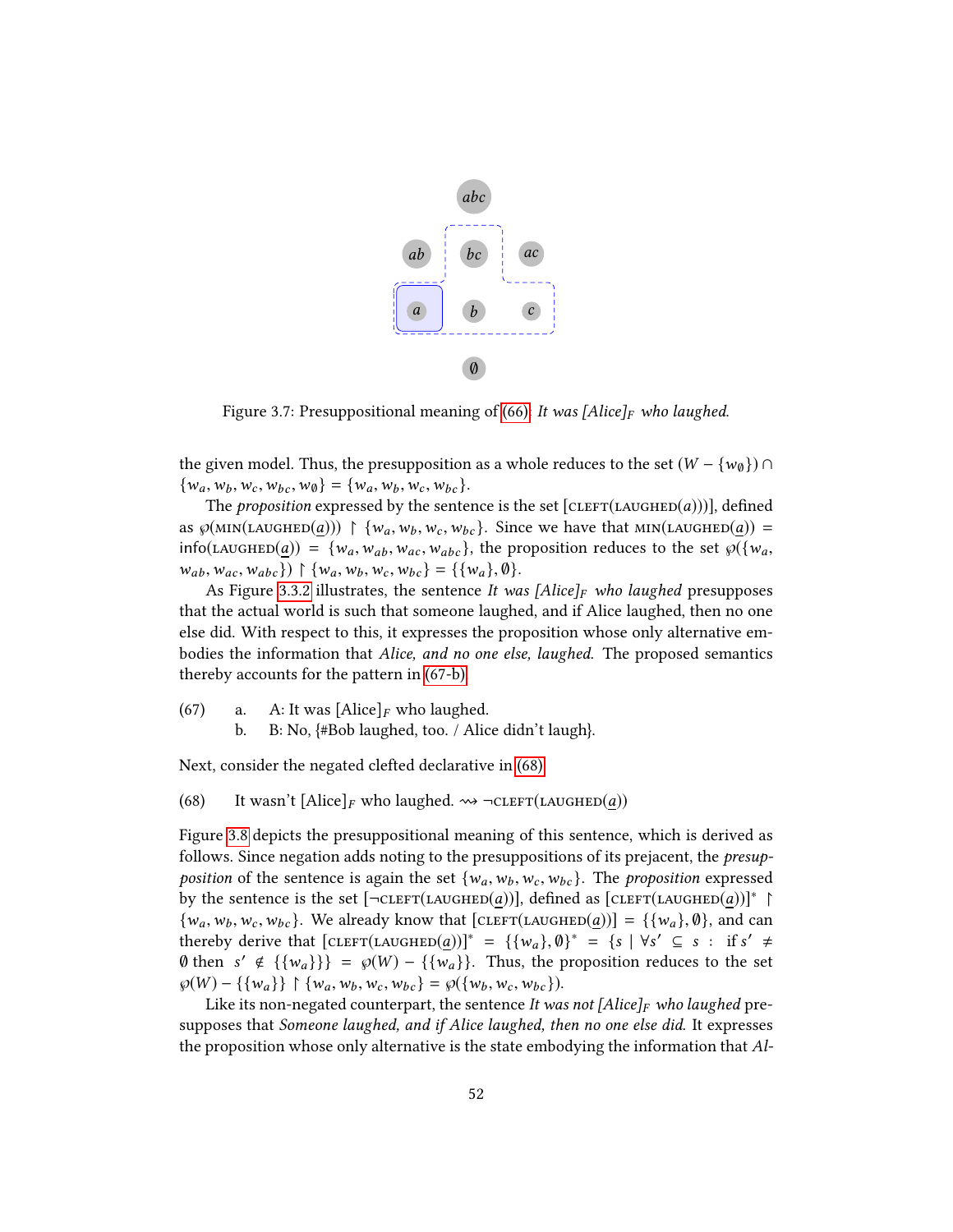

<span id="page-56-1"></span>Figure 3.8: Presuppositional meaning of [\(68\):](#page-55-1) It was not [Alice]<sub>F</sub> who laughed.

ice did not laugh, and someone else did. The proposed semantics thereby accounts for the pattern in [\(69\).](#page-56-2)

<span id="page-56-2"></span>(69) a. A: It was not  $[\text{Alice}]_F$  who laughed.<br>b. B: Yeah,  $\{\text{\#Bob} \}$  laughed, too. / Alice b. B: Yeah, {#Bob laughed, too. / Alice didn't laugh}.

<span id="page-56-3"></span>Consider now the polar question with a cleft in [\(70\).](#page-56-3)

(70) Was it  $[\text{Alice}]_F$  who laughed?  $\rightsquigarrow$  ? $\text{CLEFT}(\text{LAUGHED}(a))$ 

Figure [3.9](#page-57-0) depicts the presuppositional meaning of this sentence, which is derived as follows. Since '?' adds nothing to the presupposition of its prejacent, the presupposition of the sentence is the set presup(CLEFT(LAUGHED(a))) =  $\{w_a, w_b, w_c, w_{bc}\}.$ The *proposition* expressed by the sentence is the set  $[?CLEFT(LAUGHED(a))]$ , defined as  $[\text{CLEFT}(\text{LAUGHED}(a))] \cup \mathcal{O}(\text{presup}(\text{CLEFT}(\text{LAUGHED}(a)))-\text{info}(\text{CLEFT}(\text{LAUGHED}(a))))$ . We know from the discussion of the non-negated declarative cleft that  $[\text{cleft}(\text{Laughe}(a))]$ is the set  $\{\{w_a\}, \emptyset\}$ , so that info(CLEFT(LAUGHED(a))) =  $\{w_a\}$ . This means that proposition reduces to  $\{\{w_a\}, \emptyset\} \cup \wp(\{w_a, w_b, w_c, w_{bc}\} - \{w_a\}) = \{\{w_a\}, \emptyset\} \cup \wp(\{w_b, w_c, w_{bc}\}).$ 

Like its declarative counterpart, the sentence Was it [Alice]<sub>F</sub> who laughed? presupposes that Someone laughed, and if Alice laughed, then no one else did. It expresses the proposition with two alternatives, one corresponding to the information that Alice, and no one else, laughed, and the other corresponding to the information that Alice did not laugh, and someone else did. The proposed semantics thereby accounts for the pattern in [\(71\).](#page-56-0)

<span id="page-56-0"></span>(71) a. A: Was it  $[Alice]_F$  who laughed?<br>b. B: Yes, {#and Bob laughed too / n

- b. B: Yes, {#and Bob laughed too / no one else laughed}.
- c. B': No, someone else laughed.

<span id="page-56-4"></span>Finally, consider the clefted disjunctive declarative in [\(72\).](#page-56-4)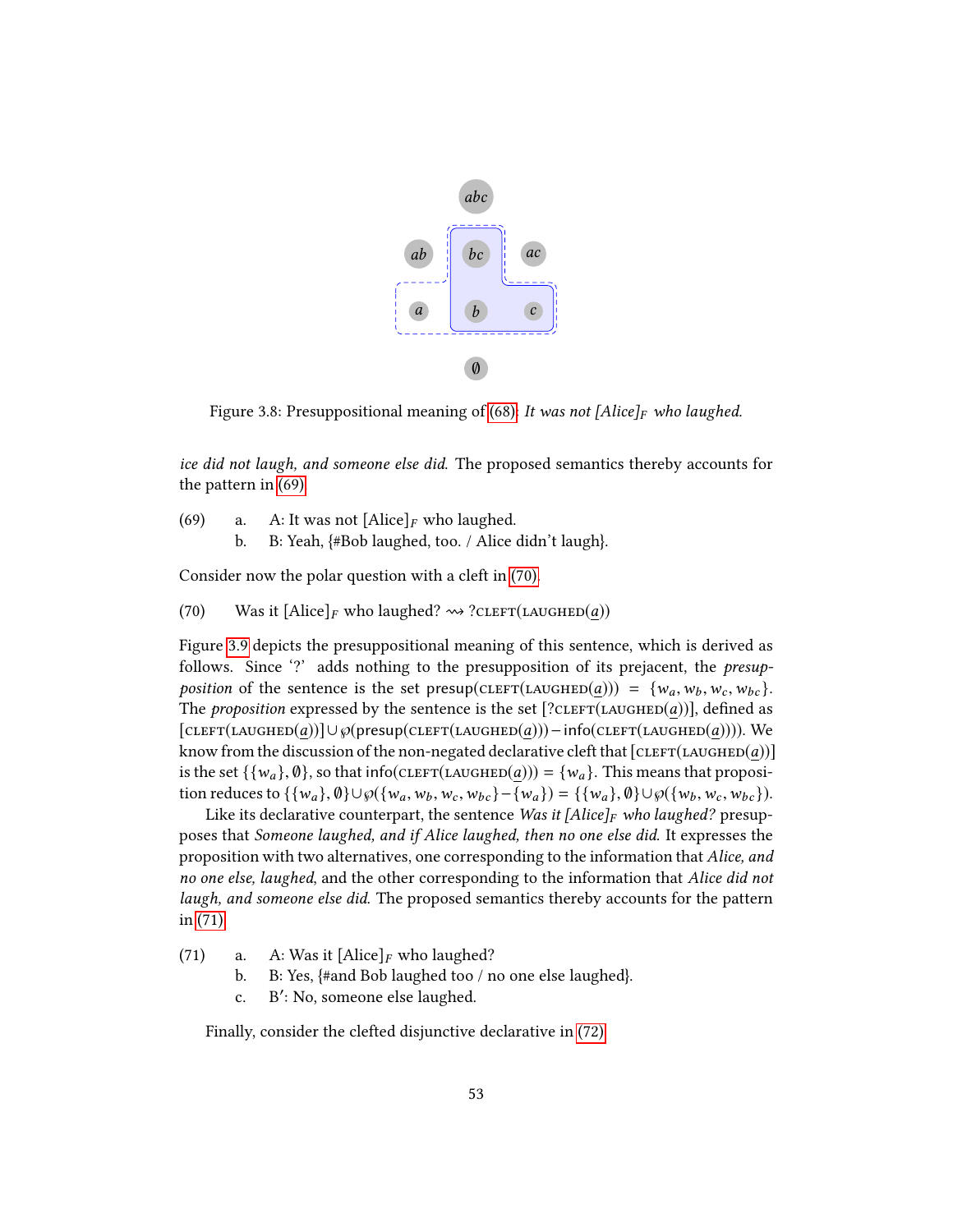

<span id="page-57-0"></span>Figure 3.9: Presuppositional meaning of [\(70\):](#page-56-3) Was it [Alice]<sub>F</sub> who laughed?

#### (72) It was  $[\text{Alice-or-Bob}]_F$  who laughed.  $\rightsquigarrow$  CLEFT(LAUGHED(a)  $\vee$  LAUGHED(b))

Figure [3.10](#page-58-0) depicts the presuppositional meaning of this sentence, which is derived as follows. Since LAUGHED(a)  $\vee$  LAUGHED(b)  $\models$  !∃xLAUGHED(x), the presupposition of the sentence is the state  $\text{MAX}(\text{LAUGHED}(a) \vee \text{LAUGHED}(b)) \cap \text{presup}(\text{LAUGHED}(a) \vee \text{LAUGHED}(b))$ LAUGHED(b)) ∩ info(! $\exists u! \exists v$ (LAUGHED(u)  $\vee$  LAUGHED(v))). Now, presup(LAUGHED(a)  $\vee$ LAUGHED(*b*)) is defined as the state  $\bigcup \{ s \mid s \models \text{ LAUGHED}(a) \text{ and } s - \text{info}(\text{LAUGHED}(a))$  $\vdash$  LAUGHED(a). Since atomic sentences like LAUGHED(a) and LAUGHED(a) are satisfied by any state, this in turn equals W. We further have that info(! $\exists u$ ! $\exists v$ (LAUGHED(u) ∨ LAUGHED(v)) = info(!∃vLAUGHED(v)) = W – {w<sub>0</sub>}. Finally, recall from Section [3.2.2](#page-41-1) and the discussion of Only [Alice-or-Bob]<sub>F</sub> laughed that  $\text{MAX}(\text{LAUGHED}(a) \lor \text{LAUGHED}(b))$ is the state  $\{w_a, w_b, w_c, w_{ab}, w_{\emptyset}\}\$  in the given model. Thus, the presupposition of the sentence reduces to the state  $W - \{w_0\} \cap \{w_a, w_b, w_c, w_{ab}, w_0\} = \{w_a, w_b, w_c, w_{ab}\}.$ 

The *proposition* expressed by the sentence,  $[CLEFT(LAUGHED(a) \vee LAUGHED(b))]$ , is defined as  $\wp(\text{MIN}(\text{LAUGHED}(a) \lor \text{LAUGHED}(b))) \upharpoonright {\{w_a, w_b, w_c, w_{ab}\}}$ . Since MIN = info, this is the set  $\mathcal{G}(\{w_a, w_b, w_{ab}, w_{bc}, w_{ac}, w_{abc}\}) \upharpoonright \{w_a, w_b, w_c, w_{ab}\} = \mathcal{G}(\{w_a, w_b, w_{ab}\}).$ 

Thus, the sentence It was [Alice-or-Bob] $_F$  who laughed presupposes that the actual world is such that Someone laughed, and if Alice, Bob, or both laughed, then no one else did. With respect to this, the sentence expresses the proposition with the sole alternative corresponding to the information that *Alice, Bob, or both laughed*. This reading accords with intuition, and moreover shows that the proposed semantics avoids [Velleman](#page-107-0) [et al.](#page-107-0) [\(2012\)](#page-107-0)'s problematic prediction that it-clefts cannot associate with disjunctions without yielding a contradiction.

#### 3.3.3 Clefts and IL-triviality

We now turn to outline the predictions made by the proposed semantics for constructions in which it-clefts associate with a determiner phrase featuring one of the quantifiers every, some, and no.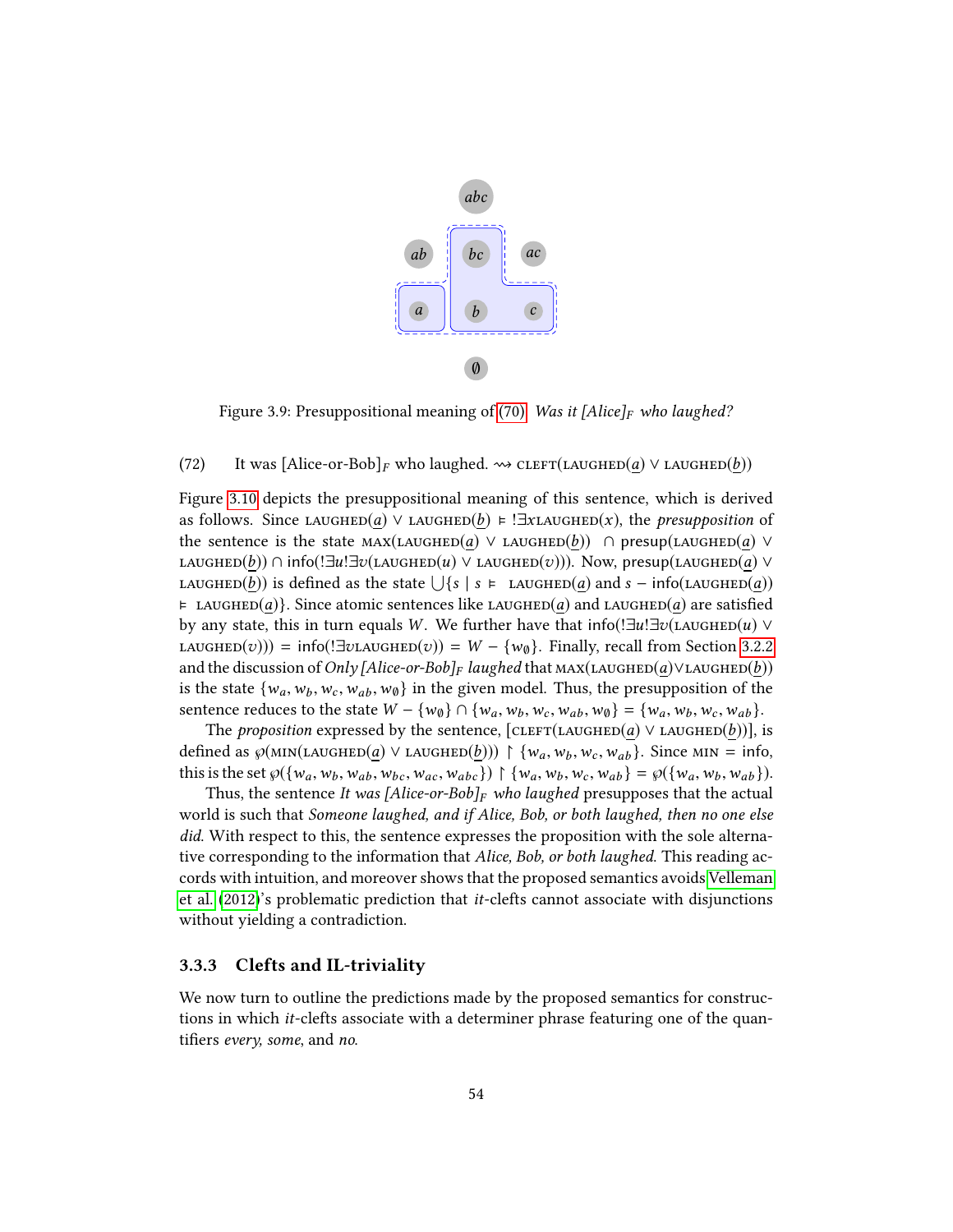

<span id="page-58-0"></span>Figure 3.10: Presuppositional meaning of It was [Alice-or-Bob] $_F$  who laughed.

#### It-clefts with some

<span id="page-58-1"></span>We first consider the case where the focussed element is a *some-pronoun*, as in  $(73)$ .

(73) \*It was [someone]<sub>F</sub> who laughed.  $\rightsquigarrow$  CLEFT(!∃xLAUGHED(x))

On our semantics, this sentence is IL-trivial: its logical skeleton always expresses a tautologous, non-inquisitive proposition. Recall that non-inquisitiveness holds for all sentences with wide-scope CLEFT. Therefore, to show that [\(73\)](#page-58-1) is IL-trivial, it suffices to show that the informative content of its logical skeleton always is trivial. The proof is given below.

*Proof.* Let *M*, *g* be an arbitrary model and assignment such that  $[\![\lambda P \cdot \exists x P(x)]\!]_{M,g}^f =$ <br> $\{[\lambda P \mid \exists x P(x)]\}$ ,  $[\lambda P \nexists x P(x)]$ ,  $[\lambda P \mid \exists x P(x)]$ ,  $[\lambda P \mid \exists x P(x)]$ ,  $[\lambda P \mid \exists x P(x)]$  $\{[\lambda P.]\exists x P(x)]_{M,g}, [\lambda P. \forall x P(x)]_{M,g}\}.$  The interpretation of the logical skeleton of [\(73\)](#page-58-1)<br>in M with respect to a is spelled out in (74) in M with respect to  $q$  is spelled out in [\(74\).](#page-58-2)

<span id="page-58-2"></span>(74) 
$$
\begin{aligned}\n\llbracket \text{CLEFT}(\underline{\exists x} P(x)) \rrbracket_{M,g} &= \langle \pi, A \rangle, \text{ where} \\
&\bullet \pi = \max_{M,g} (\underline{\exists x} P(x)) \cap \text{presup}_{M,g}(\underline{\exists x} P(x)) \cap \text{info}(\exists x P(x)) \\
&\text{if } \underline{\exists x} P(x) \models \exists x P(x), \\
&\emptyset \text{ otherwise} \\
&\bullet A = \wp(\text{MIN}_{M,g}(\underline{\exists x} P(x))) \uparrow \pi\n\end{aligned}
$$

We show that info<sub>M,q</sub>(A) =  $\pi$ . Since  $\exists x \mathbf{P}(x) \models \exists x \mathbf{P}(x)$  holds trivially, we have that  $\pi = \max_{M,g}(\underbrace{! \exists x P(x)} ) \cap \text{presup}_{M,g}(\underbrace{! \exists x P(x)} ) \cap \text{info}(!\exists x P(x))$ . This gives us that  $\pi \subseteq \text{info}_{M,g}(\underbrace{! \exists x P(x)} )$ . Since MN<sub>14</sub> = info using know that  $A = \text{phi}_{M,g}(\underbrace{! \exists x P(x)} )$ . info<sub>M,g</sub>(!∃x**P**(x)). Since  $\text{MIN}_{M,g}$  = info<sub>M,g</sub>, we know that  $A = \wp(\text{info}_{M,g}(\underline{\exists x}P(x)))$  |  $\pi$ . It follows that  $\pi \subseteq \text{info}_{M,g}(A)$ , since  $\text{info}_{M,g}(\exists x P(x)) = \text{info}_{M,g}(\exists x P(x))$ . Since info<sub>*M*, *g*(*A*) ⊆ *π* holds by definition of *A* as restricted to *π*, this shows that info<sub>*M*, *g*(*A*) must equal *π*.</sub></sub> must equal  $\pi$ .

By analogous reasoning, we get that [\(75-b\)](#page-59-0) is IL-trivial.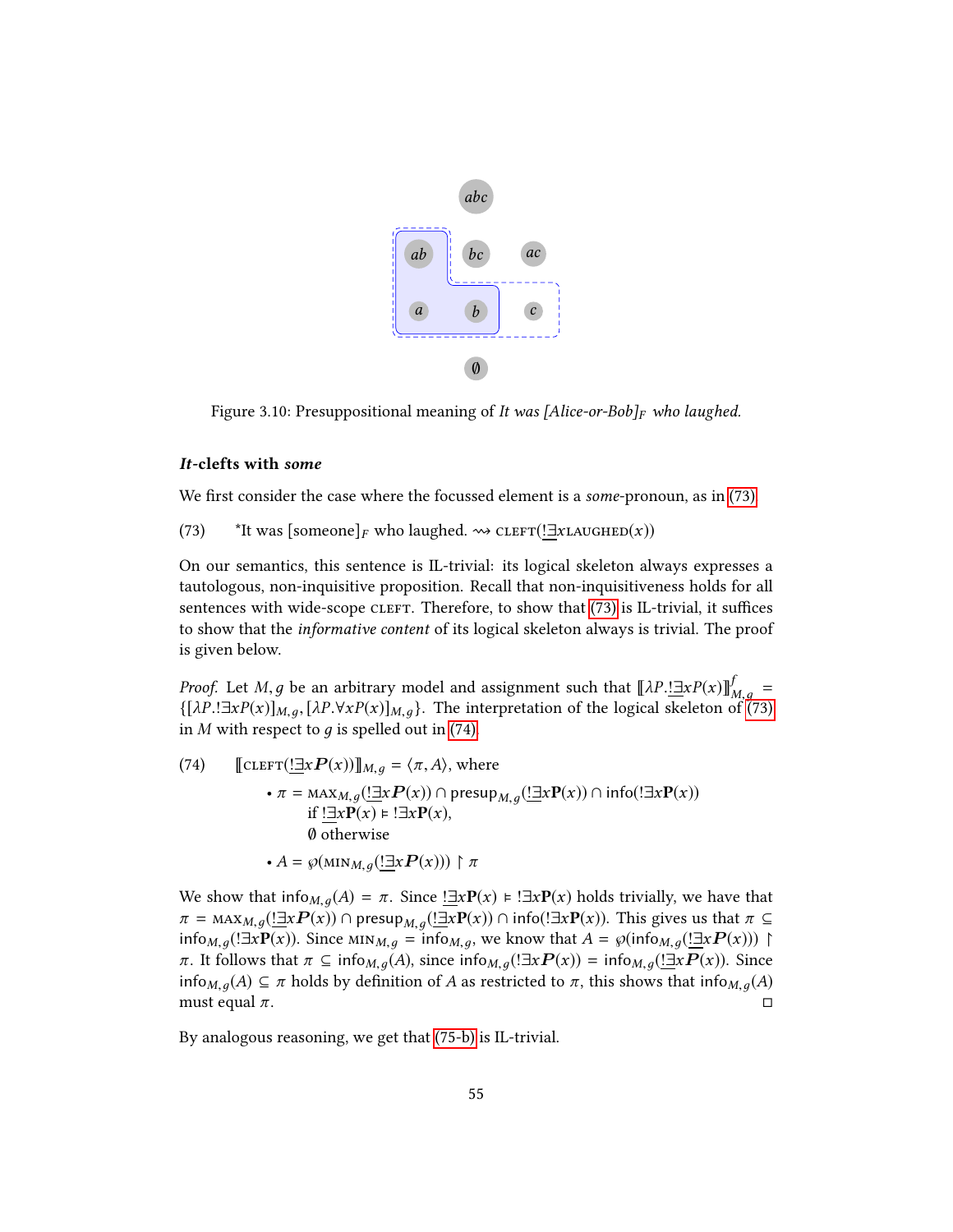

<span id="page-59-2"></span>Figure 3.11: Presuppositional meaning expressed by It was [everyone] $_F$  who laughed.

- <span id="page-59-1"></span><span id="page-59-0"></span>(75) a. It was [some girls]<sub>F</sub> who laughed.  $\rightarrow$  No boys laughed.<br>b. \*It was [some]<sub>F</sub> girls who laughed.
	- b. \*It was [some]<sub>F</sub> girls who laughed.<br>c. It was some [girls]<sub>F</sub> who laughed.
	- It was some  $[girls]_F$  who laughed.  $\rightarrow$  No boys laughed.

In contrast, [\(75-a\)](#page-59-1) and [\(80-c\)](#page-60-0) are meaningful: both may, for instance, be used to exclude the focus alternative expressed by Some boys laughed.

#### It-clefts with every

<span id="page-59-5"></span>(76) ?It was  $[everyone]_F$  who laughed.  $\rightsquigarrow$  CLEFT( $\forall$ xLAUGHED $(x)$ )

This sentence is not IL-trivial: it presupposes that Someone laughed, and restricted to this expresses the same proposition as Everyone laughed. Figure [3.11](#page-59-2) depicts this reading in our three-person toy model. (We do not attempt at an explanation of the '?'-judgement.)

The account does not predict that any of the sentences in [\(77\)](#page-59-3) are ungrammatical.

- <span id="page-59-7"></span><span id="page-59-6"></span><span id="page-59-4"></span><span id="page-59-3"></span>(77) a. It was [every girl]<sub>F</sub> who laughed.  $\rightarrow$  No boys laughed.<br>b. It was [every]<sub>F</sub> girl who laughed.
	- b. It was  $[every]_F$  girl who laughed.<br>c. It was every  $[oir]_F$  who laughed.
	- It was every  $\left[\text{girl}\right]_F$  who laughed.  $\rightarrow$  Not every boy laughed.

In an all-girl context, [\(77-b\)](#page-59-4) can be used just like [\(76\).](#page-59-5) In a context including both girls and boys, [\(77-a\)](#page-59-6) may be used to exclude the potential focus alternative expressed by Some boys laughed. Similarly, [\(77-c\)](#page-59-7) may be used to exclude the potential focus alternative expressed by Every boy laughed.

## It was no-

<span id="page-59-8"></span>We first consider the case where a cleft associates with a focussed no-pronoun, as in [\(78\).](#page-59-8)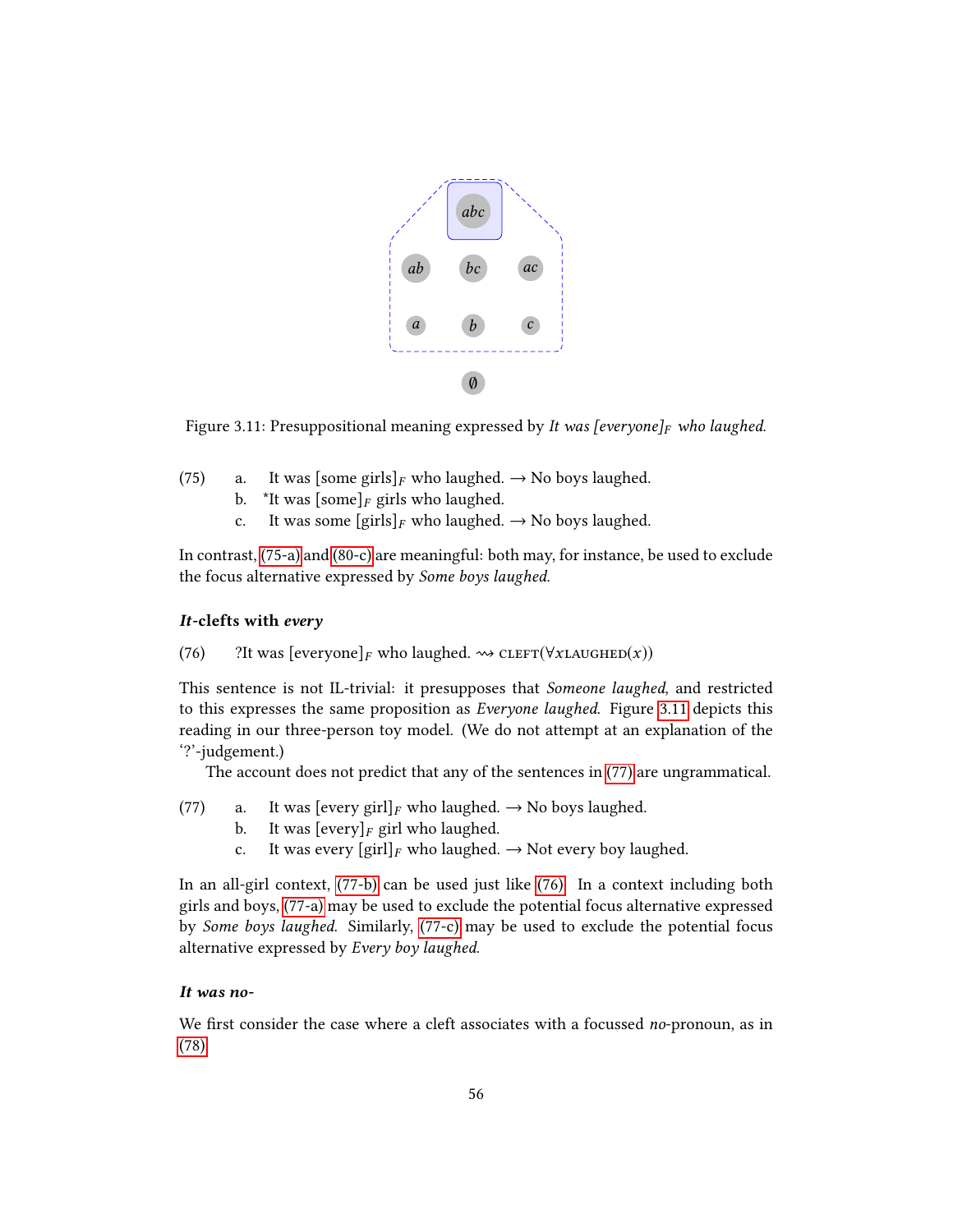(78) \*It was  $[no one]_F$  who laughed.  $\rightsquigarrow$  CLEFT(¬ $\exists$ xLAUGHED(x))

This sentence is IL-trivial: its logical skeleton always expresses the contradiction. This is a consequence of the assumption that clefts come with an existential presupposition, and can be shown as follows.

*Proof.* Let  $M$ , q be an arbitrary model and assignment. The interpretation of the logical skeleton of [\(78\)](#page-59-8) in M with respect to  $q$  is spelled out in [\(79\).](#page-60-1)

<span id="page-60-1"></span>(79) 
$$
\begin{aligned}\n\llbracket \text{CLEFT}(\neg \exists x P(x)) \rrbracket_{M,g} &= \langle \pi, A \rangle, \text{ where} \\
&\bullet \pi = \max_{M,g} (\neg \exists x P(x)) \cap \text{presup}_{M,g}(\neg \exists x P(x)) \cap \text{info}(\exists x P(x)) \\
&\text{if } \neg \exists x P(x) \models \neg \exists x P(x), \\
&\emptyset \text{ otherwise} \\
&\bullet A = \wp(\text{MIN}_{M,g}(\neg \exists x P(x))) \upharpoonright \pi\n\end{aligned}
$$

Since  $\neg \exists x P(x) \nvDash \neg \exists x P(x)$ , we get that  $\pi = \emptyset$ , so that  $A = \wp(\min_{M,g} (\neg \exists x P(x))) \uparrow \pi = \{\emptyset\}$ .  $\pi = \{0\}.$ 

By perfectly analogous reasoning, we get that the sentences in [\(80\)](#page-60-2) are all IL-trivial: they each presuppose the inconsistent state, given the existential presupposition of the it-cleft.

- <span id="page-60-2"></span><span id="page-60-0"></span>(80) a. \*It was  $[\text{no girls}]_F$  who laughed.<br>b. \*It was  $[\text{no}]_F$  girls who laughed.
	- b. \*It was  $[no]_F$  girls who laughed.<br>c. \*It was no  $[q\text{irls}]_F$  who laughed.
	- \*It was no  $\left[\text{girls}\right]_F$  who laughed.

This concludes our survey of the proposed semantics for clefts, and its predictions with respect to the observed patterns of ungrammaticality.

# 3.4 Conclusion

In this chapter, we have proposed a semantics for it-clefts and for the exclusive particle only. The treatment of only drew inspiration mainly from [Coppock and Beaver](#page-104-0) [\(2014\)](#page-104-0)'s analysis of exclusives, and improved on it in several ways.

First, our proposal modeled *only* as excluding only alternatives that were *innocently* excludable, following [Fox](#page-104-1) [\(2007\)](#page-104-1). This improved in particular the predictions for constructions in which only associates with a focussed disjunction, which on Coppock and Beaver's proposal were mistakenly predicted to have contradictory meanings. Second, our proposal modeled *only* as coming with a conditional existential presupposition, which improved the predictions for constructions in which *only* associates with a focussed determiner phrase quantified by no. Finally, our proposal modeled only within a version of Inquisitive Semantics, which can let us account for the contribution of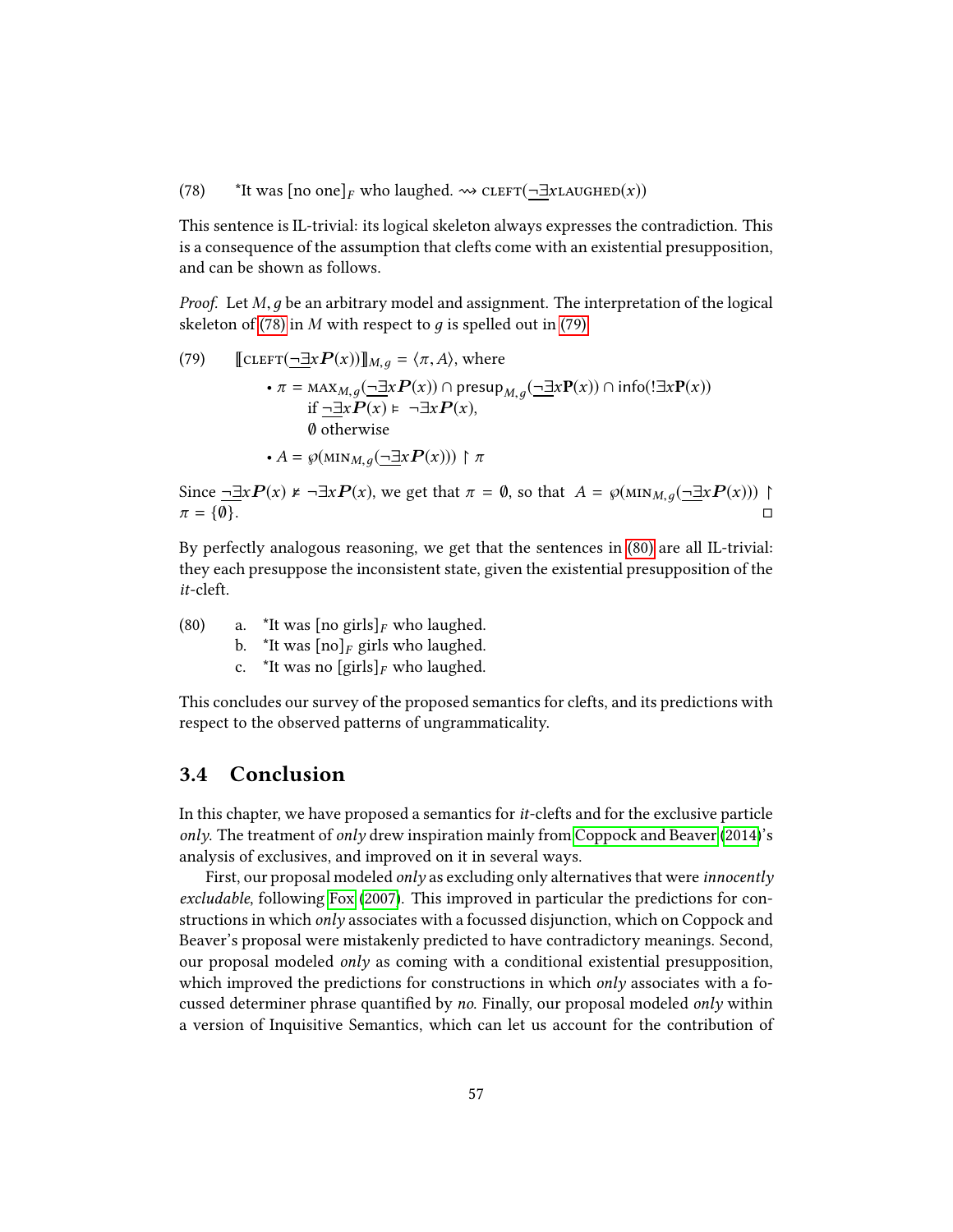$only$  not just to declarative sentences, but also to interrogative sentences. This was illustrated by the case of polar questions featuring the particle.

The treatment of it-clefts drew inspiration mainly from the analysis given by [Velle](#page-107-0)[man et al.](#page-107-0) [\(2012\)](#page-107-0), and improved on this in several ways. Our proposal modeled it-clefts as involving innocent exclusion, improving the predictions for clefted sentences with focussed disjunctions. We further treated it-clefts as coming with both an unconditional and a conditional existential presupposition. Unlike the case with  $only, where$ the existential presupposition targeted the full prejacent, the existential presupposition of clefts targeted the cleft predicate. This made the existential presupposition of clefts stronger than that of *only*, as indicated by the even more general pattern of ungrammaticality of *it*-clefts associating with DP:s quantified by no. Finally, our proposal modeled it-clefts so as to account for their contribution in both declarative and interrogative sentences, illustrated by the case of polar questions with clefts.

Just as for only, we showed that the inability of it-clefts to associate with certain quantified determiner phrases, in particular those built from indefinite pronouns like someone and no one, could be explained in terms of IL-triviality. Since we were interested in patterns of ungrammaticality that arise already in declarative sentences, considerations of inquisitive content did not play any crucial part in the derivations. In the chapters to come, this will change, and the need to assume a connection between trivial inquisitive as well as informative content and grammaticality become apparent.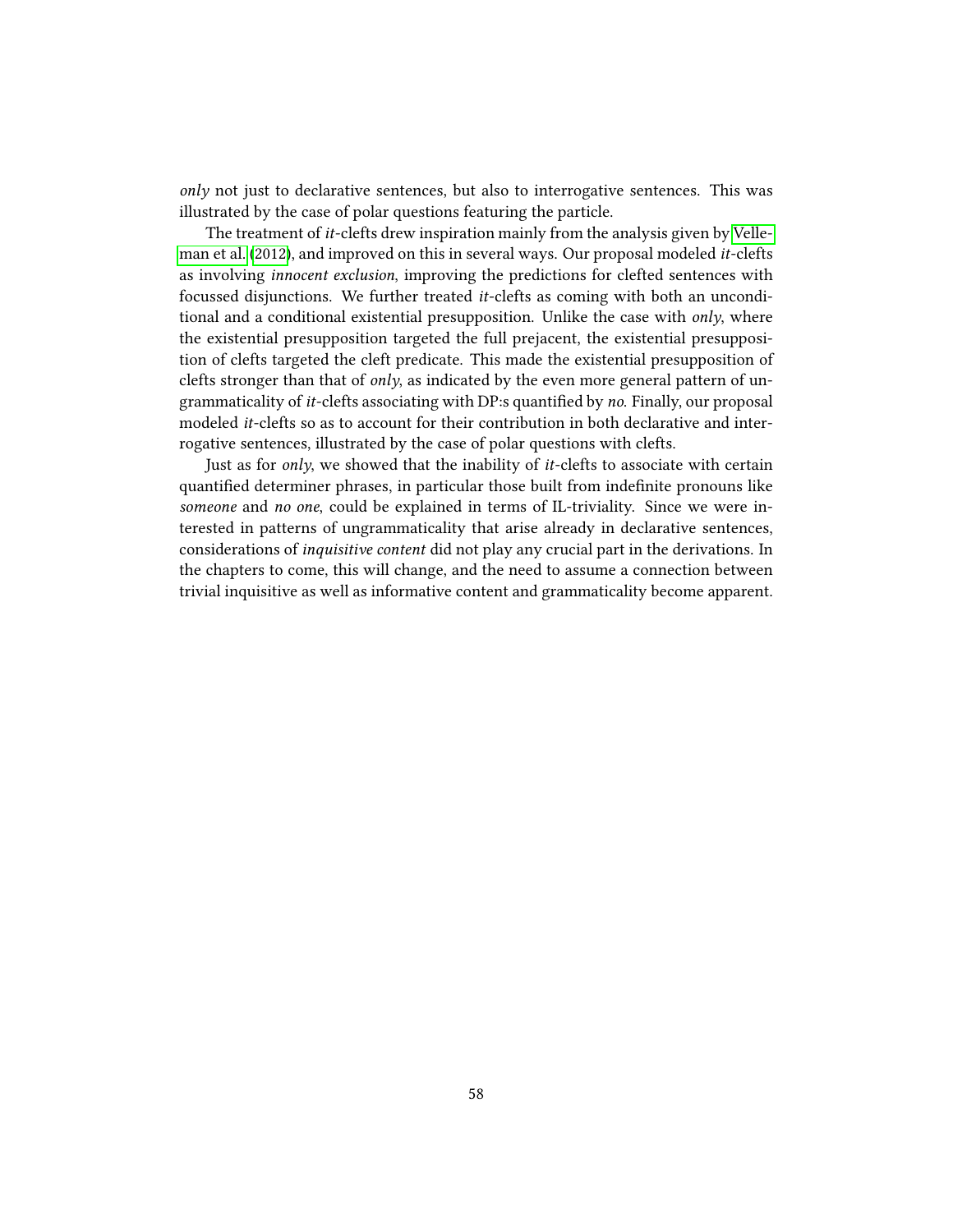# Chapter 4

# Questions in Yucatec Maya

In this chapter, we will be concerned with the curious pattern of question formation found in the Mayan language Yucatec. This language features little to no interrogativespecific morphosyntax, and instead makes crucial use of quexistentials and disjunction in the formation of questions. Quexistentials, as may be recalled from the introduction, are words that may function both as indefinites and interrogative pronouns. In Yucatec Maya, all words functioning as interrogative pronouns can also function as indefinites [\(Tonhauser, 2003b\)](#page-107-1). For instance, who translates as  $m\acute{a}ax$ , which may also mean (some)one; what translates as báax, which may also mean (some)thing, and where translates astáax, which may also mean (some)place. Wh-questions are formed through placing a quexistential in a focus/cleft construction, as in [\(1\):](#page-62-0)

<span id="page-62-0"></span>(1)  $[\text{m\'aax}]_F$ someone/who drink.AgF the atole-Distal uk' le sa'-o' Who drank the atole? [AnderBois](#page-103-2) [\(2012\)](#page-103-2)

Without focus/clefting, the quexistential gets its indefinite interpretation:

(2) yan máax exists someone/who PFv-A.3 drink.Status DEF atole-DIstal t-u yuk'-aj le sa'-o' Someone drank the atole. [AnderBois](#page-103-2) [\(2012\)](#page-103-2)

The focus/cleft construction (primarily indicated by theAgF="Agent Focus"-morphology on the verb) likewise occurs outside of interrogatives, and then functions like an it-cleft:

| (3) | [Juan] <sub><i>F</i></sub> uk' |                                  | $le$ sa'-o'                             |                  |  |
|-----|--------------------------------|----------------------------------|-----------------------------------------|------------------|--|
|     |                                |                                  | Juan drink.AGENT.Focus the atole-DISTAL |                  |  |
|     |                                | It was fuan who drank the atole. |                                         | AnderBois (2012) |  |

<span id="page-62-1"></span>Alternative questions are formed through focus/clefting a disjunction, as in [\(5\).](#page-63-0)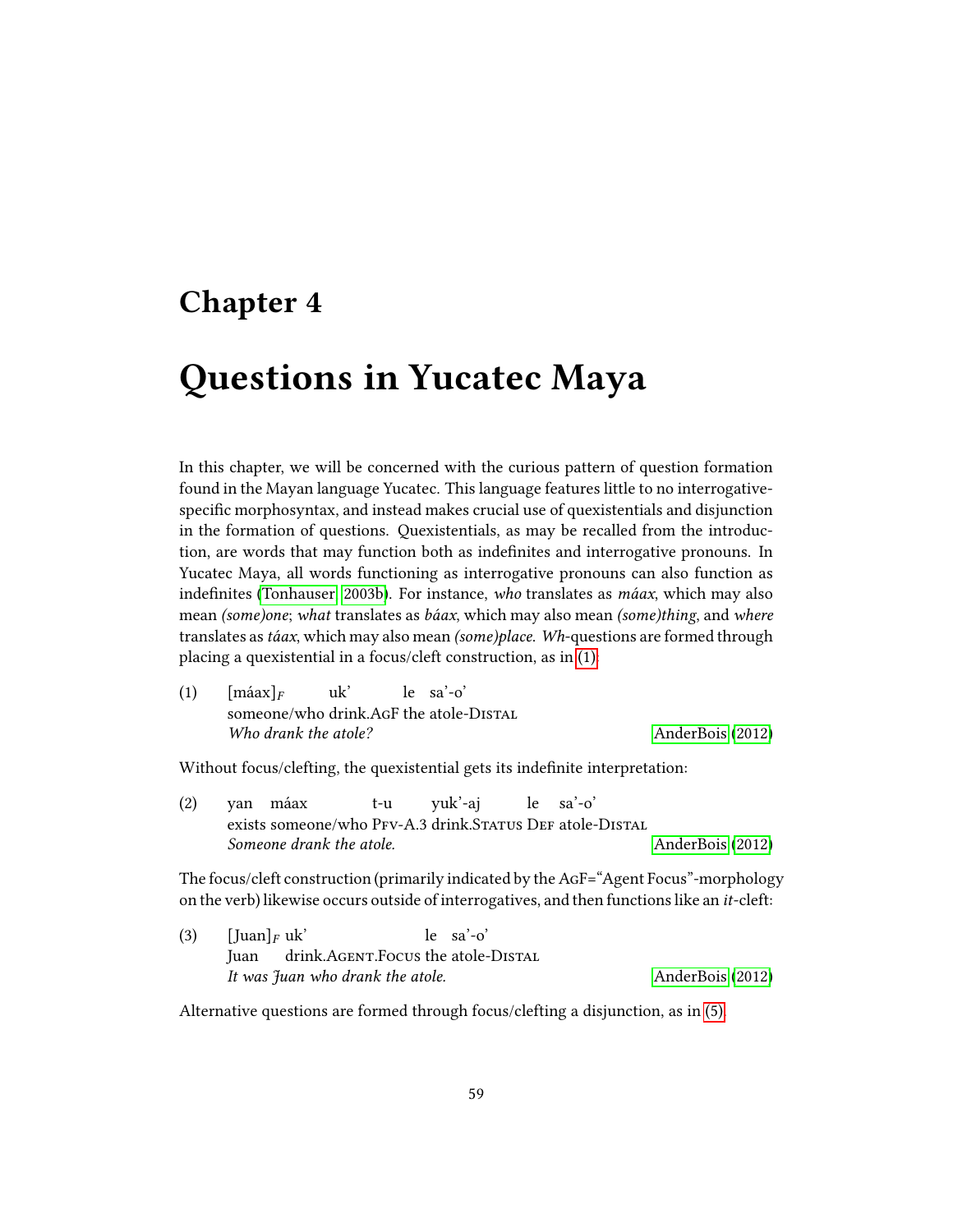(4) [Juan wáa Daniel]<sub>F</sub> uk' Juan or Daniel drink.AGF DEF atole-DISTAL le sa'-o' Was it/It was Juan or Daniel who drank the atole [AnderBois](#page-103-2) [\(2012\)](#page-103-2)

As noted by [AnderBois](#page-103-2) [\(2012\)](#page-103-2), the interpretation of the resulting construction as an alternative question is context-dependent: in Context 1, it reads as a question, but in Context 2, it reads as a clefted disjunctive declarative.

- Context 1: Addressee and speaker both agree that one of the speaker's two brothers (Juan and Daniel) drank the atole that had been on the table.
	- $(4)$  = Was it Juan or Daniel who drank the atole?
- Context 2: Addressee and speaker both agree that one of the speaker's siblings (Juan, Daniel and Maribel) drank the atole that had been on the table.

 $(4)$  = It was Juan or Daniel who drank the atole.

The general pattern, according to [AnderBois](#page-103-2) [\(2012\)](#page-103-2), is that a sentence with a focus/clefted disjunction reads as an interrogative whenever the contextual alternatives exhaust the alternatives of the disjunction. When this is not the case, and some relevant alternative not included among the disjuncts is possible, the sentence always reads as a declarative.

Like the quexistential, the disjunction can occur in an unambiguous assertion, and is then featured in the canonical subject position, without focus/clefting:

<span id="page-63-0"></span>

| (5) | t-u yuk'-aj le sa'-o'           |  | Juan wáa Daniel                                      |                  |
|-----|---------------------------------|--|------------------------------------------------------|------------------|
|     |                                 |  | PFV-A.3 drink-STATUS DEF atole-DISTAL Juan or Daniel |                  |
|     | Juan or Daniel drank the atole. |  |                                                      | AnderBois (2012) |

Polar questions likewise feature the disjunction wáa, with or without focus/clefting:

| (6) | [Juan wáa] <sub>F</sub> uk' le sa'-o'          |                  |
|-----|------------------------------------------------|------------------|
|     | Juan or drink.AGF DEF atole-DISTAL             |                  |
|     | Was it Juan who drank the atole?               | AnderBois (2012) |
| (7) | táan-wáaj u yuk'-ik le sa'-o'<br> uan          |                  |
|     | PROG-or A.3 drink-STATUS DEF atole-DISTAL Juan |                  |
|     | Is Juan drinking the atole?                    | AnderBois (2012) |

As indicated, the disjunction in a polar question takes only one overt argument, here the clause corresponding to Juan drank/is drinking the atole.

In this chapter, I will propose a semantic account of this system of question formation. Given the lack of interrogative-specific markers, I will treat sentences in Yucatec Maya as (surface-)structurally ambiguous between declarative and interrogative, with the declarative as the default reading. Given the semantics for clefts proposed in the previous chapter, we will then be able to explain the above patterns through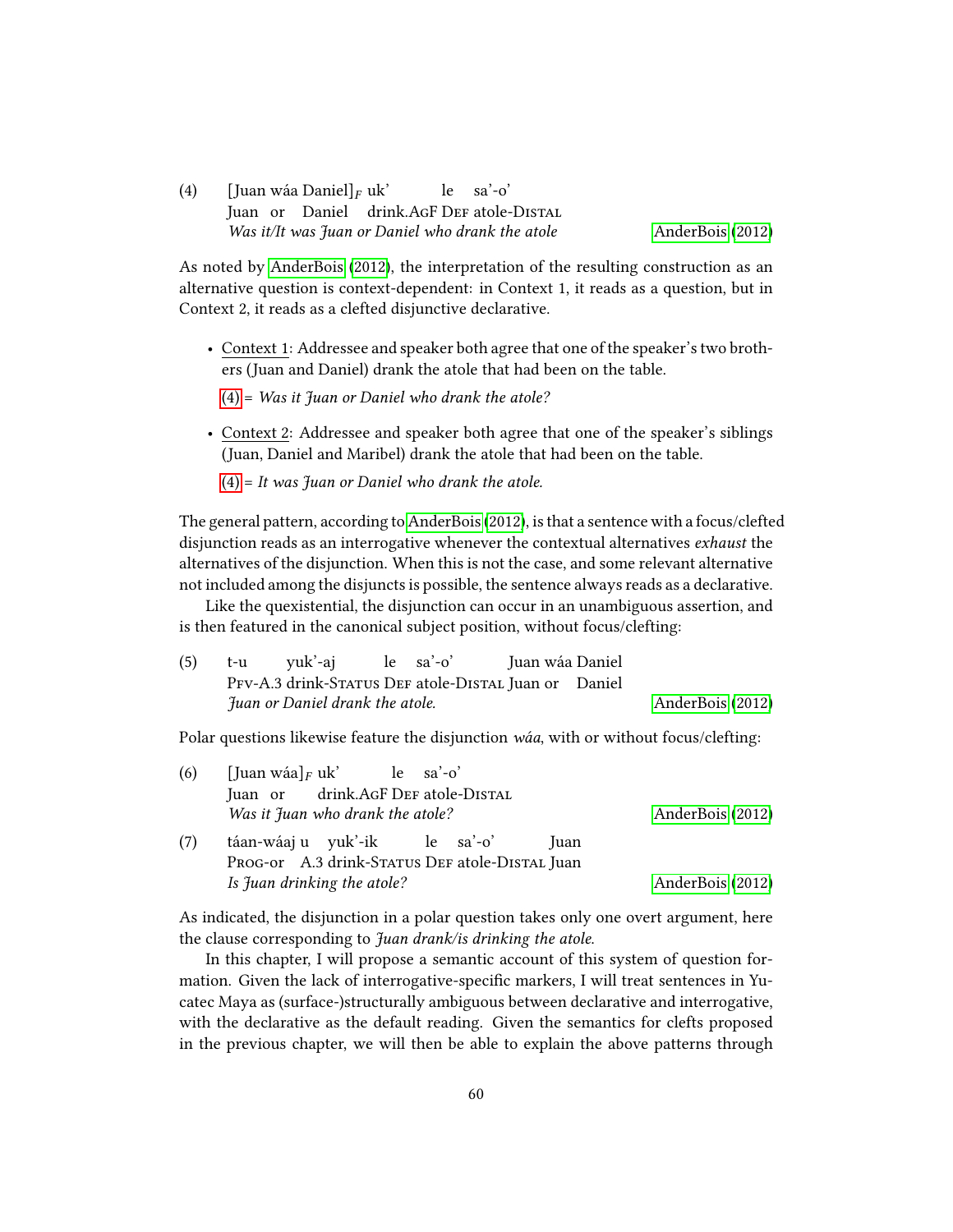|                            |           | Inquisitive Non-inquisitive |
|----------------------------|-----------|-----------------------------|
| Informative                | Assertion | Assertion                   |
| Non-informative   Question |           | Assertion                   |

<span id="page-64-1"></span>Table 4.1: Inquisitive principle I

the assumption that sentences receive an unambiguous interrogative reading precisely when the declarative reading would be IL-trivial. Context-dependent interrogatives, such as the alternative question, can in turn be shown to result as a means of avoiding a weaker, contextual type of triviality.

The chapter is structured as follows. Section [4.1](#page-64-0) presents an extant account of questions in Yucatec Maya from which the current proposal draws much inspiration, that of [AnderBois](#page-103-2) [\(2012\)](#page-103-2), and outlines its main limitations. Section [4.2](#page-71-0) proposes our alternative account, and shows how it avoids the problematic predictions made by its predecessor. Section [4.3](#page-83-0) concludes.

# <span id="page-64-0"></span>4.1 AnderBois on questions in Yucatec Maya

[AnderBois](#page-103-2) [\(2012\)](#page-103-2) proposes an account of the observations outlined above using a version of Inquisitive Semantics similar to Presuppositional Inquisitive Semantics. On his version of the framework, there are no clause type markers or complementizers. The syntactic/semantic distinction between sentences as interrogatives and declaratives is replaced with a distinction between sentences with prototypically requesting and prototypically assertive (or non-requesting) force. Sentences which are prototypically used to ask questions are classified as *questions*, and sentences which are not are classified as assertions.

Whether a sentence can be used to ask a question is taken to be determined by its informative and inquisitive properties. In particular, sentences which are non-informative and inquisitive are classified as questions. Sentences which are informative or noninquisitive are classified as assertions. This is summarized as *Inquisitive Principle I* in Table [4.1.](#page-64-1)

Just as we have done in Presuppositional Inquisitive Semantics, AnderBois de fines *informativity* as *presupposition-relative*: for a sentence  $\varphi$  with presupposition presup( $\varphi$ ),  $\varphi$  is informative just in case info( $\varphi$ ) ⊂ presup( $\varphi$ ). Inquisitiveness is, in contrast, defined relative to the maximal information state: a sentence  $\varphi$  is inquisitive just in case info $(\varphi) \notin [\varphi]^{ab}$ , where  $[\varphi]^{ab}$  is the proposition expressed by  $\varphi$  without restriction to presup $(\varphi)$ .

Recall that the in the current versions of Inquisitive Semantics, including Presuppositional Inquisitive Semantics, the complementizer  $C_{\text{DECL}}$  is taken to introduce noninquisitive closure, in form of the operator '!'. Without a complementizer with this effect, sentences with wide-scope inquisitive elements—that is, disjunctions or exis-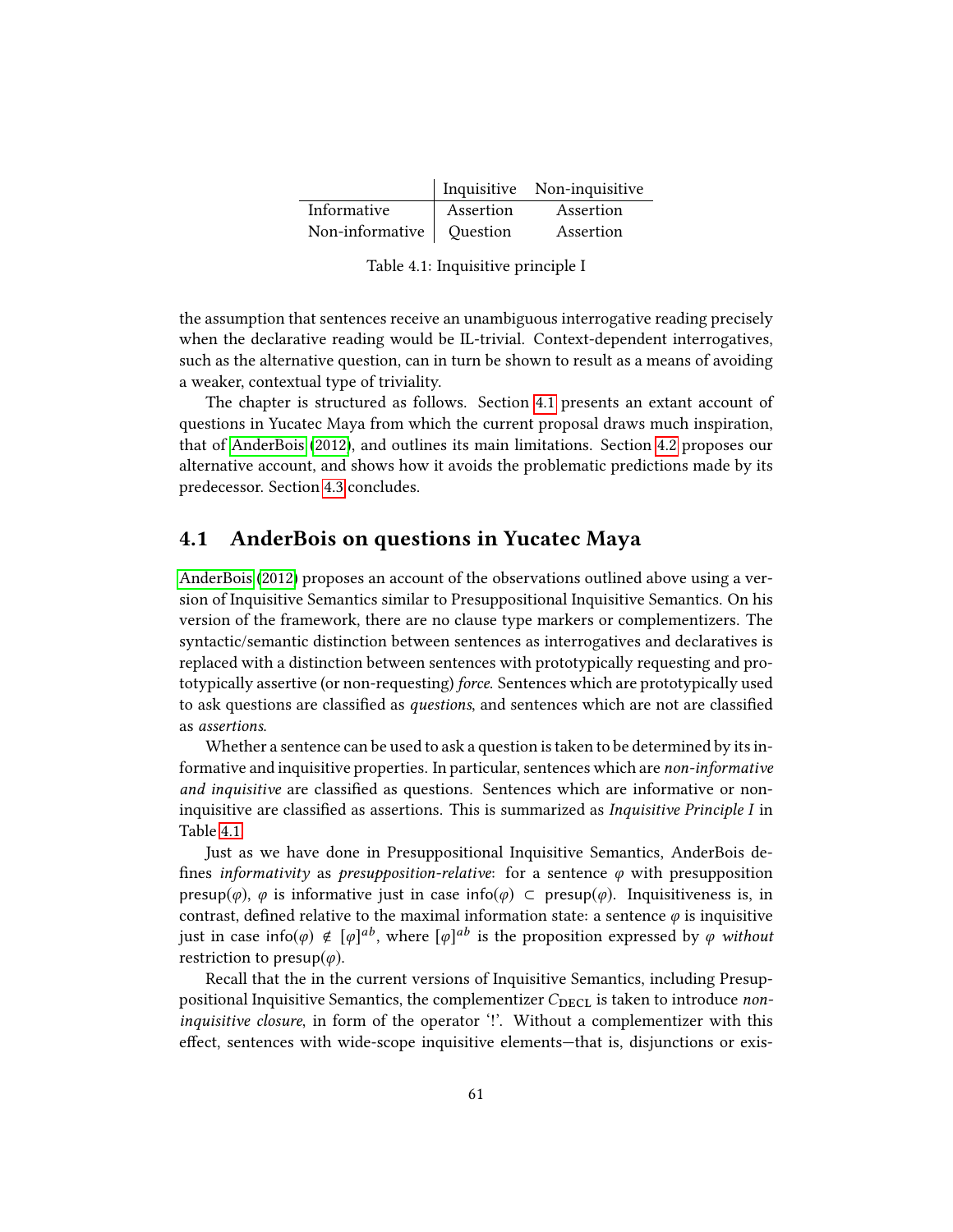

<span id="page-65-2"></span>Figure 4.1: The presuppositional meaning of [\(8\)](#page-65-0) and [\(9\)](#page-65-1) in a four-world model.

tential quantifiers—will always be inquisitive. For instance, the sentences  $(8)$  and  $(9)$ are both translated as inquisitive sentences, so that their semantic content coincides in models with a domain consisting of only Juan and Daniel. Figure [4.1](#page-65-2) illustrates this.

- <span id="page-65-1"></span><span id="page-65-0"></span>(8) Juan or Daniel drank the atole.  $\rightsquigarrow$  DRANK(a)(j)  $\vee$  DRANK(a)(d)
- (9) Someone drank the atole.  $\rightsquigarrow \exists x\text{DRAW}(a)(x)$

To AnderBois, the reason that these sentences are not interpreted as questions is wholly due to the fact that they are informative, and exclude worlds from their presupposition. According to the Inquisitive Principle I, then, these sentences must function as assertions rather than questions.

Given the assumptions summarized in the Inquisitive Principle I, AnderBois proposes to derive the pattern of question formation in Yucatec Maya from the claim that the focus/cleft construction triggers an existential presupposition. Certain inquisitive sentences will be uninformative relative to this presupposition, and therefore classify as questions according to the principle. We first outline how this is to work for  $wh$ questions, and then proceed to consider alternative questions and polar questions.

# 4.1.1 Wh-questions

Assuming that universally, both indefinite and interrogative pronouns translate as inquisitive existentials, AnderBois can assign words that are ambiguous between these types of pronouns a uniform translation. Thus, the Yucatec Mayan quexistential máax translates as in [\(10\).](#page-65-3)

<span id="page-65-3"></span>(10) máax  $\rightsquigarrow \lambda P.\exists x P(x)$ 

<span id="page-65-4"></span>Given this, both [\(11\)](#page-65-4) and [\(12\)](#page-66-0) are formalized as in [\(13\).](#page-66-1)

 $(11)$  [máax]<sub>F</sub> someone/who drink.AgF the atole-Distal uk' le sa'-o' Who drank the atole?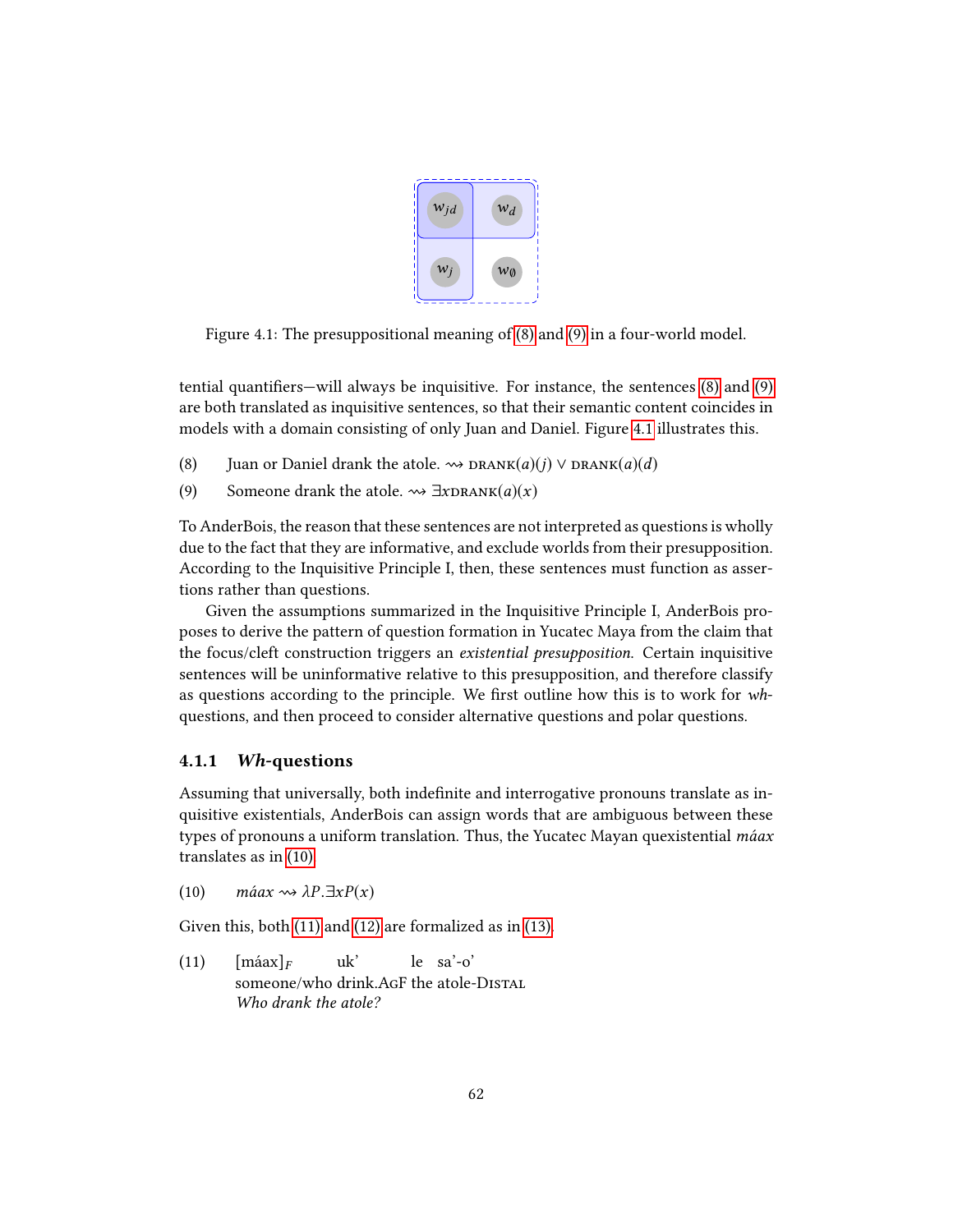

<span id="page-66-2"></span>Figure 4.2: Presuppositional meanings expressed by [\(11\)](#page-65-4) and [\(12\)](#page-66-0) according to [Ander-](#page-103-2)[Bois](#page-103-2) [\(2012\)](#page-103-2).

- <span id="page-66-0"></span>(12) yan máax exists someone/who PFv-A.3 drink.Status DEF atole-DIstal t-u yuk'-aj le sa'-o' Someone drank the atole.
- <span id="page-66-1"></span>(13) [\(11\)](#page-65-4) and [\(12\)](#page-66-0)  $\rightsquigarrow \exists x(\text{DRANK}(a)(x))$

While not explicit in this formalization, the focus/clefting of the quexistential in [\(11\)](#page-65-4) is taken to trigger the existential presupposition that Someone drank the atole, to the effect that the meanings assigned to  $(11)$  and  $(12)$ , respectively, still come apart. These meanings are illustrated in [4.2,](#page-66-2) where it can be seen that while both sentences are taken to express the same issue, their presuppositions differ.

Thus, while both of these sentences are inquisitive, containing two maximal ele-ments, [\(12\)](#page-66-0) is additionally *informative*—it excludes the possibility that no one drank the atole. [\(11\)](#page-65-4) is not informative, as it presupposes that Someone drank the atole. This classifies the latter sentence as a question with respect to the Inquisitive Principle I, while the former is classified as an assertion.

## 4.1.2 Focussed/clefted disjunctions

Recall the pattern of interpretation of focussed/clefted disjunction in context, exempli fied again by the sentence  $(14)$ :

<span id="page-66-3"></span>(14) [Juan wáa Daniel]<sub>F</sub> uk' Juan or Daniel drink.AgF DeF atole-Distal le sa'-o' Was it/It was Juan or Daniel who drank the atole

<span id="page-66-4"></span>AnderBois formalizes this sentence as in [\(15\):](#page-66-4)

(15) DRANK $(a)(j)$  V DRANK $(a)(d)$ 

The focus/clefting of the disjunction is assumed to trigger an existential presupposition, again corresponding to the information that Someone drank the atole. Given this, the presuppositional meaning of [\(14\)](#page-66-3) corresponds to the diagram in Figure [4.9](#page-80-0) in Context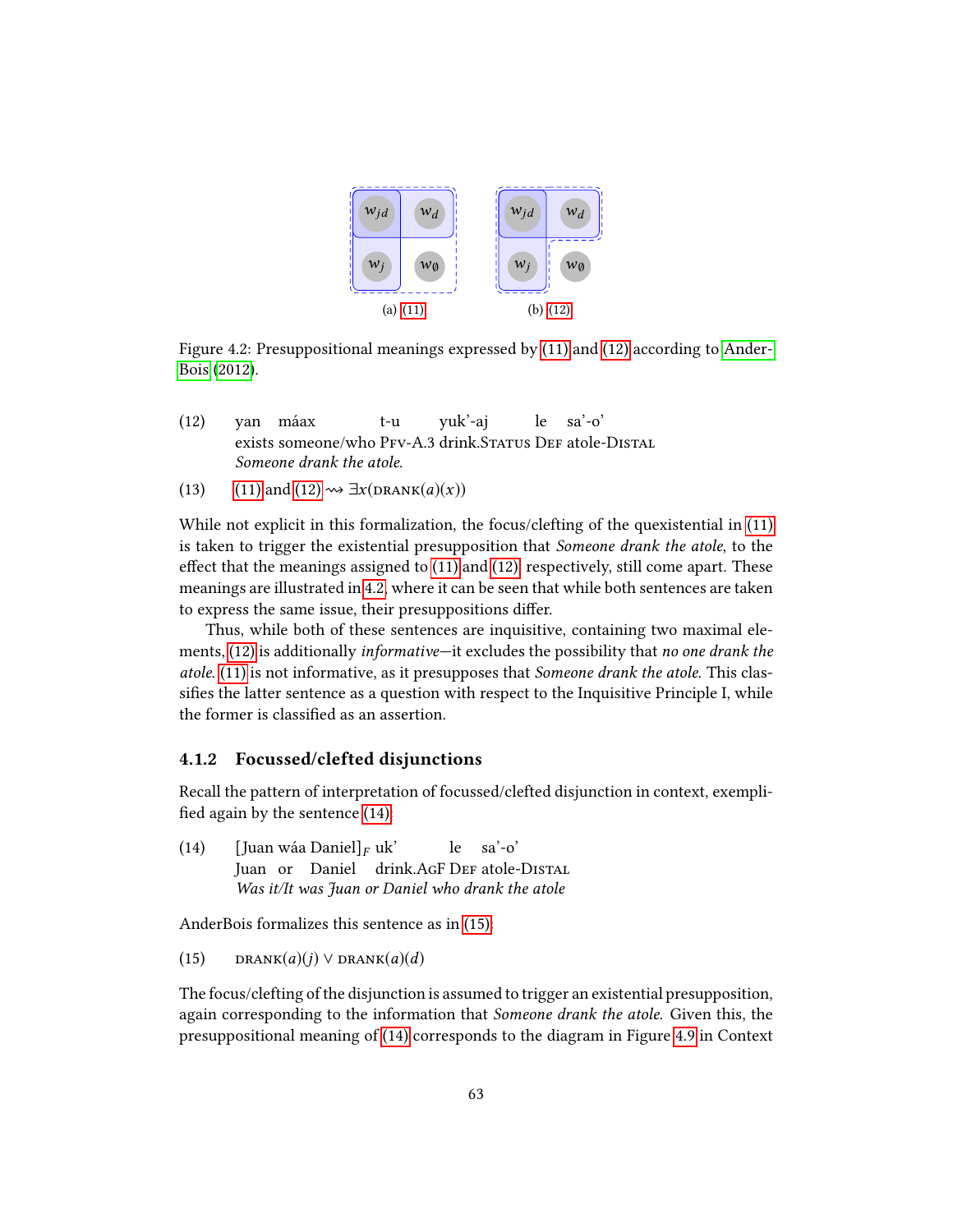

Figure 4.3: Presuppositional meanings expressed by [\(14\)](#page-66-3) in Context 1 and Context 2, respectively, according to [AnderBois](#page-103-2) [\(2012\)](#page-103-2).

1, and to Figure [4.10](#page-81-0) in Context 2.

• Context 1: Addressee and speaker both agree that one of the speaker's two brothers (Juan and Daniel) drank the atole that had been on the table.

 $(14)$  = Was it Juan or Daniel who drank the atole?

• Context 2: Addressee and speaker both agree that one of the speaker's siblings (Juan, Daniel and Maribel) drank the atole that had been on the table.

 $(14)$  = It was Juan or Daniel who drank the atole.

Thus, in Context 1, [\(14\)](#page-66-3) is uninformative relative to its presupposition. By Inquisitive Principle I, the sentence must therefore function as a question in this context. It is noted [\(AnderBois, 2012,](#page-103-2) footnote 9) that the meaning assigned to this question does not capture the exclusivity associated with alternative questions in Yucatec Maya: strictly, the question should exclude the possibility that both Juan and Daniel drank the atole. Apart from a hint at the possibility of deriving this through pragmatics, this issue is left open.

In Context 2, the sentence is informative relative to its presupposition: it excludes the possibility that Maribel drank the atole. By Inquisitive Principle I, the sentence must therefore function as an assertion in this context.

## 4.1.3 Polar questions

Recall that polar questions may be formed through focus/clefting a disjunction with only one overt argument, as in [\(17\).](#page-68-0)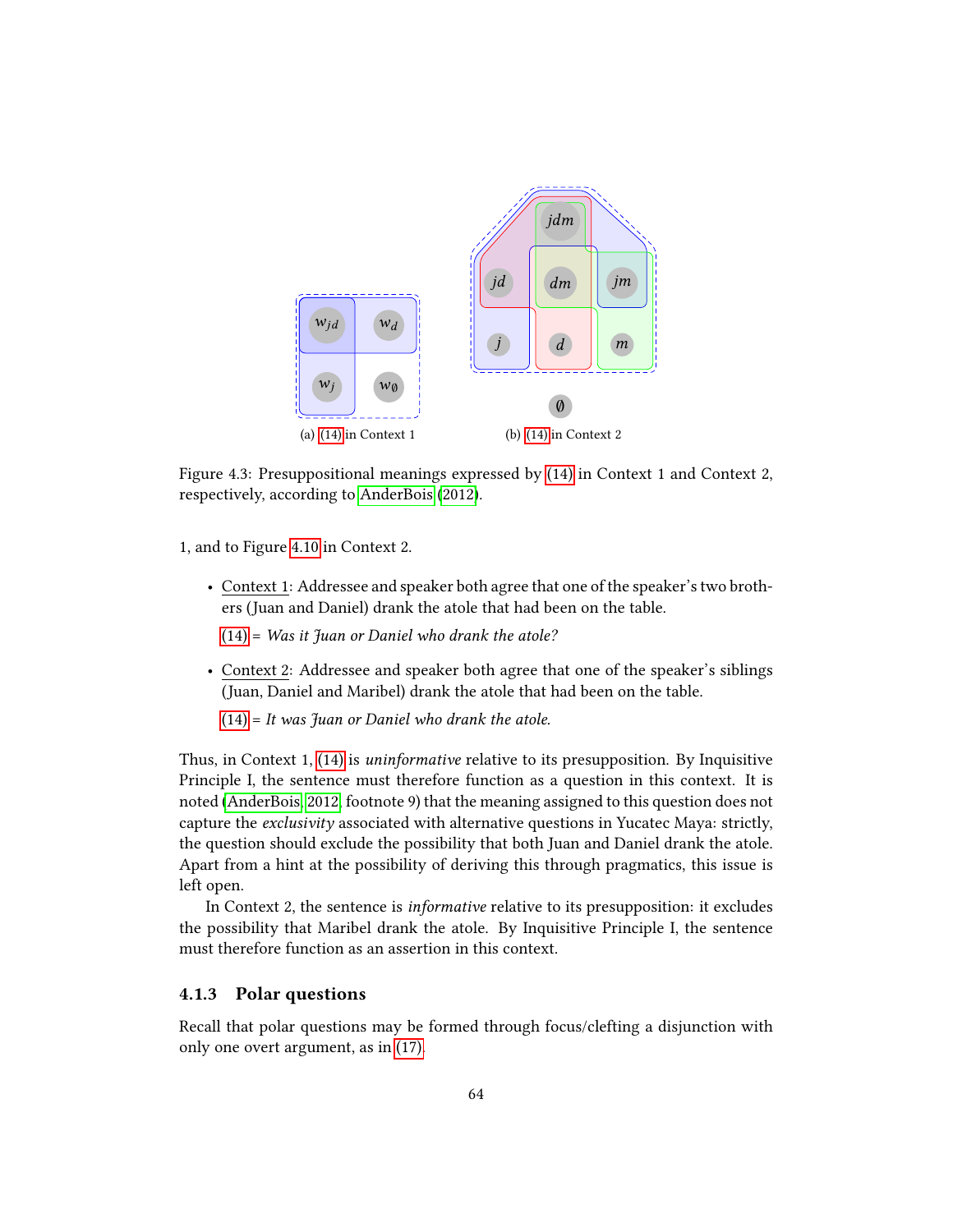<span id="page-68-3"></span><span id="page-68-2"></span>

Figure 4.4: The presuppositional meanings of a polar question with a focus/cleft (a) and a polar question without a focus/cleft (b) in Context 1, according to [AnderBois](#page-103-2) [\(2012\)](#page-103-2).

(16)  $[\text{ Juan wáa}]_F$  uk'<br>Iver en duis Juan or drink. AGF DEF atole-DISTAL le sa'-o' Was it Juan who drank the atole?

AnderBois motivates a treatment of these constructions as featuring a covert disjunct, expressing "the exhaustive set of like elements which is disjoint from the overt disjunct" [\(AnderBois, 2012,](#page-103-2) Section 5.2). For [\(17\),](#page-68-0) *Juan* (rather than the full clause *Juan drank* the atole) is taken to be the overt disjunct, so that the covert disjunct corresponds, informally, to *someone but not Juan*. The full construction is taken to thereby translate as in [\(17\),](#page-68-0) informally expressing the disjunction of Juan drank the atole and Someone but not Juan drank the atole.

<span id="page-68-0"></span>(17) 
$$
DRINK(a)(j) \vee !\exists x(DRINK(a)(x) \wedge x \neq j)
$$

The focus/cleft again introduces the presupposition that Someone drank the atole, so that the proposition expressed by [\(17\)](#page-68-0) is always uninformative relative to its presupposition. Figure [4.4\(a\)](#page-68-2) illustrates the presuppositional meaning of [\(17\)](#page-68-0) in Context 1 from earlier.

Without focussing/clefting, an (overtly) unary disjunction corresponds to a regular polar question in English:

<span id="page-68-1"></span>(18) táan-wáaj u yuk'-ik Prog-or A.3 drink-Status Def atole-Distal Juan le sa'-o' Juan Is Juan drinking the atole?

Without focussing/clefting, the position of the unary disjunction is prosodically determined: it always attaches to the first prosodic word (here, the progressive marker Prog), which indicates that it does not take a specific subconstituent as semantic argument. Rather, AnderBois argues, it disjoins the full overt clause from a covert second argument. Given the assumption about the nature of the covert disjunct relative to the overt one applied in the case of a polar question with focus/clefting, this gives us that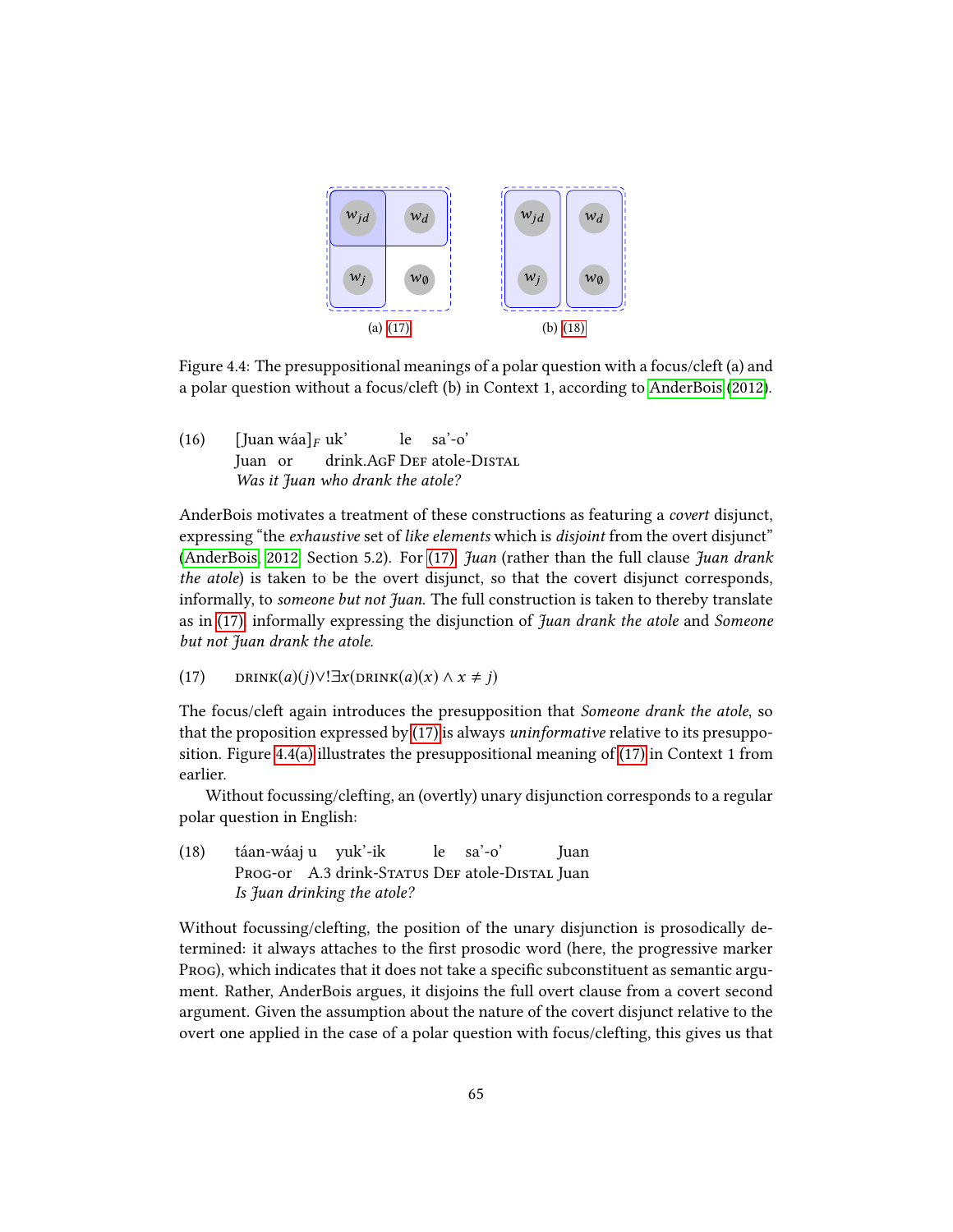the covert argument is the negation of the overt argument. Thus, the sentence in [\(18\)](#page-68-1) translates as in [\(19\).](#page-69-0)

<span id="page-69-0"></span>(19)  $DRINK(a)(j) \vee \neg DRINK(a)(j)$ 

Figure [4.4\(b\)](#page-68-3) illustrates the presuppositional meaning of  $4.4(a)$  in Context 1 from earlier. In this context, the sentence is inquisitive, but uninformative, classifying it as a question according to Inquisitive Principle I.

Now, this treatment of polar questions makes them indistinguishable from disjunctions with polar opposite disjuncts. But then if  $(19)$  is classified as a question, then the Yucatec Maya correlate of Juan drank the atole, or Juan didn't drink the atole should, too. As we've seen, however, overtly binary disjunctions without focus/clefting are unambiguously interpreted as declaratives (or assertions, in AnderBois' terminology). To distinguish between polar questions and trivial disjunctions which are not questions, AnderBois modifies the Inquisitive Principle I to include a consideration of L-triviality. Recall that sentences are L-trivial if they are uninformative purely as a consequence of logical form. An overt disjunction Juan drank the atole, or Juan did not drink the atole is trivial, but not L-trivial: if we substitute one occurrence of Juan drank the atole for a non-equivalent sentence, the disjunction is no longer trivial. When the disjunction has only one overt argument, we do not have this option: the interpretation of the covert disjunct is taken to be fully dependent on the interpretation of the overt disjunct. Therefore, the polar question disjunctions are L-trivial.

**Inquisitive Principle II** A sentence  $\varphi$  is a *question* if and only if

- $\varphi$  is inquisitive, and
- $\varphi$  is uninformative by L-triviality.

Otherwise,  $\varphi$  is an assertion.

According to the new principle, a sentence can function as a question only if it is inquisitive and uninformative in virtue of its logical vocabulary; otherwise, it is an assertion. This correctly predicts that [\(18\)](#page-68-1) must be used as a question, without predicting that overtly binary, trivial disjunctions function as questions.

## 4.1.4 Limitations of [AnderBois](#page-103-2) [\(2012\)](#page-103-2)'s account

While AnderBois' account of questions in Yucatec Maya is original and thought-provoking, there are several reasons to think that it cannot be the whole story. The most immediate issue is simple: the proposed Inquisitive Principle II does not hold within Yucatec Maya. We have seen that the disjunction in [\(40\)](#page-79-0) is not uninformative by L-triviality: it is informative in AnderBois' Context 2. Nevertheless, it can function as a question in Context 1.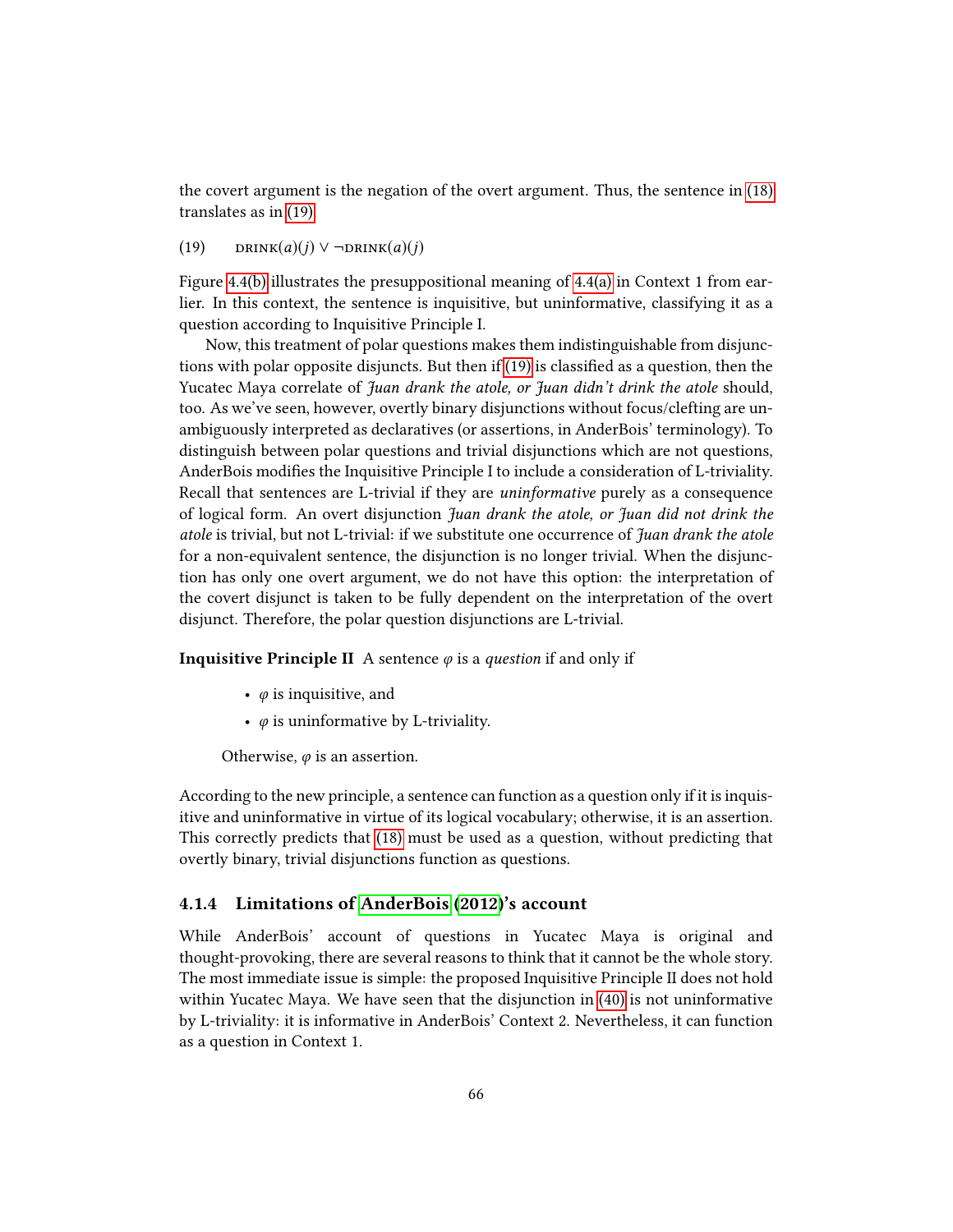(20) [Juan wáa Daniel]<sub>F</sub> uk' Juan or Daniel drink.AGF DEF atole-DISTAL le sa'-o' Was it/It was Juan or Daniel who drank the atole

It seems, then, that AnderBois still needs to assume Inquisitive Principle I to account for the behavior of this sentence, or by other means postulate that inquisitiveness paired with a contextually induced triviality forces a question reading. But this is difficult to uphold in a system where any sentence with a wide-scope disjunction or indefinite is inquisitive. Even when looking solely at data from Yucatec Maya, we observe that while sentences like [\(21\)](#page-70-0) and [\(22\)](#page-70-1) are said to be unambiguous assertions, they will classify as questions in any context making their informative content trivial, given that they are inquisitive. For instance, Inquisitive Principle I mis-classifies the disjunctive  $(22)$  as a question in Context I, and the indefinite [\(21\)](#page-70-0) as a question in both Context I and Context II (recall that it is common ground in both contexts that one sibling drank the atole).

<span id="page-70-0"></span>

|  |                          | (21) yan máax t-u yuk'-aj le sa'-o'                       |  |  |
|--|--------------------------|-----------------------------------------------------------|--|--|
|  |                          | exists someone/who PFV-A.3 drink. STATUS DEF atole-DISTAL |  |  |
|  | Someone drank the atole. |                                                           |  |  |
|  |                          |                                                           |  |  |

<span id="page-70-1"></span>(22) t-u PFv-A.3 drink-Status Def atole-Distal Juan or Daniel yuk'-aj le sa'-o' Juan wáa Daniel Juan or Daniel drank the atole.

There are also arguments from cross-linguistic data. It is, for instance, unclear from AnderBois' account why it-clefts do not universally turn sentences with wide-scope disjunctions or indefinites into questions. If we grant AnderBois that the only semantic contribution of the cleft is an existential presupposition, a construction like

<span id="page-70-2"></span>(23) \*It was [someone]<sub>F</sub> who drank the atole.

should function as a question (by both Inquisitive Principle I and II), rather than being ungrammatical. There is discussion of this point in [AnderBois](#page-103-2) [\(2012\)](#page-103-2), Section 3.5, and the claim is that the existential presupposition of the Yucatec Mayan cleft-construction differs from that of the English *it*-cleft presupposition in that the latter, but not the former, is itself inquisitive. That is, the Yucatec Mayan focus/cleft construction gives rise to existential presuppositions representable by formulae ! $\exists x \varphi(x)$ , while it-clefts give rise to presuppositions representable by formulae  $\exists x \varphi(x)$ . This would mean that not only the informative content of [\(23\)](#page-70-2) is systematically trivial, but also its inquisitive content, relative to its presupposition.

Of course, for this explanation to pan out, AnderBois' account would need to be amended with a presupposition-relative definition of inquisitiveness, like the one used in Presuppositional Inquisitive Semantics. Even with this in place, independent evidence for this particular cross-linguistic difference of cleft-presuppositions is sparse. In fact, there is evidence to the contrary, at least if one assumes AnderBois' general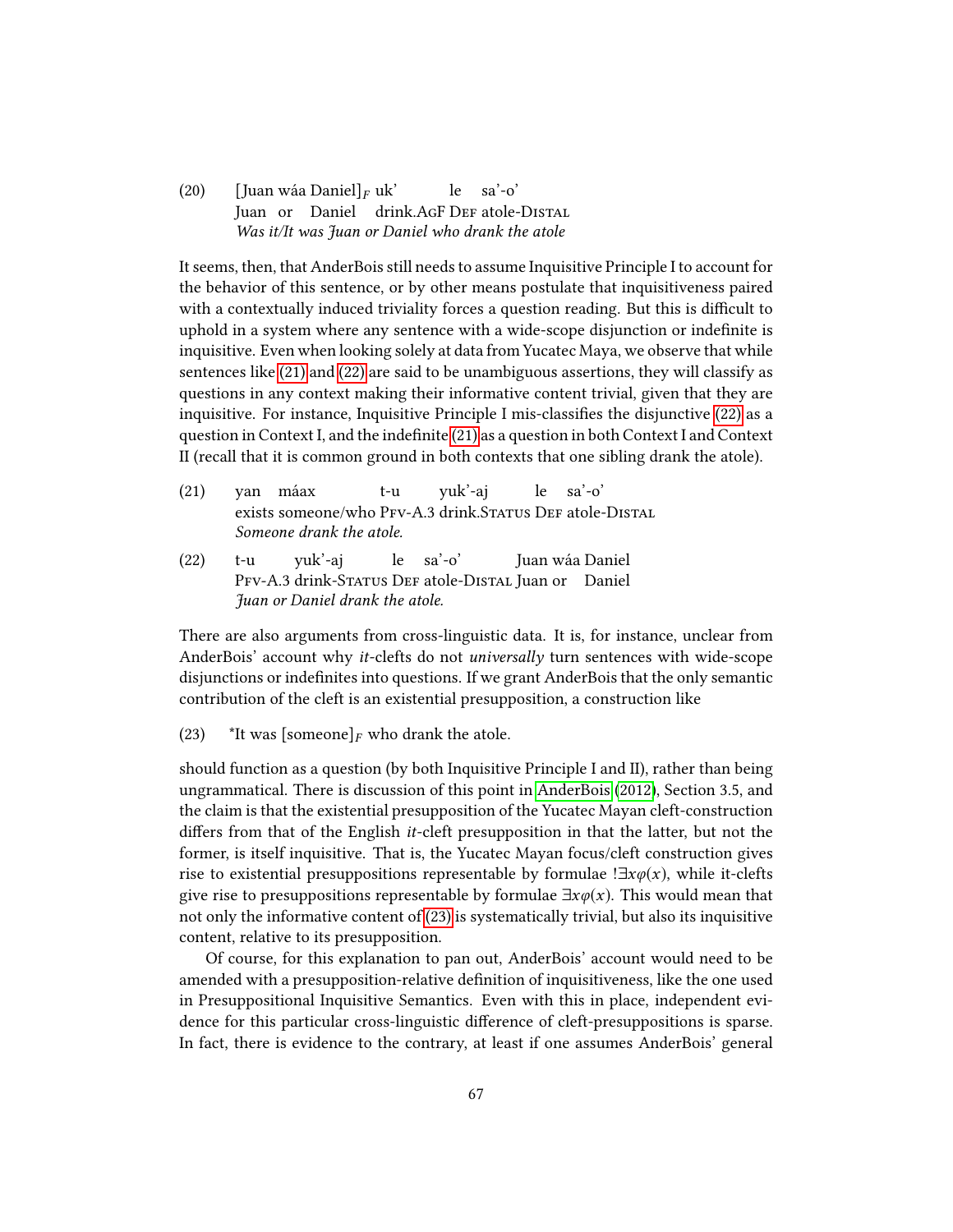framework. If the (only) role of the English it-cleft is to contribute an existential presupposition, [\(24\)](#page-71-1) patterns with [\(23\)](#page-70-2) in that it is neither informative nor inquisitive with respect to its presupposition. Thus, we predict that it cannot be a question, contrary to fact.

## <span id="page-71-1"></span>(24) Who was it that drank the atole?

The above argument amounts to the question of why indefinite pronouns cannot universally function as question words, and inquisitive sentences in general function as questions. We can also make the converse argument: why is it that an interrogative pronoun in English cannot function as an existential indefinite? It is very difficult to see how this could be explained without assuming non-synonymy of indefinite and interrogative pronouns, or a syntactic difference (or both, as in our case).

Given these reasons for doubt, we will present a novel account of questions in Yucatec Maya. It will draw on AnderBois' ideas about the importance of triviality for the disambiguation of sentences in the language, but integrate these ideas with more standard syntactic and semantic assumptions. Together with our assumptions about IL-triviality and its connection to grammaticality, this will give improved predictions at both the construction-specific and the general level.

# <span id="page-71-0"></span>4.2 A new account of questions in Yucatec Maya

To account for the relevant data, we will make the following key assumptions. First, the lack of overt morphosyntactic markers of the clause types interrogative/declarative in Yucatec Maya does not mean that the language does not have, or distinguish between, these clause types. We will therefore treat sentences of Yucatec Maya uniformly with their English counterparts, as list structures. However, we will assume that sentences in Yucatec Maya are (surface) structurally ambiguous between interrogative and declarative; that is, between being decl-lists and int-lists. (Like AnderBois, we do not discuss imperatives.) This is a safe assumption given the attested lack of interrogative-specific morphosyntax.

Sentences are assumed to be systematically disambiguated as follows. Per default, a sentence is read as a  $\text{DEC-}$ -list. This is motivated by the need of—presumably costly marking (most) of the interrogative readings through focus/clefting. The reading as an int-list is however forced in the following cases (and for the data at hand, the following cases only):

- 1. The DECL-reading is IL-trivial, or
- 2. the DECL-reading is contextually trivial, and the INT-reading is not contextually trivial.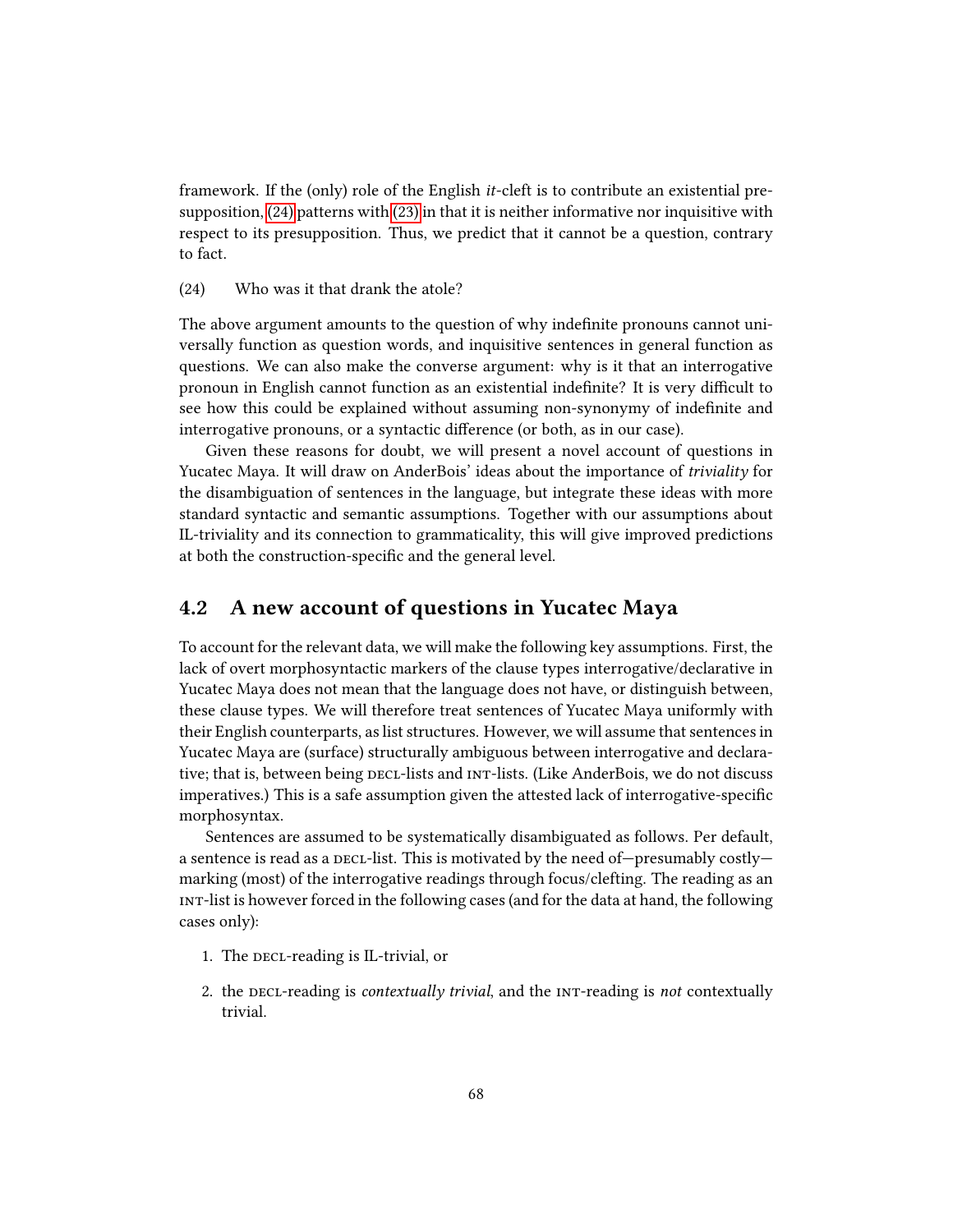By "contextually trivial", we mean that a sentence is, in a given context of communication, neither informative nor inquisitive. $<sup>1</sup>$  $<sup>1</sup>$  $<sup>1</sup>$ </sup>

As for the interpretation of smaller elements, we will not assume that focus/clefts in Yucatec Maya have a language-specific semantics, but instead treat focus/clefting as expressing the CLEFT-operator. Like AnderBois, we treat quexistentials as inquisitive existentials. However, we additionally assume that they are "feature ambiguous", in the sense of having an optionally active grammatical [Wh]-feature. Per default, this feature is inactive (represented as [-Wh]) but rendered active (represented as [+Wh]) in case the reading as [-Wh] yields IL-triviality. This allows agreement with an interrogative complementizer, and will thereby allow us to assign the wide-scope that the quexistential needs for the interpretation as an interrogative pronoun.

Together, these assumptions require something to be said about the *focus seman*tics of quexistentials. Given cross-linguistic data to be further discussed in Chapter [5,](#page-85-0) it is closest at hand to assume that a focussed quexistential has the same focus semantic value as the corresponding focussed interrogative pronoun would have had, in the given context. We treat interrogative pronouns as one-place quantifiers; however, their focus semantic value is not intuitively taken to be a set of semantic values of other elements in  $D_{(\langle e, T \rangle, T)}$  (or  $D_{(\langle e, t \rangle, t)}$ , in a classical system). It is difficult to think of con-<br>texts in which an interme setime negative antropology in the set a seelen system of the set texts in which an interrogative pronoun contrasts with, say, a scalar quantifier. Authors interested in focussed interrogative pronouns tend to instead assume that their focus semantic value is a subset of the domain of individuals [\(Beck, 2006;](#page-103-0) [Cable, 2007\)](#page-103-1). We will make a compromise here, and assume that the focus semantic value of a focussed interrogative pronoun is restricted to the semantic values of the one-place quantifiers corresponding to Montagovian individuals: type e-expressions lifted to the type of a one-place quantifier (cf. [Partee, 1987\)](#page-106-0). This allows us to keep broadly Roothian, in the sense that the focus semantic value of an expression includes only elements in its own type domain. Thus, we postulate that the focus semantic value of a focussed whpronoun is a set like below:

$$
[[[wh \text{-}]_F]]_g^f = [[\lambda P. \exists x P(\underline{x})]]_g^f = \{ [\lambda P. P(x)]_{g[x/d]} \mid d \in D_e \cap C \}.
$$

To keep track of the difference between the focus marking of indefinite and interrogative pronouns in the formal language, we indicate focus marking by underlining the *variable* bound by the quantifier, rather than on the quantifier itself. As stated, we take focussed quexistentials to receive the same type of focus semantic interpretation, including only (Montagovian) individuals.

<span id="page-72-0"></span><sup>&</sup>lt;sup>1</sup>Note that this possibility of reinterpretation is only claimed to hold for sentences which are structurally ambiguous between declarative and interrogative. Hence, we do not predict that overtly declarative sentences, like declarative sentences in English, can be reinterpreted as interrogatives in context. We will however see in Chapter [5](#page-85-0) that at least the first bullet point carries over to other languages in which sentences featuring quexistentials may be ambiguous between declarative and interrogative.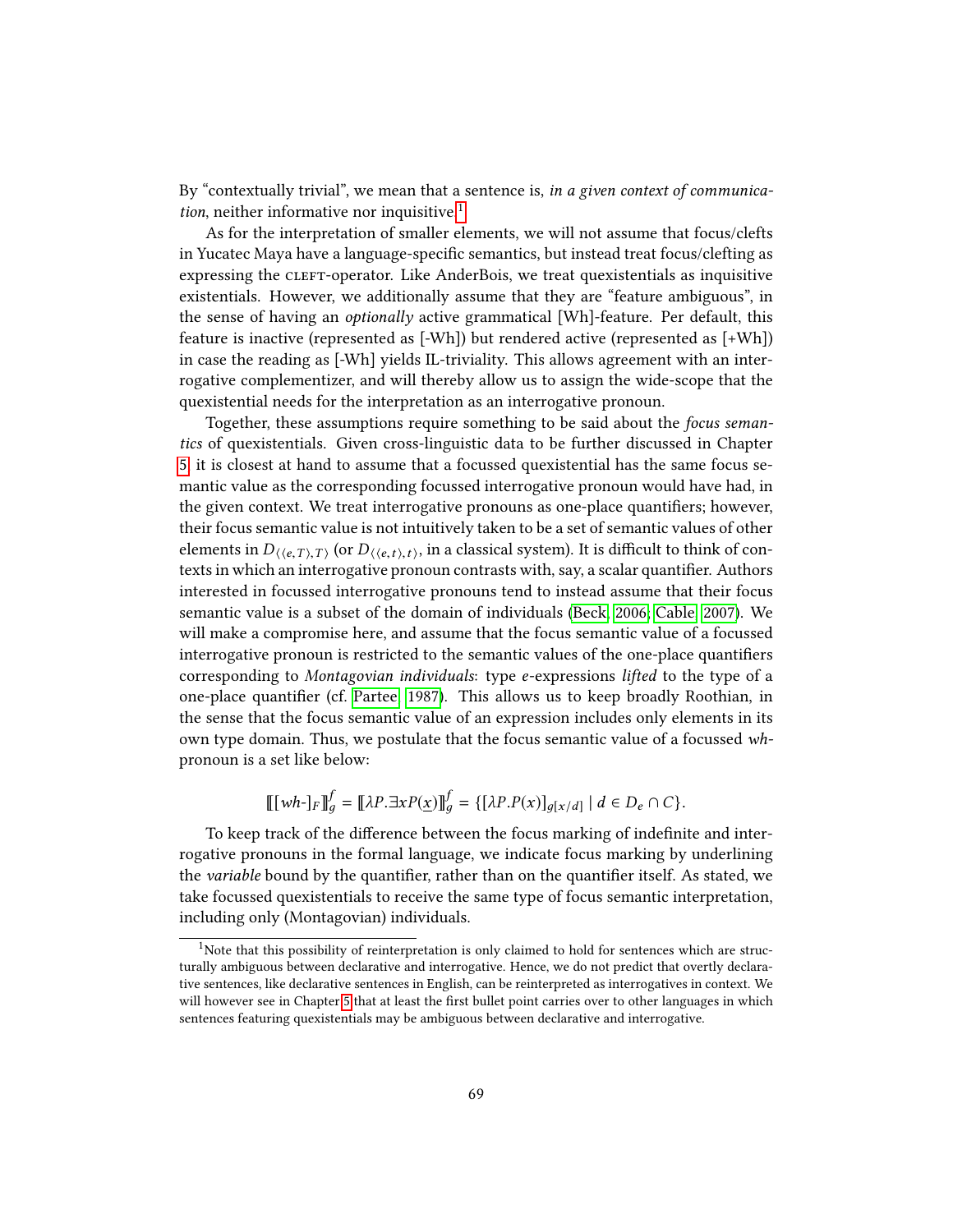Finally, we assume that in general, disjunction is the *n*-ary operator defined in  $(25)$ , where  $P_i$  is a proposition-type variable.<sup>[2](#page-73-1)</sup>

<span id="page-73-0"></span>(25) 
$$
\lambda P_1 \ldots \lambda P_n \langle ? \rangle P_1 \vee \ldots \vee P_n
$$

English disjunction requires  $n > 1$ , so that the conditional '?'-operator is vacuous. The Yucatec Mayan disjunction *wáa* allows  $n = 1$ , and in case its one argument is non-inquisitive, applies '?' to it. As before, we assume that an overt disjunction may correspond to a disjunction either within or between list items. This set of assumptions will be needed to account for the formation of both declarative disjunctive sentences and polar questions in the language.

Before applying these assumptions to the set of data from Yucatec Maya, we will describe a general treatment of four types of cleft constructions that were not discussed in the previous chapter, but which are of immediate relevance.

## 4.2.1 Clefted wh-questions and biclausal disjunctions

We will consider four types of constructions: disjunctive polar questions with clefts, like [\(27\),](#page-73-2) clefted biclausal disjunctive declaratives, like [\(27\),](#page-73-2) clefted alternative questions, like [\(28\),](#page-73-3) and clefted wh-questions, like [\(29\).](#page-73-4)

- <span id="page-73-5"></span>(26) Was it [Alice-or-Bob]<sub>F</sub> who laughed?  $\rightsquigarrow$ ?CLEFT(LAUGHED(a)  $\vee$  LAUGHED(b))
- <span id="page-73-2"></span>(27) It was  $[Alice]_F$  (who laughed) or (it was)  $[Bob]_F$  who laughed.  $\rightsquigarrow$ !(CLEFT(LAUGHED(a))  $\vee$  CLEFT(LAUGHED(b)))
- <span id="page-73-3"></span>(28) Was it  $[\text{Alice}]_F$  (who laughed) or (was it)  $[\text{Bob}]_F$  who laughed?  $\rightsquigarrow$  †(CLEFT(LAUGHED(a))  $\vee$  CLEFT(LAUGHED(b))
- <span id="page-73-4"></span>(29) Who was it that laughed?  $\rightsquigarrow$ ? $\exists x$ (CLEFT(LAUGHED $(x)$ ))

We first consider the disjunctive polar question with a cleft in  $(26)$ . The presuppositional meaning assigned to this sentence in our three-person toy model is depicted in Figure [4.5\(a\).](#page-74-0)

As indicated, a disjunctive polar question with a cleft is taken to express the issue of whether at most one or more of its disjuncts hold, or none of its disjuncts hold. In the given model, this meaning is derived as follows. Since '?' does not affect the presuppositional content of a sentence, the presupposition of the sentence in this model is the set presup(CLEFT(LAUGHED( $a$ )∨LAUGHED( $b$ ))), which we know from the discussion of clefted disjunctive declaratives in Section [3.3.2](#page-54-0) equals the state  $\{w_a, w_b, w_c, w_{ab}\}.$ 

The *proposition* expressed by the sentence is the set  $[?CLEFT(LAUGHED(a)V]$ LAUGHED(b))], defined as the union of  $[CLEFT(LAUGHED(a) \vee LAUGHED(b))]$  and the

<span id="page-73-1"></span> $2$ Thanks to my supervisor, Floris Roelofsen, for suggesting this.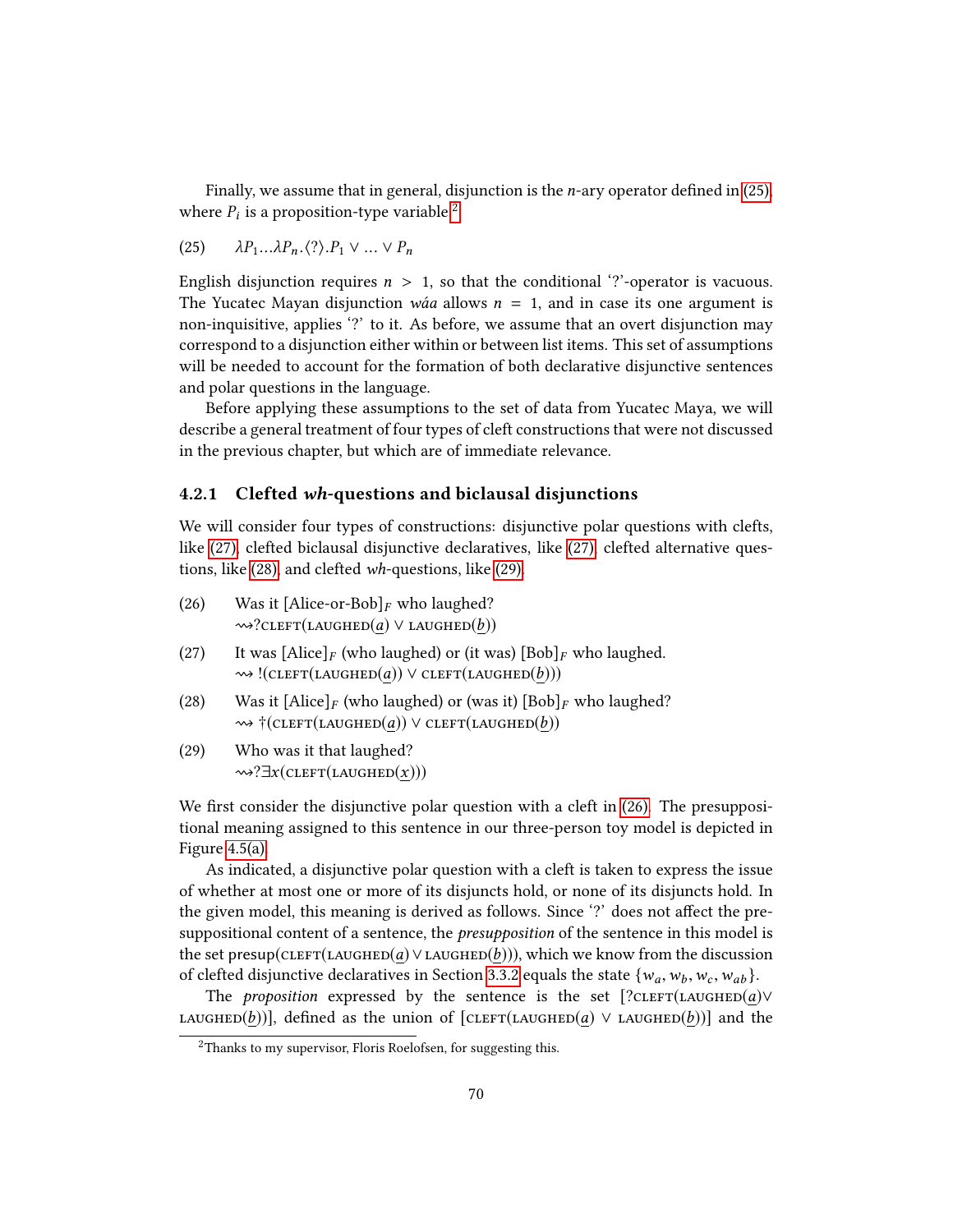<span id="page-74-0"></span>

<span id="page-74-1"></span>Figure 4.5: Presuppositional meanings of [\(26\):](#page-73-5) Was it [Alice-or-Bob]<sub>F</sub> who laughed? and [\(27\):](#page-73-2) It was  $[Alice]_F$  (who laughed) or (it was)  $[Bob]_F$  who laughed.

power set of presup(CLEFT(LAUGHED(a) ∨ LAUGHED(b))) – info(CLEFT(LAUGHED(a) ∨ LAUGHED $(b)$ )). We know from Section [3.3.2](#page-54-0) that the former is the proposition  $\wp({w_a, w_b, w_{ab}})$ , so that info(CLEFT(LAUGHED(*a*)  $\vee$  LAUGHED(*b*))) = {w<sub>a</sub>, w<sub>b</sub>, w<sub>ab</sub>}. This means that the proposition  $[?CLEFT(LAUGHED(a) \vee LAUGHED(b))]$  spells out as  $\wp({w_a, w_b, w_{ab}})\cup \wp({w_a, w_b, w_c, w_{ab}} -{w_a, w_b, w_{ab}}) = \wp({w_a, w_b, w_{ab}})\cup \wp({w_c}),$ as depicted.

Consider now the clefted biclausal disjunctive declarative, It was [Alice]<sub>F</sub> (who laughed) or (it was)  $[Bob]_F$  who laughed. This translates as  $!(\text{cLEFT}(\text{LAUGHED}(a)) \vee \text{LIGU}(a))$  $CLEFT(LAUGHED(b)))$ , and its presuppositional meaning in the model is depicted in Figure [4.5\(b\).](#page-74-1)

As exemplified, we take a clefted disjunctive declarative to presuppose that if one of the prejacents of its disjuncts hold, then it holds exclusively, and to express the proposition that one and only one of these prejacents hold. In the given model, this is derived as follows. Since '!' does not contribute anything to the presupposition of its prejacent, the *presupposition* of the sentence is the set presup( $CLEFT(LAUGHED(a)) \vee$ CLEFT(LAUGHED(b))), defined as the union of all states s : s ⊧ CLEFT(LAUGHED(a)) and s−  $info(CLEFT(LAUGHEAD(a)))$  F CLEFT(LAUGHED(b)). We know from the discussion of the simple declarative clefts in Chapter [3,](#page-31-0) Section [3.3.2](#page-54-0) that presup(CLEFT(LAUGHED(a))) =  $\{w_a, w_b, w_c, w_{bc}\}\$ , and info(CLEFT(LAUGHED(a))) =  $\{w_a\}$ . Analogously, we have that presup(CLEFT(LAUGHED(b))) = { $w_a$ ,  $w_b$ ,  $w_c$ ,  $w_{ac}$ } and info(CLEFT(LAUGHED(a))) = { $w_b$  }. The maximal subset s of  $\{w_a, w_b, w_c, w_{bc}\}$  such that  $s - \{w_a\} \subseteq \{w_a, w_b, w_c, w_{ac}\}$  is the state  $\{w_a, w_b, w_c\}$ , and the presupposition of the sentence thereby reduces to this.

The sentence expresses the *proposition*  $[!(\text{cLEFT}(\text{LAUGHED}(a)) \lor \text{cLEFT}(\text{LAUGHED}(b)))]$ , is defined as  $\wp(\text{info}(\text{CLEFT}(\text{LAUGHED}(a))) \vee \text{CLEFT}(\text{LAUGHED}(b))))$ . This is equivalent to  $\wp(\text{info}(\text{CLEFT}(\text{LAUGHED}(a))) \cup \text{info}(\text{CLEFT}(\text{LAUGHED}(b))))$ , which we know from before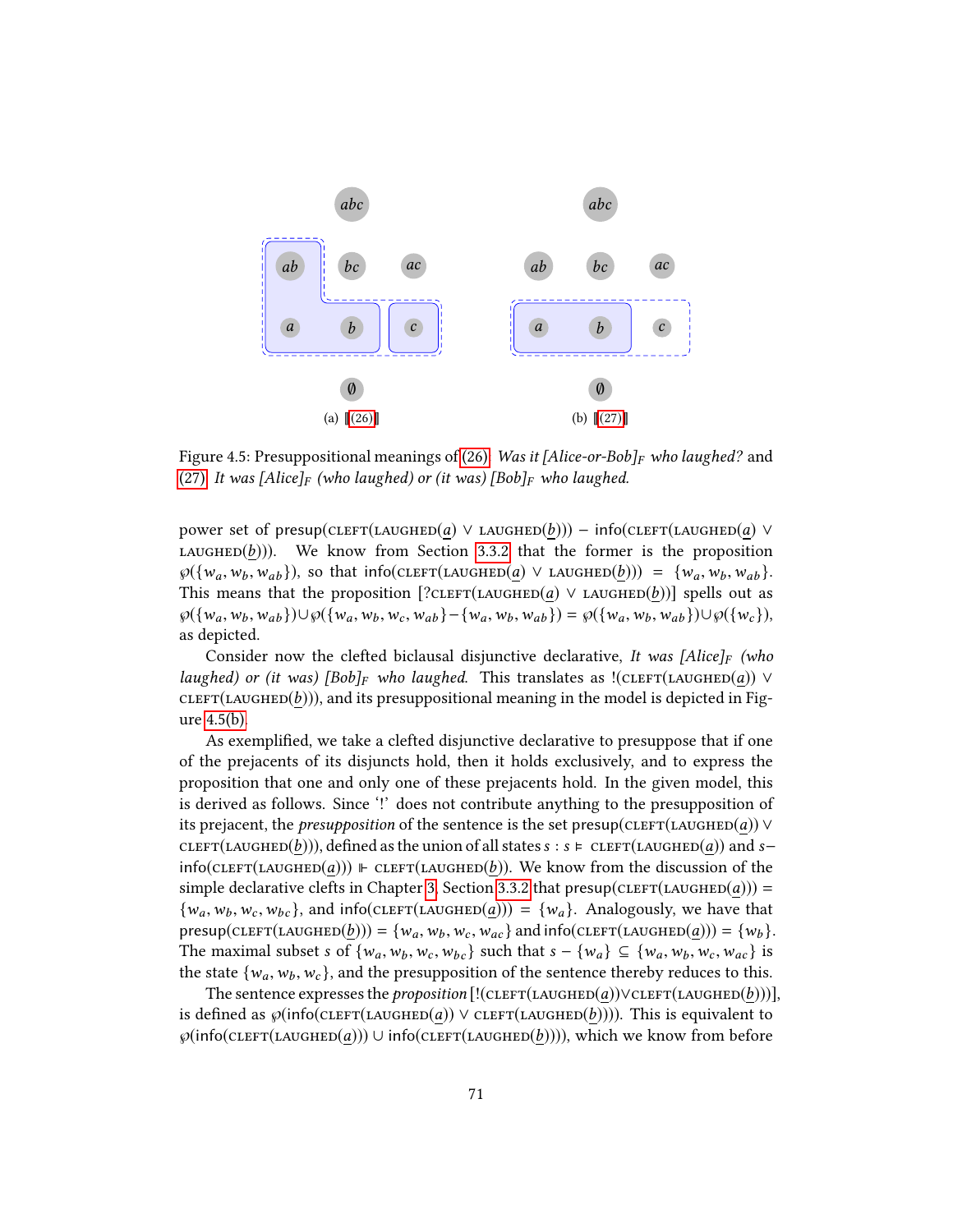<span id="page-75-1"></span><span id="page-75-0"></span>

Figure 4.6: Presuppositional meanings assigned to [\(28\):](#page-73-3) Was it [Alice]<sub>F</sub> (who laughed) or (was it)  $[Bob]_F$  who laughed? and [\(29\):](#page-73-4) Who was it that laughed?

equals the set  $\wp({w_a} \cup {w_b}) = \wp({w_a, w_b}).$ 

We now consider the clefted alternative question Was it  $[Alice]_F$  (who laughed) or (was it)  $[Bob]_F$  who laughed?, translating as  $\dagger$ (CLEFT(LAUGHED(a))∨CLEFT(LAUGHED(b)). (Recall that  $'$ †' is introduced by the combination closed interassociated with alternative questions.) Figure [4.6\(a\)](#page-75-0) depicts the presuppositional meaning of this in our model.

As indicated, a clefted alternative question is taken to presuppose that one of its disjuncts holds exclusively, and to express the issue of which disjunct this is. This is derived in our model as follows. The presupposition of the sentence is the state presup(†(CLEFT(LAUGHED(a)) ∨ CLEFT(LAUGHED(b)))). By the definition of '†', this is defined as info(CLEFT(LAUGHED(a)) ∨CLEFT(LAUGHED(b))), which we know from above is the state  $\{w_a\}$  ∪  $\{w_b\} = \{w_a, w_b\}.$ 

Recall that '†' does not contribute anything to the at-issue content of its prejacent. Therefore, the *proposition* expressed by the sentence is the set  $[CLEFT(LAUGHED(a))$  ∨  $CLEFT(LAUGHED(b))] = [CLEFT(LAUGHED(a))] \cup [CLEFT(LAUGHED(b)))]$ . We again know from the previous chapter that  $[\text{CLEFT}(\text{LAUGHED}(a))] = \{\{w_a\}, \emptyset\}$ , and similarly that [CLEFT(LAUGHED(b))] = {{ $w_b$ },  $\emptyset$ }, so that the proposition reduces to the set {{ $w_a$ },  $\emptyset$ }∪  $\{\{w_b\}, \emptyset\} = \{\{w_a\}, \{w_b\}, \emptyset\}.$ 

We now consider the clefted wh-question Who was it that laughed?. This translates as ? $\exists x$ (CLEFT(LAUGHED(x))). The meaning assigned to this in the current model is represented in Figure [4.6\(b\).](#page-75-1) As indicated, in this model, the question is taken to presuppose that Someone laughed, and to demand an answer exhaustively specifying the set of laughers. Thus far, the predictions align with intuition: a clefted wh-question is not felicitously answered in the negative, as indicated by [\(30-b\).](#page-76-0) Nor can the exhaustiveness of an answer be felicitously denied, as indicated by [\(30-c\).](#page-76-1)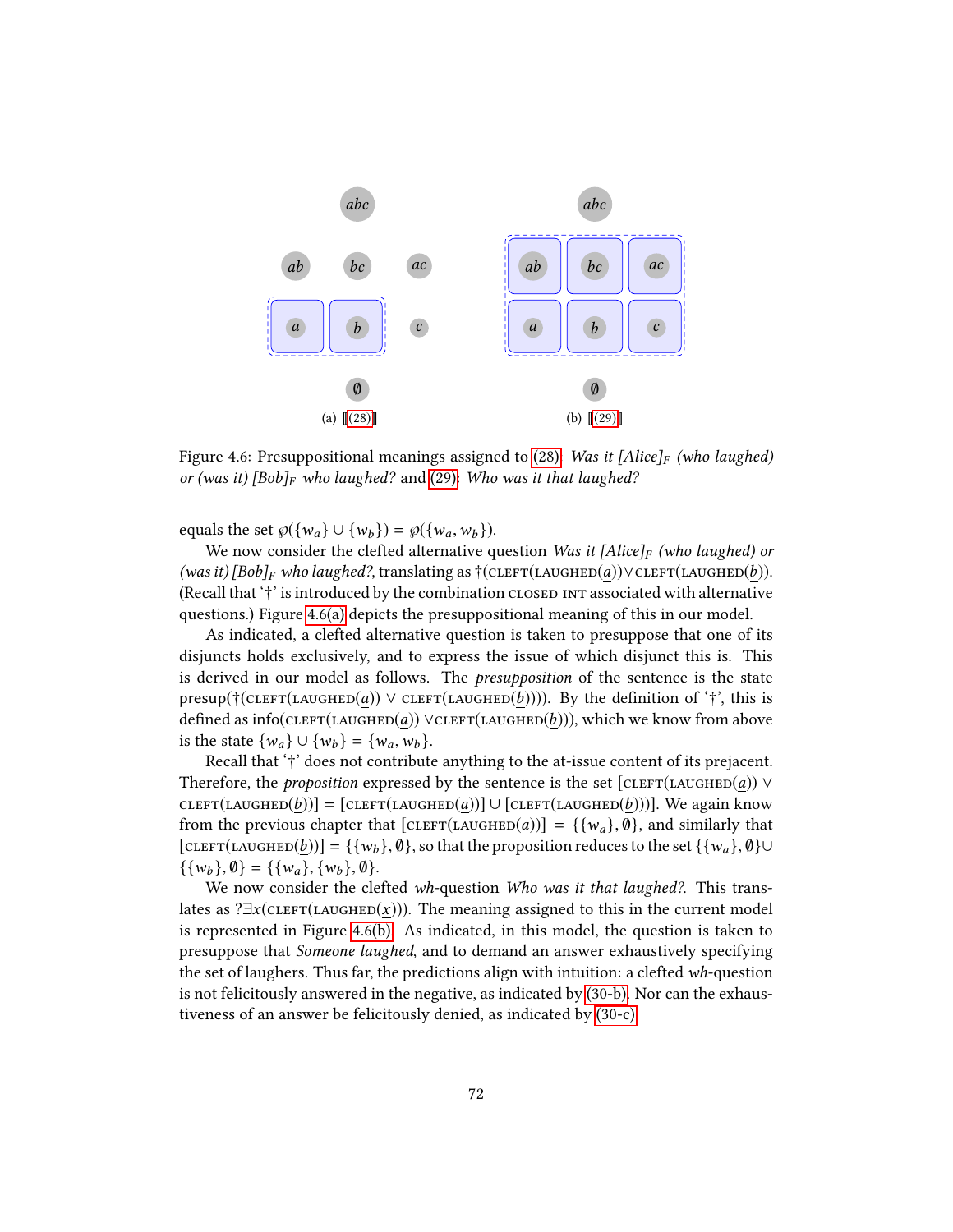- <span id="page-76-1"></span><span id="page-76-0"></span>(30) a. A: Who was it that laughed?
	- b. B: #(It was) no one.
	- c. B': (It was) Alice. # Bob laughed, too.

Now, we have also predicted that the question presupposes that Not everyone laughed. This is not as intuitively correct: the response in [\(31-b\)](#page-76-2) is somewhat marked presumably for the same reason as it-clefts with everyone are—but is not as bad as  $(30-b)$ .

- <span id="page-76-2"></span>(31) a. A: Who was it that laughed?
	- b. B: ?(It was) everyone.

To see how this prediction arises, we outline the derivation of the presupposition of [\(29\)](#page-73-4) in the model, with respect to some assignment  $g$ . As usual, '?' is vacuous on presupposed content, and the presupposition is therefore presup<sub>a</sub>( $\exists x$ (CLEFT(LAUGHED(x)))). This is defined as  $\bigcup \{s \mid s \Vdash g[x/d] \text{CLEFT(LAUGHED}(\underline{x}))\}$  for some  $d \in \{a, b, c\}$ . We know from the previous expositions of the presuppositions of clefted atomic sentences that the maximal state satisfying CLEFT(LAUGHED(x)) with respect to  $q[x/a]$  is the state  $\{w_a, w_b, w_c, w_{bc}\}\$ , and it is quickly seen that the corresponding state for  $q[x/b]$  is  $\{w_a, w_b, w_c, w_{ac}\}$ , and for  $g[x/c]$  the state  $\{w_a, w_b, w_c, w_{ab}\}$ . Neither state contains the world  $w_{abc}$  in which everyone laughed, so that the union of these states will not contain this world, either.

This also shows that the exclusion of the possibility that everyone laughed hinges on a specific feature of our model: the assumption that the domain consists exclusively of singular individuals. Singular individuals are individuals like Alice and Bob, in contrast to plural individuals (or sums), such as the individual Alice and Bob. If we had included also plural individuals in the domain, the presupposition of the whinterrogative would have included also the state  $\text{cLEFT}(\text{LAUGHED}(abc))$ . Assuming that the focus semantic value of a focussed plural individual is the domain of individuals, this which would spell out as  $\{w_a, w_b, w_c, w_{ab}, w_{ac}, w_{ab}, w_{abc}\}$ , including the formerly missing world.

Nothing in our current account crucially hinges on the assumption that domains must consist of singular individuals. We will therefore assume that clefted wh-interrogatives are most naturally taken to range over the plural domain obtained from the singular domain by including the sums of each set of individuals, in the style of [Link](#page-106-1) [\(1983\)](#page-106-1).

To see the effect of this assumption, consider the model  $M^{+}$  that is just like our previous toy model, but features the domain  $D^+ = \{a, b, c, a \oplus b, b \oplus c, a \oplus c, a \oplus b \oplus c\}$ ,<br>and where at any world where two or more individuals laughed, their individual sum and where at any world where two or more individuals laughed, their individual sum laughed as well. The presuppositional meaning assigned to [\(29\)](#page-73-4) in  $M^+$  is depicted in Figure [\(31\).](#page-76-2)

As indicated, a clefted wh-question is now taken to express an exhaustive wh-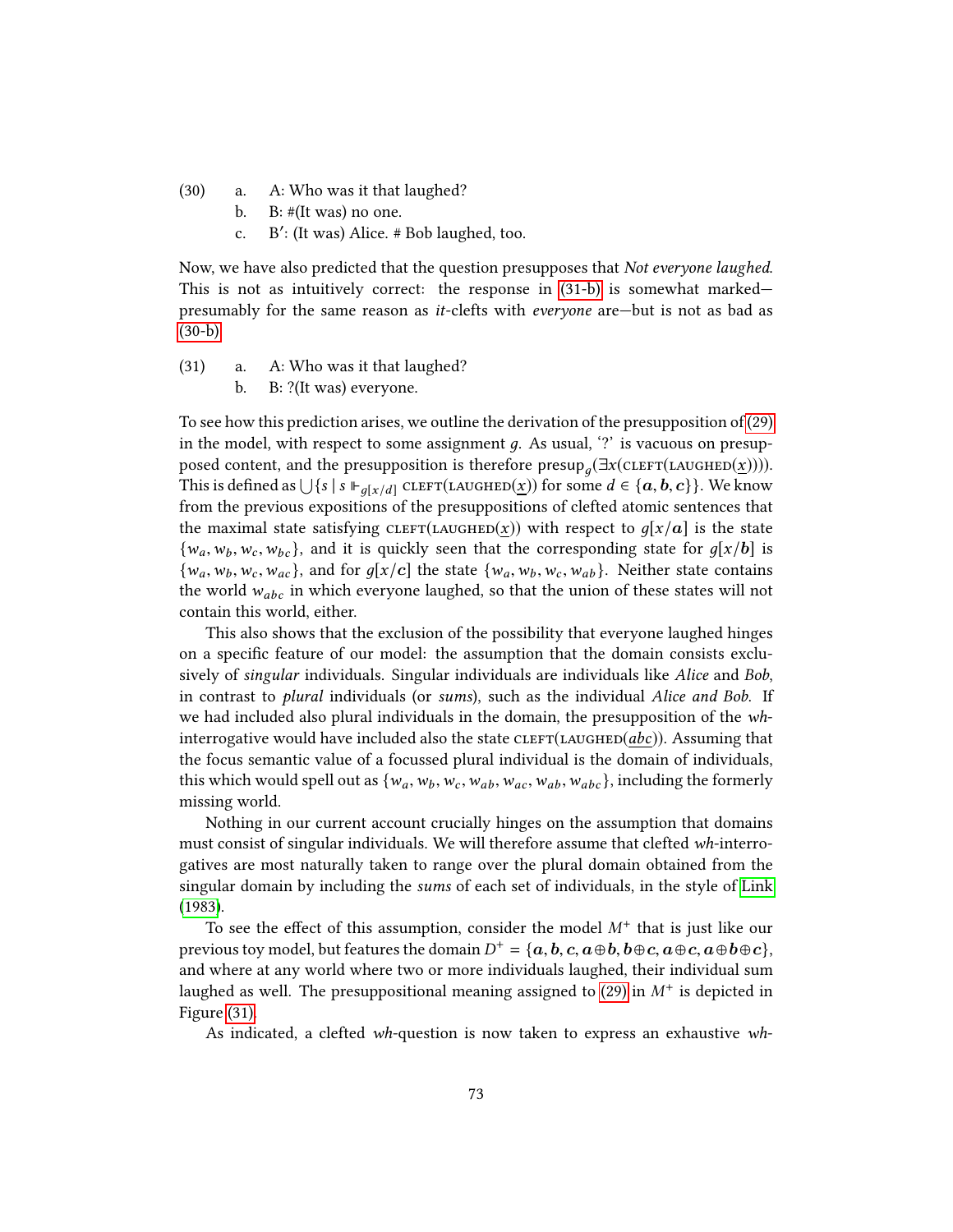

Figure 4.7: Presuppositional meaning assigned to Who was it that laughed? in the model  $M^+$ .

question with an existential presupposition, as desired. This is derived in  $M^+$  with respect to an assignment  $g$  as follows. By the same reasoning as before, the *presupposi*tion of the sentence amounts the state  $\bigcup \{s \mid s \Vdash_{g[x/d]} \text{CLEFT(LAUGHED}(\underline{x}))\}$  for some  $d \in$ <br>D<sup>+1</sup>). This still includes the states  $\{x_1, x_2, \ldots, x_{k-1}\}$  for some discussion of  $\{x_1, x_2, \ldots, x_{k-1}\}$  $D^+$ }. This still includes the states { $w_a, w_b, w_c, w_{bc}$ }, { $w_a, w_b, w_c, w_{ac}$ }, and { $w_a, w_b, w_c$ ,<br> $w_a, w_b, w_{bc}$ }, but additionally includes the presupposition of  $C(\text{EFT}(MClUTD(x)))$  with respect  $w_{ab}$ }, but additionally includes the presupposition of CLEFT(LAUGHED(x)) with respect to  $g[x/ab]$ ,  $g[x/bc]$ , and  $g[x/ac]$ , which is the same state  $\{w_a, w_b, w_c, w_{ab}, w_{ac}, w_{ab}\}$ , and with respect to  $g[x/abc]$ , which is the state  $\{w_a, w_b, w_c, w_{ab}, w_{ac}, w_{ab}, w_{abc}\}$ . The latter is also the union of the individual states, meaning that the presupposition of the interrogative reduces to this.

The *proposition* expressed by the sentence is  $[? \exists x (\text{cLEFT}(\text{LAUGHED}(\underline{x})))]_q$ , defined as the union of  $[\exists x (\text{cLEFT}(\text{LAUGHED}(x)))]_g$  and  $\wp(\text{presup}_g(\exists x (\text{cLEFT}(\text{LAUGHED}(x)))) - \text{info}(\exists x (\text{cLEFT}(\text{LAUGHED}(x))))$  $\inf_{\mathcal{O}_g} \left( \exists x (\text{CLEFT}(\text{LAUGHED}(\underline{x}))) \right)$ . The former equals  $\bigcup_{d \in D^+} \left[ \text{CLEFT}(\text{LAUGHED}(\underline{x})) \right]_{g[x/d]},$ which is easily seen to be the set  $\{\{w_a\}, \{w_b\}, \{w_c\}, \{w_{ab}\}, \{w_{ac}\}, \{w_{abc}\}, \emptyset$ . Thus, info<sub>g</sub> $(\exists x(\text{cLEFT}(\text{LAUGHED}(\underline{x})))) = \{w_a, w_b, w_c, w_{ab}, w_{bc}, w_{ac}, w_{abc}\}$ , which is precisely the presupposition of  $\exists x$ (CLEFT(LAUGHED(x))). Therefore, the proposition expressed by the sentence reduces to  $\{\{w_a\}, \{w_b\}, \{w_c\}, \{w_{ab}\}, \{w_{bc}\}, \{w_{ac}\}, \{w_{abc}\}, \emptyset\}$ ∪  $\{\{\emptyset\}\} = \{\{w_a\}, \{w_b\}, \{w_c\}, \{w_{ab}\}, \{w_{bc}\}, \{w_{ac}\}, \{w_{abc}\}, \emptyset\}$ , as depicted.

This concludes our application of the semantics of it-clefts to the new types of constructions, and we can proceed to lay out the impact of these predictions on the data from Yucatec Maya.

#### 4.2.2 Wh-questions

According to our assumptions, the non-clefted sentence in [\(32\)](#page-78-0) has the structure given in  $(33-a)$  (cp abbreviates closed decl). This translates as indicated in  $(33-b)$ , which is the same form as assigned to the English declarative Someone drank the atole. The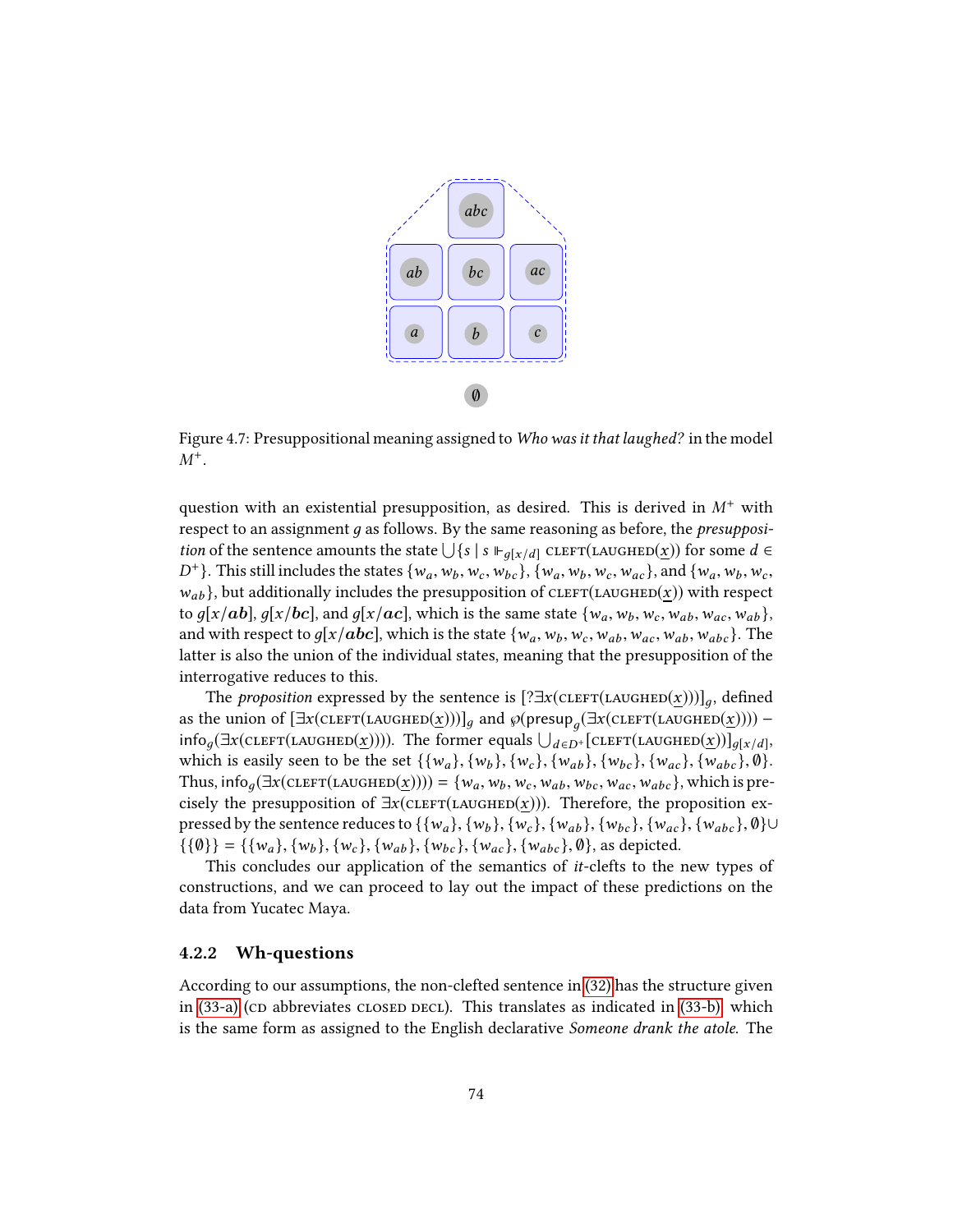<span id="page-78-10"></span><span id="page-78-5"></span>

Figure 4.8: Presuppositional meanings assigned to [\(32\)](#page-78-0) and [\(34\).](#page-78-3)

presuppositional meaning of this in a model with Juan and Daniel is depicted in Figure [4.8\(a\).](#page-78-5)

<span id="page-78-0"></span>

|                | (32) yan máax t-u yuk'-aj le sa'-o'                      |  |  |  |  |  |
|----------------|----------------------------------------------------------|--|--|--|--|--|
|                | exists someone/who PFV-A.3 drink.STATUS DEF atole-DISTAL |  |  |  |  |  |
|                | Someone drank the atole.                                 |  |  |  |  |  |
| $\lambda = -1$ |                                                          |  |  |  |  |  |

<span id="page-78-2"></span><span id="page-78-1"></span>(33) a. Structure:  $[s \text{ CD } [C \text{ P } [C \text{ CDECL } [T \text{ P } \text{ Y} \text{ an } \text{m\'aax } t-u \text{ yuk'-aj } \text{le } sa'-o']]]]$ <br>b. (Simplified) translation:  $\exists x \text{ DRANK}(a)(x)$ (Simplified) translation: ! $\exists x$ DRANK(a)(x)

For the clefted sentence in [\(34\),](#page-78-3) we predict two possible structures: the declarative one laid out in [\(35-a\),](#page-78-6) and the interrogative one laid out in [\(36-a\).](#page-78-7)

<span id="page-78-8"></span><span id="page-78-6"></span><span id="page-78-3"></span>

| (34) |          | $[\text{m\'aax}]_F$  | uk' | $\left  \begin{array}{c} e \\ h \end{array} \right.$ sa'-o'                                                                                                                                                                                                                                                                                                                                                                            |
|------|----------|----------------------|-----|----------------------------------------------------------------------------------------------------------------------------------------------------------------------------------------------------------------------------------------------------------------------------------------------------------------------------------------------------------------------------------------------------------------------------------------|
|      |          | Who drank the atole? |     | someone/who drink.AGF the atole-DISTAL                                                                                                                                                                                                                                                                                                                                                                                                 |
| (35) | a.<br>b. |                      |     | Structure: $\left[$ <sub>S</sub> CD $\left[$ <sub>C</sub> $\right]$ <sub>C</sub> C <sub>DECL</sub> $\left[$ <sub>TP</sub> $\left[$ máax $\right]$ <sub>F</sub> uk' le sa'-o' ]]]]<br>(Simplified) translation: CLEFT( $\exists x$ DRANK $(a)(x)$ )                                                                                                                                                                                     |
| (36) | a.<br>b. |                      |     | Structure: $\left[$ S OI $\left[$ $\right]$ $\left[$ $C^1_{\text{INT}}$ $\left[$ $\left[$ $T^P$ $\left[$ $\left[ \frac{m\hat{a}ax}{m} \mathbf{a}x_{n} \mathbf{b}x_{n} \right] \right]$ $\left[$ $\left[ \frac{m\hat{a}ax}{m} \mathbf{b}x_{n} \right] \right]$ $\left[ \frac{m\hat{a}ax}{m} \mathbf{b}x_{n} \right]$ $\left[ \frac{m\hat{a}ax}{m} \mathbf{b}x_{n}$<br>(Simplified) translation: $? \exists x \text{cLEFT}(DRANK(a)(x))$ |

<span id="page-78-7"></span><span id="page-78-4"></span>The declarative structure translates into the IL-trivial formula [\(35-b\):](#page-78-8) the logical skeleton of this always expresses a non-inquisitive, uninformative proposition.

*Proof.* Let  $M$ ,  $g$  be an arbitrary model and assignment. The interpretation of the logical skeleton of [\(35-b\)](#page-78-8) in M with respect to  $q$  is spelled out in [\(37\).](#page-78-9)

<span id="page-78-9"></span>(37) 
$$
\begin{aligned}\n\llbracket \text{CLEFT}(\exists x \mathbf{P}(\underline{x})) \rrbracket_{M,g} &= \langle \pi, A \rangle, \text{ where} \\
&\quad \cdot \pi = \max_{M,g} (\exists x \mathbf{P}(\underline{x})) \cap \text{presup}_{M,g}(\exists x \mathbf{P}(\underline{x})) \cap \text{info}_{M,g}(\exists x \mathbf{P}(x)) \\
&\quad \text{if } \exists x \mathbf{P}(\underline{x}) \models \exists x \mathbf{P}(\underline{x}), \\
&\quad \emptyset \text{ otherwise} \\
&\quad \cdot A = \wp(\text{MIN}_{M,g}(\exists x \mathbf{P}(\underline{x}))) \upharpoonright \pi\n\end{aligned}
$$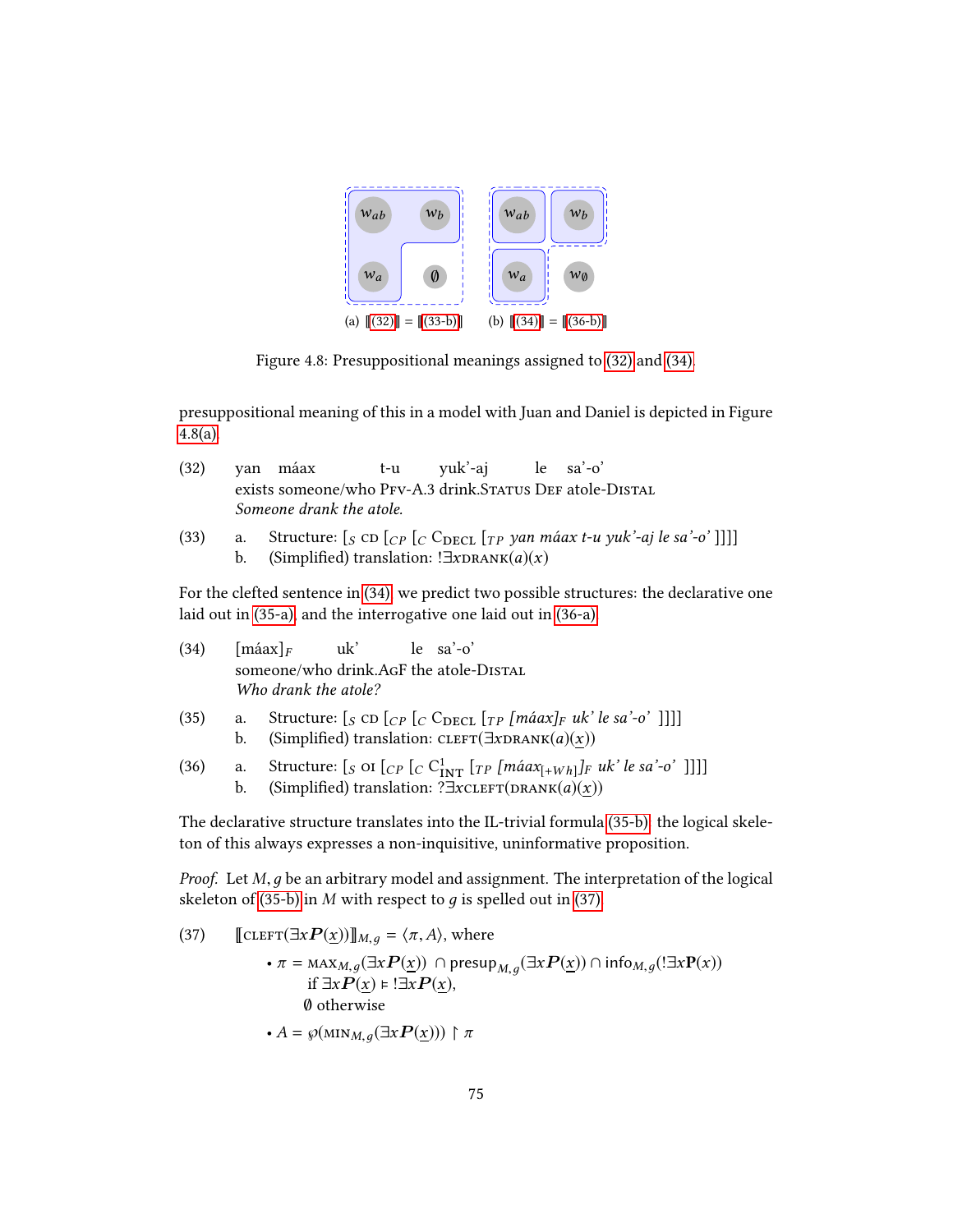It is easily seen that  $\exists x P(\underline{x}) \models \exists x P(\underline{x})$ , so that  $\pi = \max_{M,g} (\exists x P(\underline{x})) \cap \text{presup}_{M,g} (\exists x P(x)) \cap \text{info}_{M,g} (\exists x P(\underline{x}))$ . Since presup $_{M,g}(\exists x P(\underline{x})) \cap \text{info}_{M,g}(\exists x P(x))$ . Thus,  $\pi \subseteq \text{info}_{M,g}(\exists x P(x))$ . Since  $\min_{M,g} (\exists x P(\underline{x})) = \inf_{M,g} (\exists x P(\underline{x})) = \inf_{M,g} (\exists x P(x))$ , it follows that  $\pi \subseteq \inf_{M,g} (A)$ . Since info<sub>M,  $q(A) \subseteq \pi$ </sub> follows by the restriction  $\upharpoonright \pi$ , this entails that info<sub>M,  $q(A) = \pi$ ,</sub> i.e., that [\(37\)](#page-78-9) is non-informative. Since a power set is never inquisitive, [\(37\)](#page-78-9) must further be non-inquisitive, so trivial.

Note that this holds independently of the assumption that the quexistential lacks scalar alternatives: we know from the previous chapter that  $*It$  was [someone]<sub>F</sub> who drank the atole would be equally IL-trivial.

By movement of the [+Wh] quexistential in [\(36-a\)](#page-78-7) to a SpecC, the sentence [\(34\)](#page-78-3) translates into our logical language as in [\(36-b\).](#page-78-4) This is the same form as assigned to the English wh-question Who was it that drank the atole?, and the interpretation of this in the model of Juan, Daniel, and their individual sum is depicted in Figure [4.8\(b\).](#page-78-10) In accordance with AnderBois', we predict that the question presupposes existence. Unlike AnderBois'—but not in contradiction to his data—we additionally predict that the question is exhaustive. We return to discuss this prediction briefly in the section concluding this chapter.

#### 4.2.3 Clefted disjunctions

We assume that on a declarative reading, the non-clefted disjunctive sentence in [\(38\)](#page-79-0) is given one of the equivalent translations [\(39-a\)](#page-79-1) and [\(39-b\),](#page-79-2) where the former is the same form as assigned to the English sentence [*Juan-or-Daniel]<sub>F</sub>* drank the atole, and the latter the same form as assigned to [Juan]<sub>F</sub> drank the atole, or [Daniel]<sub>F</sub> drank the atole.

- <span id="page-79-0"></span>(38) t-u PFV-A.3 drink-Status DEF atole-DISTAL Juan or Daniel yuk'-aj le sa'-o' Juan wáa Daniel Juan or Daniel drank the atole.
- <span id="page-79-2"></span><span id="page-79-1"></span>(39) a. (Simplified) translation 1:  $!(DRANK(a)(j) \vee DRANK(a)(d))$ b. (Simplified) translation 2: !(!DRANK(a)(j)∨!DRANK(a)(d))

Since we know that neither of these are IL-trivial, it follows that the sentence in [\(38\)](#page-79-0) can be read as a declarative. Of course, the sentence would be contextually trivial in a setting in which it is established that one (or more) of Juan and Daniel drank the atole. In this case, however, an interrogative reading of the sentence is also trivial: it would correspond to the polar question of whether one (or more) of Juan and Daniel drank the atole, contextually restricted to have only one alternative.

<span id="page-79-3"></span>For the clefted disjunction in [\(40\),](#page-79-3) we have four non-equivalent possible translations.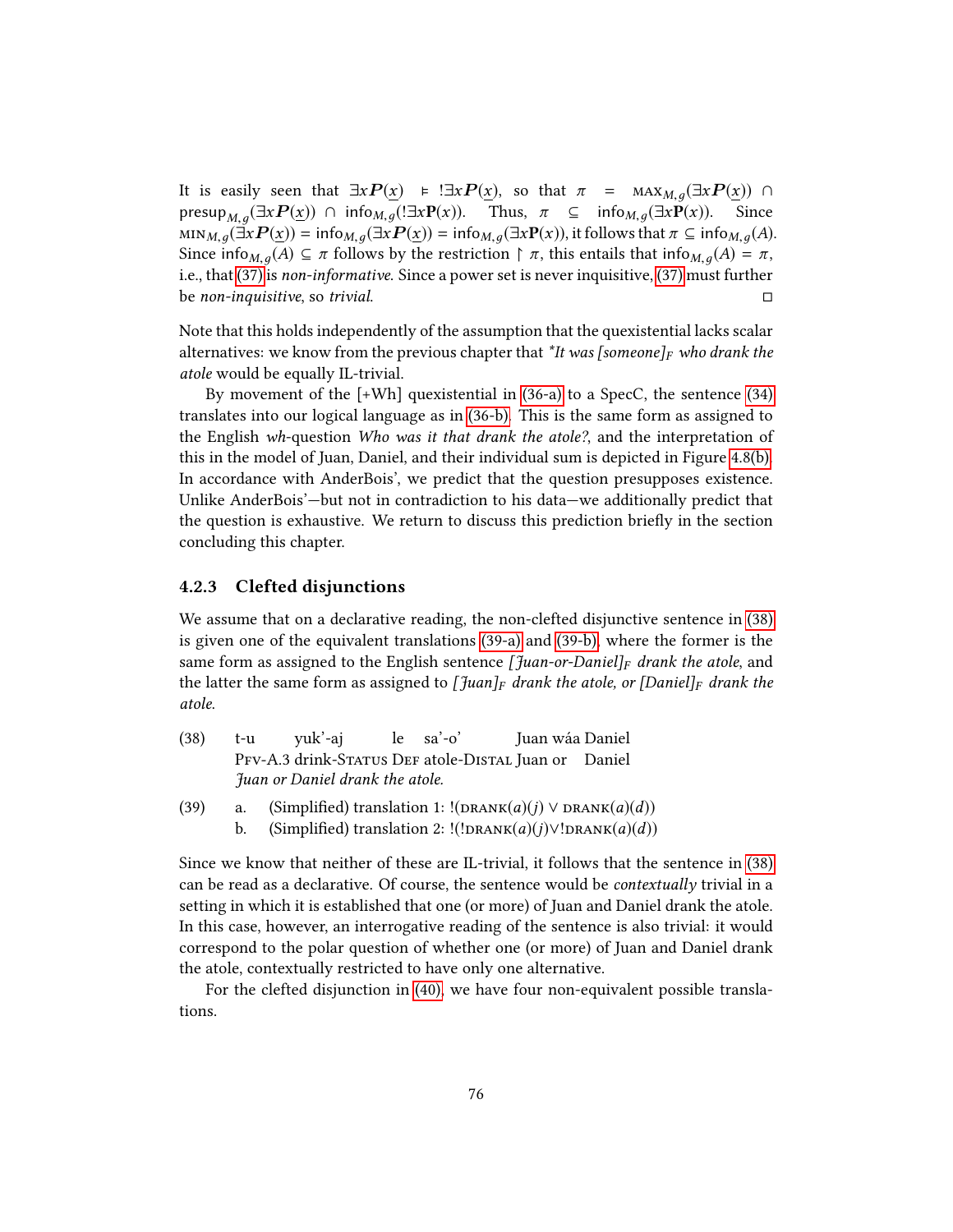

<span id="page-80-4"></span>Figure 4.9: Presuppositional meanings of the clefted disjunctions in Context 1.

(40) [Juan wáa Daniel]<sub>F</sub> uk' Juan or Daniel drink.AgF DeF atole-Distal le sa'-o' Was it/It was Juan or Daniel who drank the atole

<span id="page-80-0"></span>First, it could read as a clefted monoclausal disjunctive declarative:

(41) a. (Simplified) translation: CLEFT(DRANK(a)(j)  $\vee$  DRANK(a)(d)) b. English correlate: It was  $\left[\tilde{\theta} u_n - \sigma u_n\right]_F^T$  who drank the atole.

<span id="page-80-1"></span>Second, it could read as a disjunctive polar question with a cleft:

- (42) a. (Simplified) translation: ?CLEFT(DRANK(a)(j)  $\vee$  DRANK(a)(d))
	- b. English correlate: Was it  $\left[\int u \cdot dV\right]_F$  who drank the atole?

<span id="page-80-2"></span>Third, it could read as a clefted biclausal disjunctive declarative:

- (43) a. (Simplified) translation:  $!(\text{CIEFT}(\text{DRANK}(a)(j))) \vee \text{CIEFT}(\text{DRANK}(a)(d)))$ 
	- b. English correlate: It was  $\int \mathcal{J}u \, \mathrm{d}u \, \mathrm{d}x$  for the atole) or (it was)  $\int \mathcal{D}u \, \mathrm{d}u \, \mathrm{d}x$ who drank the atole.

<span id="page-80-3"></span>Fourth, it could read as a clefted alternative question:

- (44) a. (Simplified) translation:  $\mathcal{F}(\text{CLEFT}(\text{DRANK}(a)(i))) \vee \text{CLEFT}(\text{DRANK}(a)(d)))$ 
	- b. English correlate: Was it  $\int \frac{\mu}{F}$  (who drank the atole) or (was it) [Daniel]<sub>F</sub> who drank the atole?

Figure [4.9](#page-80-4) depicts the presuppositional meanings assigned to these sentences in AnderBois' Context 1.

- Context 1: Addressee and speaker both agree that one of the speaker's two brothers (Juan and Daniel) drank the atole that had been on the table.
	- $(40)$  = Was it Juan or Daniel who drank the atole?

In this context, every reading except reading [\(44\),](#page-80-3) as an alternative question, comes out as contextually trivial. Under our assumptions, then, this reading is forced in the given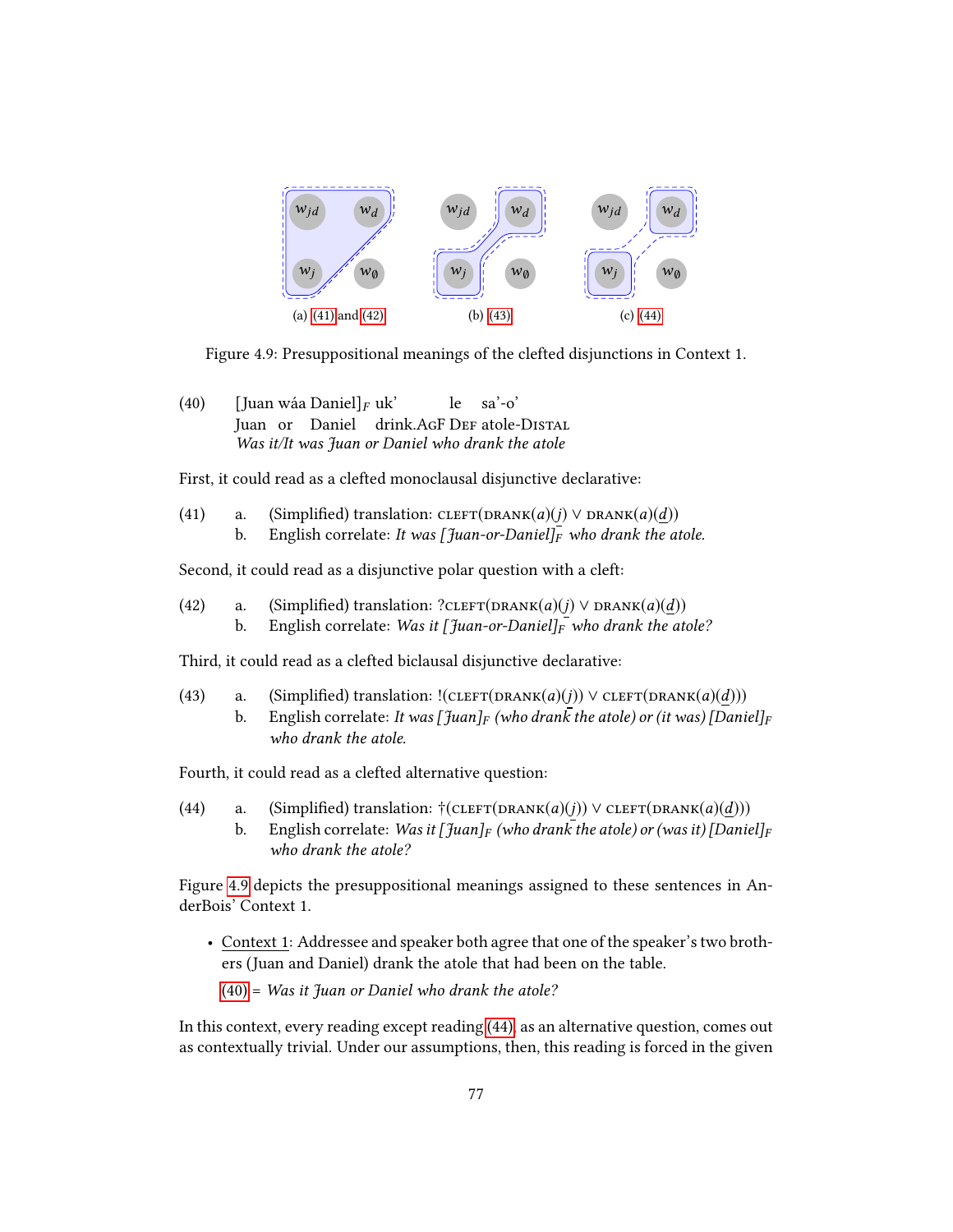

<span id="page-81-0"></span>Figure 4.10: Presuppositional meanings of clefted disjunctive declaratives in Context 2.

context. This is in accordance with the data, capturing also that the question excludes the possibility that both disjuncts hold.

Figure [4.10](#page-81-0) illustrates the presuppositional meanings assigned to the two declarative readings of [\(40\)](#page-79-3) in Context 2.

- Context 2: Addressee and speaker both agree that one of the speaker's siblings (Juan, Daniel and Maribel) drank the atole that had been on the table.
	- $(40)$  = It was fuan or Daniel who drank the atole.

In this context, both readings are informative: neither has a presupposition excluding the possibility that Maribel (and Maribel alone) drank the atole, but both express propositions excluding this possibility.

Our assumptions thereby license us to conclude that these are the only two readings of the clefted disjunctive sentence in Context 2. Whether there is a preferred reading among these is underdetermined by the discussion in [AnderBois](#page-103-2) [\(2012\)](#page-103-2): while it is noted that the interrogative reading of the sentence excludes the possibility of both disjuncts holding, neither the same nor the contrary is explicitly stated for the declarative reading. Presumably, this indicates that both readings are possible, which is predicted.

## 4.2.4 Polar questions

We consider first the polar question in  $(45)$ , lacking focus/clefting.

<span id="page-81-1"></span>(45) táan-wáaj u yuk'-ik Prog-or A.3 drink-Status Def atole-Distal Juan le sa'-o' Juan Is Juan drinking the atole?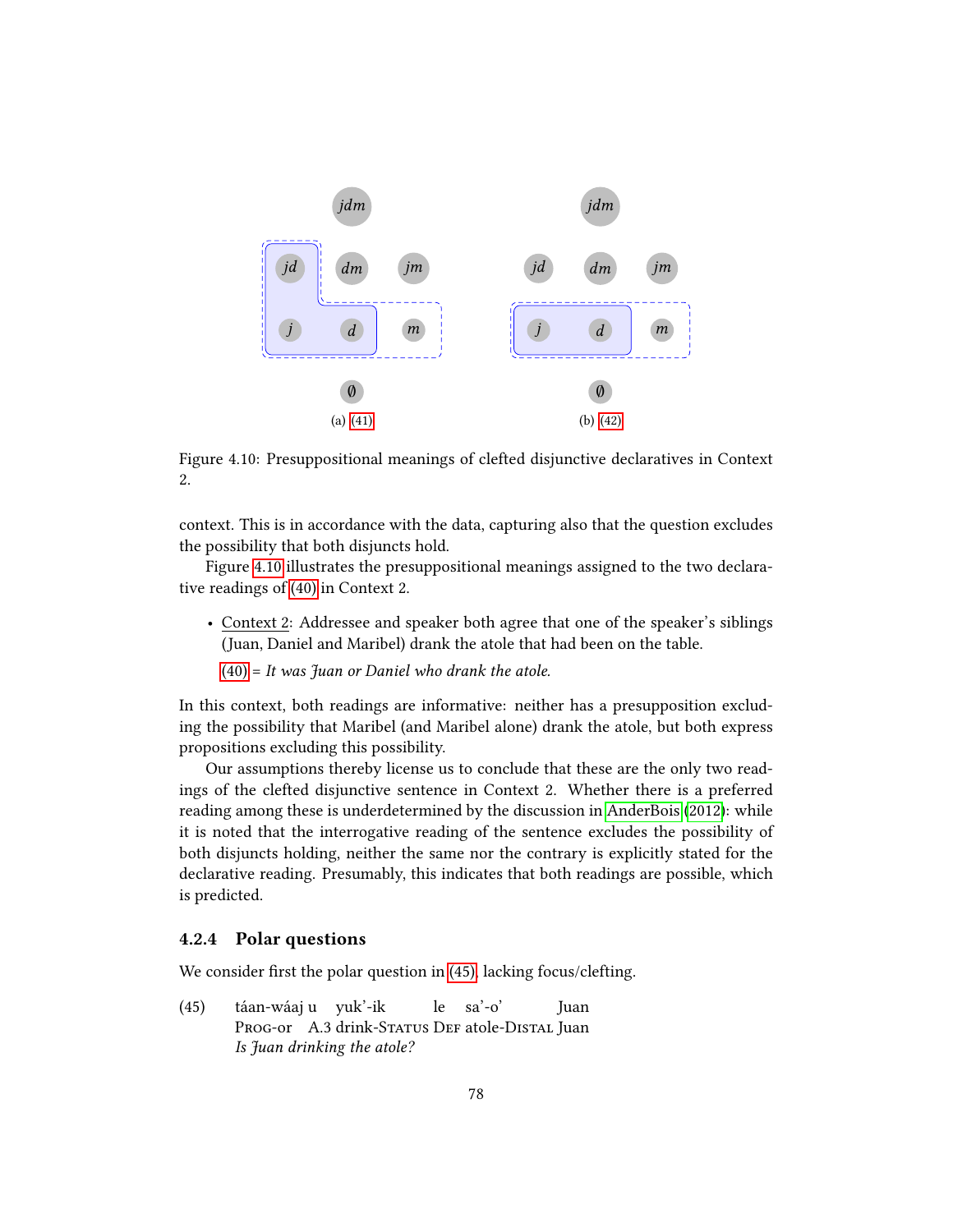Under our assumptions, this has four different possible readings:

<span id="page-82-2"></span><span id="page-82-1"></span><span id="page-82-0"></span>(46) a. 
$$
!((\langle ?\rangle \text{DRANK}(a)(j))) = !(\text{DRANK}(a)(j) \vee \neg \text{DRANK}(a)(j))
$$

- b.  $\langle\langle?\rangle!(\text{DRANK}(a)(j)))\rangle = \langle(\text{DRANK}(a)(j) \vee \neg \text{DRANK}(a)(j))\rangle$ 
	- c.  $?(((?)DRAW(a)(j))) = ?((DRAW(a)(j) \vee \neg DRANK(a)(j)))$
	- d.  $?(\langle ? \rangle!(\text{DRANK}(a)(j)))) = ?(\text{DRANK}(a)(j) \vee \neg \text{DRANK}(a)(j))$

<span id="page-82-3"></span>Reading [\(46-a\)](#page-82-0) is derived from the structure classified as declarative in which the unary disjunction occurs within the sole list item. It is easily seen that this is IL-trivial: it expresses the same as the English tautology *Juan drank or did not drink the atole*, but does so invariantly. The negated disjunct is generated from the non-negated disjunct by the disjunction, and its interpretation is therefore dependent on the latter.

Reading [\(46-b\)](#page-82-1) is derived from the structure classified as declarative, in which the unary disjunction occurs outside of the sole list item. This is clearly equivalent to [\(46-a\),](#page-82-0) and thereby IL-trivial.

Reading  $(46-c)$  is derived from the structure classified as interrogative, in which the unary disjunction occurs within the sole list item. Since '?' in this case applies to a non-informative sentence, and does not affect presuppositional content, it cannot contribute inquisitiveness by adding an alternative. Thus, this sentence too is IL-trivial.

Reading [\(46-d\)](#page-82-3) is derived from the structure classified as interrogative, in which the unary disjunction occurs outside of the sole list item. In this case, '?' applies to an already inquisitive but uninformative sentence, which means that it is vacuous. The resulting sentence is therefore inquisitive, and corresponds to the English polar ques-tion Did Juan drink the atole? This can also be seen by noting that [\(46-d\)](#page-82-3) is equivalent to  $?$ DRANK $(a)(j)$ .

We therefore predict that reading [\(46-d\)](#page-82-3) is forced as the only grammatical reading of [\(45\),](#page-81-1) in accordance with the data.

We now consider the polar question in [\(47\),](#page-82-4) with focus/clefting.

<span id="page-82-4"></span>(47)  $\left[\text{Juan wáa}\right]_F \text{uk'}$ Juan or drink.AGF DEF atole-DISTAL le sa'-o' Was it Juan who drank the atole?

Under our assumptions, this sentence too has four possible readings.

<span id="page-82-8"></span><span id="page-82-7"></span><span id="page-82-6"></span><span id="page-82-5"></span>(48) a. 
$$
!(!(\text{CLEFT}(\langle ?\rangle \text{.DRANK}(a)(j))))
$$
  
\t= CLEFT(DRANK(a)(j)  $\vee \neg \text{DRANK}(a)(j))$   
\nb. 
$$
!((?)!(\text{CLEFT}(DRANK(a)(j))))
$$
  
\t= !(CLEFT(DRANK(a)(j)))  $\vee \neg \text{CLEFT}(DRANK(a)(j)))$   
\nc. 
$$
?(!(\text{CLEFT}(\langle ?\rangle \text{.DRANK}(a)(j))))
$$
  
\t= ?(CLEFT(DRANK(a)(j)  $\vee \neg \text{DRANK}(a)(j)))$   
\nd. 
$$
?((?)!((\text{CLEFT}(DRANK(a)(j))))
$$
  
\t= ?(CLEFT(DRANK(a)(j))) $\vee \neg \text{CLEFT}(DRANK(a)(j)))$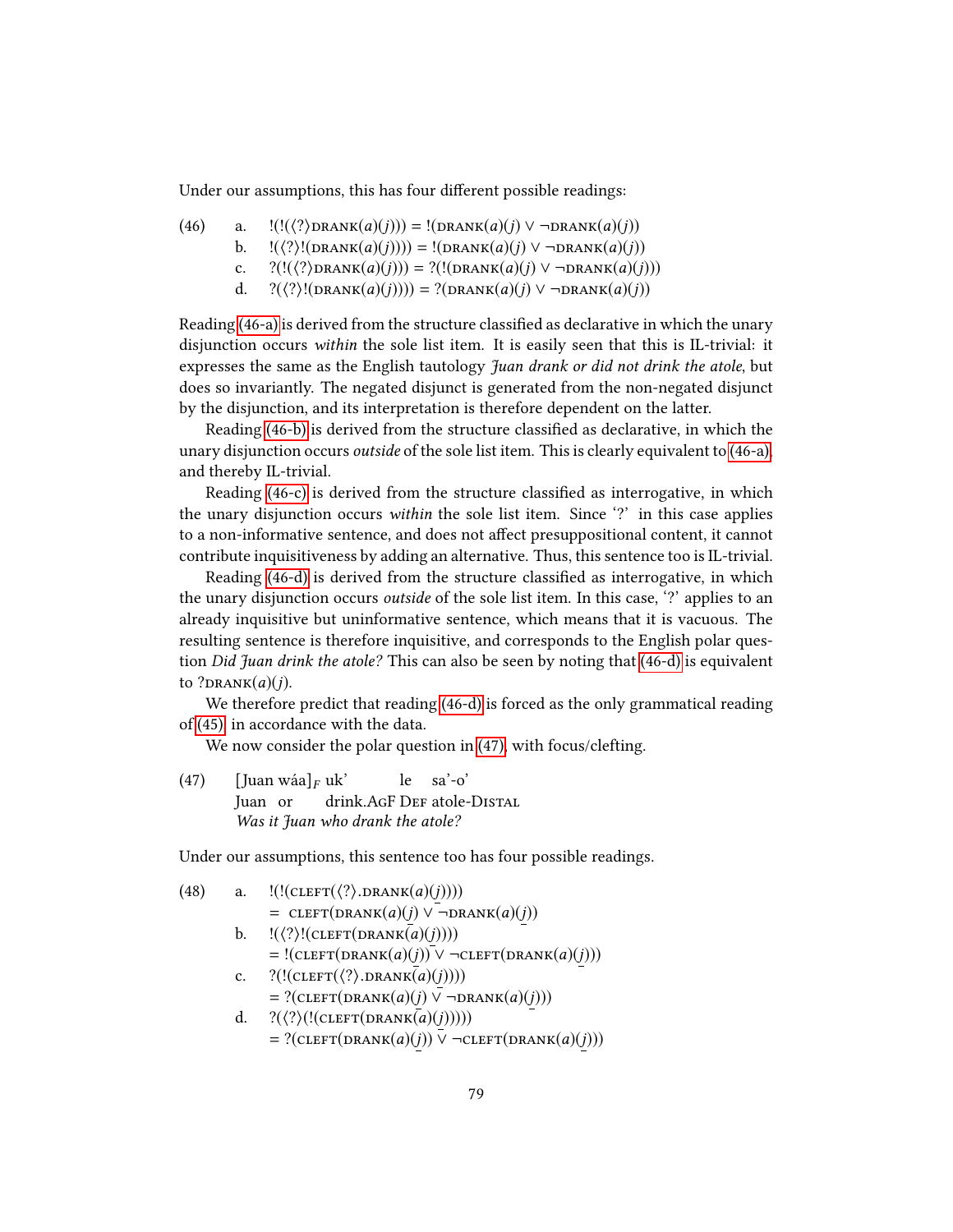Reading [\(48-a\)](#page-82-5) derives from the structure classified as declarative, in which the unary disjunction occurs within the sole list item. This is easily seen to be IL-trivial: it corresponds to It was [ $\frac{7}{1}$ uan-or-not- $\frac{7}{1}$ uan]<sub>F</sub> who drank the atole, which is trivial given its existential presupposition. In the case of [\(48-a\),](#page-82-5) this triviality is determined by the logical vocabulary only (especially, the unary disjunction), so that the sentence classifies as IL-trivial.

Reading [\(48-b\)](#page-82-6) derives from the structure classified as declarative, in which the unary disjunction occurs outside of the sole list item. Its disjuncts are complementary, which makes for non-informativity, and this together with the non-inqusitive closure introduced by '!' makes for triviality. Again, since the non-informativity derives from the disjunction, the triviality reflects IL-triviality.

Reading [\(48-c\)](#page-82-7) derives from the structure classified as interrogative, in which the unary disjunction occurs within the sole list item. Just as for [\(46-c\)](#page-82-2) above, the fact that '?' applies to an IL-trivial sentence makes it vacuous, so that the resulting sentence is itself IL-trivial.

Reading [\(48-d\)](#page-82-8) is derived from the structure classified as interrogative, in which the unary disjunction occurs outside of the sole list item. In this case, '?' applies to an uninformative sentence, which means that it is vacuous. The resulting sentence is therefore inquisitive, and corresponds to the polar question Was it Juan who drank the atole? This can also be seen by noting that [\(48-d\)](#page-82-8) is equivalent to ?CLEFT(DRANK(a)(j)).

We therefore predict that reading [\(48-d\)](#page-82-8) is forced as the only grammatical reading of [\(47\),](#page-82-4) in accordance with the data.

## 4.3 Conclusion

In this chapter, we have proposed a (mainly) semantic account of the strategies of question formation in Yucatec Maya. We showed that even by treating sentences in the language as overall structurally ambiguous between declarative and interrogative, we could find a systematic means of determining the given reading of a sentence by purely semantic considerations. When the default, declarative reading comes out as IL-trivial, the interrogative reading is forced. This accounted for the formation of both wh- and polar interrogatives. Additionally, if a default, declarative reading comes out as contextually trivial—uninformative and non-inquisitive in the given context of communication—and the corresponding interrogative reading is not contextually trivial, the interrogative reading is also forced. This accounted for the formation of alternative questions.

The account was inspired by [AnderBois](#page-103-2) [\(2012\)](#page-103-2)'s account of questions in Yucatec Maya, and improved on this in several ways. At a general level, it showed that the rather exotic pattern of question formation of the language can be derived through more standard assumptions about sentence structure and the semantics of clefts. At a construction-specific level, it derived the exclusivity of alternative questions, which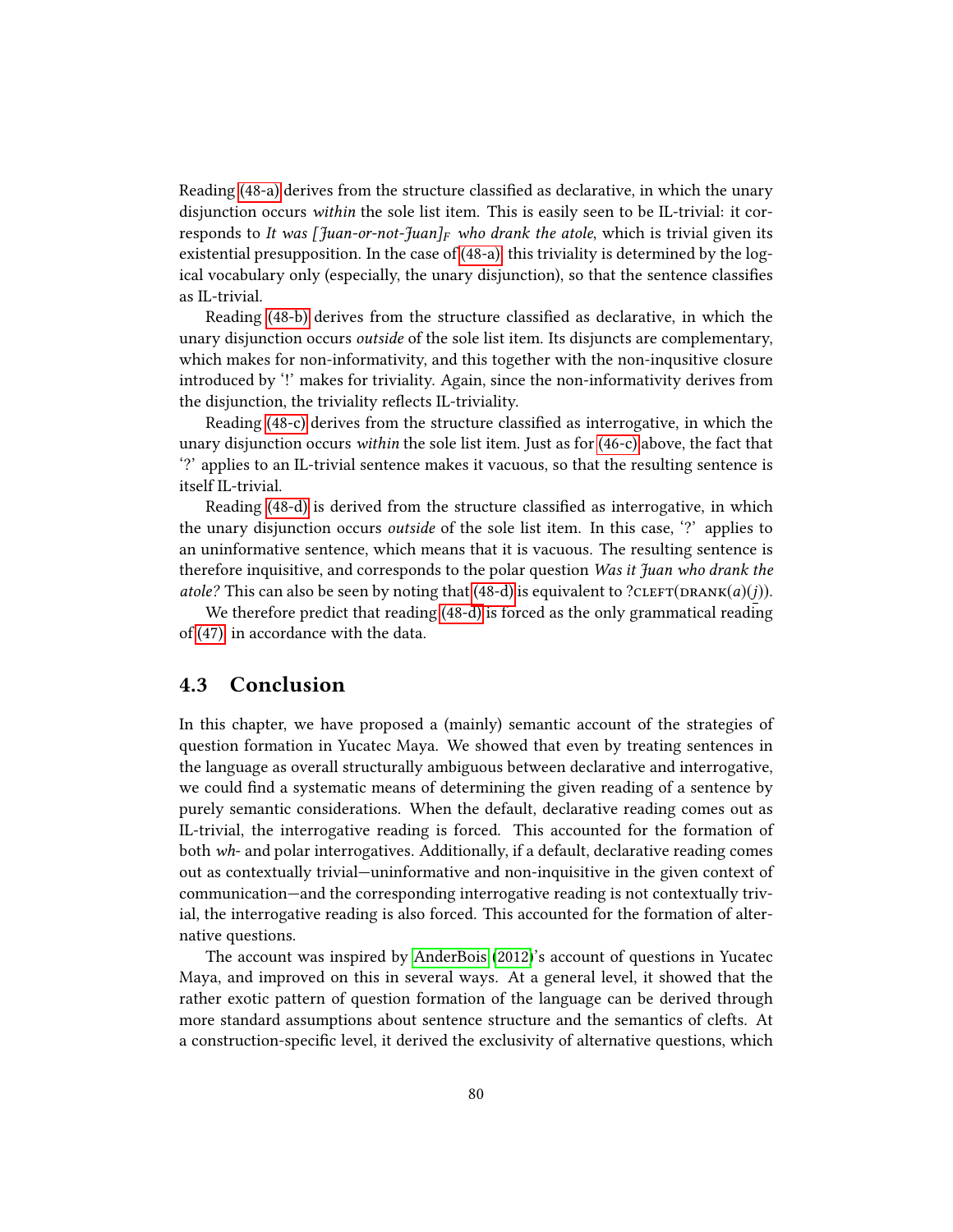was missing from AnderBois' treatment. Most importantly, the new account managed to avoided the undergeneration of question readings resulting from AnderBois' Inquisitive Principle II, according to which alternative questions would not classify as questions, and the overgeneration of question readings resulting from AnderBois' Inquisitive Principle I, according to which non-clefted disjunctions and sentences with wide-scope indefinites classify as questions.

Our treatment of wh-interrogatives in the language stood out, in two ways. First, as it was an instance of our general treatment of clefted wh-interrogatives, it required the (implicit) assumption that the quexistential read as ranging over a plural domain. I admit that this may seem ad-hoc, but do not currently see a better way to account for the intuitive reading of these questions.

Second, we predicted that, like clefted wh-interrogatives in general, wh-questions in Yucatec Maya demand exhaustive answers. While this is neither confirmed nor disconfirmed by the data at hand, it sets these questions apart from  $wh$ -questions in English, which can be non-exhaustive. It is worth to point out that we would obtain a more uniform treatment if we assumed that the focus/cleft construction in these cases has the semantic contribution associated with *focus* rather than that of CLEFT. The upcoming chapter will propose a treatment of focus as exhaustive, but in which the movement of [+Wh]-quexistentials out of the focus domain cancels the exhaustive effect. As we will see, this would yield an interpretation of the resulting wh-interrogative as non-exhaustive, just as ordinary wh-interrogatives are taken to be in Inquisitive Semantics.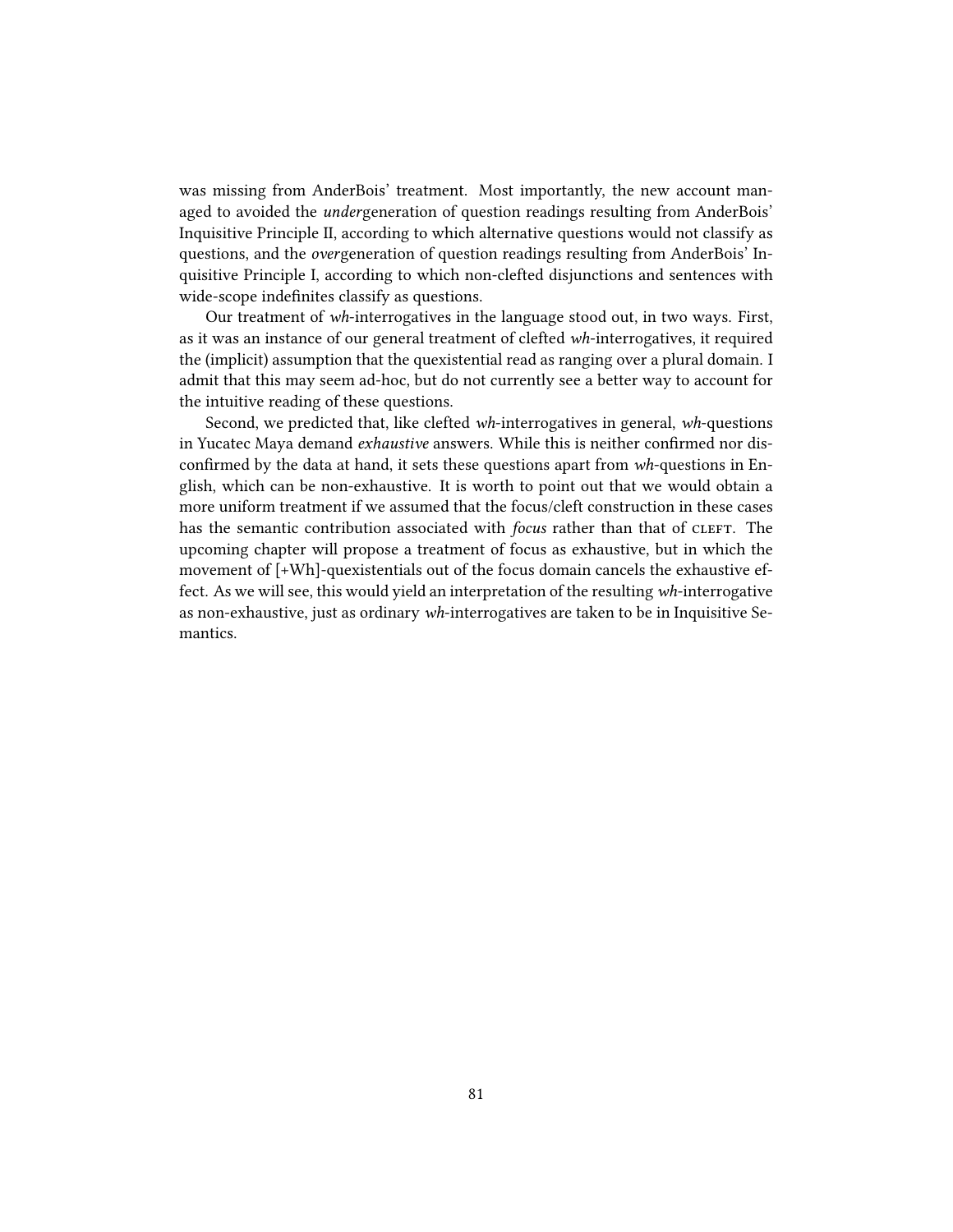## <span id="page-85-0"></span>Chapter 5

## Focus and quexistentials

In the majority of the languages of the world, indenite and interrogative pronouns are either identical in form, or derivationally related [\(Haspelmath, 1997;](#page-105-0) [Bhat, 2004\)](#page-103-3). We have already seen an example of the former: in Yucatec Maya, words like *máax* and *báax* can function both as indefinites (reading as (some)one and (some)thing, respectively) and as interrogative pronouns (reading as who and what, respectively). The latter includes languages like Greek, in which indefinites like kati (something) and kapios (someone) are derived from interrogative pronouns, in this case  $ti$  (what) and pios (who):

| (1) | Ti<br>efages?      |                         |
|-----|--------------------|-------------------------|
|     | what ate.2sG       |                         |
|     | What did you eat?  | (Iatridou et al., 2018) |
| (2) | Efages kati        |                         |
|     | ate.2sg something  |                         |
|     | You ate something. | (Iatridou et al., 2018) |

In this chapter, we will be concerned with languages in which some indefinite and interrogative pronouns are morphologically identical. Following [Iatridou et al.](#page-105-1) [\(2018\)](#page-105-1), we will refer to forms that can function both as indefinite and as interrogative pronouns as quexistentials. This class of languages include many beside Yucatec Maya, spread across the language families of the world. In a survey based on several previous typological studies, [Gärtner](#page-104-0) [\(2009\)](#page-104-0) found that 62 languages out of a sample of roughly 150 featured quexistentials, including among the larger languages Mandarin Chinese, Russian, Pashto, Thai, Korean, and German.[1](#page-85-1)

<span id="page-85-1"></span><sup>&</sup>lt;sup>1</sup>This is the full set, collected by [Gärtner](#page-104-0) [\(2009\)](#page-104-0) from [Cheng](#page-103-4) [\(1991\)](#page-103-4), [Haspelmath](#page-105-2) [\(1997\)](#page-105-0), Haspelmath [\(2013\)](#page-105-2), [Bhat](#page-103-5) [\(2000\)](#page-103-5), [Bhat](#page-103-3) [\(2004\)](#page-103-3), and [Bruening](#page-103-6) [\(2007\)](#page-103-6): Aghem, Assuriní, Atayal, Belorussian, Burushaski, Chinese, Diyari, Djaru, Dutch, Dyirbal, Old English, Finnish Sign Language, Galibi, German, Goajiro, Gooniyandi, Gothic, Classical Greek, Guaraní, Hmong Njua, Hopi, Jaminjung, Kaingang, Kamaiurá, Khmer, Klamath, Koasati, Korean, Lakhota, Latin, Lithuanian, Mangarayi, Mapuche, Maricopa, Martuthu-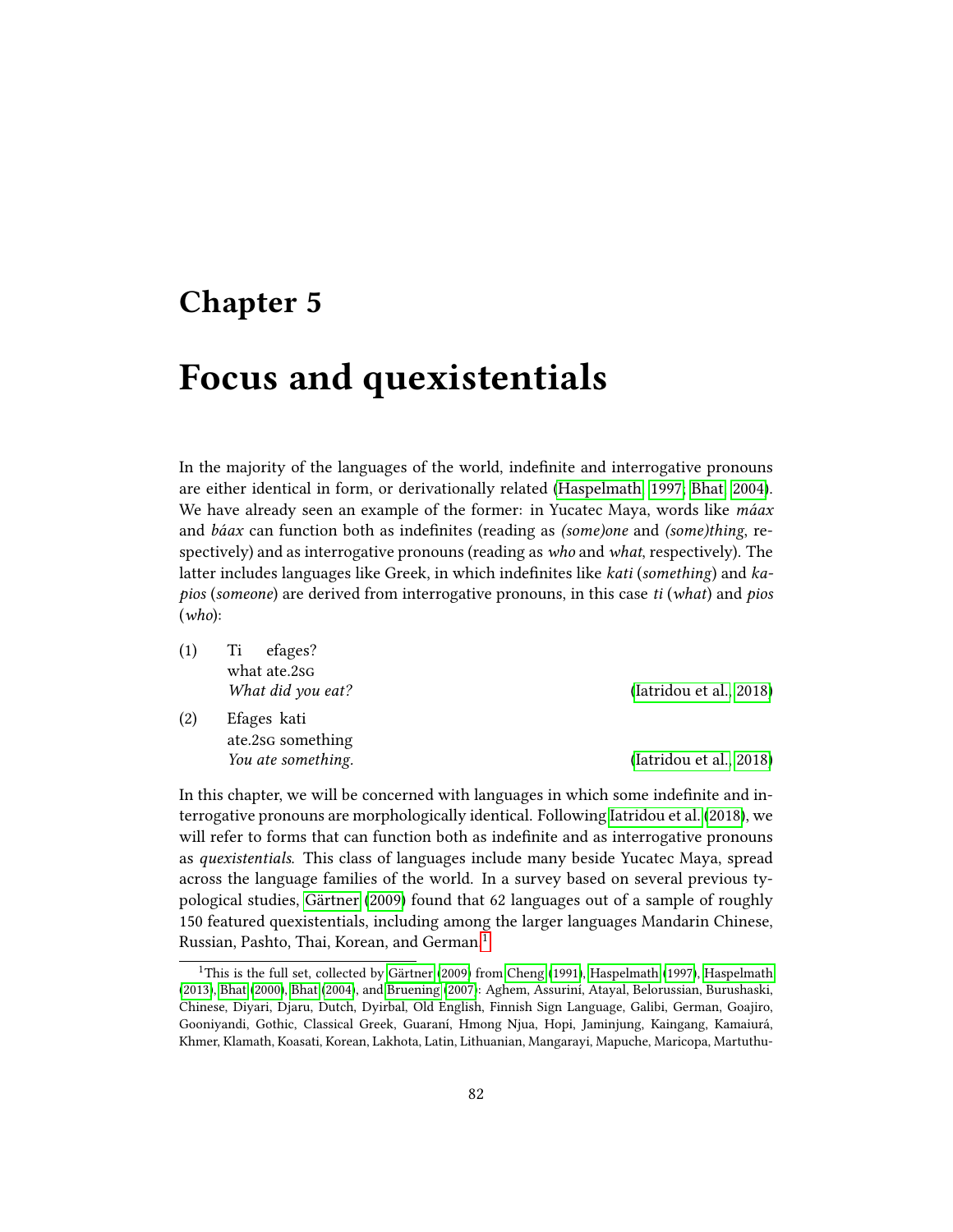There is considerable cross-linguistic variation in how languages disambiguate between the different readings. We saw that Yucatec Maya forces the interrogative reading through placing a quexistential in a focus/cleft construction, which rendered the existential indefinite reading IL-trivial. Languages may also single out the interrogative use of a quexistential by overtly marking a sentence as interrogative, typically through the use of a question particle. This is the case in Lakhota, where the quexistential  $t$ áku (something/what) functions as an indefinite pronoun in a sentence without interrogative marking, but as an interrogative pronoun in a sentence with the question particle he [\(van Valin, 1993\)](#page-107-0):

#### Lakhota [\(van Valin, 1993\)](#page-107-0).

- (3) š´ųka ki **táku** yaxtáka he dog the quex bite **INT** What did the dog bite?
- (4) š´ųka ki **táku** yaxtáka dog the quex bite The dog bit something.

In wh-fronting languages, placing the quexistential in the leftmost position fullls a similar function. In Dutch, the quexistential wat (what/something) may read as an indefinite pronoun when occurring in situ, but must function as an interrogative pronoun when fronted [\(Iatridou et al., 2018\)](#page-105-1):

#### Dutch [\(Iatridou et al., 2018\)](#page-105-1).

- (5) wat heb je gegeten quex have you eaten What did you eat?
- $(6)$ you have *quex* eaten heb wat gegeten You have eaten something.

A third common strategy, often used as an alternative to fronting, is to signal the interrogative use of the quexistential through placing it in focus. This is an established strategy in a diverse set of languages, such as Korean [\(Yun, 2013\)](#page-107-1), Russian [\(Iatridou](#page-105-1) [et al., 2018\)](#page-105-1), and German [\(Haida, 2007\)](#page-105-3): $^2$  $^2$ 

nira, Masalit, Mising, Mundari, Newari, Panare, Panyjima, Pashto, Passamaquoddy, Eastern Pomo, Ancash Quechua, Russian, Vedic Sanskrit, Santali, Shoshone, Siuslaw, Old Church Slavonic, Slovene, Takelma, Thai, Ukrainian, Warndarang, Wintu, Xinh Mul, Yaqui, Yidini, Yindjibarndi, Yup'ik.

<span id="page-86-0"></span><sup>&</sup>lt;sup>2</sup>[Yun](#page-107-1) [\(2013\)](#page-107-1) reports that the *wh*-reading in [\(8\)](#page-87-0) has the *prosodic characteristics* of focus—pitch raised on the quex-morpheme and reduced on the following morpheme—but argues that it is the dephrasing, rather than the pitch boost, that is the main disambiguating factor for the quexistential. It is not clear whether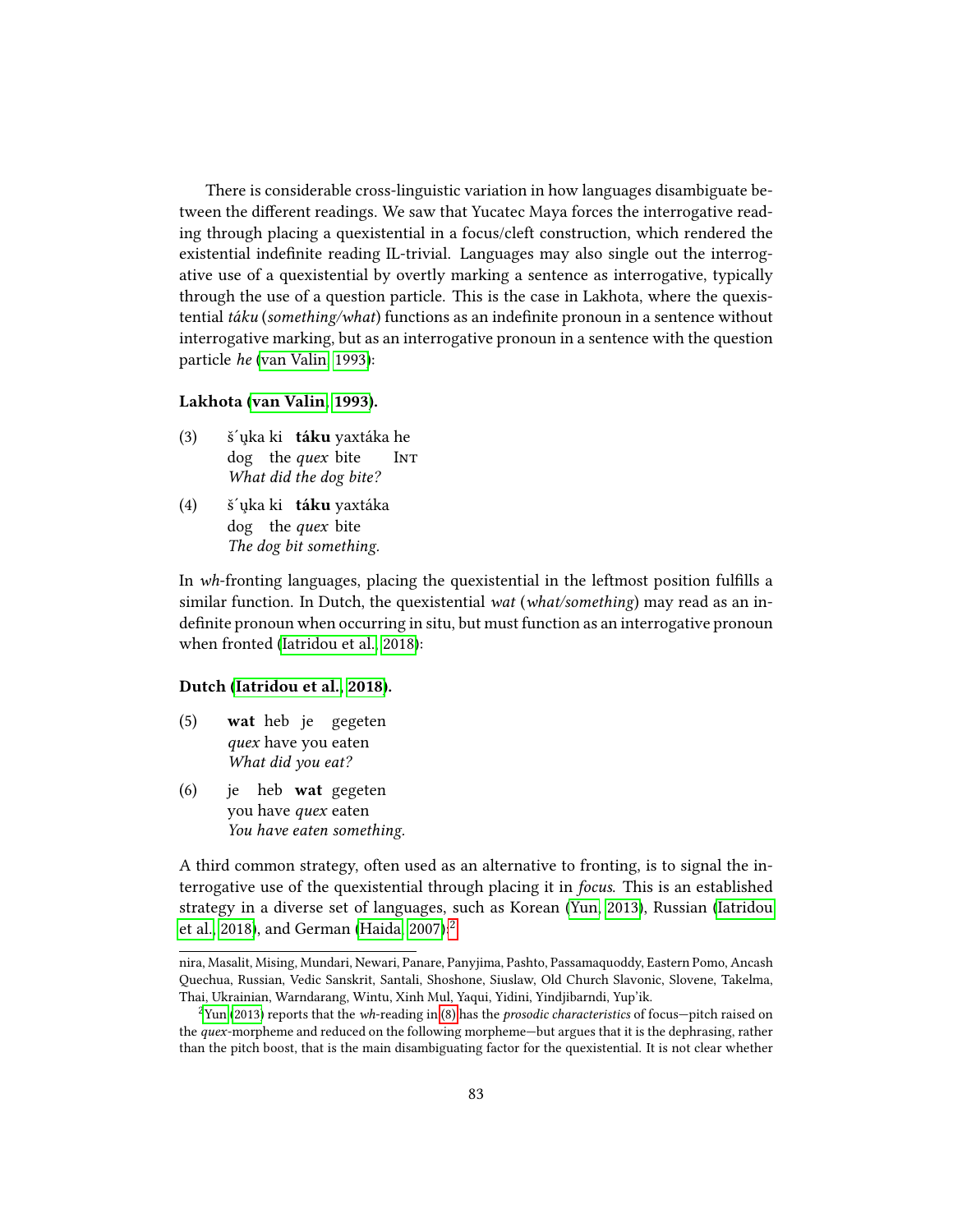## Korean [\(Yun, 2013\)](#page-107-1).

- (7) nay-ka nwukwu-hako kyelhonha-myen ton-ul I-Nom quex-with marry-if money-Acc get-In<sub>T</sub> pat-a I will get money if I marry someone, or There is someone such that if I marry them, I will get money.
- <span id="page-87-0"></span>(8) nay-ka  $[\textbf{nwukwu}]_F$ -hako kyelhonha-myen ton-ul I-Nom quex-with marry-if money-Acc get-I<mark>nt</mark> pat-a Who will I get money if I marry?

Russian [\(Iatridou et al., 2018\)](#page-105-1).

- (9) vasja **čto**  $[s^{\prime\prime}$ yel]<sub>F</sub> Vasja *quex* ate Did Vajsa eat something?
- (10) vasja  $[\text{čto}]_F$  s"yel Vasja quex ate What did Vasja eat?

## German [\(Haida, 2007\)](#page-105-3).

- $(11)$ who likes  $[\text{mag}]_F$  was quex Who likes something?
- (12) wer mag  $[\text{was}]_F$ who likes quex Who likes what?

Building on observations like these, [Iatridou et al.](#page-105-1) [\(2018\)](#page-105-1) suggest the following, crosslinguistic generalization:

Focus Generalization. A focussed quexistential cannot be interpreted as an existential indefinite pronoun.

There is, however, one known exception to this generalization. Certain languages allow focussed quexistentials to receive existential indefinite interpretations on the condition that the quexistential is saliently contrasted with a scalar alternative to the existential indefinite (Floris Roelofsen, p.c.). In Dutch, focussed wat is typically unable to receive an indefinite reading. However, an indefinite reading is possible in case the linguistic context makes scalar alternatives to *wat* (indefinite reading as *something*) particularly salient, as in [\(13\):](#page-87-1)

<span id="page-87-1"></span>this dephrasing indeed has the semantic effects associated with focus, but I have abstracted over this here.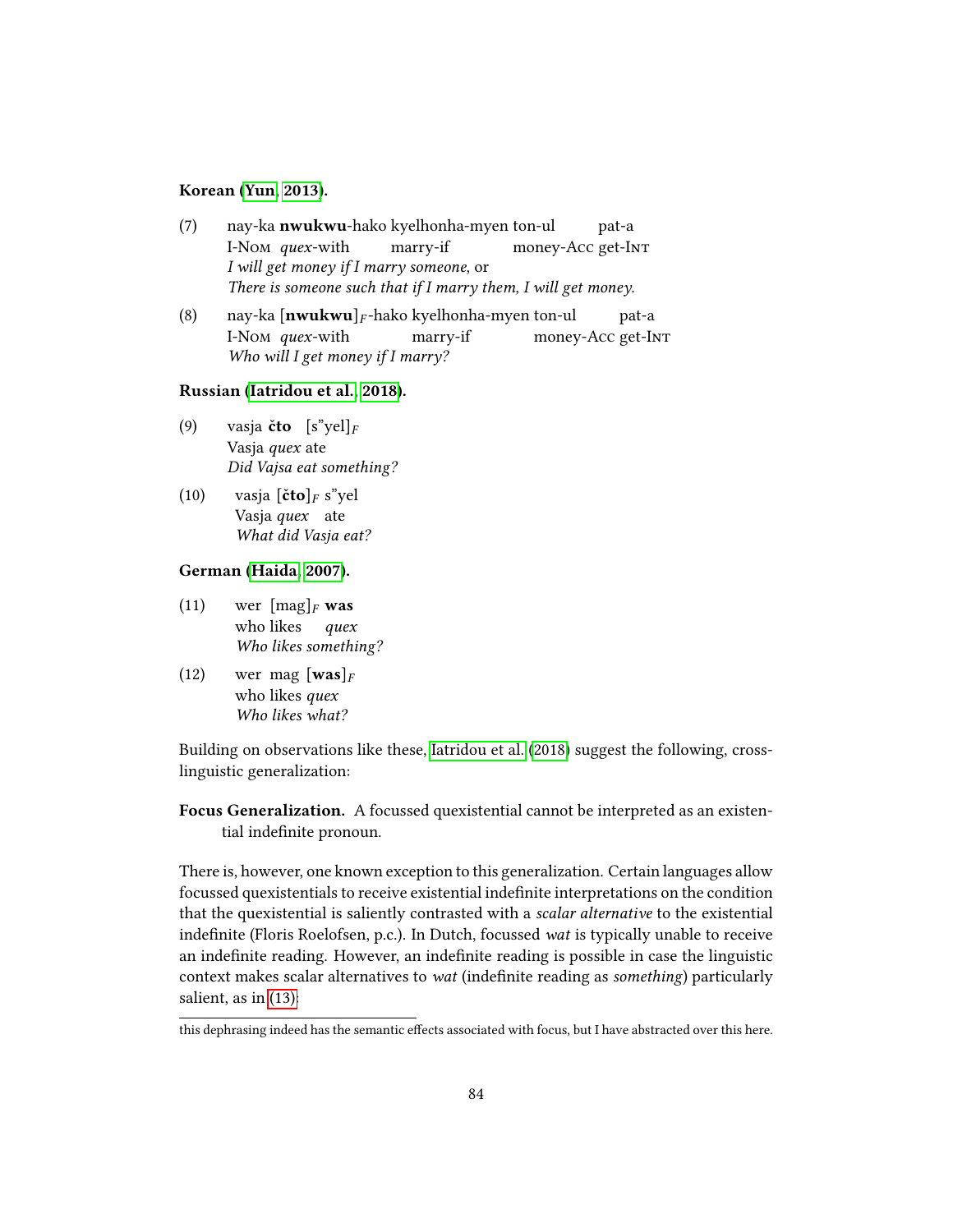## (13) Peter heeft wel [wat]<sub>F</sub> gegeten, maar niet [veel]<sub>F</sub>/[alles]<sub>F</sub>. Peter has eaten something, but not much/everything.

Note however that this is not a possibility in all languages using focus marking as an indicator of the interrogative reading. Even in German, a close relative to Dutch, contrasts like the above are not licensed:

(14) \*Peter hat  $\lceil \text{was} \rceil_F$  gegessen, aber nicht  $\lceil \text{viel} \rceil_F / \lceil \text{alles} \rceil_F$ .

The strategy of signaling the interrogative reading of a quexistential through focus marking may seem somewhat random, in contrast to the alternative means of overtly marking a sentence as interrogative. In this chapter, we will show that given certain independently motivated assumptions about the semantic effects of narrow focus, the focus generalization, as well as the known exception, follows. We have already seen that clefting paired with an indefinite pronoun, like English someone, makes for a systematic form of triviality. I will propose that the pairing of narrow focus with a quexistential does very much the same, to the effect that the quexistential needs to receive an interpretation as an interrogative pronoun in order to avoid triviality.

The ideas to be presented are very much inspired by—but not drawn from—ongoing work by Sabine Iatridou, Kees Hengeveld and Floris Roelofsen, part of which was presented in [Iatridou et al.](#page-105-1) [\(2018\)](#page-105-1), and other parts which were communicated to me in personal correspondence by Floris Roelofsen. Given that this work, especially including data collection, is ongoing, the data on which this chapter is based on is still limited. Thus, the conclusions to be drawn are somewhat more speculative than those of the previous chapters. The aim will be to make explicit a proposal for the data at hand, hopefully providing a perspective that can be a useful point of departure with respect also to future discoveries.

The chapter is structured as follows. Section [5.1](#page-88-0) summarizes the key semantic and syntactic assumptions about focus and quexistentials that we will make use of in the explanation of the Focus Generalization (and its exceptions). Section [5.2](#page-92-0) puts these assumptions to work, arguing that the cases where a focussed quexistential must read as an interrogative pronoun are such that the alternative reading is IL-trivial. Section [5.3](#page-99-0) concludes.

## <span id="page-88-0"></span>5.1 Prerequisites

We begin by outlining the key semantic and syntactic assumptions about focus and quexistentials that we will make use of in the explanation of the Focus Generalization.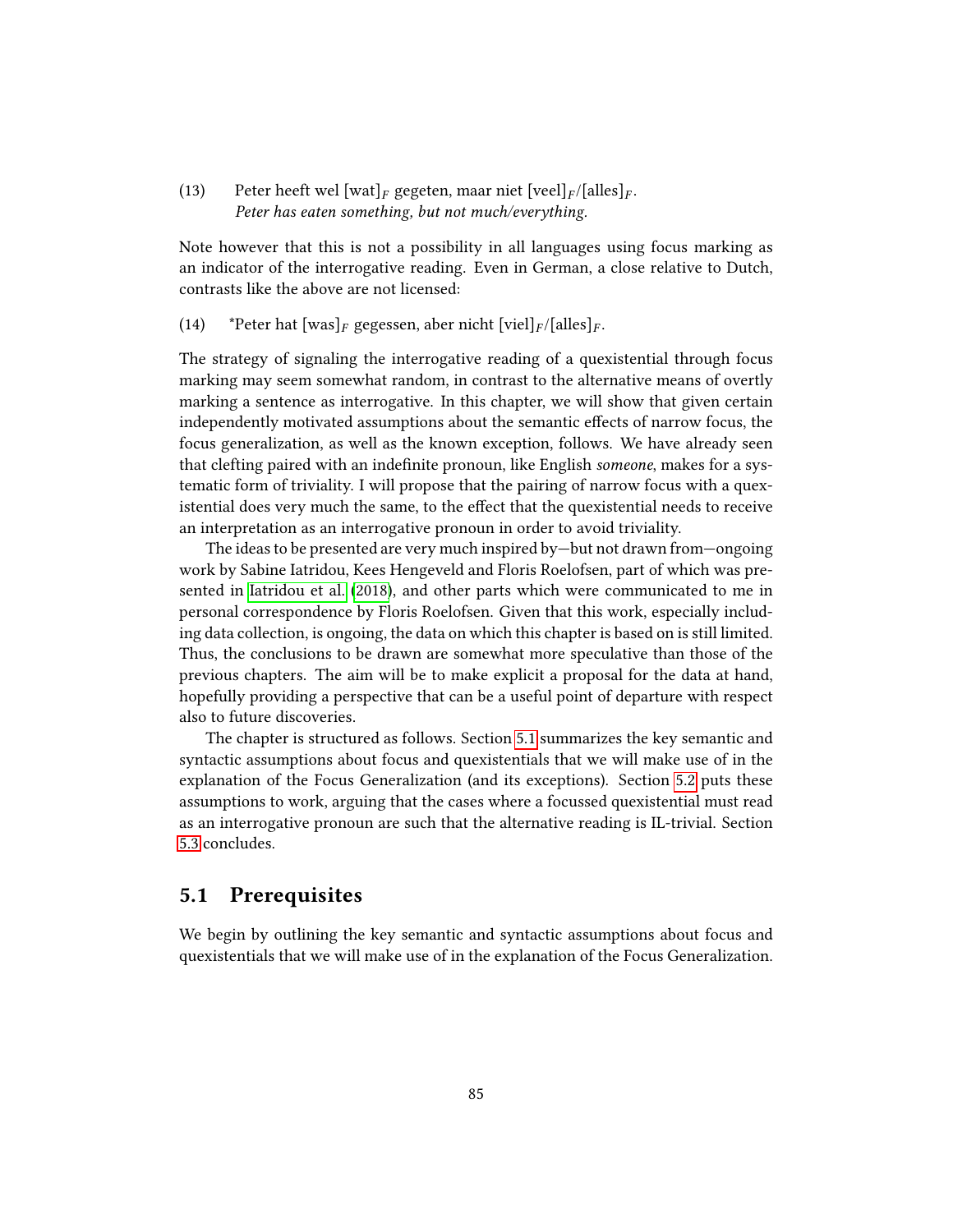## 5.1.1 The syntax and semantics of free narrow focus

Focus occurring without overt association with a focus sensitive operator, like in [\(15\),](#page-89-0) is known as free focus.

<span id="page-89-0"></span>(15)  $[\text{Alice}]_F$  laughed.

It is common to differentiate free focus along two dimensions: size (narrow versus broad) and type (informational versus identificational) [\(Gussenhoven, 2008;](#page-105-4) [Kiss, 1998\)](#page-106-2). The focus marking in [\(15\)](#page-89-0) is an example of narrow focus, which is conveyed in English by prosodic stress on or within a simple constituent. Focus of this size may be interpreted either as informational or as identificational. $^3$  $^3$  Informational focus serves a mere discourse function, marking material as conveying new, non-presupposed information. This is the most natural interpretation of the focus marking in [\(16\):](#page-89-2)

<span id="page-89-2"></span>(16) You won't believe this:  $[\text{Alice}]_F$  laughed!

Identificational focus, on the other hand, has a semantic effect: it conveys that the marked material should be interpreted contrastively or exhaustively with respect to some focus alternative(s). This is the most natural interpretation of the focus marking in [\(17-b\),](#page-89-3) in which Speaker B's utterance is taken to convey that nobody other than Alice (in the relevant domain) laughed.

- <span id="page-89-3"></span>(17) a. A: Who laughed?
	- b. B:  $[Alice]_F$  laughed.

Evidence that this exhaustive effect is semantic, rather than just pragmatic, comes from noting that it survives in a downward entailing environment, such as the antecedent of a conditional:

(18) If you order the cake  $\lceil \text{or} \rceil_F$  the ice cream, it will cost 3 Euros. But if you order both, it will cost more.

Without giving the disjunction an exclusive interpretation, this sequence of sentences comes out as contradictory. As forcefully argued by [Chierchia et al.](#page-104-1) [\(2012\)](#page-104-1), the fact that it does not cannot be explained in terms of Gricean implicatures: implicatures are calculated from full sentences (strictly, from assertions of sentences), not from embedded clauses, like the conditional antecedent.

Identificational focus is often taken to come with an existential presupposition, typically of the form that the property expressed by the "backgrounded", non-focussed material, is instantiated [\(Geurts and van der Sandt, 2004\)](#page-104-2). Indeed, a construction like

<span id="page-89-1"></span> $3$ Often, though, even more (sub)types of narrow focus are distinguished, as discussed for instance by [Gussenhoven](#page-105-4) [\(2008\)](#page-105-4). The suggested two-way distinction is however well-established, and provides sufficient fineness of grain to suit our current purposes.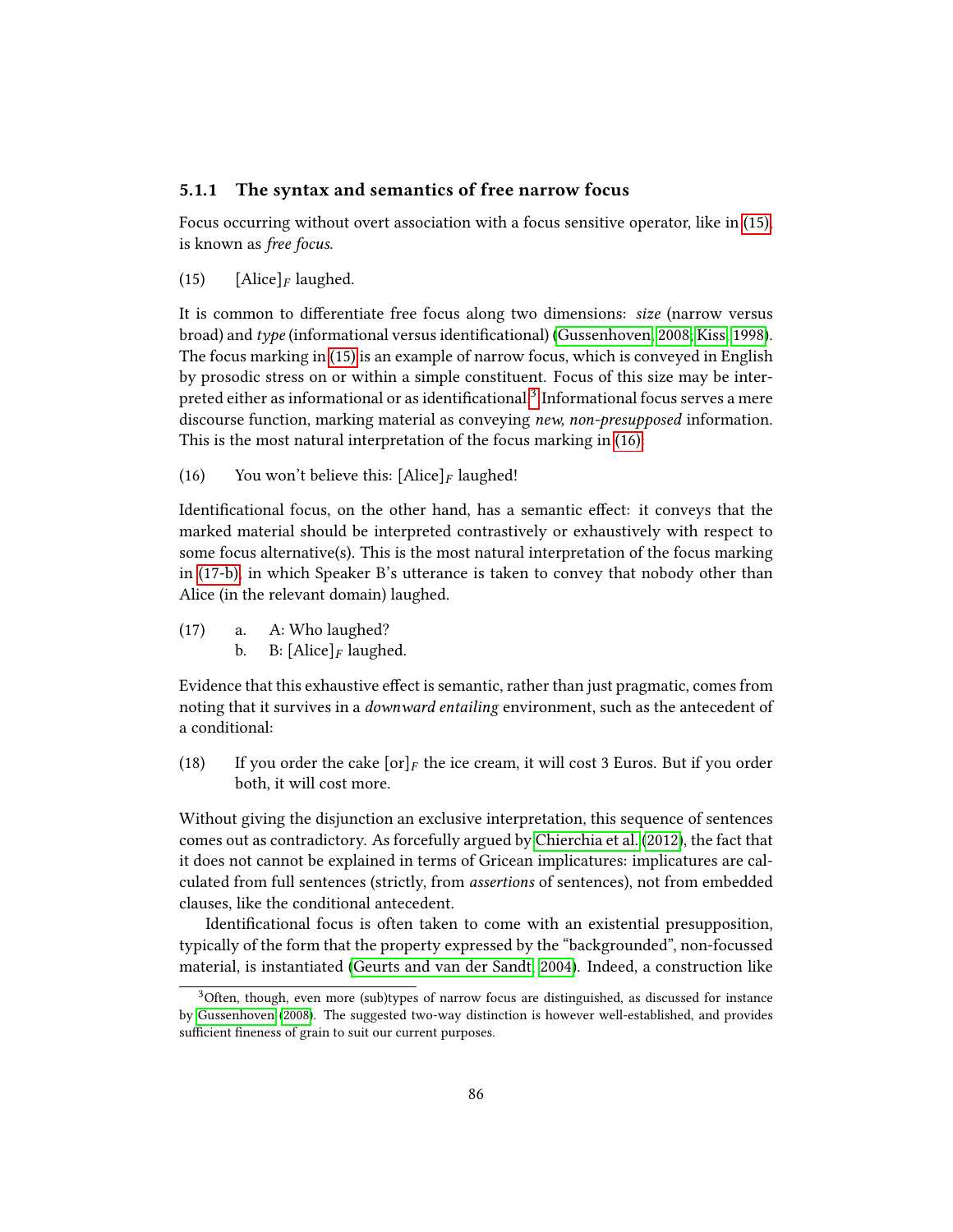<span id="page-90-0"></span>[\(19\)](#page-90-0) invites the inference that Someone (other than Alice) laughed.

(19)  $[\text{Alice}]_F$  didn't laugh.

Broad focus is typically—if not exclusively—of the information type, and is used to convey that a larger piece of material, such as the full sentence in [\(20-b\),](#page-90-1) is new information.

<span id="page-90-1"></span>(20) a. A: What happened? b. [Alice laughed] $_F$ .

In the present setting, we are concerned exclusively with narrow focus. Following several previous proposals (e.g., [Szabolcsi, 1994;](#page-107-2) [Chierchia, 2004;](#page-103-7) [Haida, 2007;](#page-105-3) [Horvath,](#page-105-5) [2013\)](#page-105-5), we will capture the semantic contribution of such focus by assuming that it covertly associates with a (phonologically null) exhaustivity operator, which on our account will be responsible both for generating the existential presupposition, and for the exhaustive at-issue contribution. We can capture the intended contribution of this operator—called ExH, for lack of imagination—using previously defined operations:

(21) 
$$
\llbracket \text{ExH}(\varphi) \rrbracket = \langle \pi, A \rangle, \text{ where}
$$

$$
\bullet \pi = \text{info}(\text{EFC}(\varphi))
$$

$$
\bullet A = \varphi(\text{MAX}(\varphi) \cap \text{MIN}(\varphi)) \uparrow \pi
$$

Following [Horvath](#page-105-5) [\(2013\)](#page-105-5), we assume that ExH is the syntactic head of a projection ExhP (Exhaustivity Phrase), residing between the CP and the TP. We assume that this projection is not present by default, but needs to be licensed by the presence of a focussed element in the TP, due either to syntactic requirements (that is, feature checking/valuation) or general semantic-pragmatic requirements of non-redundancy.

When a focus marked constituent is c-commanded by  $Ex_{H}$ —meaning that the constituent will occur in its semantic scope—the operator will use the focus semantic value of the TP including the focus marked constituent to yield an exhaustive at-issue contribution, similarly to the overt operator  $\mathit{only}$ .  $^4$  $^4$  We assume that ExH is like overt  $\mathit{only}$  in a further sense, namely in that must c-command the highest site of the focus marked constituent with which it associates [\(Erlewine, 2014,](#page-104-3) for instance p. 115). Thus, in case the (only) focus marked constituent moves to a site above Exh, the operator has no associate, and will not be licensed. This assumption will let us treat wh-questions featuring focussed quexistentials as non-exhaustive, in closer correspondence to our standard treatment of such questions in Presuppositional Inquisitive Semantics.

To illustrate this, the identification focus interpretation of [\(17-b\),](#page-89-3) [Alice]<sub>F</sub> laughed, will have the syntactic structure laid out in  $(22-a)$ , where  $CD$  abbreviates  $CD$  out  $D$ .

<span id="page-90-2"></span> $4$ Horvath's approach also involves *movement* of the focussed constituent to the specifier of the ExhP, but this is not needed here.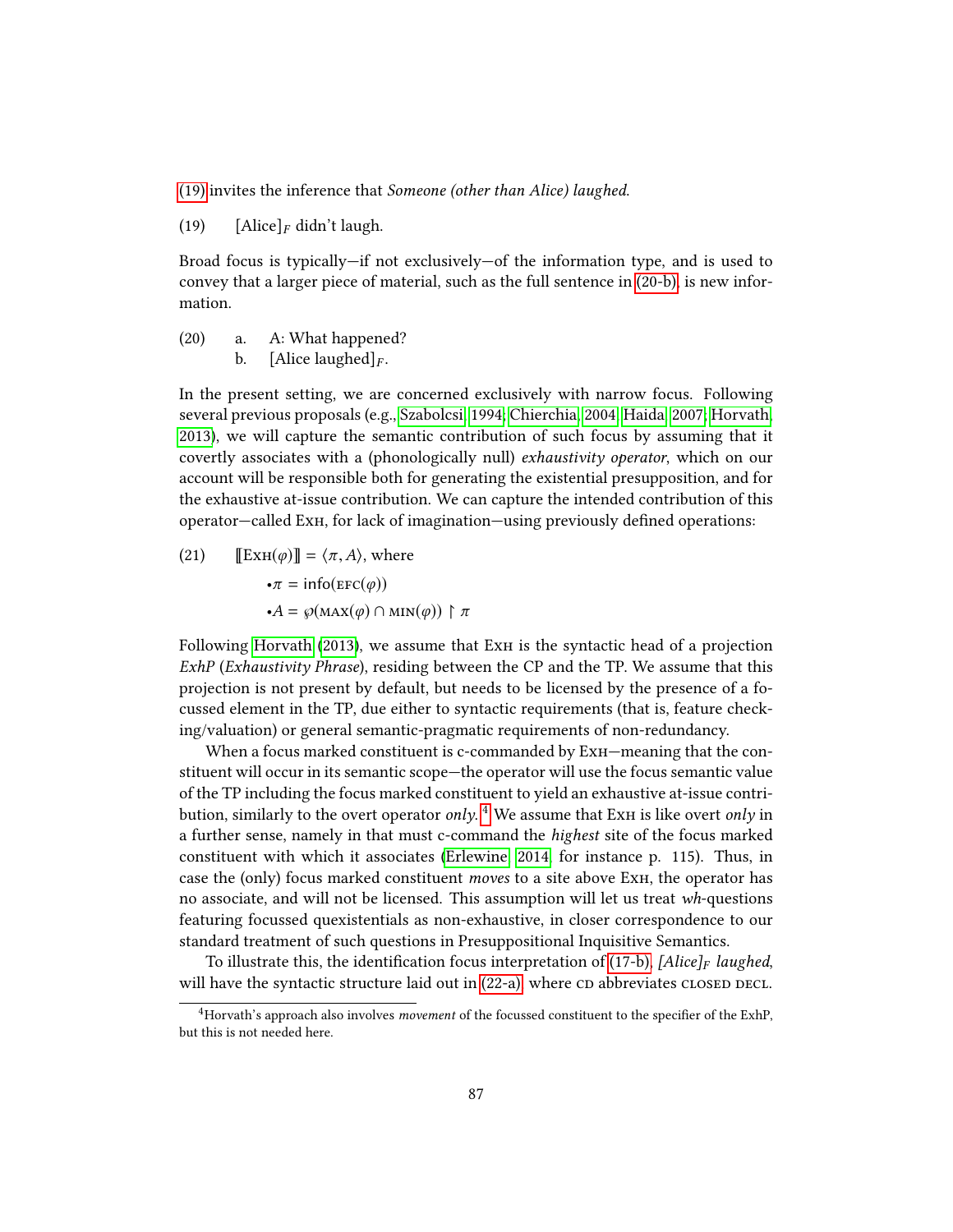

<span id="page-91-2"></span>Figure 5.1: Presuppositional meaning of the identification focus interpretation of  $(17-b)$ : [Alice] $_F$  laughed.

<span id="page-91-1"></span><span id="page-91-0"></span>(22) a. Structure:  $\begin{bmatrix} S \text{ CD} \begin{bmatrix} C \end{bmatrix} \begin{bmatrix} C \text{ DECL} \begin{bmatrix} E \text{ x} h P \end{bmatrix} \begin{bmatrix} E \end{bmatrix} \begin{bmatrix} T P \end{bmatrix} \begin{bmatrix} A \text{lice}} \end{bmatrix} \begin{bmatrix} H \end{bmatrix} \begin{bmatrix} H \end{bmatrix} \end{bmatrix} \end{bmatrix}$ <br>b. Formal translation: !!EXH(LAUGHED(*a*)) = EXH(LAUGHED( Formal translation:  $!E X H(LA U G H E D(a)) = E X H(LA U G H E D(a))$ 

The interpretation of [\(22-b\)](#page-91-1) in our model with Alice and Bob is given in Figure [5.1,](#page-91-2) and its derivation is simple. By definition of ExH, the presupposition is simply the existential focus closure of LAUGHED(a), which is  $\exists u$ LAUGHED(u). We know from earlier that  $\text{MAX}(\text{LAUGHED}(\underline{a})) = \{w_a, w_b\}$  and that  $\text{MIN}(\text{LAUGHED}(\underline{a})) = \{w_a, w_{ab}\}$ , so that the proposition expressed is the set  $\wp({w_a, w_b} \cap {w_a, w_{ab}}) \upharpoonright \exists u$ LAUGHED $(u) = {\{w_a\}, \emptyset\}}.$ 

## 5.1.2 The syntax and semantics of quexistentials

We will generalize the assumptions made about quexistentials in Yucatec Maya, and treat quexistentials cross-linguistically as inquisitive existentials:

(23) quex  $\rightsquigarrow \lambda P.\exists x P(x)$ 

Whether a given quexistential functions as an indefinite or an interrogative pronouns will again be captured as an ambiguity at the level of grammatical features. We assume that quexistentials have an optionally active [Wh]-feature, such that their default interpretation is as  $[-Wh]$  elements, but that a  $[-Wh]$  reading can be forced in certain contexts: namely, when the reading as [-Wh] is IL-trivial. The assumption that [-Wh] is default conforms to the observation that across languages, the interrogative reading tends to be the one that requires marking. By our assumptions about the interrogative clause type marker, this means that a quexistential may be targeted for movement to SpecC only when it is [+Wh]. Otherwise, it stays in situ.

As foreshadowed in our discussion of quexistentials in Yucatec Maya, we assume that in general, quexistentials are not scalar items. This conforms to the observation that quexistentials are not, in general, felicitously contrasted with other one-place quantifier expressions. Instead, the default focus semantic value of a focussed quxistential will be the same as for the corresponding interrogative pronoun; a domain of (Montagovian) individuals.

However, we have observed that languages like Dutch allow focussed quexistentials to contrast with the Horn scale mates of the corresponding indefinite pronoun,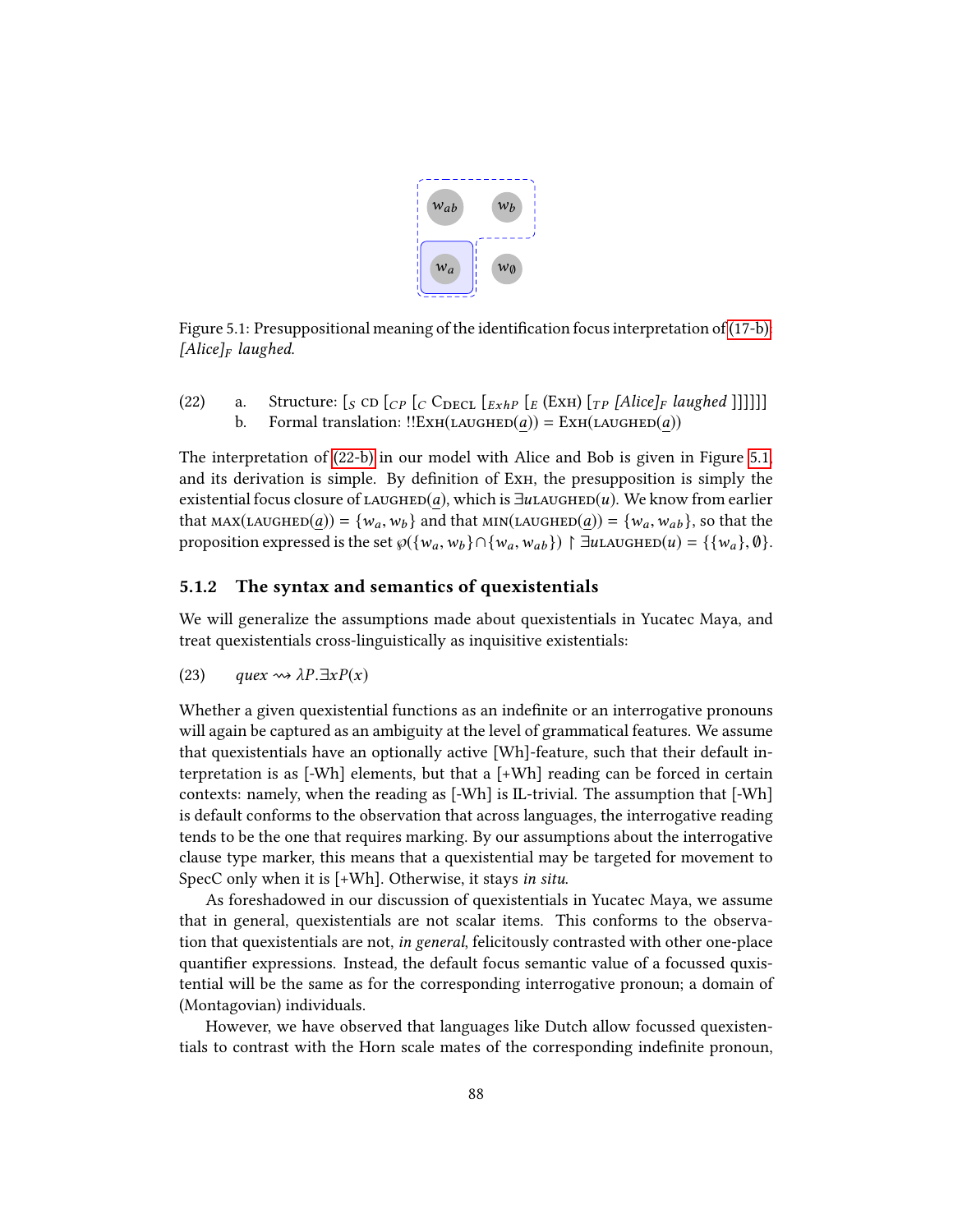provided that these scalar alternatives are sufficiently salient.<sup>[5](#page-92-1)</sup> Thus, some quexistentials, such as Dutch wat, seem to be optionally scalar. Following [Chierchia](#page-104-4) [\(2013\)](#page-104-4)'s treatment of indefinite pronouns, we will capture this by assuming that quexistentials which are able to contrast with scalar alternatives have an optionally active grammatical [s] feature. When this feature is not active, indicated by [-s], the expression cannot contrast with scalar alternatives. When the linguistic context makes scalar alternatives sufficiently salient, for instance by featuring contrastively focussed instances of these alternatives, the feature is activated, indicated by [+s].

In the formal language, we indicate the difference as usual by underlining the quantifier, in case the quexistential it translates is  $[+s]$ , or the variable, in case the quexistential is [-s]. We summarize these assumption below.

(24)  $\left[ [quex_{[-s]}]_F \right]_g^f = \left[ [\lambda P \cdot \exists x P(x)] \right]_g^f = \{ [\lambda P \cdot P(x)]_{g[x/d]} \mid d \in D_e \}$ 

(25) 
$$
\llbracket [quex_{[+s]}]_F \rrbracket_g^f = [\llbracket \lambda P \cdot \exists x P(x) \rrbracket_g^f = \{ [\lambda P \cdot \exists x P(x)]_g, [\lambda P \cdot \forall x P(x)]_g \}
$$

Thus, the focus semantic value of a  $[+s]$  quexistential is the set of the ordinary semantic values of the Horn scale mates of the relevant existential indefinite pronoun. Making the same simplifying assumptions as for non-quexistential indenite pronouns, this includes the extremes of the Horn scale.

With these assumptions in place, we can begin to outline their consequences for the semantics of constructions with focussed quexistentials.

## <span id="page-92-0"></span>5.2 Quexistentials in focus

As we have seen, (narrow) focus marking of a quexistential may serve to disambiguate it, and thereby disambiguate the type of the sentence in which it occurs. In our examples from Korean, repeated below, focus marking distinguished the interrogative sentence in [\(27\)](#page-92-2) from the declarative sentence in [\(26\):](#page-92-3)

<span id="page-92-3"></span><span id="page-92-2"></span>

| (26) | nay-ka nwukwu-hako kyelhonha-myen ton-ul<br>pat-a             |             |  |  |  |
|------|---------------------------------------------------------------|-------------|--|--|--|
|      | I-Nom <i>quex</i> -with<br>money-Acc get-InT<br>marry-if      |             |  |  |  |
|      | I will get money if I marry someone, or                       |             |  |  |  |
|      | There is someone such that if I marry them, I will get money. | (Yun, 2013) |  |  |  |
| (27) | nay-ka [nwukwu] $_F$ -hako kyelhonha-myen ton-ul<br>pat-a     |             |  |  |  |
|      | money-Acc get-InT<br>I-Nom <i>quex</i> -with<br>marry-if      |             |  |  |  |
|      | Who will I get money if I marry?                              | (Yun, 2013) |  |  |  |

A quexistential can also occur in an unambiguously interrogative sentence, in which case focus marking may serve differentiate between the reading of the sentence as a

<span id="page-92-1"></span><sup>5</sup>This seems to hold also for Mandarin Chinese and Slovene, but as noted not for German, nor for Russian, according to the data collected by Sabine Iatridou, Kees Hengeveld, and Floris Roelofsen.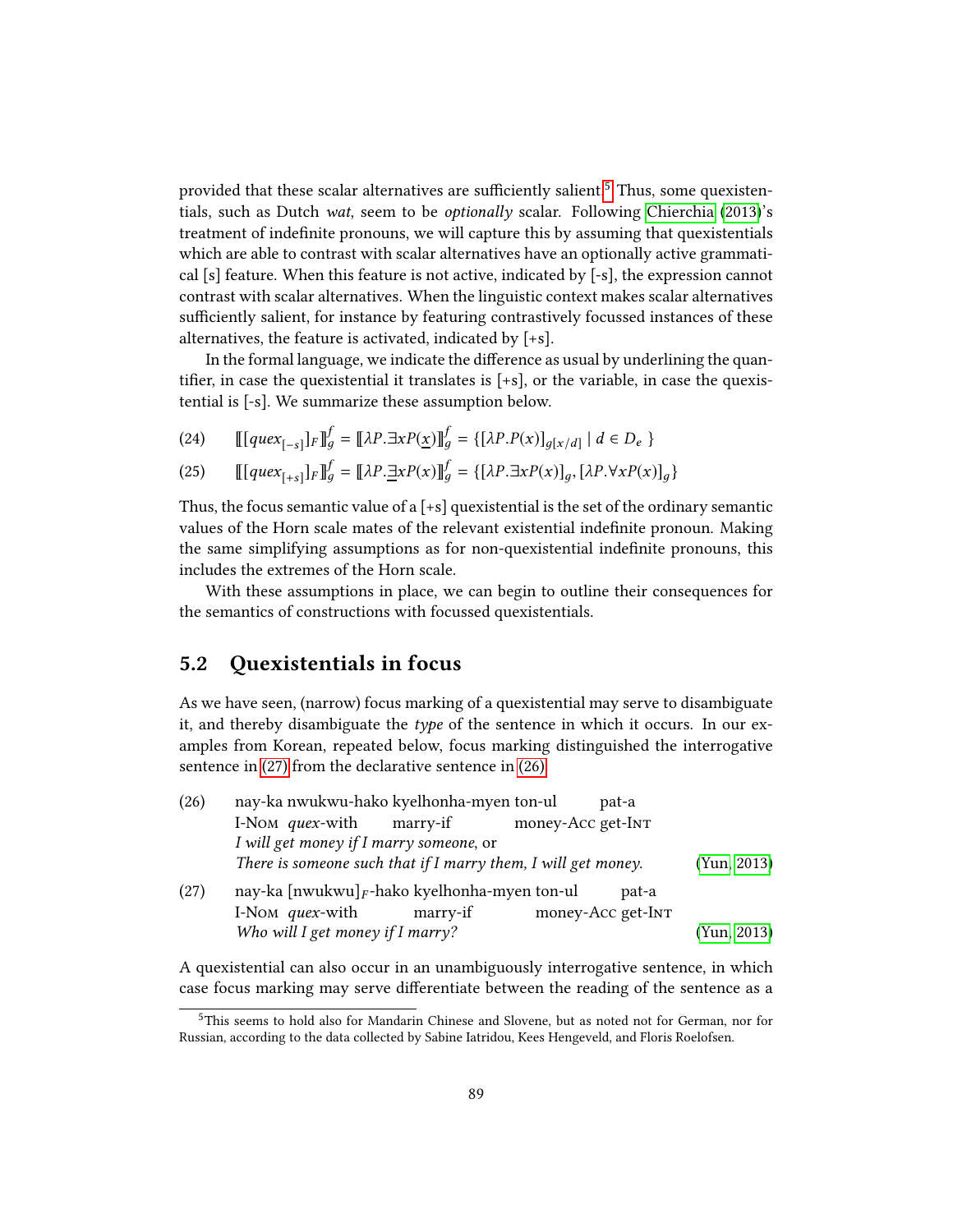polar interrogative (without focus on the quexistential) and a wh-interrogative (with focus marking on the quexistential). This was the case for our examples from Russian, repeated below:

| (28) | vasja čto $[s\text{"yel}]_F$   |                         |  |  |  |
|------|--------------------------------|-------------------------|--|--|--|
|      | Vasja <i>quex</i> ate          |                         |  |  |  |
|      | Did Vajsa eat something?       | (Iatridou et al., 2018) |  |  |  |
| (29) | vasja [čto] <sub>F</sub> s"yel |                         |  |  |  |
|      | Vasja quex ate                 |                         |  |  |  |
|      | What did Vasja eat?            | (Iatridou et al., 2018) |  |  |  |

Finally, a quexistential can occur in an unambiguous wh-interrogative. In this case, focus marking may distinguish between a reading of the sentence as a single whinterrogative, and a reading of the sentence as a multiple wh-interrogative. In our examples from German, repeated below, focus marking on the quexistential was serves to license the reading of the sentence as the multiple wh-interrogative:

| (30) | wer mag $ {\rm was} _F$ |               |
|------|-------------------------|---------------|
|      | who likes <i>quex</i>   |               |
|      | Who likes what?         | (Haida, 2007) |

Without focus marking on this constituent, the sentence reads as a single wh-interrogative:

| (31) | wer $[\text{mag}]_F$ was |               |
|------|--------------------------|---------------|
|      | who likes quex           |               |
|      | Who likes something?     | (Haida, 2007) |

We will discuss each of these cases in turn, beginning with the case where focus marking serves to differentiate between a declarative and interrogative sentence. Our goal is to show the following for a number of simple potential sentence structures: whenever a [-Wh, -s] quexistential is focus marked, it yields an IL-trivial sentence. In addition, we want to derive the correct, non-IL-trivial readings for the given sentences in which a [-Wh] quexistential is not focus marked, is focus marked and [+s], or is [+Wh].

## 5.2.1 Declaratives versus wh-interrogatives

We will treat sentences as list structures, featuring in the relevant cases either the classifier-completion marker combination closed decl (abbreviated cd), or the combination open int (abbreviated oi), together with a body with one list item, a CP. The CP consists of whichever clause type marker the list classifier requires, potentially together with an ExhP headed by an exhaustivity operator Exh. Below this is the TP, which in the simplest case consists of a quexistential  ${quex}_{[±s,±Wh]}$  and a (possibly com-<br>plex) predicate P plex) predicate P.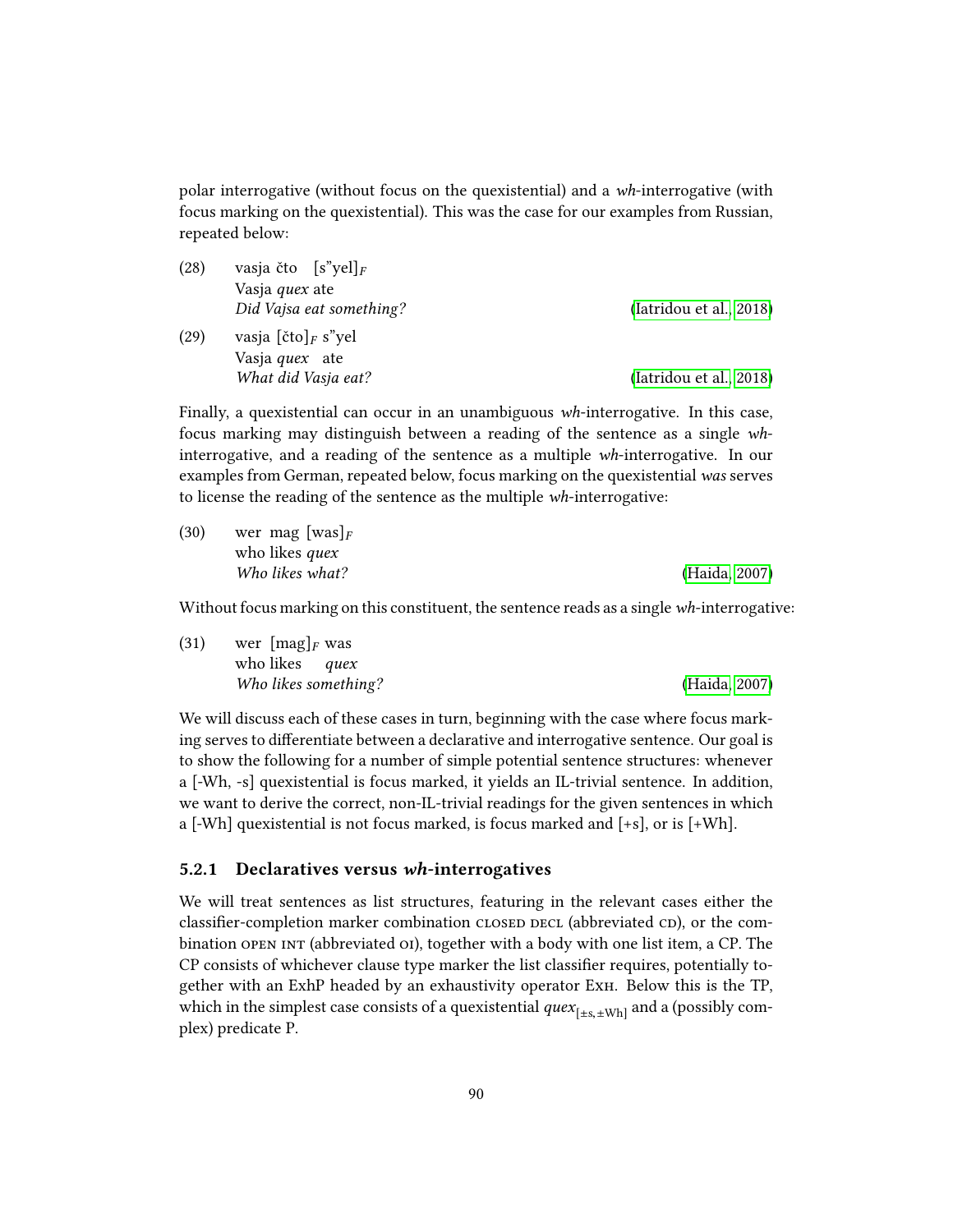What we want to show is that given this basic structure, the combination of a focussed quexistential and the declarative list classifier makes for IL-triviality, unless the quexistential is  $[+s]$  or  $[+Wh]$ . Without focus, as in [\(26\),](#page-92-3) the sentence is a non-ILtrivial declarative, and the quexistential should function as an existential indenite. If the quexistential is focussed and [+s], the sentence should be a non-IL-trivial declarative, and the quexistential function as an existential indenite. If the quexistential is focussed and [+Wh], the sentence should be a non-trivial interrogative, and the quexistential read as an interrogative, as in [\(27\).](#page-92-2)

To show this, we will consider four variations on the basic structure. First, we consider the simple case of a declarative list with a non-focussed quexistential:

<span id="page-94-0"></span>(32) a. Structure:  $\left[ S \text{ CD } [C_P \left[ C \text{ CDECL } [TP \text{ quex}_{[-s,-Wh]}(P) \right]] \right]$ b. (Simplified) translation: ! $\exists x P(x)$ 

Second, we consider the case of a declarative with a focussed quexistential, contrasting with its default, non-scalar focus alternatives:

<span id="page-94-1"></span>(33) a. Structure:  $\left[ S \text{ CD} \left[ C \right] \left[ C \text{ DECL} \left[ E \text{ xh} \right] \left[ E \text{ ExH} \left[ T \left[ \text{ query}_{[s, -Wh]} \right] F \left( P \right) \right] \right] \right] \right]$ b. (Simplified) translation:  $\text{Ext}(\exists x P(x))$ 

Third, we consider the case of a declarative with a focussed quexistential, contrasting with its scalar focus alternatives:

<span id="page-94-2"></span>(34) a. Structure:  $\left[ S \text{ CD} \left[ C P \left[ C \text{ CDECL} \left[ E x h P \left[ E \text{ EM} \left[ T P \left[ q u e x_{[+s,-\text{Wh}} \right] F \left( P \right) \right] \right] \right] \right] \right] \right]$ b. (Simplified) translation:  $\text{Ext}(\exists xP(x))$ 

Fourth, we consider the case of an interrogative with a focussed [+Wh] quexistential:

<span id="page-94-3"></span>(35) a. Structure:  $[s \text{ of } [cP] [cC_{\text{INT}}^1[quex_{[-s, +Wh]}]F(P)]]]]$ b. (Simplified) translation: ? $\exists x P(x)$ 

Since *quex* is in this case  $[+Wh]$ , it will move above C, meaning that there is no focussed element within the c-command domain of a potential Exh. In this case, the operator is not licensed, and we therefore assume that the structure does not include an ExhP. Also, since our claim is that the  $[+Wh]$  reading is only an option in case the  $[-Wh]$ reading is IL-trivial, and the [+s, -Wh] reading is by hypothesis not IL-trivial, we only consider the [+Wh]-case where the quexistential is [-s].

Given that P is an arbitrary predicate, these translations are in effect logical skeletons. It is easily seen that sentences with the logical skeleton in [\(32-b\)](#page-94-0) are not IL-trivial: for instance, this is the logical skeleton of the English sentence Someone laughed. The meaning of this in our usual two-person model is illustrated in [5.2\(a\).](#page-95-0)

We move on to consider the case where the sentence is classified as a declarative, and the quexistential is focus marked, but [-s]. A simple structure like this has the logical form in [\(33-b\).](#page-94-1) Now, a sentence with this logical skeleton must be IL-trivial: [\(33-b\)](#page-94-1)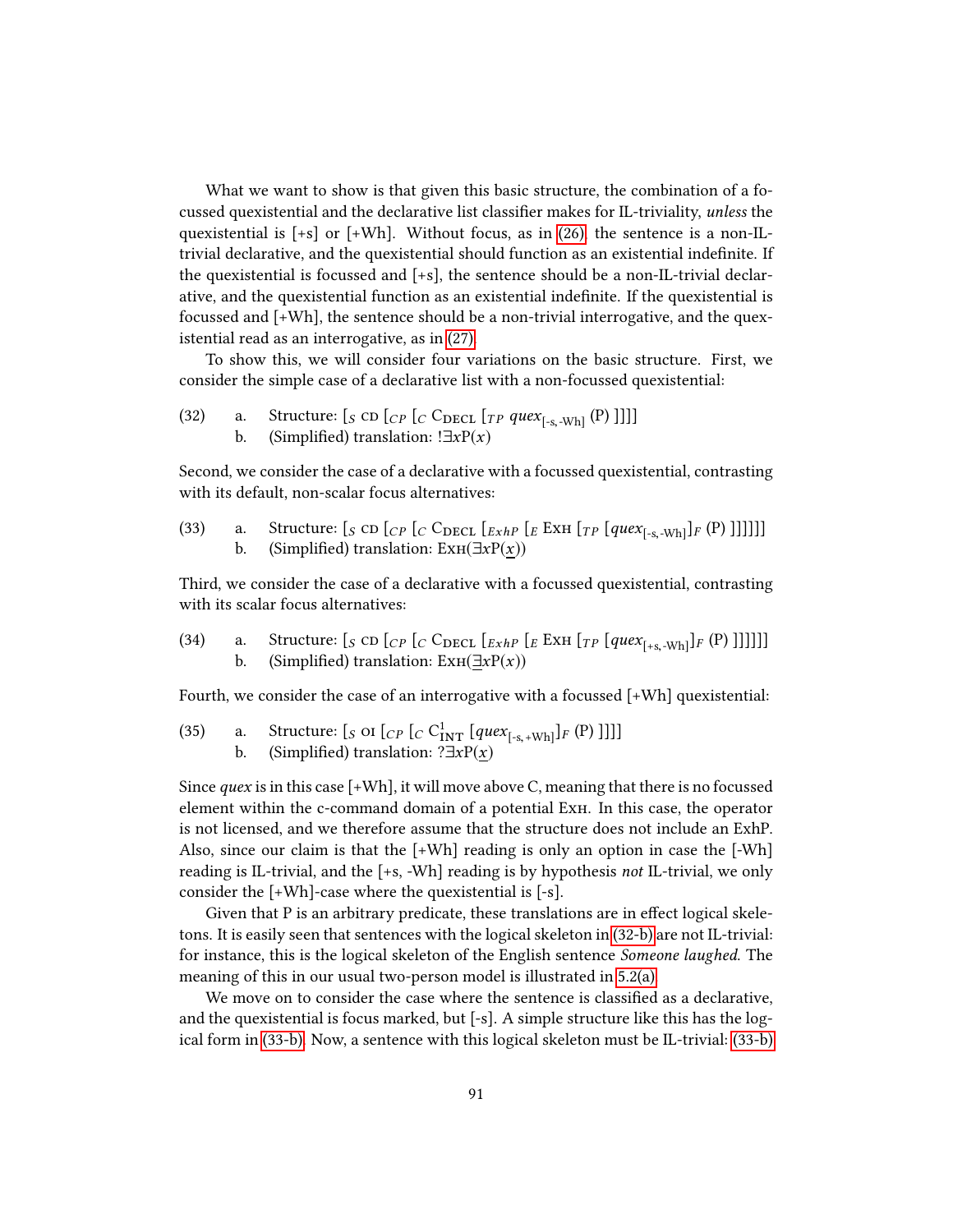<span id="page-95-0"></span>

<span id="page-95-2"></span>Figure 5.2: Presuppositional meanings of [\(32-b\),](#page-94-0) [\(34-b\),](#page-94-2) and [\(35-b\).](#page-94-3)

always expresses a non-inquisitive, uninformative proposition. Non-inquisitiveness follows from our definition of EXH, and it therefore suffices to show that a proposition expressed by [\(33-b\)](#page-94-1) cannot be informative.

*Proof.* Let  $M$ ,  $q$  be an arbitrary model and assignment. The semantic value of [\(33-b\)](#page-94-1) in M with respect to  $q$  is given in [\(36\).](#page-95-1)

<span id="page-95-1"></span>(36) 
$$
\llbracket \text{ExH}(\exists x P(\underline{x})) \rrbracket_{M,g} = \langle \pi, A \rangle, \text{ where}
$$

$$
\bullet \pi = \text{info}_{M,g}(\text{EFC}(\text{ExH}(\exists x P(\underline{x}))))
$$

$$
\bullet A = \wp(\text{MAX}_{M,g}(\exists x P(\underline{x})) \cap \text{MIN}_{M,g}(\exists x P(\underline{x}))) \upharpoonright \pi
$$

We want to show that info<sub>M,q</sub>(A) =  $\pi$ . Since  $\text{EFC}(\text{Ext}(\exists x P(x))) = \exists u(\exists x P(u)) =$ ! $\exists u P(u)$ ,  $\pi$  is the set info<sub>M,q</sub>(! $\exists u P(u)$ ). Note that this equals  $\min_{M,q}(\exists x P(x))$  = info<sub>M,  $q(\exists xP(x))$ </sub>, so that we only need to show that  $\pi \subseteq \max_{M,q}(\exists xP(x))$  to show that  $\pi = \text{info}_{M, g}(A).$ 

Note that overlap $(\exists x P(\underline{x})) = {\{\text{info}_{M,g}(p) \mid p = [P(x)]_{g[x/d]} \text{ for some } d \in D\}}$ , which is precisely the alternatives of  $[\exists x P(x)]_{M,q}$ . Consequently, no states in overlap( $\exists x P(x)$ ) are innocently excludable, yielding  $\text{MAX}_M(g(\exists xP(x))) = W - \emptyset = W$ . This entails that  $\pi \subseteq \text{MAX}_M(g(\exists xP(x)))$ , which is what we wanted to show. □  $\pi \subseteq \text{MAX}_{M,q}(\exists x P(x))$ , which is what we wanted to show.

Perhaps needless to say, we cannot 'save' this reading from IL-triviality by interpreting the quexistential as  $[+Wh]$ : this only results in a change of the logical form when there is an interrogative complementizer. Thus, at least for sentences of the simple structure discussed here, focus marking of a  $[-s, \pm Wh]$  quexistential in a declarative sentence results in IL-triviality.

We now consider the analogous logical skeleton, repeated from [\(34-b\),](#page-94-2) where the quexistential has active scalar alternatives.

$$
(37) \qquad \text{ExH}(\underline{\exists} x P(x))
$$

A sentence with this logical skeleton is not IL-trivial: it can be used to exclude the focus alternative expressed by a sentence of the form  $\forall x P(x)$ . For instance, the above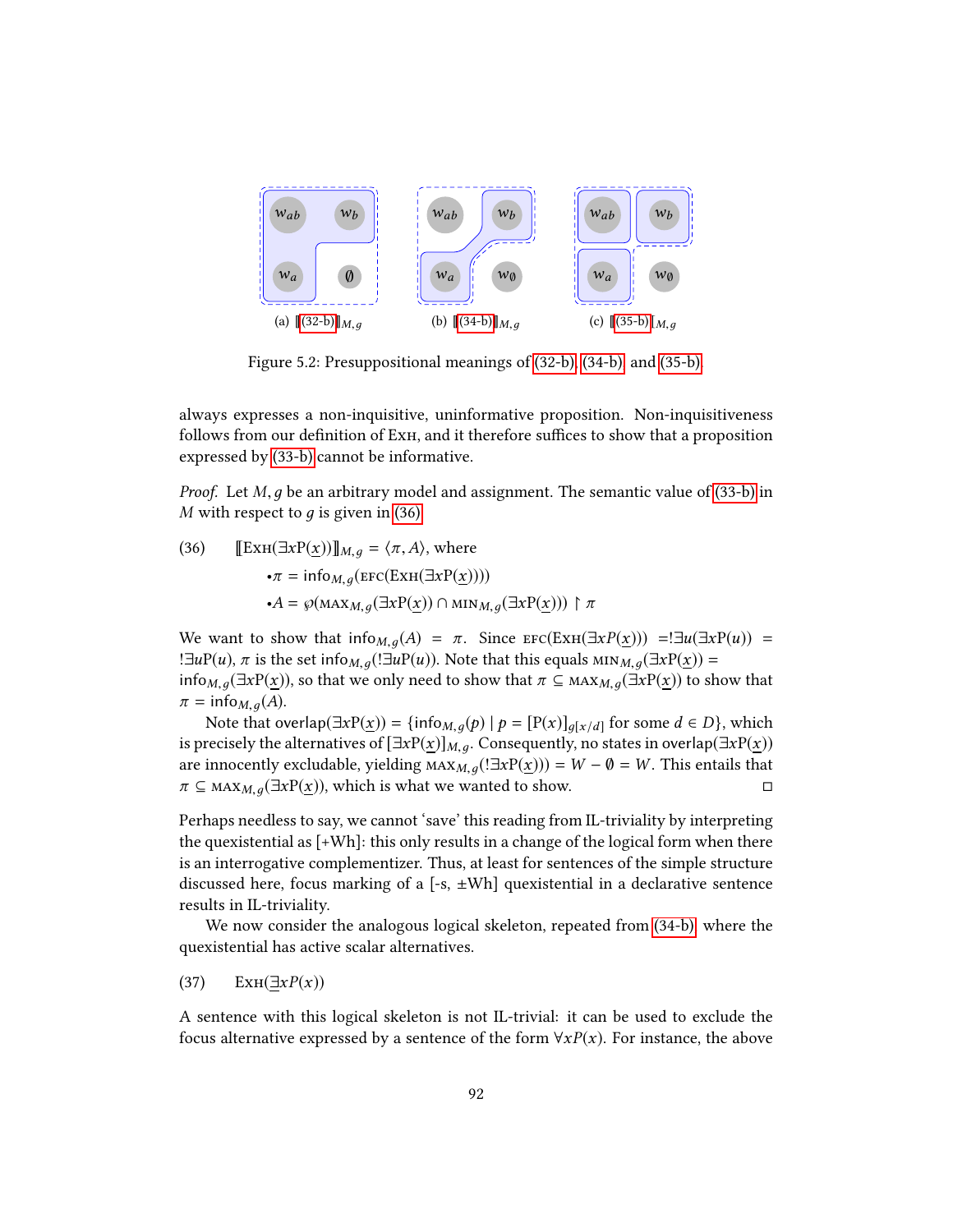<span id="page-96-2"></span><span id="page-96-1"></span>

Figure 5.3: Focus semantic value and presuppositional meaning of [\(38\).](#page-96-0)

<span id="page-96-0"></span>is equivalent to the logical skeleton of the sentence

(38) [Someone]<sub>F</sub> laughed.  $\rightsquigarrow$  ExH(! $\exists x P(x)$ )

where the focus marking is interpreted as identificational.

Figure [5.3\(a\)](#page-96-1) depicts the focus semantic value of [\(38\)](#page-96-0) in our usual two-person model. On our simplifying assumptions, this value contains two propositions: the one expressed by Everyone laughed, whose alternative is depicted in red, and the one expressed by Someone laughed, whose alternative is depicted in blue. Figure [5.3\(b\)](#page-96-2) illustrates the presuppositional meaning of [\(38\).](#page-96-0) The presupposition corresponds to the information conveyed by Someone laughed, and the proposition expressed innocently excludes the state corresponding to the information conveyed by Everyone laughed. Hence, we predict that a quexistential that contrasts with a scalar alternative in a structure like this may still receive the interpretation as an existential indefinite.

We now consider the case where the sentence is an interrogative, and *quex* is [+Wh]. The logical skeleton of such a sentence will look as in [\(39\),](#page-96-3) repeated from above.

<span id="page-96-3"></span>(39) ? $\exists x P(x)$ )

This has the basic form of a single wh-interrogative in our framework, although with a—semantically redundant—focus marking. A sentence with this logical skeleton is not IL-trivial: this is the logical skeleton of the wh-interrogative Who laughed?, modulo the focus marking. In our usual model, the meaning of this is as depicted in Figure [5.2\(c\).](#page-95-2)

In sum, then, our hypotheses panned out: at least for sentences of the basic structure described in the beginning of the section, the following holds. If a [-s] quexistential in a declarative sentence is focussed, its interpretation either as [-Wh] or [+Wh] results in IL-triviality. We also saw that a  $[-s, +Wh]$  can be focussed in an *interrogative* sentence without IL-triviality. To be able to conclude that this reading is in general forced for a sentence with a focussed [-s] quexistential, we also need to show that if a  $[-s]$  quexistential in an interrogative sentence is focussed, its interpretation as  $[-Wh]$ results in IL-triviality. This is done in the next subsection.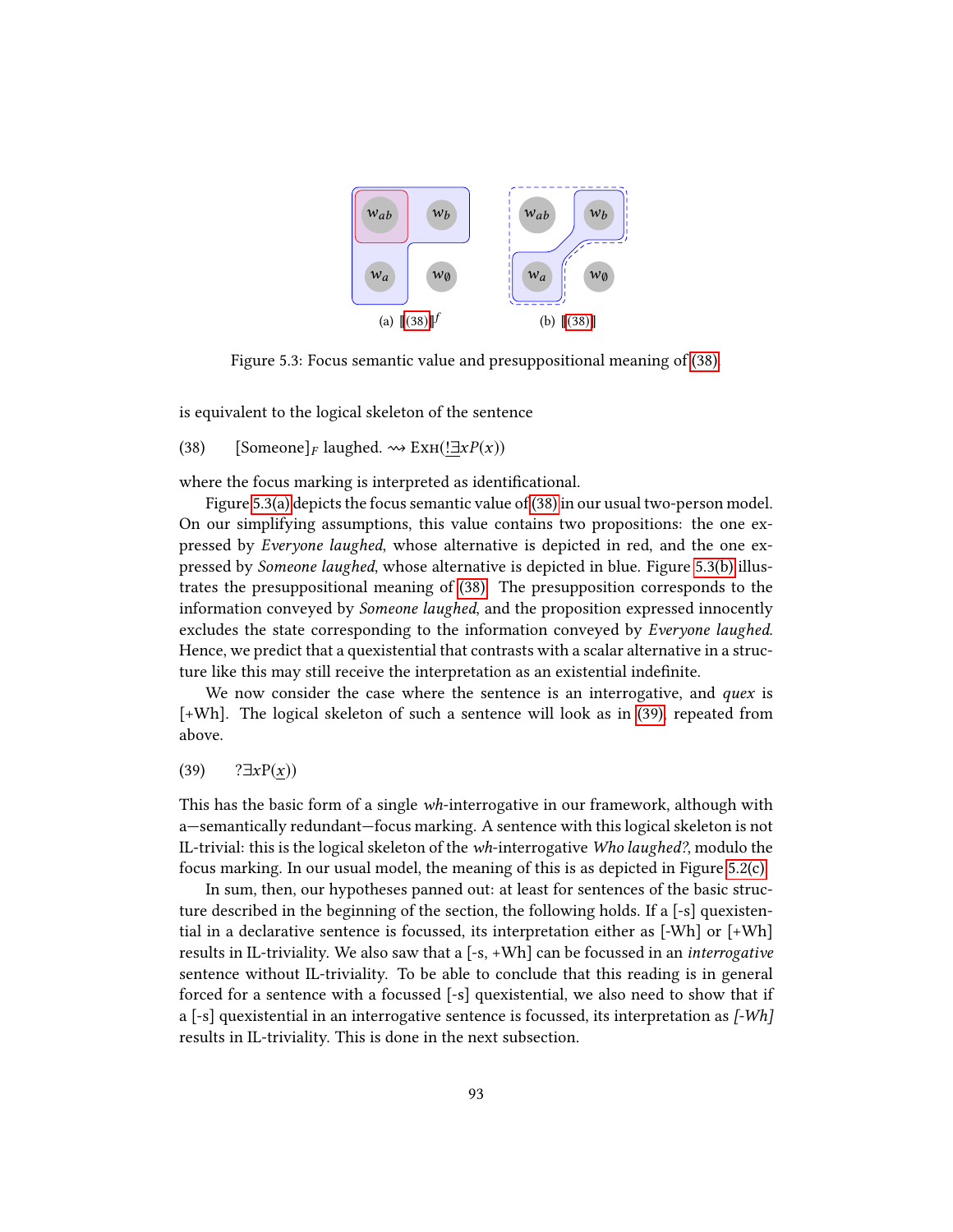

<span id="page-97-2"></span>Figure 5.4: Presuppositional meanings of [\(40-b\)](#page-97-0) and [\(42-b\).](#page-97-1)

#### 5.2.2 Polar versus wh-interrogatives

We now turn to the case where focussing of a quexistential differentiates between the reading of an interrogative sentence as a polar question (without focus on the quexistential) and the reading as a wh-interrogative (with focus on the quexistential). We know from the previous subsection that an interrogative with a [+Wh] quexistential reads as a wh-question.

Thus, we will only consider the three following structures. First, we consider the simple case of an interrogative with a non-focussed quexistential:

- <span id="page-97-0"></span>(40) a. Structure:  $\left[ \int_{S} \text{OI} \left[ C \right]_{C} \left[ C \left[ \text{C} \right]_{T} \left[ \text{TP} \left[ \text{query}_{[s, -Wh]} \left( P \right) \right] \right] \right] \right]$ 
	- b. (Simplified) translation: ?! $\exists x P(x)$

Second, we consider the case of an interrogative with a focussed [-Wh] quexistential, contrasting with its default, non-scalar focus alternatives:

<span id="page-97-3"></span>(41) a. Structure:  $\begin{bmatrix} S & O & I \end{bmatrix} \begin{bmatrix} C & C & I \end{bmatrix} \begin{bmatrix} E \end{bmatrix} \begin{bmatrix} E \end{bmatrix} \begin{bmatrix} E \end{bmatrix} \begin{bmatrix} E \end{bmatrix} \begin{bmatrix} T & P \end{bmatrix} \begin{bmatrix} q \mu \varepsilon x_{[-s, \text{wh}]} \end{bmatrix} \begin{bmatrix} F & P \end{bmatrix} \begin{bmatrix} 1 \end{bmatrix} \begin{bmatrix} 1 \end{bmatrix} \begin{bmatrix} 1 \end{bmatrix} \begin{bmatrix} 1 \end{bmatrix$ b. (Simplified) translation: ?EXH( $\exists xP(x)$ )

Third, we consider the case of an interrogative with a focussed [-Wh] quexistential, contrasting with its scalar focus alternatives:

<span id="page-97-1"></span>(42) a. Structure:  $\left[ S \text{ CD} \left[ C \right] \left[ C \text{ CDECL} \left[ E \text{ K } H \left[ T \right] \left[ q u e x_{\text{F-S-Wh}} \right] \right] F \left( P \right) \right] \right] \right]$ b. (Simplified) translation:  $?Ext(\exists xP(x))$ 

Sentences with the form of [\(40-b\)](#page-97-0) and [\(42-b\)](#page-97-1) are easily seen to be meaningful. For instance, the former is equivalent to the logical skeleton of the sentence Did someone laugh?, and the latter to the logical skeleton of the sentence Did [someone]<sub>F</sub> laugh? Their presuppositional meanings in our toy model are given in Figure [5.4.](#page-97-2)

Now, we saw in the previous section that  $\text{ExH}(\exists x P(x))$  is IL-trivial. This is the content of the ExhP of [\(41-b\).](#page-97-3) Recall that by our Principle of IL-triviality, a sentence with an IL-trivial *constituent* is ungrammatical. Thus,  $(41-b)$  must be ungrammatical. (It is also easy to see that  $(41-b)$  itself must be IL-trivial, given the definition of  $\degree$ ).)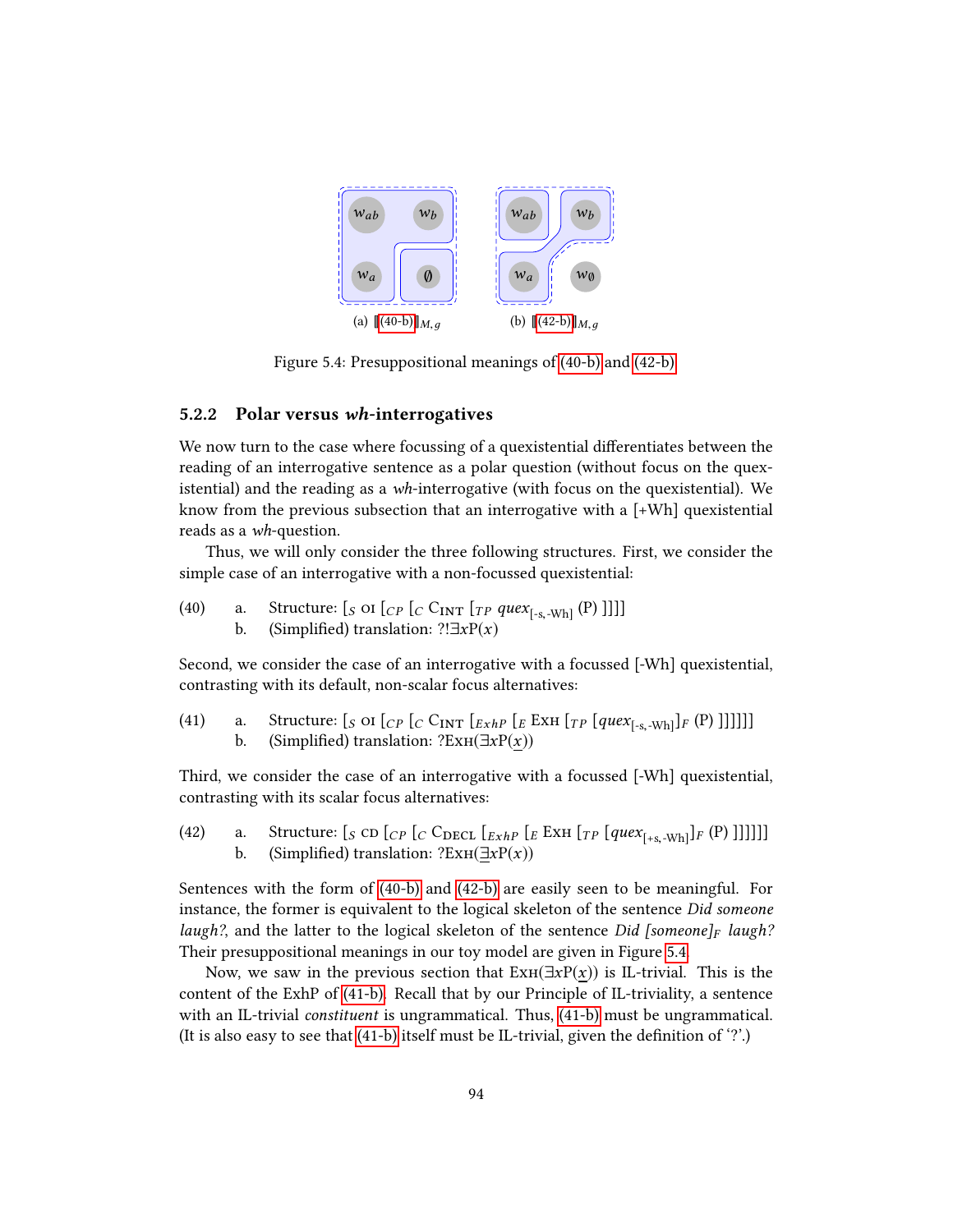This shows that for sentences of these simple forms, the following holds. If a [-s] quexistential in an interrogative sentence is focussed, its interpretation as [-Wh] results in IL-triviality. This leaves the combination (focussed [-s, +Wh]-quexistential + interrogative clause type) as the only grammatical combination for focussed [-s] quexistentials, in line with the Focus Generalization.

## 5.2.3 Single versus multiple wh-interrogatives

Finally, we will consider the case where focus on a quexistential distinguishes between the reading of a sentence as a single wh-interrogative and a multiple wh-interrogative.

We again consider four variations on a basic structure. First, we consider the simple case of a wh-interrogative with one [+Wh] element, wh-, and one non-focussed quexistential, quex:

<span id="page-98-1"></span>(43) a. Structure:  $\left[ \int_{S} \text{OI} \left[ C \right]_{\text{INT}} \left[ T P W h_{[-W h]} q u e x_{[-s, -Wh]} \left( P \right) \right] \right]$ b. (Simplified) translation: ? $\exists x$ (! $\exists y P(y, x)$ )

Second, we consider the case of a *wh*-interrogative with one  $[+Wh]$  element *wh*- and a focussed [-Wh] quexistential, contrasting with its default, non-scalar focus alternatives:

- (44) a. Structure: [s OI  $\begin{bmatrix} C_P \end{bmatrix} \begin{bmatrix} C_{1NT}^1 \\ ExhP \end{bmatrix} \begin{bmatrix} E \end{bmatrix}$   $\begin{bmatrix} F & Wh_{[+Wh]} \end{bmatrix} \begin{bmatrix} que & x_{[-s,-Wh]} \end{bmatrix} F$  (P) ]]]]]]
	- b. (Simplified) translation: ?∃x(!Ex $H(\exists y P(\underline{y}, x))$ )

Third, we consider the case of a *wh*-interrogative with one  $[+Wh]$  element *wh*- and a focussed [-Wh] quexistential, contrasting with its scalar alternatives:

(45) a. Structure: [s OI  $[CP \ [C \ C^1_{INT} \ [ExhP \ [E \ xxH \ [TP \ wh_{[+Wh}] \ [quex_{[+s,-Wh}]\ F (P) \ ]]]]]]$ ] b. (Simplified) translation: ? $\exists x(!\text{ExH}(\exists y P(y, x)))$ 

<span id="page-98-2"></span>Fourth, we consider the case of an interrogative with a focussed [+Wh] quexistential:

<span id="page-98-0"></span>(46) a. Structure:  $\begin{bmatrix} S & \text{or} \\ \text{or} \\ \text{or} \end{bmatrix}$   $\begin{bmatrix} C & C_{\text{INT}}^2 \\ T & P \end{bmatrix}$   $\begin{bmatrix} T & P & W & h_{[+Wh]} \\ (T & R) & P \end{bmatrix}$   $\begin{bmatrix} q & u_{[+Kh]} \\ (R & h_{[+Wh]} \end{bmatrix}$   $\begin{bmatrix} F & P \\ (R) & H \end{bmatrix}$ b. (Simplified) translation:  $\overrightarrow{?} \exists x \exists y (P(\underline{y}, x))$ 

The relative positioning of the [+Wh]-elements (lowest last) in the logical form is derived from the structure after movement, as outlined in Chapter [2.](#page-9-0)

We first consider the logical skeleton corresponding to a  $wh$ -interrogative with a focussed [-Wh, -s] quexistential, [\(46-b\).](#page-98-0) We can see that sentences with this skeleton must contain an IL-trivial subconstituent, the ExhP Ex $H(\exists yP(y, x))$ . While x is free here, it should be clear that regardless of how we instantiate this variable, the result is trivial. We will therefore count this too as IL-trivial, and conclude that sentences with the logical skeleton in [\(46-b\)](#page-98-0) are unacceptable as a whole.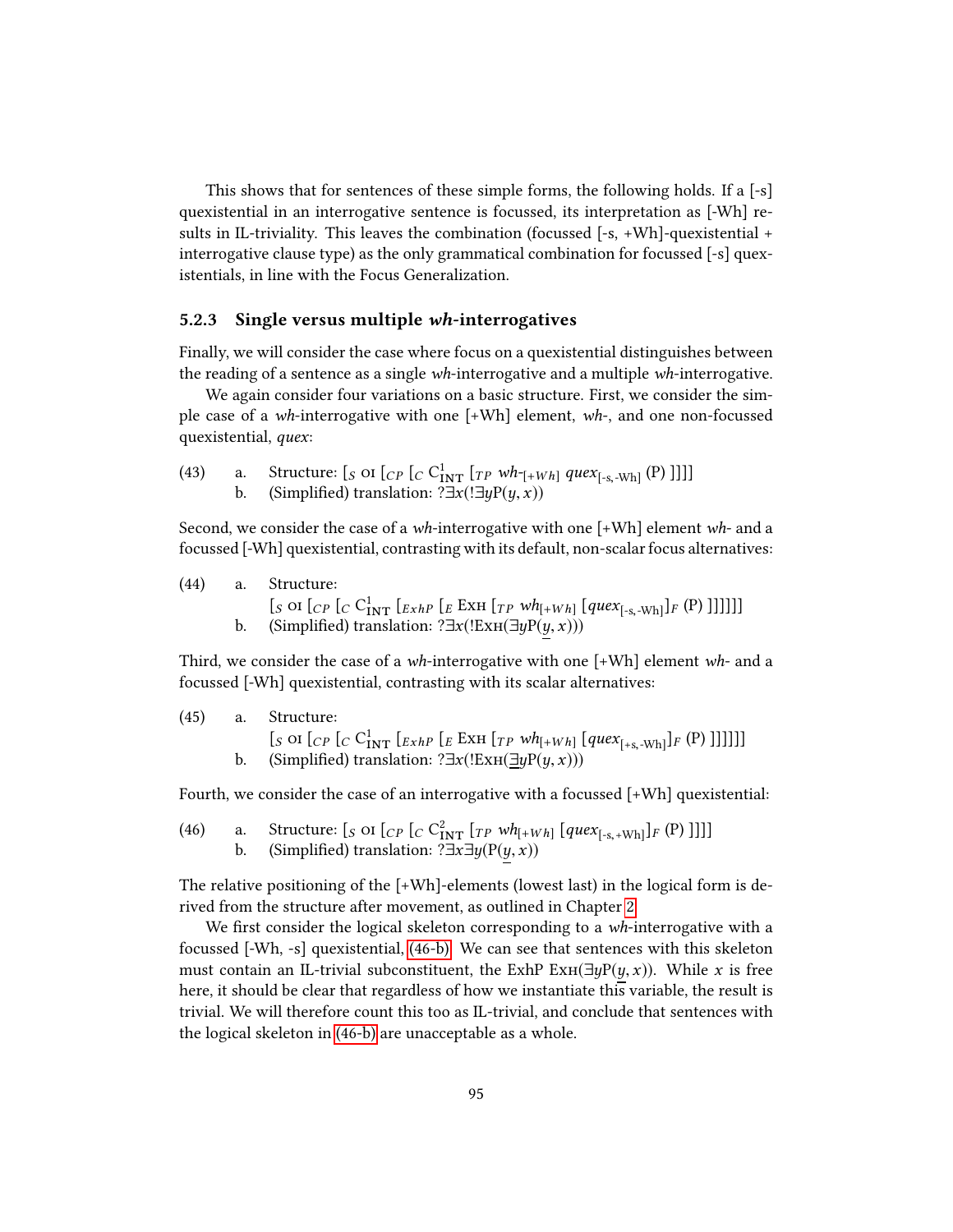In contrast, the remaining logical skeletons are not trivial. [\(43-b\)](#page-98-1) is the logical skeleton of a single wh-interrogative like Who likes something?, and [\(45-b\)](#page-98-2) is the logical skeleton of a single wh-interrogative like Who likes [something] $_F$ ? [\(46-b\)](#page-98-0) is the logical skeleton of a multiple wh-interrogative like Who likes what? on a mention-some reading, modulo the (semantically redundant) focus marking.

This confirms our hypothesis, for  $wh$ -interrogatives of the basic logical forms outlined. When a [-s] quexistential in a wh-interrogative is focussed, its interpretation as [-Wh] yields an ungrammatical sentence, in virtue of containing an IL-trivial subconstituent. We also saw that a [+s, -Wh] quexistential or [-s, +Wh] quexistential can be focussed in a wh-interrogative without IL-triviality.

Given the results from the previous subsections, we can conclude that the following holds, for sentences with the basic structures considered.

- If a [-s] quexistential is focussed, it can only be successfully interpreted as [+Wh], and the sentence in which it occurs as an interrogative. Otherwise, the sentence would be ungrammatical, either in virtue of being IL-trivial itself, or in virtue of having an IL-trivial constituent.
- If a [+s] quexistential is focussed, it can be successfully interpreted as [-Wh].

The Focus Generalization follows from the first point, and its exceptions from the second.

## <span id="page-99-0"></span>5.3 Conclusion

In this chapter, we have outlined a potential explanation of the Focus Generalization for quexistentials suggested by the work of [Iatridou et al.](#page-105-1) [\(2018\)](#page-105-1), according to which focussed quexistentials cannot be interpreted as existential indenite pronouns. We have seen that for a set of basic types of declarative and interrogative constructions, the typical inability of focussed quexistentials to receive indenite readings follows from the fact that the indefinite readings would come out as *ungrammatical*, either in virtue of being IL-trivial, or in virtue of containing an IL-trivial constituent. For this set of constructions, we could further derive the known exception to the Focus Generalization: quexistentials with active *scalar alternatives* may still receive an indefinite interpretation. When scalar alternatives are active, focussing of a quexistential read as an existential indefinite may be *informative*, as it can exclude stronger scalar alternatives to the quexistential. When scalar alternatives are not active, however, no focus alternatives can be excluded. Together with the existential presupposition assumed to be triggered by focus marking, this results in a quexistential read as an existential indefinite being systematically uninformative. If the quexistential is instead interpreted as an interrogative pronoun, it can contribute inquisitiveness. This prevents IL-triviality, and thereby potentially ungrammaticality.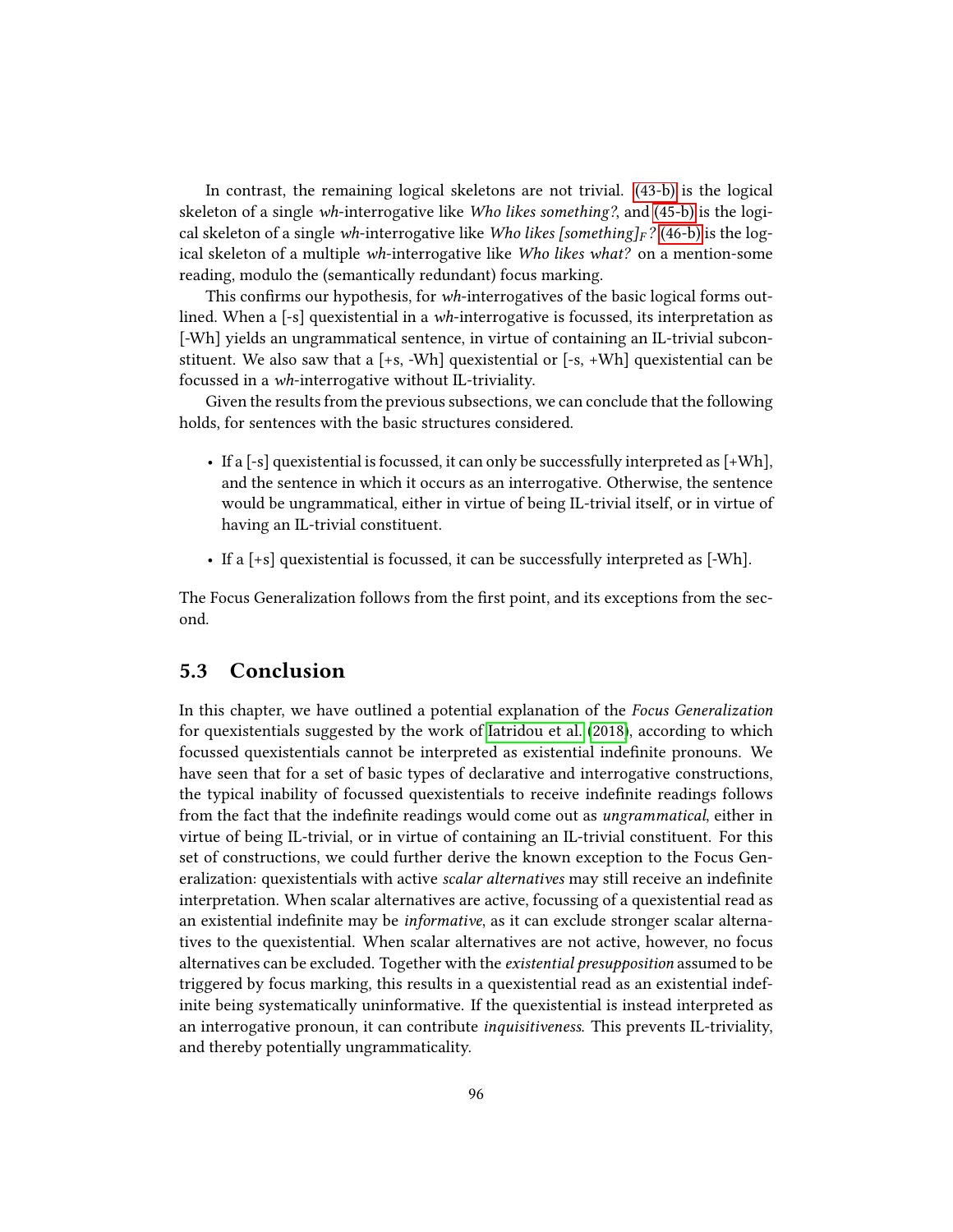Our explanation is still tentative, and makes certain predictions whose accuracy cannot be determined solely on the basis of the data presented in this chapter. Importantly, we predict that quexistentials occurring in *syntactic islands* cannot, in effect, function as wh-pronouns, whether focussed or not. Such quexistentials should be unable to move to SpecC, and thereby be unable to take the wide scope needed for the wh-reading. Further data collection is needed in order to assess this prediction. In addition, many quexistentials are polarity sensitive items, and need to be licensed as such (see e.g., [Chierchia and Liao, 2014,](#page-104-5) for a discussion of quexistentials in Mandarin Chinese). Investigating whether the proposal outlined here is compatible with the assumptions needed to account for the behavior of polarity sensitive quexistentials must, however, be left for future work.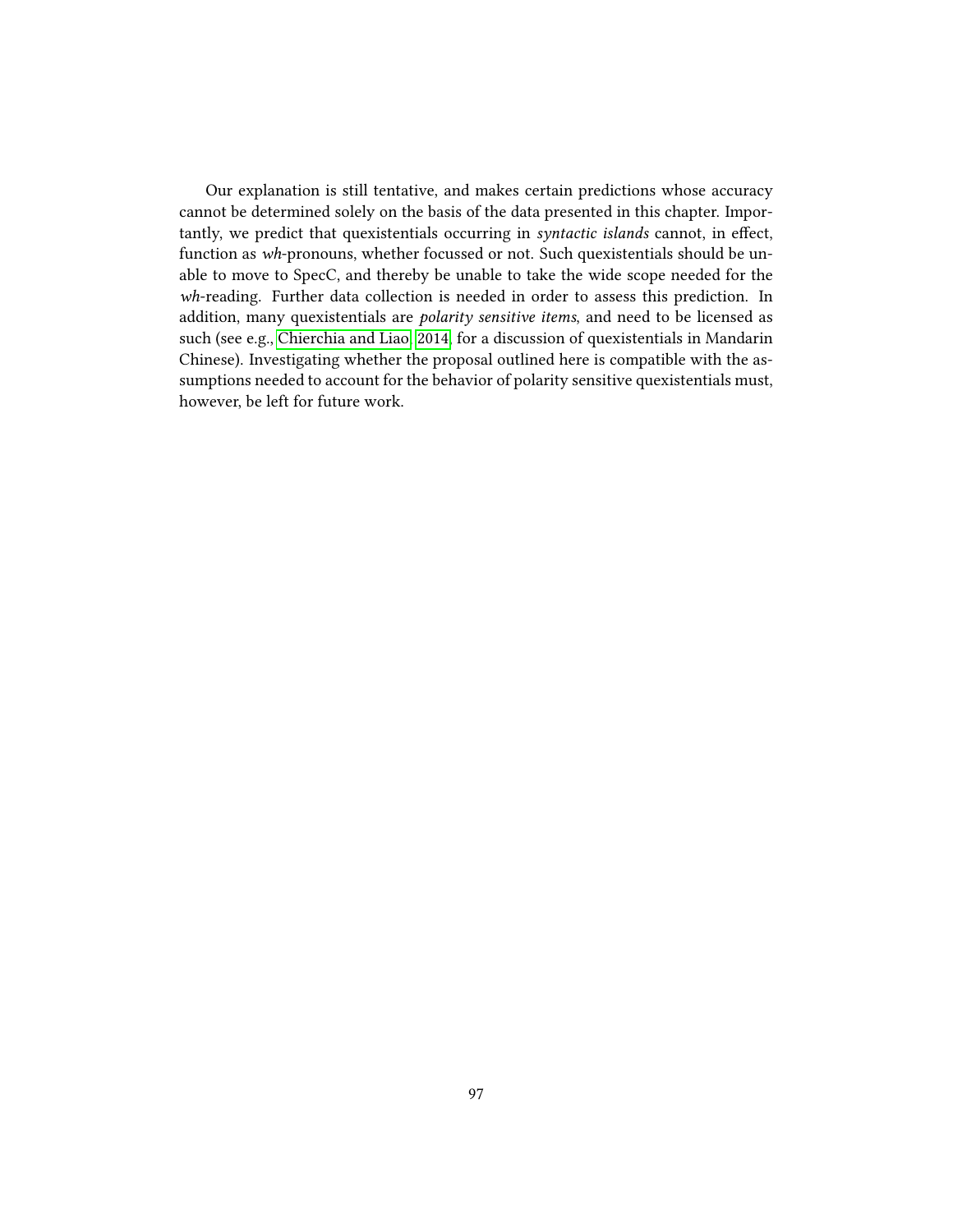## Chapter 6

# Conclusion

In this thesis, we have investigated the connection between a particular type of logical triviality, inquisitive logical triviality, and grammaticality. Inquisitive logical triviality, or IL-triviality, was a property taken to characterize sentences which are trivial along two dimensions—the informative dimension, and the inquisitive dimension—purely in virtue of the logical constants occurring in the sentence, and the presuppositions that these constants trigger. It was proposed that sentences which are IL-trivial, or contain an IL-trivial constituent, are, as a consequence, ungrammatical. This claim was indirectly justified by showing that it has an explanatory value with respect to various patterns of (un)grammaticality involving indefinite and interrogative pronouns.

The first such pattern arose from combinations of the exclusive particle  $only$  and  $it$ -clefts with focussed indefinite pronouns, as well as with focussed instances of other determiner phrases. This pattern has by and large gone unnoticed in the previous literature, and we showed that through giving a semantics for *only* and *it*-clefts within Presuppositional Inquisitive Semantics, the pattern could be explained in terms of ILtriviality. The types of constructions judged to be ungrammatical were shown to indeed be IL-trivial, and the types of constructions judged to be grammatical were shown to not be IL-trivial. The proposed treatment of only and it-clefts were shown to improve on previous treatments, not only with respect to constructions involving indenite pronouns or determiner phrases, but also with respect to interrogative constructions and constructions involving disjunction.

The second pattern concerned question formation in Yucatec Maya, a language without interrogative-specific morphosyntax. It was proposed that this system of question formation relies heavily on the ungrammaticality induced by IL-triviality, to the effect that interrogative readings of sentences are mainly triggered by the corresponding declarative reading being ungrammatical in virtue of IL-triviality. The account was shown to improve on its predecessor, [AnderBois](#page-103-2) [\(2012\)](#page-103-2), mainly with respect to predictions, but also with respect to the economy of the assumptions, making use of the same semantics for clefts in Yucatec Maya as that proposed for the English it-cleft.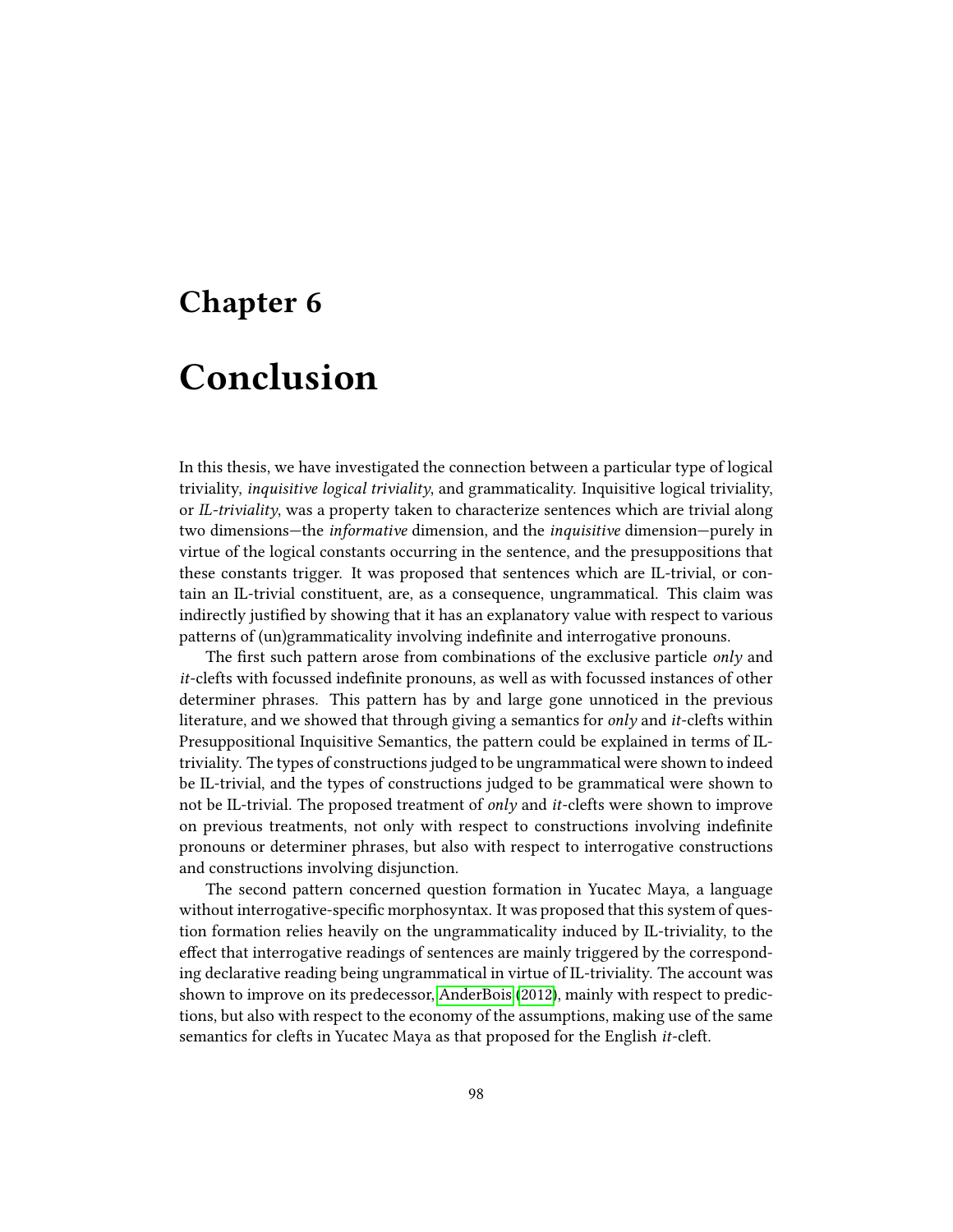The third pattern concerned quexistentials, and the typical inability of these expressions to read as existential indefinites when focus marked. It was proposed that this inability resulted from the combination of focus and the existential indefinite reading yielding IL-triviality. In contrast, interpreting a focussed quexistential as an interrogative pronoun was shown to yield meaningful constructions, corresponding to the interrogative readings that such focussing is attested to trigger. It was further predicted that a focussed quexistential may still receive an indefinite reading in case it has active scalar alternatives, in accordance with observations.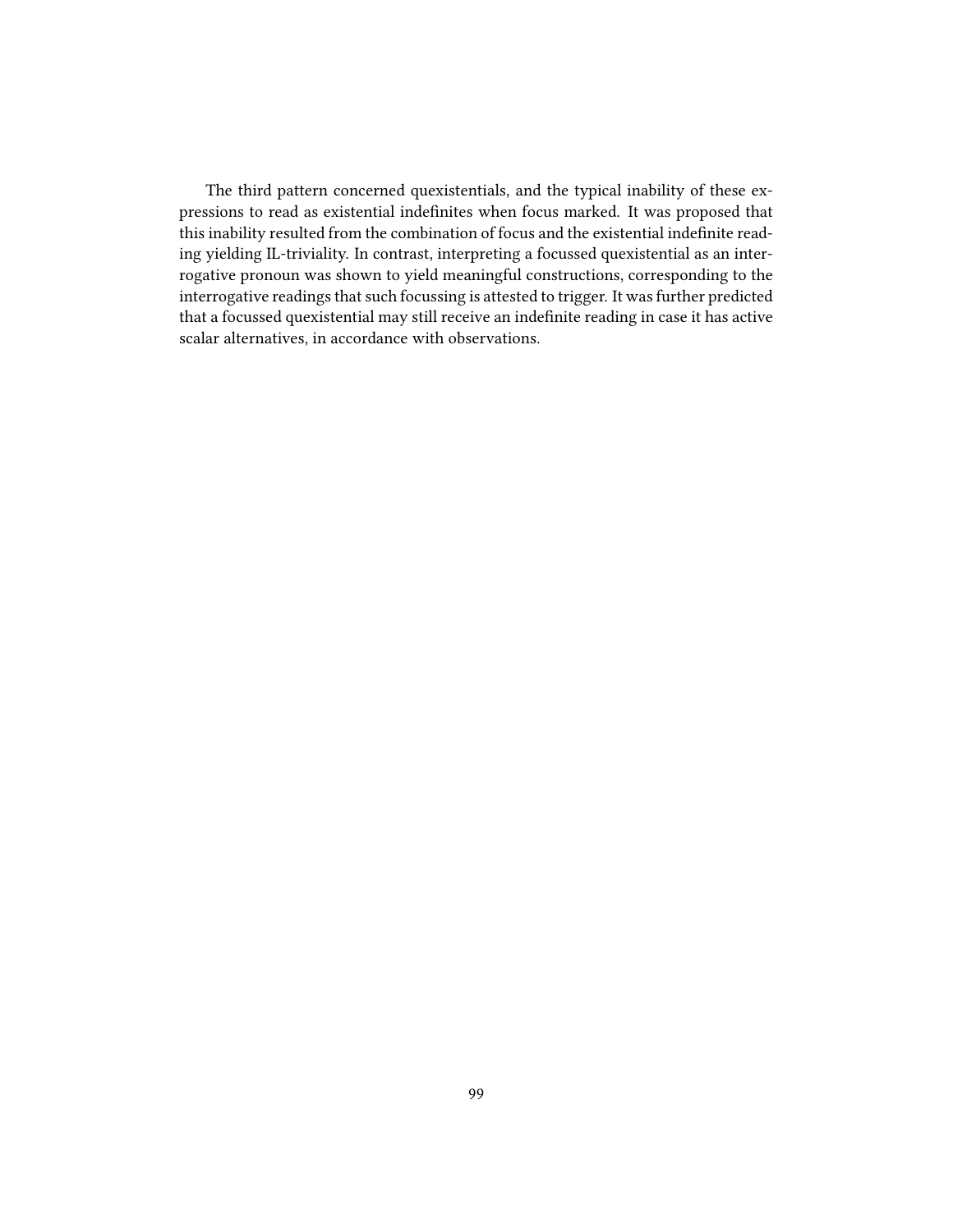# Bibliography

- Abrusán, M. (2014). Weak island semantics, Volume 3. OUP Oxford.
- <span id="page-103-2"></span>AnderBois, S. (2012). Focus and uninformativity in Yucatec Maya questions. Natural language semantics 20(4), 349–390.
- AnderBois, S. (2014). The semantics of sluicing: Beyond truth conditions. Language 90(4), 887–926.
- Barwise, J. and R. Cooper (1981). Generalized quantifiers and natural language. In Philosophy, Language, and Artificial Intelligence, pp. 241-301. Springer.
- Beaver, D. I. and B. Z. Clark (2009). Sense and sensitivity: How focus determines meaning, Volume 12. John Wiley & Sons.
- Beaver, D. I. and B. Geurts (2014). Presupposition. In E. N. Zalta (Ed.), The Stanford Encyclopedia of Philosophy (Winter 2014 ed.). Metaphysics Research Lab, Stanford University.
- <span id="page-103-0"></span>Beck, S. (2006). Intervention effects follow from focus interpretation. Natural Language Semantics 14(1), 1–56.
- <span id="page-103-5"></span>Bhat, D. N. S. (2000). The indefinite-interrogative puzzle. Linguistic Typology  $4(3)$ , 365.
- <span id="page-103-3"></span>Bhat, D. S. (2004). Pronouns. Oxford University Press on Demand.
- <span id="page-103-6"></span>Bruening, B. (2007). Wh-in-situ does not correlate with wh-indefinites or question particles. Linguistic Inquiry 38(1), 139–166.
- <span id="page-103-1"></span>Cable, S. (2007). The grammar of Q: Q-particles and the nature of Wh-fronting, as revealed by the Wh-questions of Tlingit. Ph. D. thesis, Massachusetts Institute of Technology.
- <span id="page-103-4"></span>Cheng, L. (1991). On the typology of wh-questions. Ph. D. thesis, Massachusetts Institute of Technology.
- <span id="page-103-7"></span>Chierchia, G. (2004). Scalar implicatures, polarity phenomena, and the syntax/pragmatics interface. In A. Belletti (Ed.), Structures and beyond, Volume 3, pp. 39–103. New York: Oxford University Press.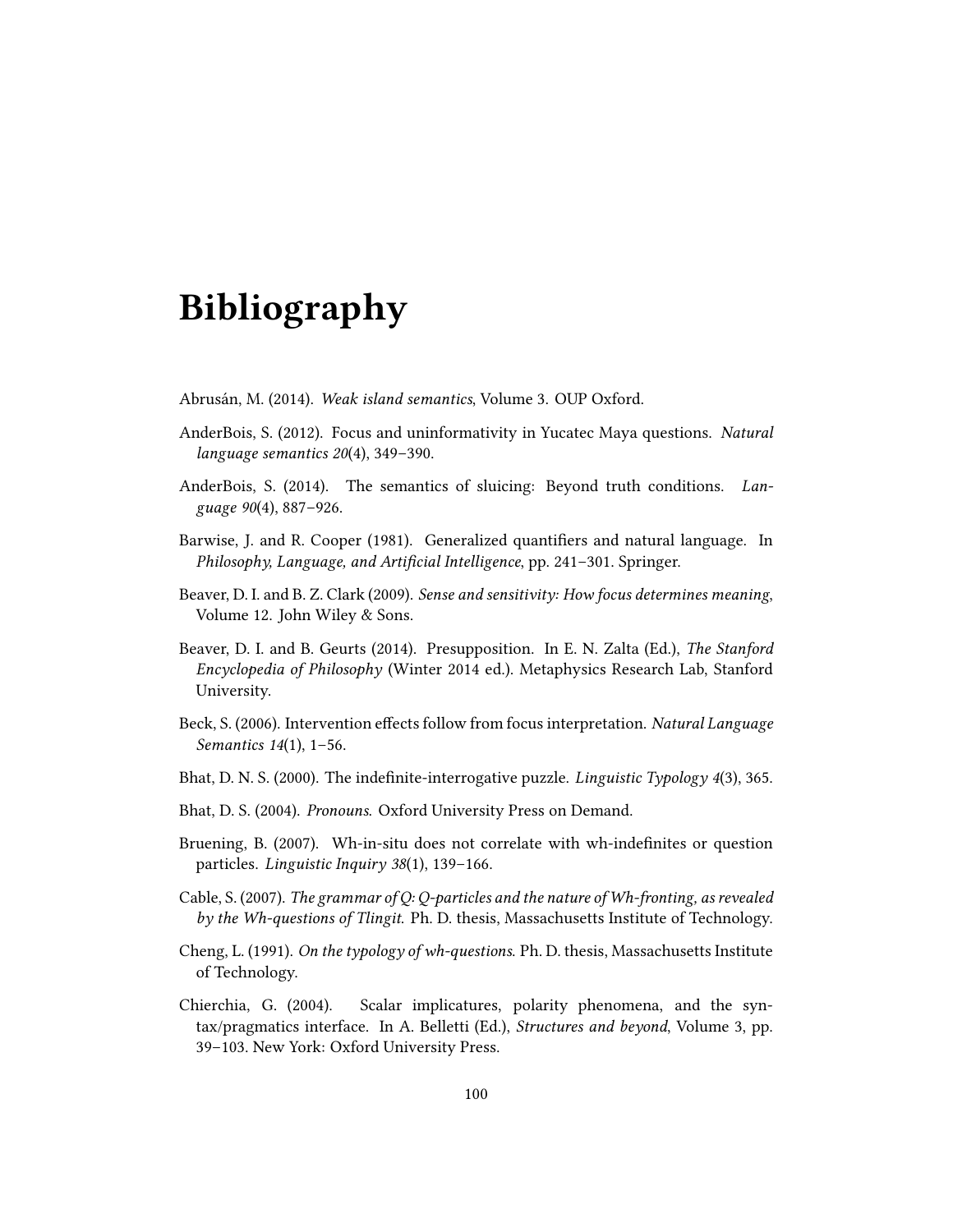- <span id="page-104-4"></span>Chierchia, G. (2013). Logic in grammar: Polarity, free choice, and intervention. OUP Oxford.
- <span id="page-104-1"></span>Chierchia, G., D. Fox, and B. Spector (2012). Scalar implicature as a grammatical phenomenon. In K. von Heusinger, C. Maienborn, and P. Portner (Eds.), Semantics: An International Handbook of Natural Language Meaning, Volume 3, pp. 2297–2332. De Gruyter Mouton.
- <span id="page-104-5"></span>Chierchia, G. and H.-C. Liao (2014). Where do chinese wh-items t? In L. Alonso-Ovalle and P. Menéndez-Benito (Eds.), Epistemic indefinites: Exploring modality beyond the verbal domain, pp. 31–59. Oxford University Press.
- Chomsky, N. (1995). The minimalist program. Cambridge, Mass.: MIT Press.
- Ciardelli, I., J. Groenendijk, and F. Roelofsen (2017). Inquisitive semantics. Lecture notes, available [here.](https://www.dropbox.com/s/urxamczijsy8v5z/inquisitive-semantics-lecture-notes-2017-course-version.pdf)
- Coppock, E. and D. I. Beaver (2014). Principles of the exclusive muddle. Journal of Semantics 31(3), 371–432.
- Dowty, D. R. (1979). Word meaning and Montague Grammar: The semantics of verbs and times in generative semantics and in Montague's PTQ. Dordrecht: Reidel.
- Dufter, A. (2009). Clefting and discourse organization: Comparing germanic and romance. Focus and background in Romance languages, 83–121.
- <span id="page-104-3"></span>Erlewine, M. Y. (2014). Movement out of focus. Ph. D. thesis, Massachusetts Institute of Technology.
- Fox, D. (2007). Free choice disjunction and the theory of scalar implicatures. In U. Sauerland and P. Stateva (Eds.), Presupposition and Implicature in Compositional Semantics, pp. 71–120. New York: Palgrave Macmillan.
- Fox, D. and M. Hackl (2006). The universal density of measurement. Linguistics and Philosophy 29(5), 537–586.
- Gajewski, J. (2008). More on quantifiers in comparative clauses. In Semantics and Linguistic Theory, Volume 18, pp. 340–357.
- Gajewski, J. (2009). L-triviality and grammar. Handout of a talk delivered at the UConn Logic Group, available [here.](https://logic.uconn.edu/wp-content/uploads/sites/508/2014/01/Gajewski022709.pdf)
- <span id="page-104-0"></span>Gärtner, H.-M. (2009). More on the indefinite-interrogative affinity: The view from embedded non-finite interrogatives. Linguistic Typology  $13(1)$ , 1-37.
- <span id="page-104-2"></span>Geurts, B. and R. A. van der Sandt (2004). Interpreting focus. Theoretical Linguistics 30,  $1 - 44.$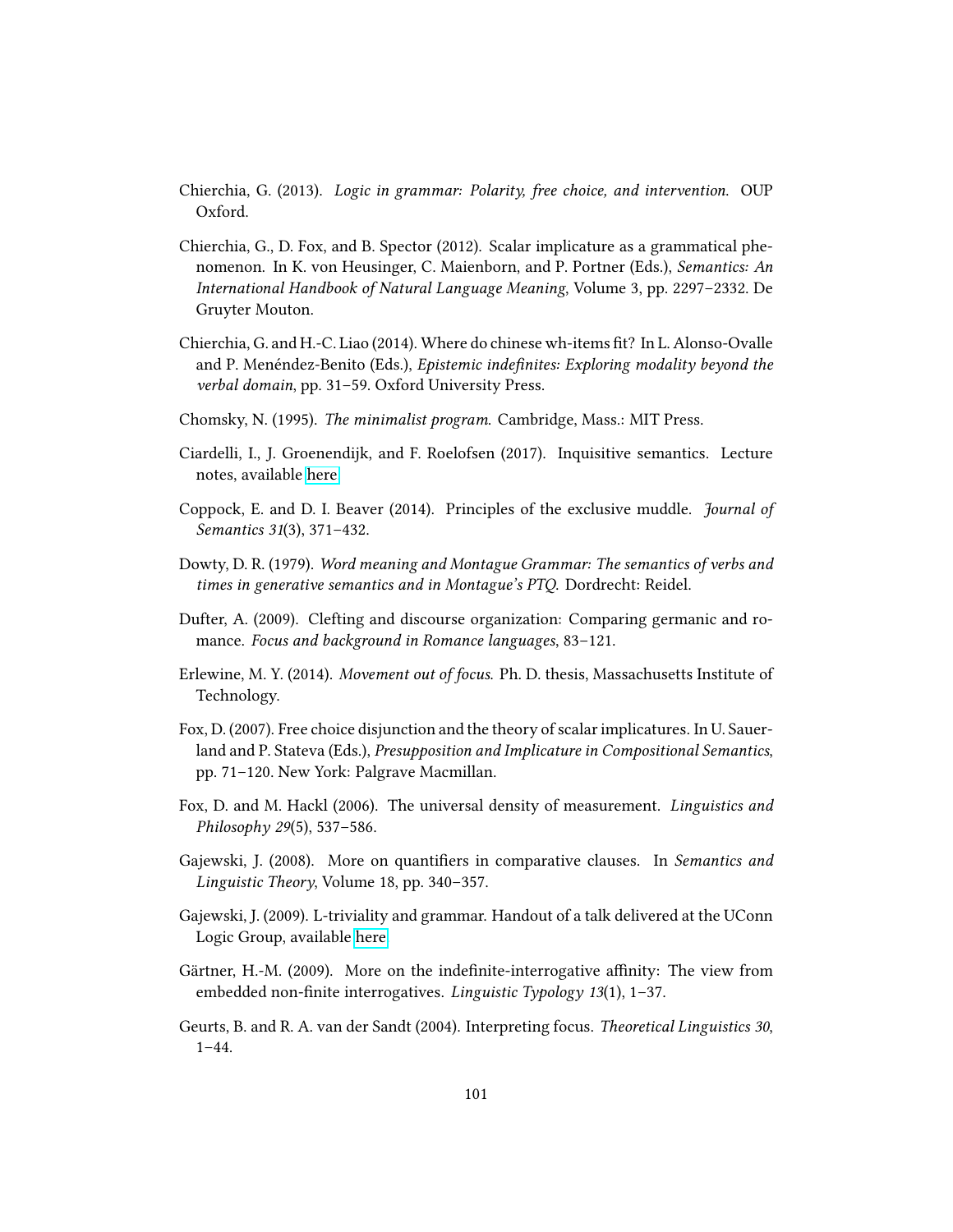- Grice, H. P. (1975). Logic and conversation. In D. Davidson and G. Harman (Eds.), The Logic of Grammar, pp. 64–75. Encino, CA: Dickenson.
- Groenendijk, J. and M. Stokhof (1984). On the semantics of questions and the pragmatics of answers. Ph. D. thesis, University of Amsterdam.
- <span id="page-105-4"></span>Gussenhoven, C. (2008). Types of focus in english. In Topic and focus, pp. 83–100. Springer.
- <span id="page-105-3"></span>Haida, A. (2007). Focus in Wh-questions. Ph. D. thesis, University of Potsdam.
- Hamblin, C. L. (1973). Questions in Montague English. Foundations of Language 10(2), 41–53.
- <span id="page-105-0"></span>Haspelmath, M. (1997). Indefinite pronouns. Oxford University Press.
- <span id="page-105-2"></span>Haspelmath, M. (2013). Indefinite pronouns. In M. S. Dryer and M. Haspelmath (Eds.), The World Atlas of Language Structures Online. Leipzig: Max Planck Institute for Evolutionary Anthropology.
- Heim, I. and A. Kratzer (1998). Semantics in generative grammar, Volume 1185. Blackwell Oxford.
- Hintikka, J. (1962). *Knowledge and belief: an introduction to the logic of the two notions.* Ithaca, N.Y.: Cornell University Press.
- Horn, L. (1969). A presuppositional analysis of only and even. In The Fifth Regional Meeting of the Chicago Linguistics Society, pp. 98–107.
- Horn, L. R. (1972). On the semantic properties of the logical operators in English. Ph. D. thesis.
- <span id="page-105-5"></span>Horvath, J. (2013). Focus, exhaustivity and the syntax of wh-interrogatives. In Approaches to Hungarian. Vol. 13: Papers from the 2011 Lund Conference, pp. 97–132.
- <span id="page-105-1"></span>Iatridou, S., K. Hengeveld, and F. Roelofsen (2018). Quexistentials i. Slides presented at MIT, available [here.](http://lingphil.scripts.mit.edu/papers/iatridou/Quexistentials_I.pdf)
- Jackendoff, R. S. (1972). Semantic interpretation in generative grammar. MIT Press.
- Karttunen, L. (1973). Presuppositions of compound sentences. Linguistic inquiry 4(2), 169–193.
- Karttunen, L. (1974). Presupposition and linguistic context. Theoretical linguistics 1(1- 3), 181–194.
- Karttunen, L. (1977). Syntax and semantics of questions. Linguistics and philosophy  $1(1)$ ,  $3 - 44.$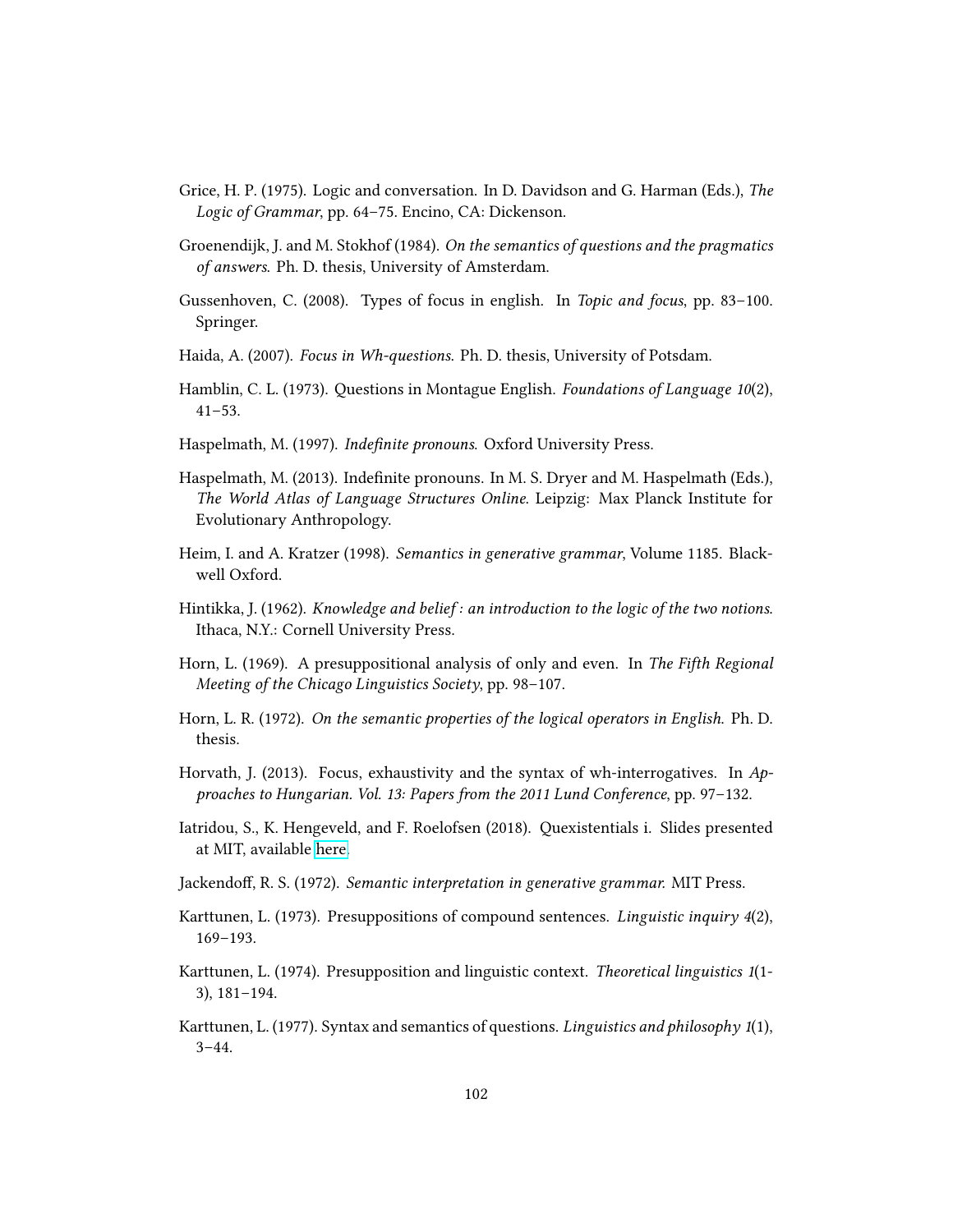- <span id="page-106-2"></span>Kiss, K. É. (1998). Identificational focus versus information focus. *Language* 74(2), 245–273.
- Kotek, H. (2014). Composing questions. Ph. D. thesis, Massachusetts Institute of Technology.
- Krifka, M. (1992). A compositional semantics for multiple focus constructions. In Informationsstruktur und grammatik, pp. 17–53. Springer.
- <span id="page-106-1"></span>Link, G. (1983). The logical analysis of plurals and mass terms: A lattice-theoretical approach. In R. Bäuerle, C. Schwartze, and A. von Stechow (Eds.), Meaning, use and interpretation of language, pp. 302–323. Berlin: de Gruyter.
- MacFarlane, J. (2017). Logical constants. In E. N. Zalta (Ed.), The Stanford Encyclopedia of Philosophy (Winter 2017 ed.). Metaphysics Research Lab, Stanford University.
- Mayr, C. (2013). Implicatures of modified numerals. In I. Caponigro and C. Cecchetto (Eds.), From grammar to meaning: The spontaneous logicality of language, pp. 139– 171. Cambridge University Press Cambridge.
- Pagin, P. (2016). Assertion. In E. N. Zalta (Ed.), The Stanford Encyclopedia of Philosophy (Winter 2016 ed.). Metaphysics Research Lab, Stanford University.
- <span id="page-106-0"></span>Partee, B. (1987). Noun phrase interpretation and type-shifting principles. In J. Groenendijk, D. de Jongh, and M. Stokhof (Eds.), Studies in Discourse Representation Theory and the Theory of Generalized Quantifiers, pp. 115-143. Dordrecht: Foris.
- Percus, O. (1997). Prying open the cleft. In NELS 27, Volume 27, pp. 337–352.
- Pesetsky, D. M. (2000). Phrasal movement and its kin. Cambridge, Mass.: MIT Press.
- Richards, N. W. (1997). What moves where when in which languages? Ph. D. thesis, Massachusetts Institute of Technology.
- Roelofsen, F. (2015). The semantics of declarative and interrogative lists. Manuscript, ILLC, University of Amsterdam.
- Rooth, M. (1985). Association with focus. Ph. D. thesis, University of Massachusetts, Amherst.
- Rooth, M. (1992). A theory of focus interpretation. Natural language semantics 1(1), 75–116.
- Schwarzschild, R. (1999). GIVENness, AvoidF and other constraints on the placement of accent. Natural language semantics 7(2), 141–177.